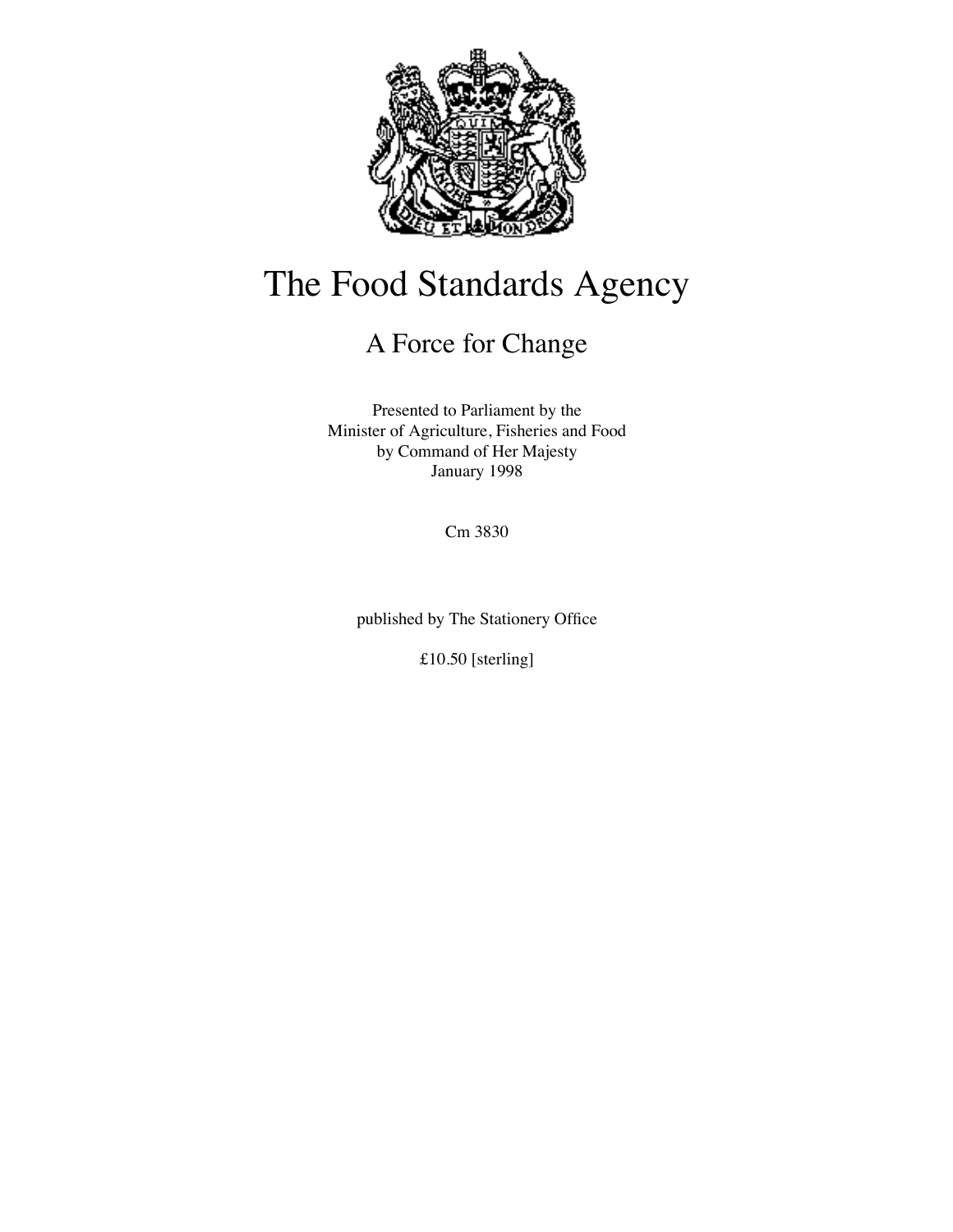# **Contents**

| Preface       | by the Prime Minister                                                                                                                        |  |  |  |  |  |
|---------------|----------------------------------------------------------------------------------------------------------------------------------------------|--|--|--|--|--|
| Foreword      | by the Minister of Agriculture, Fisheries and Food and the Secretary of State for Health on behalf of<br>UK Agriculture and Health Ministers |  |  |  |  |  |
| Chapter<br>1  | <b>Introduction And Summary</b>                                                                                                              |  |  |  |  |  |
| Chapter<br>2  | The Agency's Guiding Principles                                                                                                              |  |  |  |  |  |
| Chapter<br>3  | What the Agency Should Do                                                                                                                    |  |  |  |  |  |
| Chapter<br>4  | The Agency's Role in Food Safety                                                                                                             |  |  |  |  |  |
| Chapter<br>5  | The Agency's Role in Food Standards And Nutrition                                                                                            |  |  |  |  |  |
| Chapter<br>6  | The Agency's Structure and its Accountability                                                                                                |  |  |  |  |  |
| Chapter<br>7  | The Agency in Scotland, Wales And Northern Ireland                                                                                           |  |  |  |  |  |
| Chapter<br>8  | Financing the Agency                                                                                                                         |  |  |  |  |  |
| Chapter<br>9  | The Way Ahead                                                                                                                                |  |  |  |  |  |
| Annex 1       | The James Report                                                                                                                             |  |  |  |  |  |
| Annex 2       | <b>Existing Arrangements</b>                                                                                                                 |  |  |  |  |  |
|               | legislation<br>$\overline{\phantom{0}}$                                                                                                      |  |  |  |  |  |
|               | enforcement responsibilities                                                                                                                 |  |  |  |  |  |
|               | Appendix 1 - Primary Legislation affecting food<br>$\overline{\phantom{a}}$                                                                  |  |  |  |  |  |
|               | Appendix 2 - Advisory Committees                                                                                                             |  |  |  |  |  |
| Glossary      |                                                                                                                                              |  |  |  |  |  |
| Fact<br>Sheet |                                                                                                                                              |  |  |  |  |  |
| Leaflet       |                                                                                                                                              |  |  |  |  |  |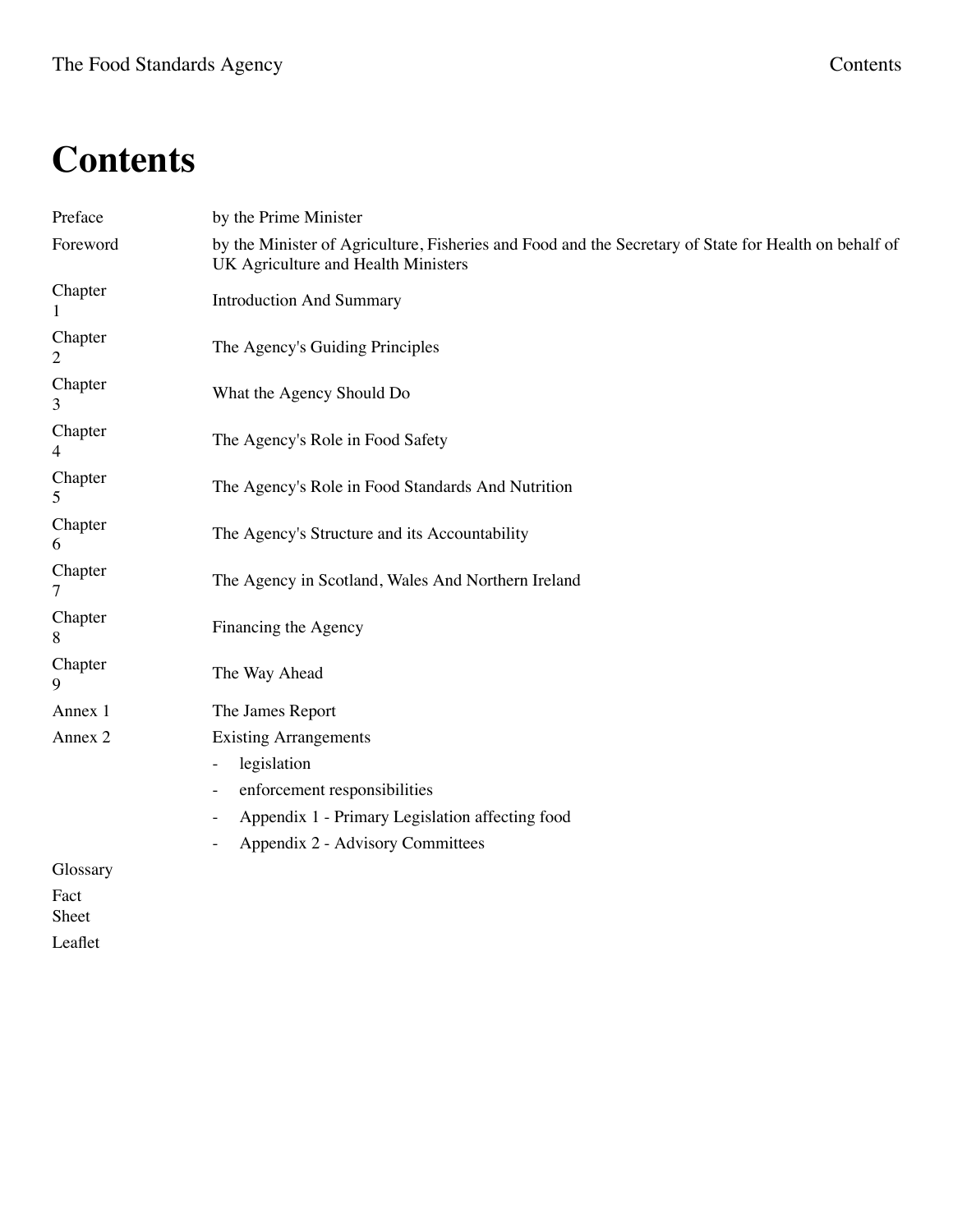# Preface by the Prime Minister

This Government took office committed to setting up an independent Food Standards Agency, which would be powerful, open and dedicated to the interests of consumers. Professor Philip James' report, which I received on 8 May, provided an excellent foundation on which to build this long-overdue reform.

Since then the Government has consulted widely, finding widespread support for change. This White Paper sets out proposals that will transform the way food standards issues are handled in this country. For too long, consumers in the United Kingdom have suffered from uncertainty and confusion about the quality and safety of the food they buy. Our food and farming industries have been damaged as a result.

The Government is determined to do away with the old climate of secrecy and suspicion and replace it with modern, open arrangements which will deliver real improvements in standards. This fresh approach will help to command the confidence of consumers, industry and our partners in the EU and beyond.

**Tony Blair**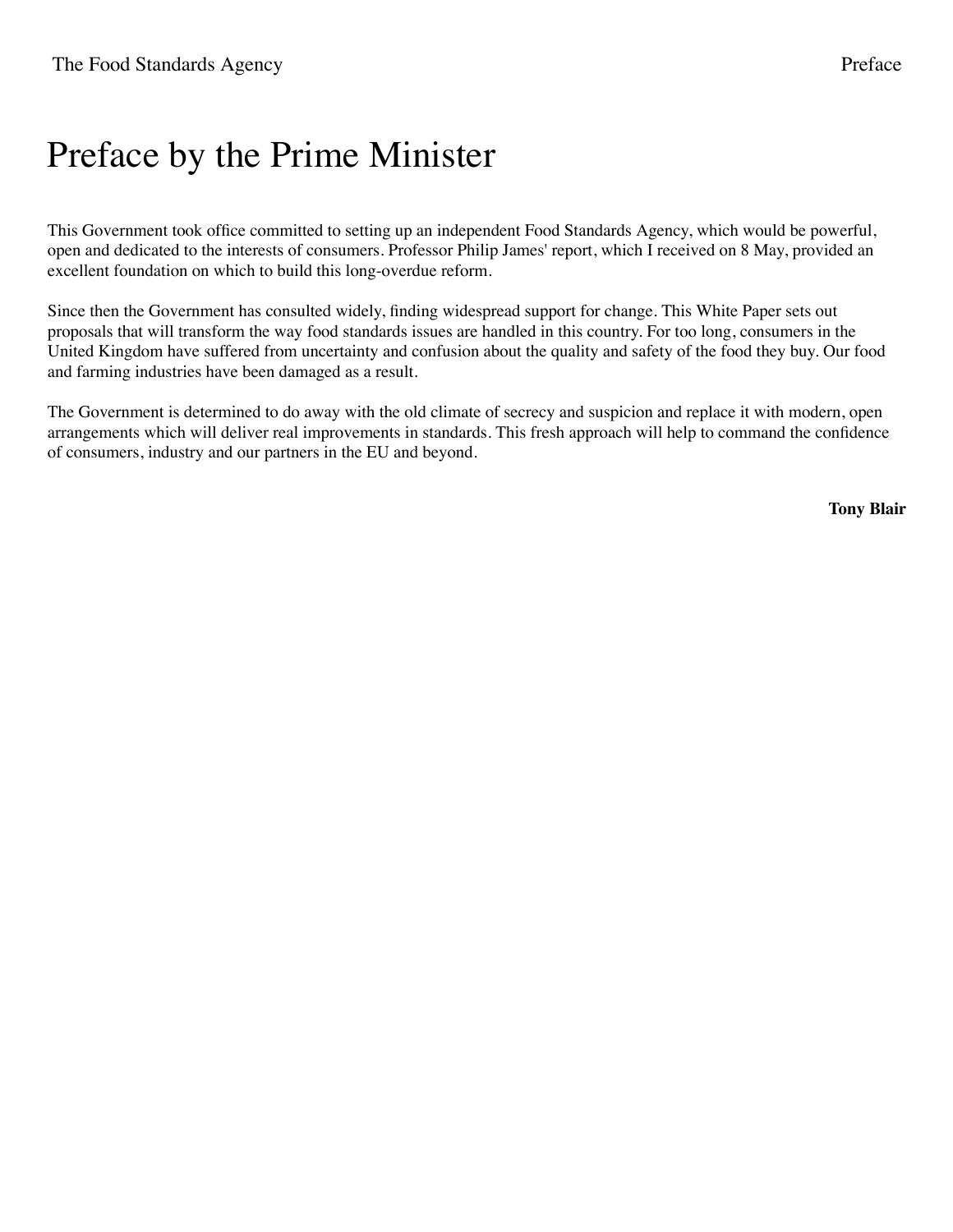# Foreword by the UK Agriculture and Health Ministers

Food safety is an issue which concerns every man, woman and child in this country. It is one of the Government's key priorities.

This White Paper sets out detailed proposals for a Food Standards Agency which will promote high standards throughout the food chain, from the point of production to the point of consumption. It will be a powerful new body, dealing with a complex area and a wide range of interest groups, from producers, manufacturers and retailers to scientific experts, public health professionals and most importantly, consumers. The Agency will not be tied to any vested interests. It will have clearly defined priorities. It will be free to publish any of the advice it provides to Government. If Ministers decide not to follow that advice they will have to explain their reasons to the public and to Parliament.

The Government's proposals are detailed and comprehensive, but they do not answer all the questions which this radical new approach to food safety raises. We look forward to hearing views from all the stakeholders and discussing the implications of what is proposed over the next few weeks. The responses we receive will influence the drafting of the Bill to establish the Agency, which will itself be the subject of a further consultation exercise during 1998.

These proposals are fundamental to every citizen in the country. We are determined that our commitment to public consultation will ensure we get it right.

**Jack Cunningham Frank Dobson Donald Dewar Ron Davies Mo Mowlam**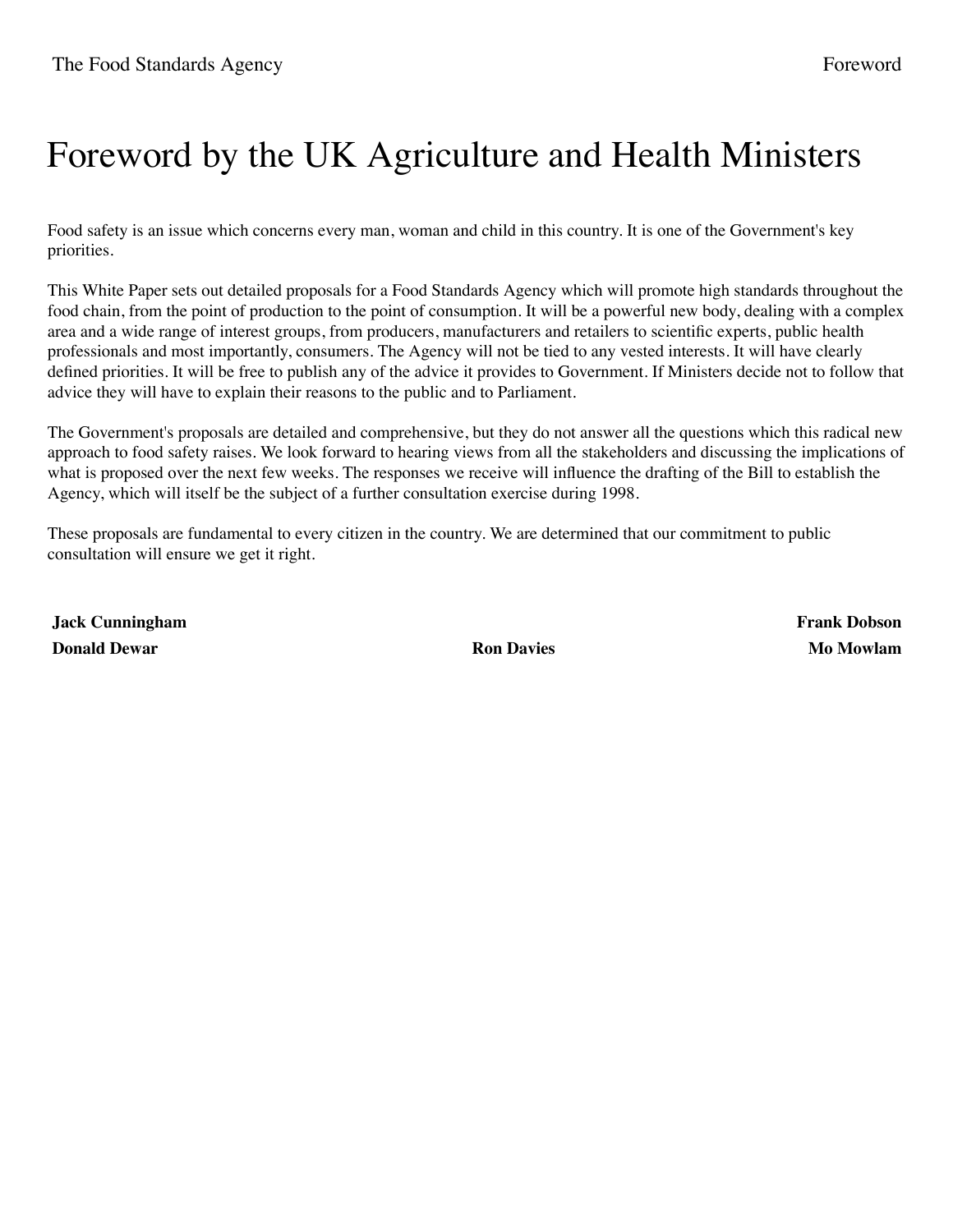# Introduction and Summary

1.1 The Government is committed to introducing major changes in the arrangements for handling food safety and standards in the UK. It is determined to strengthen and open up the ways in which these issues are handled and thereby to improve food safety and to restore public confidence in the nation's food. This White Paper sets out the Government's detailed proposals for a powerful new body which will be responsible for protecting public health by promoting a safer food supply, and ensuring that consumers have the information they need to be able to choose a safe and healthy diet.

## Summary of the proposals

1.2 These proposals are intended to deliver fundamental and lasting change in the way food safety and standards issues are handled by Government. They envisage an Agency with a clear focus on protecting the public and a powerful statutory remit across the whole food chain

- at arms length from Government and independent of sectoral interests
- governed by a Chairperson and Commission appointed openly on the basis of their personal standing and expertise
- operating under guiding principles which put the interest of the public unequivocally as the first priority
- able to make public its views on any issues related to food and public health
- taking a strategic view of food safety and standards issues across the whole food chain
- with wide-ranging powers to commission research and surveillance, propose legislation, monitor food law enforcement and take action to remedy problems
- with a clear responsibility to provide the public with information and advice.

1.3 The Agency will have protection of the public as its essential aim. It will be open and transparent in the way it works and will consult fully with all the interest groups affected by its activities. Its guiding principles will be laid down by law. They are designed to ensure that the Agency exercises its very considerable powers sensibly and responsibly, without compromising its duty to make protection of public health its first priority.

1.4 The Agency will be responsible for formulating policy and advising Government on the need for legislation on all aspects of food safety and standards and on certain aspects of nutrition. It will provide information and educational material for the public on food matters. It will work closely with Government Departments and other bodies with related responsibilities for protecting the public, in particular in areas such as nutrition and farming practices.

1.5 The Agency will obtain advice from the independent scientific Advisory Committees and will itself commission research and surveillance. It will base its decisions and actions on the best and most up to date scientific knowledge. It will work closely with the food industry to ensure that it keeps abreast of technological developments and to establish the best methods of delivering the high standards of safety and quality which consumers deserve.

1.6 The Agency will monitor the whole of the food chain, from the farm to the shop or restaurant. It will not take over the existing enforcement responsibilities of local authorities, but it will set standards for enforcement and will have powers to take action directly to protect the public, or to direct other bodies to do so, if there is a failure in the system.

1.7 The Agency will be accountable to Parliament through Health Ministers. It will be run by a Chairperson and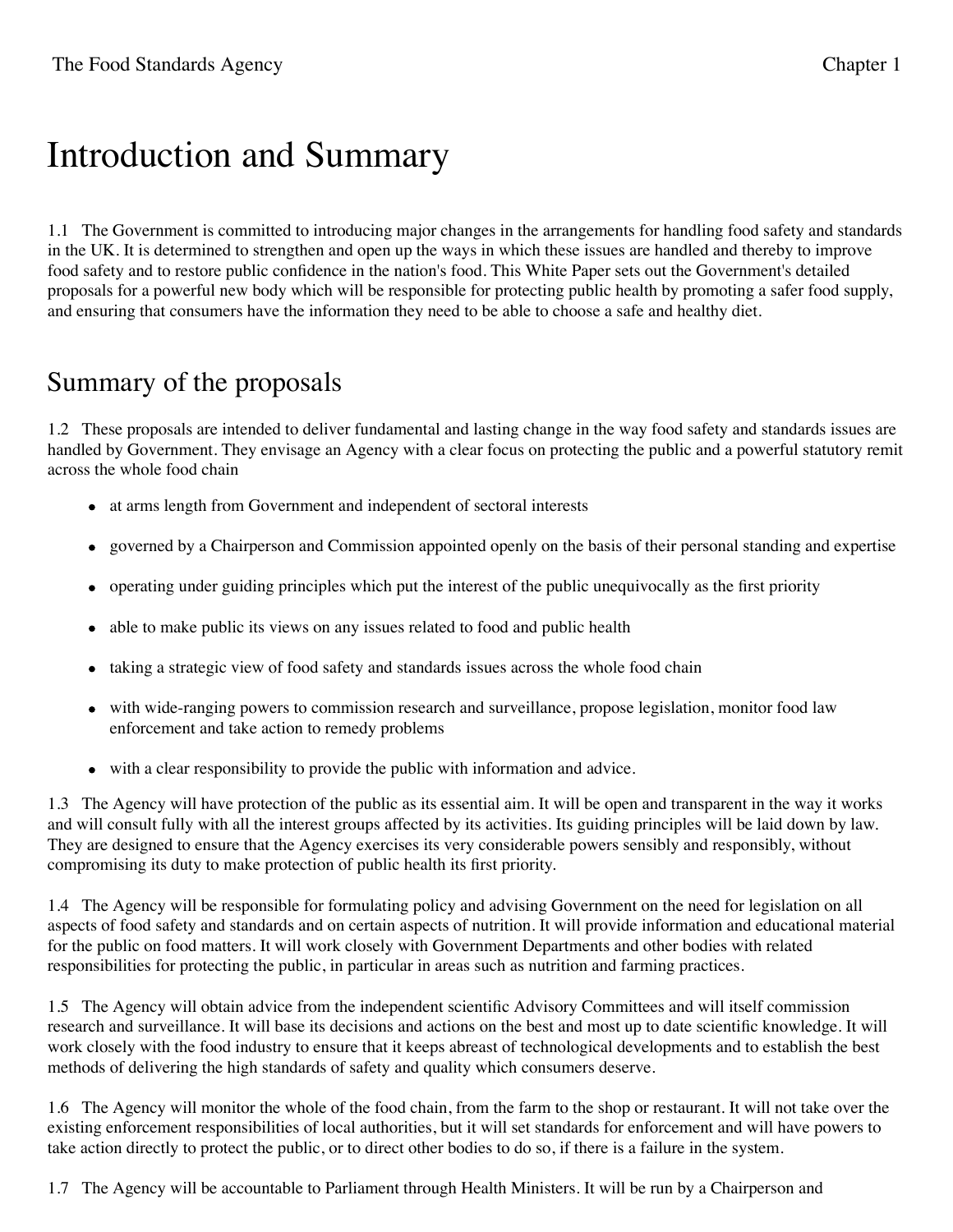Commission appointed on the basis of their personal standing and expertise. Commissioners will not be representatives of any particular sector or interest group. The Commission will be able to publish any of the advice that it gives to Government.

1.8 The Agency will advise the Government on the policy framework for standards and safety matters for the whole of the United Kingdom. Its headquarters will be in London, and there will be Food Standards Agency Executives in Scotland, Wales and Northern Ireland which will take over the existing food standards functions of the Scottish, Welsh and Northern Ireland offices. New Advisory Committees will be created in Scotland, Wales and Northern Ireland to advise Ministers in those countries, and the UK Agency, on the implications for Scotland, Wales and Northern Ireland of the Agency's proposals and actions and on any specific Scottish, Welsh or Northern Irish food safety and standards issues.

1.9 The Agency will be financed in part through transfer of the budgets for the functions which will become the Agency's responsibility and in part through charges on the food industry. The Government is considering possible mechanisms for transferring a higher proportion of the costs of food safety and standards work from the taxpayer to the food industry.

### Why the Agency is needed

1.10 The Government believes that creation of the Food Standards Agency will put an end to the climate of confusion and suspicion which has resulted from the way food safety and standards issues have been handled in the past. This radical new approach will ensure that all future Government activity relating to food will be subject to public scrutiny, and that the public's voice will be fully heard in the decision-taking process.

1.11 The Government's proposals have been drawn up in the light of Professor Philip James's report and the responses to the consultation exercise carried out in May and June 1997 (described in Annex 1 of this White Paper). They are designed to address the key factors which Professor James identified as contributing to the erosion of public and producer confidence in the current system of food controls:

- the potential for conflicts of interest within MAFF arising from its dual responsibility for protecting public health and for sponsoring the agriculture and food industries
- fragmentation and lack of co-ordination between the various government bodies involved in food safety
- uneven enforcement of food law.

1.12 The Government agrees that a clear separation is needed between promoting safe food and wider consumer interests on the one hand and promoting the interests of business on the other.

1.13 Consultation shows that people find the present division of responsibilities between different departments of Government to be confusing. The Government agrees that greater clarity is needed. It believes that a better co-ordinated and more rational approach to food safety policy is essential. By giving central responsibility to a single body, whose essential aim is the protection of public health and which has the right to make its advice to Ministers public, the Government will ensure that the effectiveness of controls on food is not undermined by overlaps, conflicting objectives or incoherence. Where institutional barriers are found in the food chain, responsibilities will be clearly defined and better communication will be encouraged, both by building on the well-established networks that already exist - in particular at local level - and by fostering new links between those working in related fields.

1.14 Food law enforcement has been the subject of controversy in recent years. Concerns about over-zealous enforcement have distracted attention from the fundamental task of the enforcement authorities - to ensure that food businesses are complying with their obligations under the Food Safety Act. There is a real need for clearly focused, coherent guidance and support for enforcement officers on the ground, so that consumers and businesses throughout the United Kingdom can benefit from a consistent and proportionate inspection system.

1.15 Organisational change alone will not be sufficient to restore public confidence. Cultural change must also be achieved by demonstrating that protection of the public is the top priority , and by conducting business more openly and transparently, with greater public involvement in policy making and better, clearer information reaching consumers.

1.16 These organisational and cultural changes can best be delivered by creating a new and powerful body, at arms length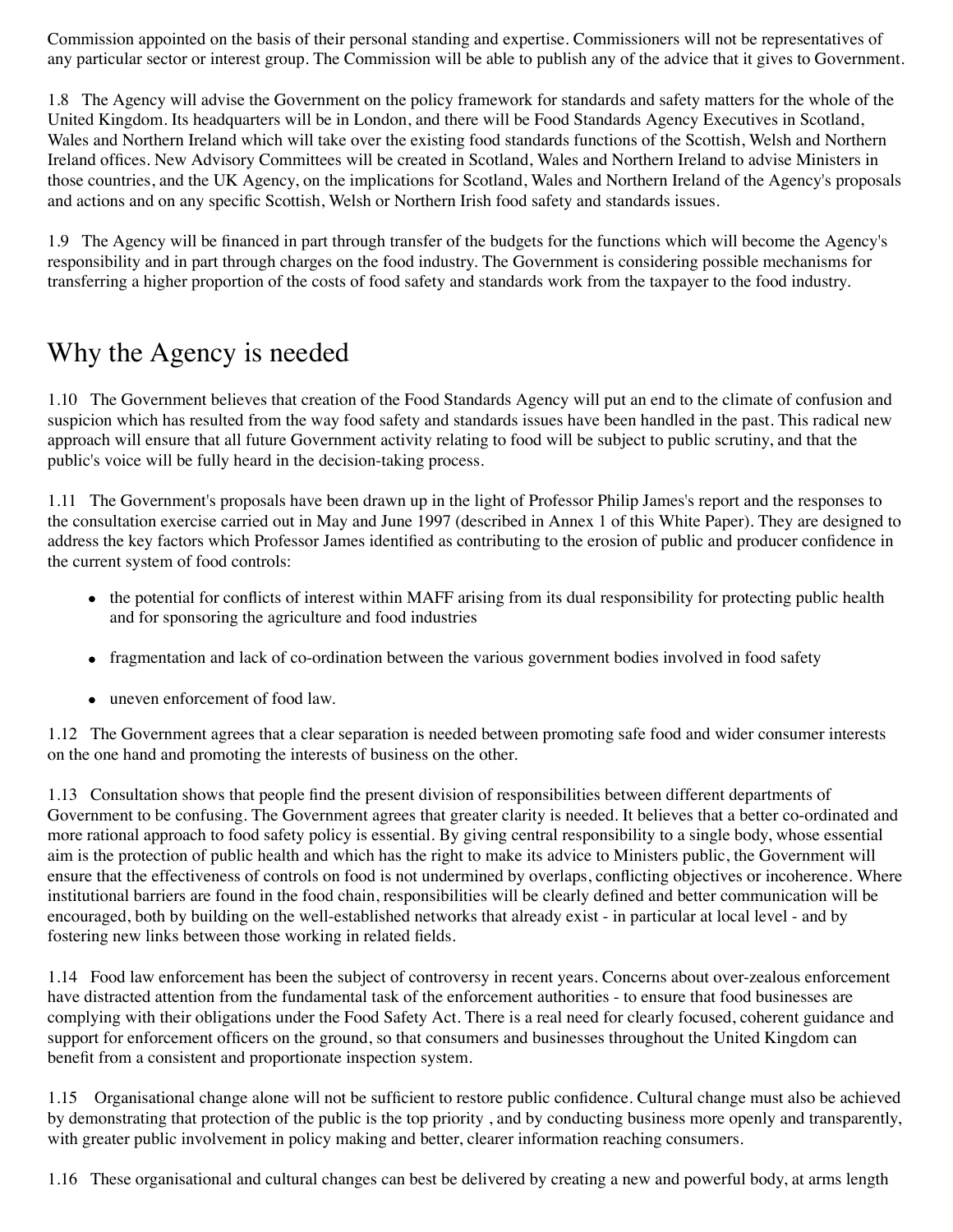from Government and independent of the food industry, whose essential task is to protect the interests of the public, which operates in accordance with clearly defined and well understood guiding principles, and which is free to make public its advice to Ministers.

1.17 The Government is determined to ensure that the Agency has a firm and reliable foundation and that it can operate effectively in practice. This White Paper therefore invites detailed comments on the proposed arrangements.

1.18 Comments should be sent to the following address:

Mrs S Lamont MAFF/DH Joint Food Safety and Standards Group Ergon House c/o Nobel House 17 Smith Square London SW1P 3JR

1.19 Respondents in Scotland, Wales and Northern Ireland should reply to the Scottish, Welsh or Northern Irish contact, as follows:

Mr J Bannatyne The Scottish Office Food Group Pentland House 47 Robb's Loan Edinburgh EH14 1TY

Mr I Jackson Welsh Office Public Health Division Cathays Park **Cardiff** CF1 3NQ

Mr T Robinson Health and Social Policy Unit Department of Health and Social Services Annex 4 Castle Buildings Stormont Belfast BT4 3SP

1.20 The Government may wish to publish these comments or make them available to others. Respondents who wish their comments to be treated in confidence should make this clear in any papers they submit.

1.21 The closing date for responses to this White Paper is 16 March 1998.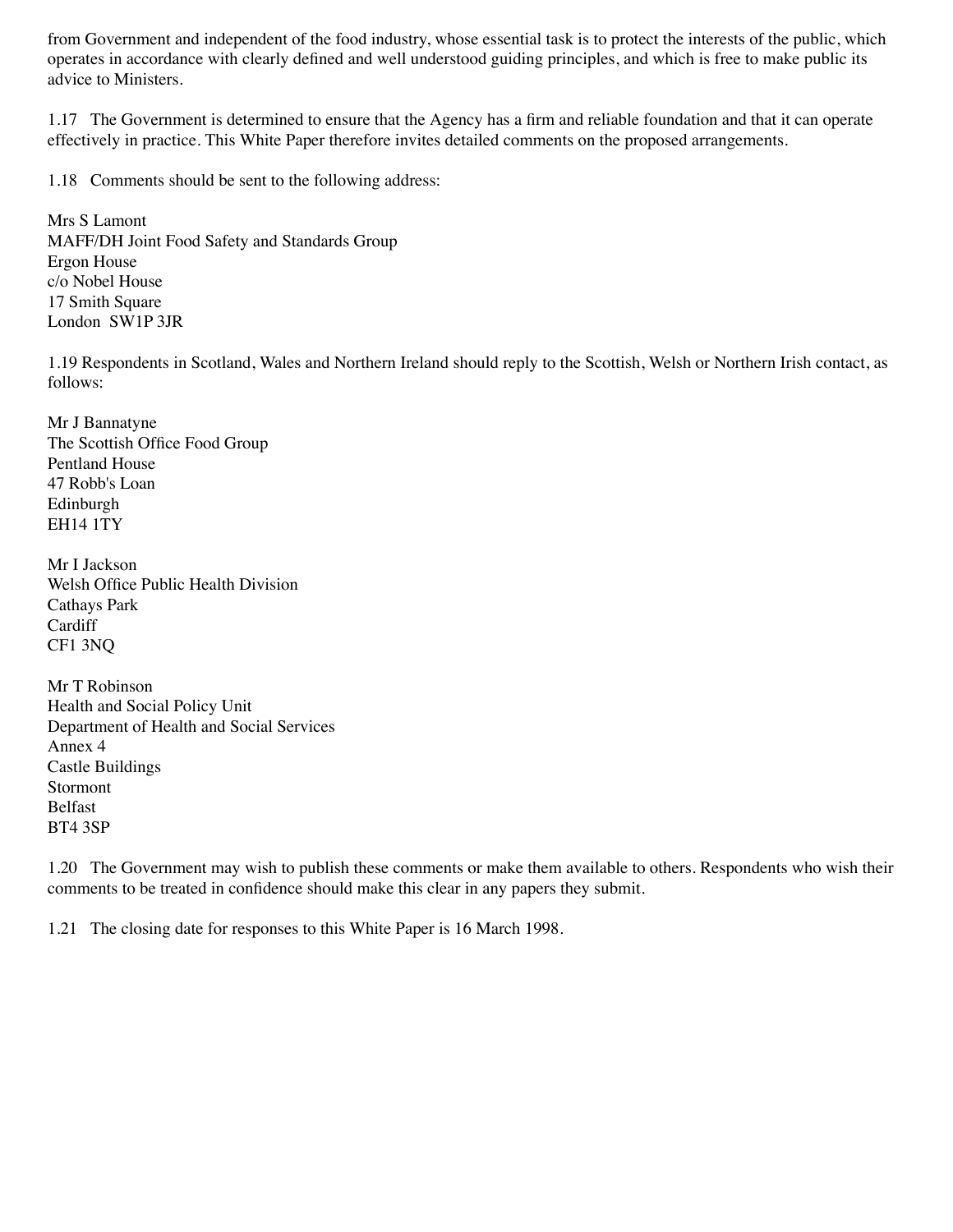# The Agency's Guiding Principles

2.1 The Government's aim in setting up the Agency is to strengthen food safety and standards policies and procedures so as to rebuild the public's trust in the machinery for handling food safety issues. This aim will only be achieved if the Agency's policies and procedures are consistent and transparent and it is clear to the public that, where costs and benefits have to be weighed, the Agency will do this in the context that its essential aim is to protect public health. This Chapter describes the context in which the Agency will operate and sets out the principles which the Government proposes should guide its activities.

2.2 The Agency is being established at a time when food safety policies are coming under increasing scrutiny nationally and internationally. The use of science in policy making more generally is developing fast at a global level. The Agency will need to draw up and communicate an overall approach to risk analysis and decision making which will enable it to maintain a coherent and consistent policy while participating in and responding to these wider developments.

2.3 The guiding principles within which the Agency will operate will be an important element in securing public confidence. These principles will be set out in the legislation establishing the Agency and in its Management Statement. The legislation will provide Ministers with powers to issue directions to the Agency to prevent it from acting in a manner which contravenes its guiding principles. These powers of direction will not be able to be used to prevent the Agency from making and publishing recommendations which may simply be unpopular with the Government. Rather the intention is to provide a measure of democratic accountability should the Agency seek to act in a manner which is inconsistent with its legislative framework.

2.4 The proposed guiding principles for the Agency are set out below. They are designed to recognise the need, in the food safety area as in other areas of public policy, to assess, manage and communicate risk effectively and in a transparent manner. The Government would welcome comments on these proposed principles.

# The Guiding Principles

- 1. **The essential aim of the Agency is the protection of public health in relation to food.**
- 2. **The Agency's assessments of food standards and safety will be unbiased and based on the best available scientific advice, provided by experts invited in their own right to give independent advice.**
- 3. **The Agency will make decisions and take action on the basis that:** 
	- **the Agency's decisions and actions should be proportionate to the risk; pay due regard to costs as well as benefits to those affected by them; and avoid over-regulation;**
	- **the Agency should act independently of specific sectoral interests.**
- 4. **The Agency will strive to ensure that the general public have adequate, clearly presented information in order to allow them to make informed choices. In doing this, the Agency will aim to avoid raising unjustified alarm.**
- 5. **The Agency's decision making processes will be open, transparent and consultative, in order that interested**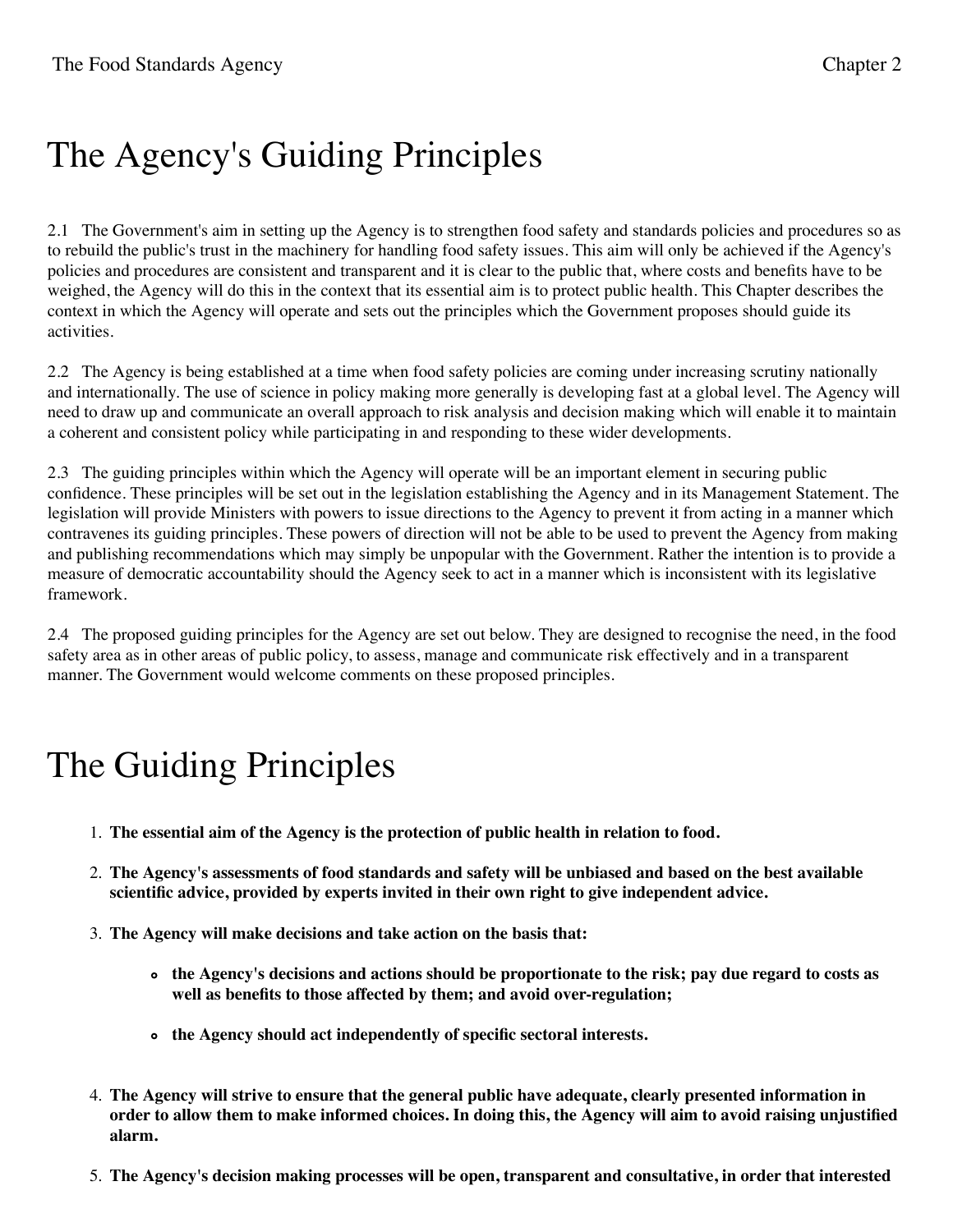**parties, including representatives of the public:** 

- **have an opportunity to make their views known;**
- **can see the basis on which decisions have been taken;**
- **are able to reach an informed judgement about the quality of the Agency's processes and decisions.**
- 6. **Before taking action, the Agency will consult widely, including representatives of those who would be affected, unless the need for urgent action to protect public health makes this impossible.**
- 7. **In its decisions and actions, the Agency will aim to achieve clarity and consistency of approach.**
- 8. **The Agency's decisions and actions will take full account of the obligations of the UK under domestic and international law.**
- 9. **The Agency will aim for efficiency and economy in delivering an effective operation.**

2.5 These guiding principles would have a number of important implications for the Agency's methods of operation.

2.6 Food safety policies are designed to ensure that food production, processing and distribution systems deliver food which is safe and wholesome. However, complete freedom from risk is an unattainable goal, and safety and wholesomeness are related to the level of risk that society regards as reasonable in the context of, and in comparison with, other risks in everyday life. In assessing and managing risks, the Agency will need to take very careful account of the expectations of the consumer, recognising that in many circumstances the public is unlikely to be willing to pay the cost of achieving the maximum theoretical level of safety (whether that cost is manifested in higher food prices or in restrictions on freedom of choice).

2. 7 Risk assessment needs to be based on the best available methodology, drawing on expert scientific advice and making appropriate allowances for the inevitable uncertainties involved. The available scientific data may be incomplete and difficult to interpret, thus making it very difficult to establish with certainty the nature and degree of risk. Where there are uncertainties about the scientific evidence, an element of political judgement is inevitably involved in reaching decisions on the best course of action. Where there is a risk of serious damage to public health, lack of full scientific certainty should not be used as a reason for postponing cost effective measures to reduce the health risks. Where it is not possible to identify a safe threshold level of intake in relation to an identified hazard, any risk from exposure should be reduced to as low a level as is reasonably practicable.

2.8 The best available scientific advice will need to take full account of technological and scientific developments in the UK and internationally. In some cases, it will lie within industry or other organisations with an interest in the Agency's advice and decisions. Experts from such organisations would be required to make clear public declarations of interest, and might need to be excluded from involvement in some specific cases or decisions, for example when serving on an Advisory Committee.

2.9 In assessing costs and benefits the Agency will need to take account of the effects of its actions on those affected (industry, enforcement authorities and other interested parties as well as consumers) against the background of its essential aim of protecting public health. It will need to take account of the benefit to consumers as a whole of being able to make informed choices from a wide range of food. On occasion it will need to balance the costs and benefits to different groups of consumers. For example a product may carry a significant risk to a specific group such as people with an allergy, but little or no risk to the generality of consumers. In such cases the Agency would need to consider alternative solutions, such as the provision of advice and information.

2.10 Since it is the food industry which will have the main responsibility for delivering food which meets the safety and quality standards set by the Agency, it will be essential for the Agency to secure the confidence, support and co-operation of all sectors of the industry as well as of the public at large. The Agency will need to be able to call on the industry's own scientific and process expertise, and to be trusted with confidential information about the industry's commercial developments, so that it has the maximum understanding of developments within its remit.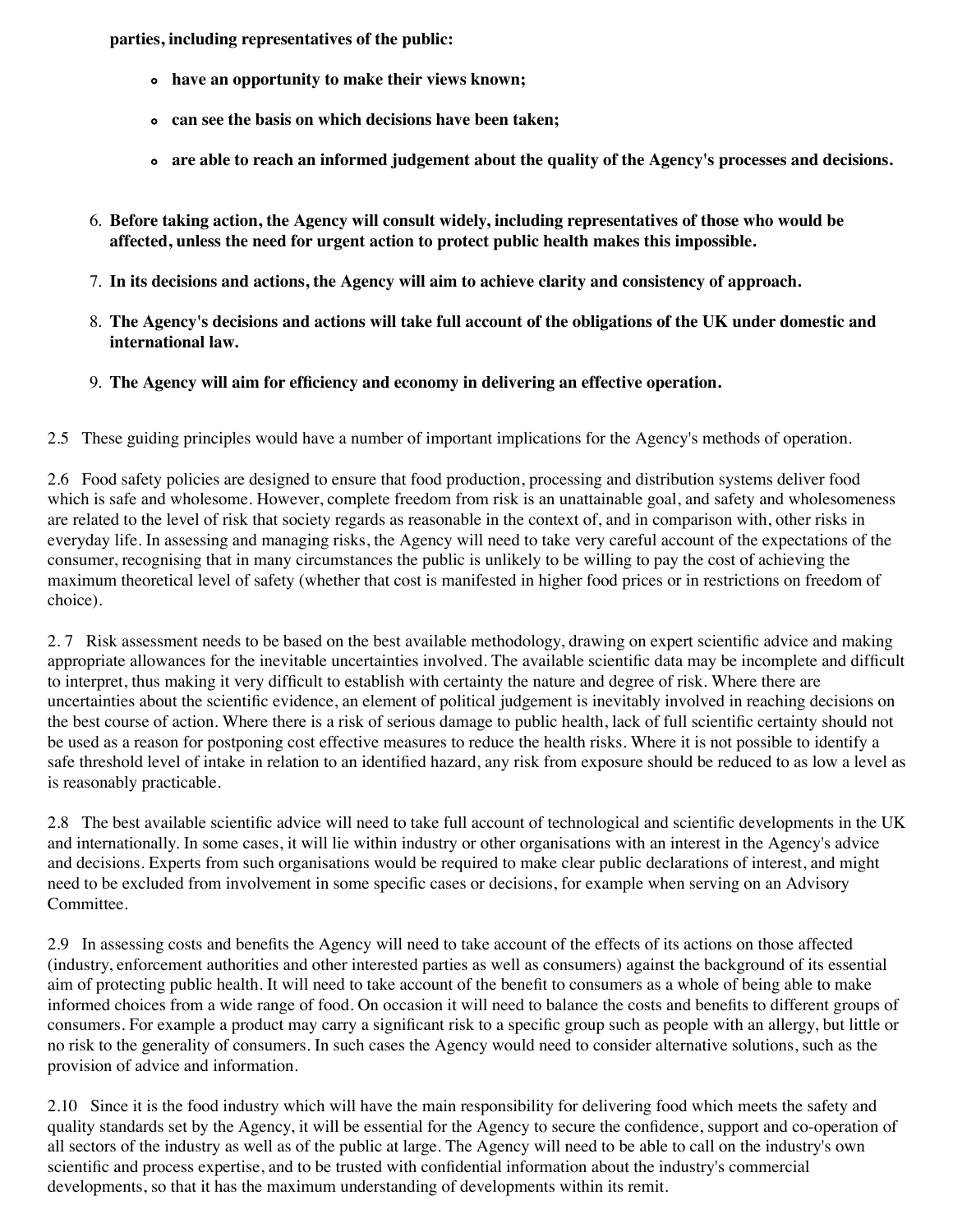2.11 Responsible food producers, retailers and caterers already regard their customers' safety as an ethical and commercial priority, as is shown by the widespread welcome from many in the food industry for the proposal to transfer food safety responsibilities to an independent Agency to provide a clear focus on protection of the consumer. Subject always to the need for the Agency to be able to take emergency action, the interests of the consumer will be served best if the Agency and the food industry work closely together to establish methods of achieving the standards which the public interest requires.

2.12 Confidence in the new arrangements will only be achieved if the general public has access to information provided by the Agency on its own activities (including the basis for its decisions and actions and the decision-making process itself).

2.13 The Agency will comply with legislation and codes of practice on freedom of information. It will have regard for legitimate commercial and academic confidentiality but will publish information where there is a clear need for this to be in the public domain.

2.14 The Agency will be required to operate to the good practice required of Government Departments. Amongst other things, it will be required to undertake regulatory appraisal, including assessing the risks and ensuring that proposed legislation is proportionate. It will be required to follow the best practice principles set out in the Better Regulation Guide and the Regulatory Appraisal Guide. It is also intended that the Agency will follow the guidelines published by the Office of Science and Technology on the use of scientific advice in policy making.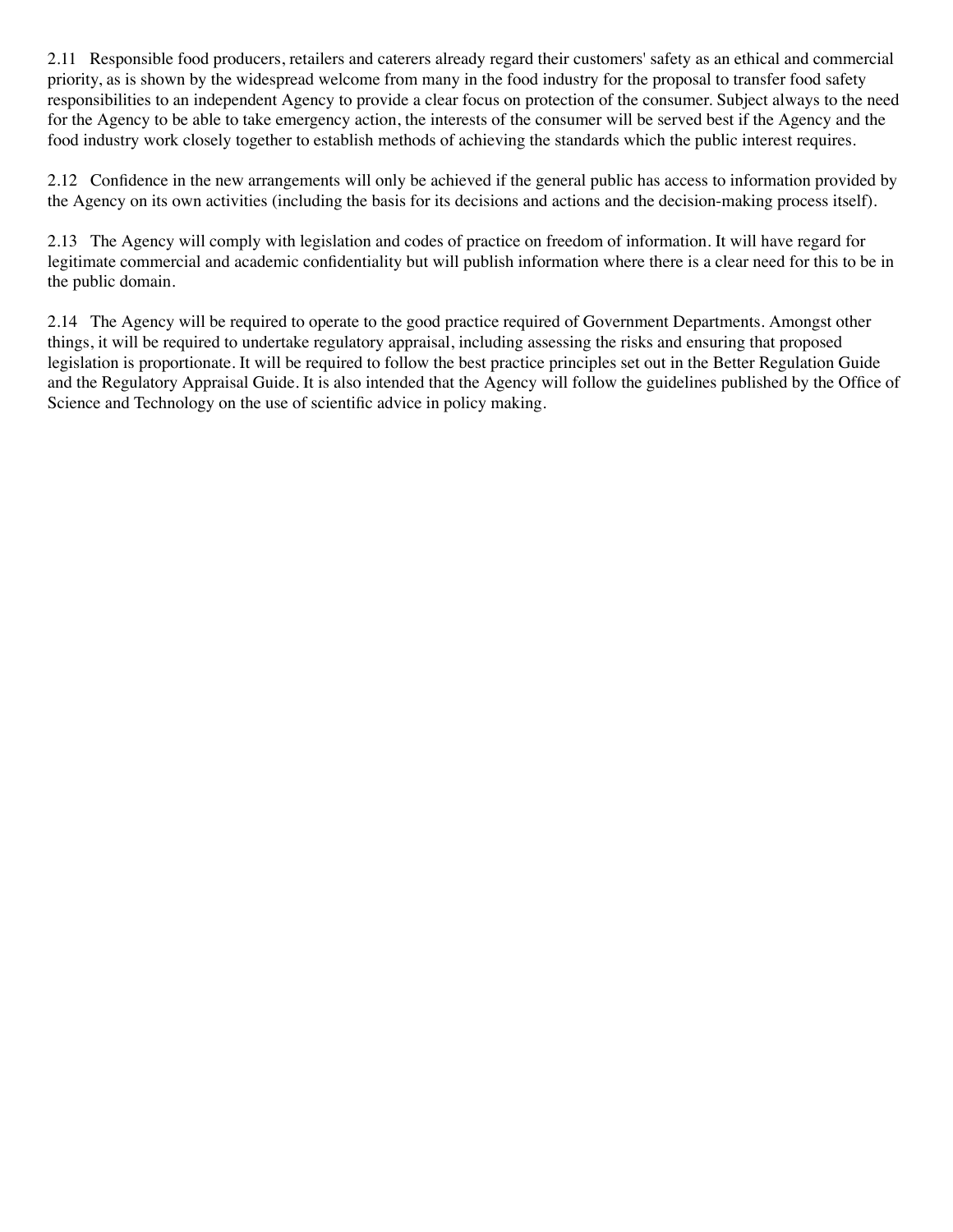# What the Agency Should Do

3.1 This Chapter summarises the proposed scope of the Agency's responsibilities, and the functions which the Government proposes that it should discharge. The Government's detailed proposals on individual subject areas are set out in Chapters 4 and 5.

3.2 In summary, the proposal is that the Agency should take over responsibility from the Agriculture and Health Departments for advising Ministers on the UK policy framework in the areas of food safety and food standards, including important aspects of nutrition. This would include advising on the need for and content of legislation and the implementation of policy. The Agency should also have important responsibilities for public information and education on food matters, for representing the UK in the EU and other international organisations, for commissioning research and surveillance and for setting and monitoring standards for food law enforcement.

3.3 In some areas such as nutrition policy and food safety issues which relate to farming practices, Health, Agriculture and Environment Departments will retain important policy and statutory responsibilities. It will be necessary to define the relationship between the Agency and these Departments and to put in place mechanisms for coordination and collaboration which will allow the Agency effectively to discharge its responsibility to protect the public interest. Although it is important for the Agency to be at arms length from Government, it must not operate in isolation from those Departments and other bodies with responsibility for protection of the public.

3.4 The Government believes that if the Agency is to achieve the objective of strengthening and opening up the Government machinery for handling food-related issues it must be given a wide ranging remit, and it must have executive as well as advisory powers. An advisory body dealing only with food safety issues would not constitute an adequate response to the level of public concern which exists. Consumer interests in food encompass issues relating to the compositional quality of food, the choice of foods available and the information on which choices can be made. Compositional and labelling issues are also important factors in determining fair conditions of trade on the national and international market. The proposal to include food standards within the Agency's remit would therefore require it to work closely with the food industry to ensure that the public interest is properly protected in this important area.

3.5 The table summarises the Agency's proposed responsibilities, including the areas where Health, Agriculture and Environment Departments will retain some of their existing responsibilities. Further detail on all these areas is contained in the rest of this Chapter and in Chapters 4 and 5.

Table 1: **The Agency's Functions**

## **Policy formulation and legislation**

3.6 The consultation process has already highlighted a variety of issues where interest groups would like to see changes in the way policy is formulated and the existing legal controls are interpreted and applied, as well as some areas where these existing legal controls are considered to be inadequate.

3.7 In establishing the Agency the Government intends to remedy any gaps in the existing legal structure. Some areas which may require amendment are referred to in the following sections. The Government would welcome comments on any areas where the existing primary legislation is demonstrably deficient. It would be helpful if such comments included specific examples illustrating the deficiency which needs to be addressed.

3.8 The Government does not intend to prejudge the decisions which the Agency will need to take for itself about the way in which it implements and applies the legal controls which Parliament has put in place. The Agency will need to develop its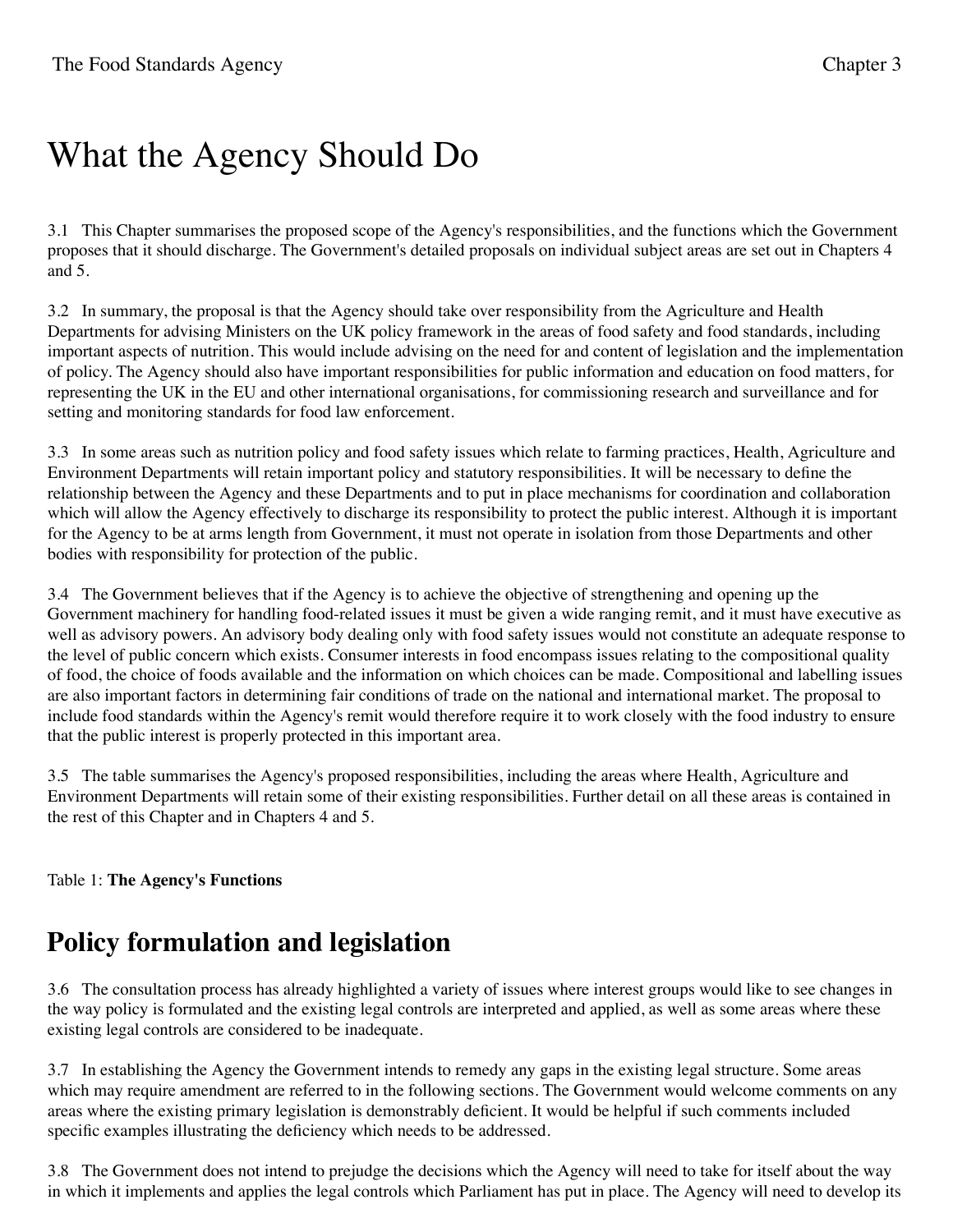own policies and procedures, within the constraints of the legislation and acting in accordance with its guiding principles (Chapter 2).

3.9 Secondary legislation will be made and presented to Parliament by Health Ministers or their successors under Devolution, acting on the advice of the Agency. The Agency will be responsible for preparing the statutory instrument, and for carrying out consultation with interested parties (including Government Departments). In considering the need for and content of new secondary legislation the Agency will be required to operate in accordance with its guiding principles and with the best practice guidelines which apply to Government Departments (see Chapter 2).

#### **Involvement with the EU and other international bodies**

3.10 The James Report envisaged that officials of the Agency would act as "technical advisers" in EU negotiations, rather than as representatives of the UK Government. The report observed that creation of the Agency at a time when the European Commission is reorganising its food standards, quality and safety activities provides an opportunity for the UK to play a major role in shaping future European food policy.

3.11 The Agency will be responsible for the provision of advice and for proposing and implementing legislation on the matters which fall within its remit (most of which are subject to EU competence). Staff of the Agency will therefore be the appropriate experts to represent the United Kingdom at working level in negotiations in the EU and other international fora. This reflects the current (and successful) practice for health and safety legislation, where officials from the Health and Safety Executive (HSE) represent the United Kingdom at working level in the EU and other fora. As the James Report recognised, ultimate policy responsibility for negotiations with the EU must rest with Ministers. The Agency will therefore need to ensure that negotiating lines are agreed with the appropriate Ministers, in accordance with the accountability arrangements described in Chapter 6. Where matters which are the responsibility of the Agency are normally dealt with in a meeting of the Council of Ministers in which a Departmental Minister other than the Secretary of State for Health takes the lead (for example the Minister of Agriculture, Fisheries and Food in the Agriculture Council or DTI Ministers in the Consumer Council and the Internal Market Council), the Agency will provide briefing to the relevant Minister.

3.12 EU negotiations and subsequent implementation of EC legislation in the UK can have policy implications which extend beyond the responsibilities of any individual Department or Agency. Whitehall-wide communication and coordination mechanisms on EU matters already exist to ensure that all UK interests are taken into account in determining the UK policy line. Staff of the Agency will participate in these mechanisms. Where necessary - particularly if there is any disagreement between the Agency and Government Departments over the line to be taken in a particular EU negotiation coordination of the UK line would take place through the normal Cabinet Office machinery including Ministerial and official Cabinet committees.

3.13 The European Commission has recently made changes to bring together non-legislative responsibilities on consumer protection and public health in relation to food into Directorate General XXIV under the responsibility of the Commissioner for consumer policy and health protection. DG XXIV also has responsibility for the relevant scientific committees in the food safety area, which play an increasingly important role in determining EU-wide food safety policy. The Agency will need to establish good working relations with DG XXIV and its committees as well as with other relevant parts of the Commission. It will also need to establish good communication mechanisms with members of the European Parliament.

## Other international negotiations

3.14 The Agency will have responsibility in areas which are dealt with in other international fora such as the World Health Organisation (WHO), the Food and Agriculture Organisation (FAO), and the Codex Alimentarius. The same basic principles of coordination, consultation and representation will apply in these fora as in EU negotiations.

## The Codex Alimentarius Commission

3.15 The Codex Alimentarius Commission, a body sponsored by the FAO and WHO, draws up international food safety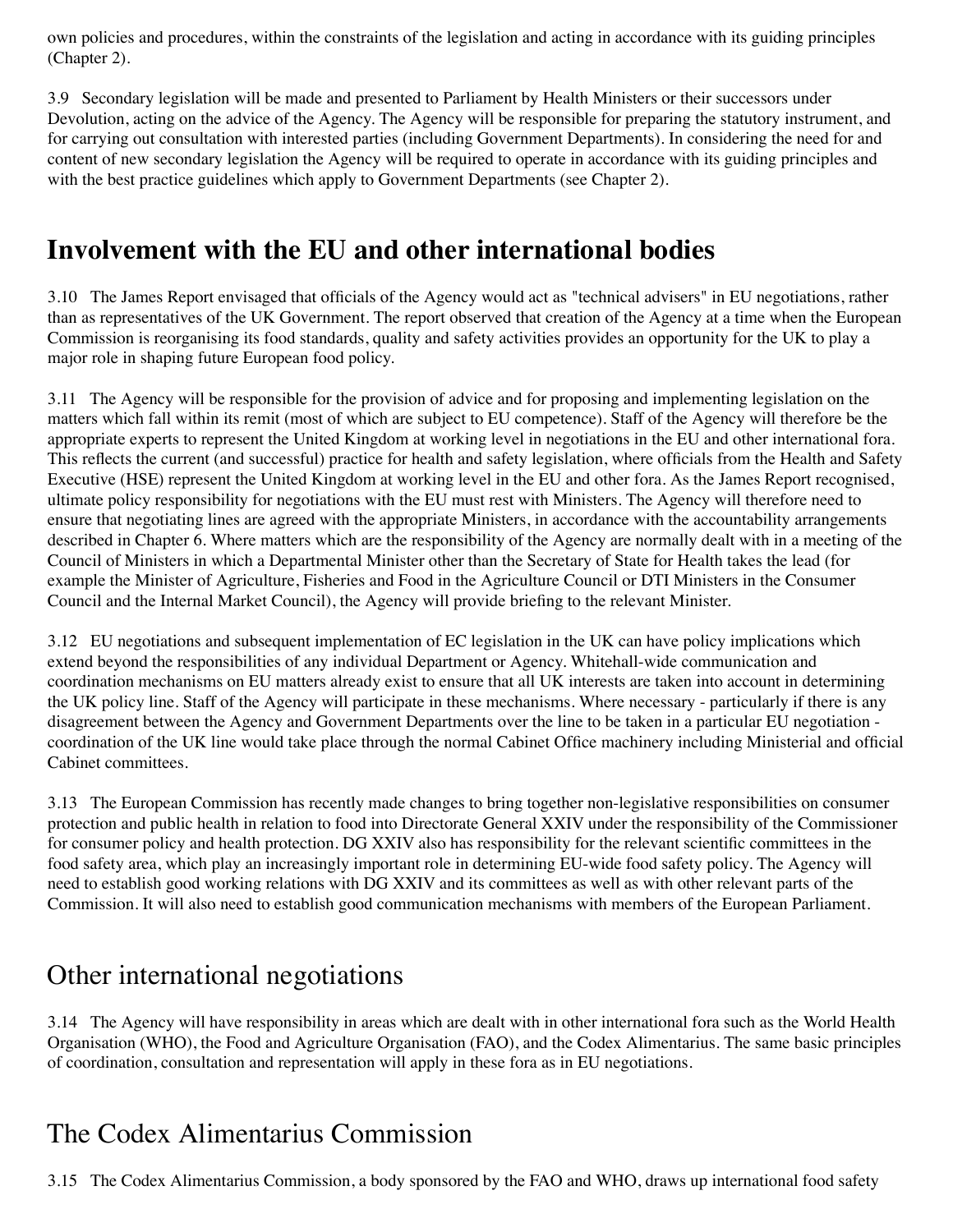standards which are recognised by the World Trade Organisation for the settlement of trade disputes. These standards are therefore very important for maintaining consumer protection in relation to imported products.

3.16 The Agency will represent the UK on the Codex Commission. It will seek advice or representation from MAFF, DH and other Government Departments in the work of the various specialist committees. The Government expects that the Agency will seek to increase the transparency of Codex work and encourage the participation of consumer representatives.

#### World Trade Organisation

3.17 The Agency's guiding principles will require it to respect the UK's international obligations, including adherence to the international trade rules of the World Trade Organisation (WTO). The WTO Agreements on Sanitary and Phytosanitary Measures (the SPS Agreement) and Technical Barriers to Trade (the TBT Agreement) provide for trade-related measures to protect human, animal and plant life and health but aims to prevent their use as a disguised barrier to international trade. As the Government's source of expertise on food safety matters, the Agency may be involved as appropriate in relevant SPS and TBT Agreement matters.

3.18 In the event of food-related trade disputes, relating to action by the UK, the EC or by third countries, the Agency will be a source of expert advice to the Government.

## Organisational implications for the Agency

3.19 The Agency will need to establish a small team of staff to act as coordinators on EU and other international matters and to liaise as appropriate with Government Departments.

#### **Public Information and Education**

3.20 The James Report proposes a strong media and public information role for the Agency, including health education on food matters.

3.21 The Government agrees that the Agency should take a high profile role in providing information to the public, in accordance with the guiding principles set out in Chapter 2. The Agency will proceed on the basis of openness and transparency and will be within the scope of the Government's proposed Freedom of Information Act, details of which are set out in the White Paper "Your Right to Know: Freedom of Information" (Cm 3818).

3.22 The Agency will:

- establish its own communication strategy and have its own dedicated Communications Unit, including press and publicity experts and experts in risk communication. It will build on the work of the new MAFF/DH Risk Communication Unit, which it will subsume
- take over responsibility for and build on the food safety communications activities already developed in MAFF, DH and in Scotland, Wales and Northern Ireland, for example by the provision and development of advice, information and literature for the general public, such as the Food Safety Information Bulletin, the Consumer Helpline and the Food Sense series
- develop appropriate mechanisms for effective two-way exchange of information with the public at large, consumer organisations, industry, enforcement bodies and the media, for example by building on the work done by MAFF's Consumer Panel
- devise appropriate systems for improving its understanding of consumer opinion on food safety and standards matters to inform its own policy development and communications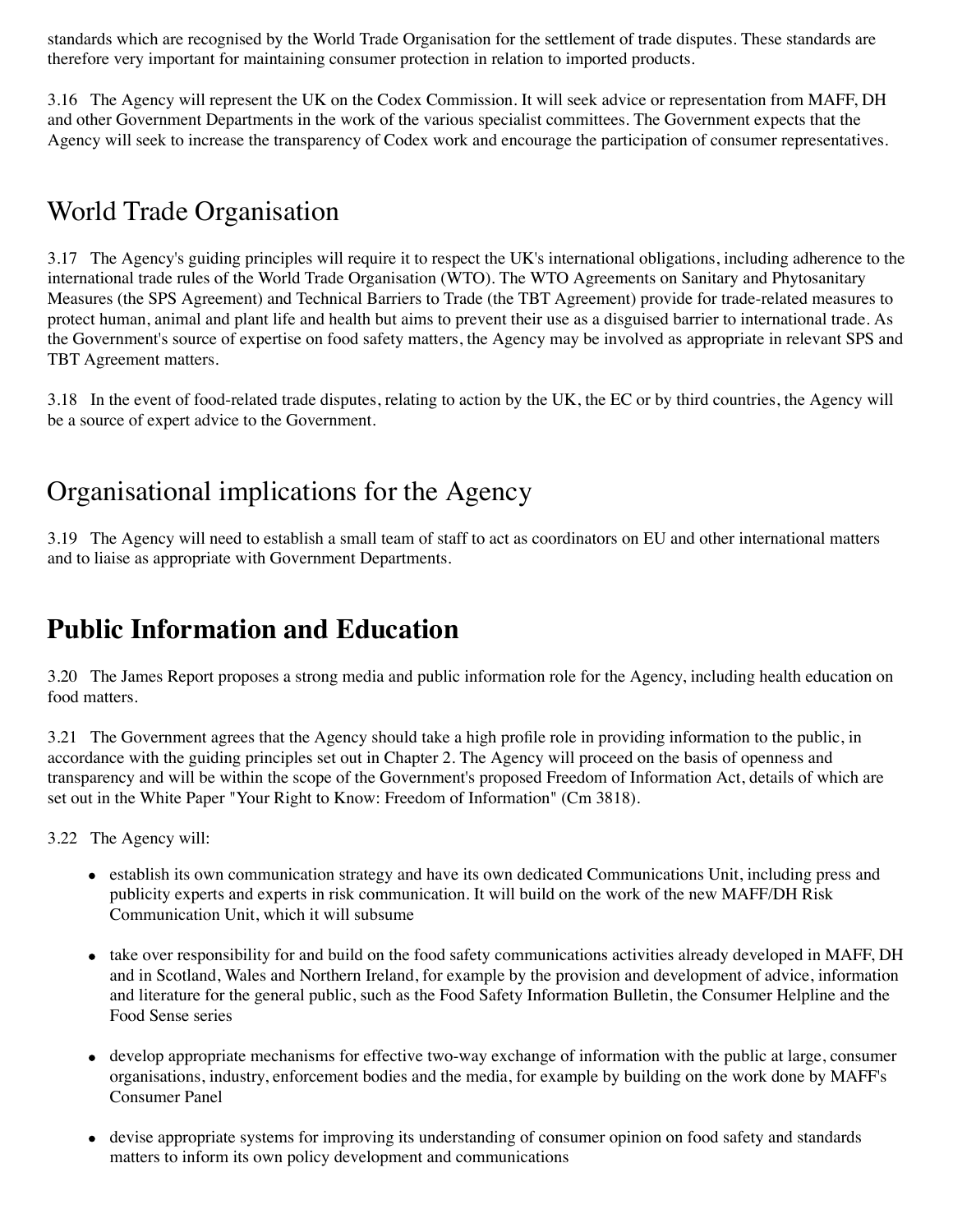- act as a source of expert advice to the Education Departments on food matters, including encouraging them to consider particular initiatives which might improve public understanding of food safety matters
- liaise with DH, HSE and other relevant bodies in promoting a coherent overall approach to health risk communication, building on experience gained in other policy areas. Staff of the Agency will participate in fora such as the Inter-Departmental Liaison Group on Risk Assessment (ILGRA) and the Inter-Departmental Group on Public Health (IDGPH)
- contract with the Health Education Authority and other health education bodies or agents, including the relevant  $\bullet$ body in Wales, to undertake health promotion and education activities relevant to nutrition, diet and food safety.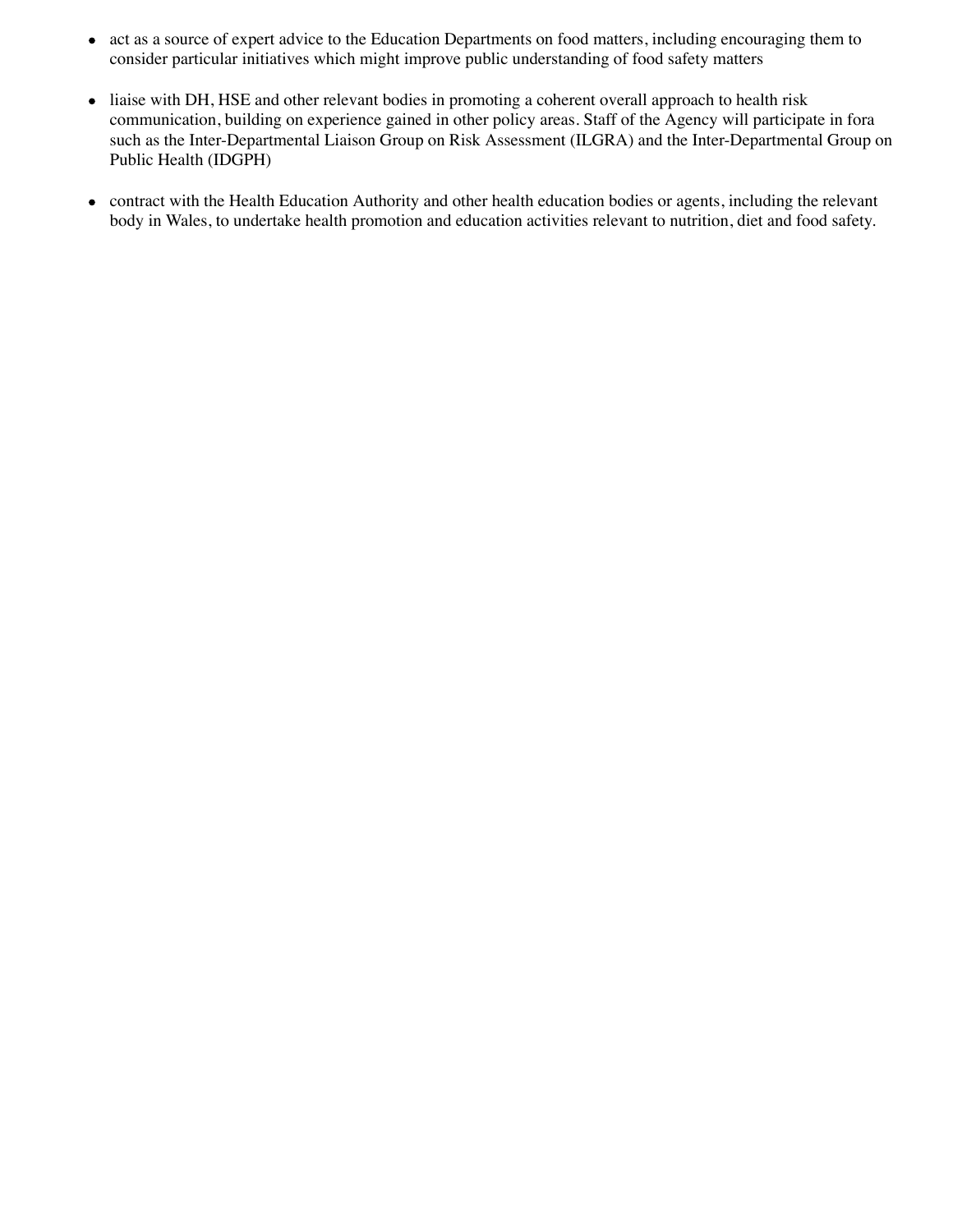## Table 1: The Agency's Functions

|                                                       |                          | <b>Formulate Draft</b><br>policy | secondary EC and                     | Negotiate in<br>legislation internationally guidance/ | <b>Provide</b><br>advice/ | <b>Carry out</b><br>research<br>and | <b>Set</b><br>standards & Licences/<br>monitor | <b>Issue</b><br>Approvals/<br>information surveillance enforcement Authorisations |
|-------------------------------------------------------|--------------------------|----------------------------------|--------------------------------------|-------------------------------------------------------|---------------------------|-------------------------------------|------------------------------------------------|-----------------------------------------------------------------------------------|
| <b>Subject Area</b>                                   | Reference 3.6-3.9        | Chapter 2                        | Chapter 2<br>$3.6 - 3.9$<br>(Note 1) | 3.10-3.19                                             | 3.20-3.22                 | 3.23-3.34                           | 3.25-3.47                                      | Chapter 4                                                                         |
| Pathogens in<br>live animals                          | 4.9-4.13<br>(Note 2)     |                                  |                                      |                                                       |                           |                                     |                                                |                                                                                   |
| <b>Animal Feed</b>                                    | 4.14-4.22<br>(Note 3)    |                                  |                                      |                                                       |                           |                                     |                                                |                                                                                   |
| Pesticides &<br><b>Veterinary</b><br><b>Medicines</b> | 4.23-4.32<br>(Note 4)    |                                  |                                      |                                                       |                           |                                     |                                                |                                                                                   |
| Food Hygiene 4.33-4.36                                |                          |                                  |                                      |                                                       |                           |                                     |                                                |                                                                                   |
| <b>Meat &amp; Milk</b><br><b>Hygiene</b>              | 4.37-4.43                |                                  |                                      |                                                       |                           |                                     |                                                |                                                                                   |
| Food-borne<br><b>Illness</b>                          | 4.44-4.52<br>(Note 5)    |                                  |                                      |                                                       |                           |                                     |                                                |                                                                                   |
| <b>Novel Foods</b><br>& Processes                     | 4.53-4.55                |                                  |                                      |                                                       |                           |                                     |                                                |                                                                                   |
| Food<br><b>Additives</b>                              | 4.56-4.57                |                                  |                                      |                                                       |                           |                                     |                                                |                                                                                   |
| <b>Chemical</b><br>Contaminants (Note 6)              | 4.58-4.60                |                                  |                                      |                                                       |                           |                                     |                                                |                                                                                   |
| Radiological<br><b>Safety</b>                         | 4.61-4.64<br>(Note 6)    |                                  |                                      |                                                       |                           |                                     |                                                |                                                                                   |
| Food<br>Intolerance                                   | 4.65-4.66                |                                  |                                      |                                                       |                           |                                     |                                                |                                                                                   |
| Food<br><b>Emergencies</b>                            | 4.67-4.68                |                                  |                                      |                                                       |                           |                                     |                                                |                                                                                   |
| Food<br><b>Standards</b><br>(including<br>labelling)  | $5.2 - 5.5$              |                                  |                                      |                                                       |                           |                                     |                                                |                                                                                   |
| <b>Nutrition</b>                                      | $5.6 - 5.15$<br>(Note 7) |                                  |                                      |                                                       |                           |                                     |                                                |                                                                                   |

- (1) Using the enabling powers in the Food Safety Act 1990 and the Food Safety (Northern Ireland) Order 1991.
- (2) Working closely with the Agriculture Departments to coordinate activity under the Food Safety Act 1990 and the Animal Health Act 1981.
- (3) Working closely with Agriculture Departments who will retain the lead on aspects of animal feedingstuffs controls where food safety is not the primary concern.

PSD/VMD will retain lead responsibility. The Agency will participate fully in the

(4) authorisation/licensing processes, will be consulted on policy, legislation and EU negotiations and will have powers to carry out its own surveillance for residues.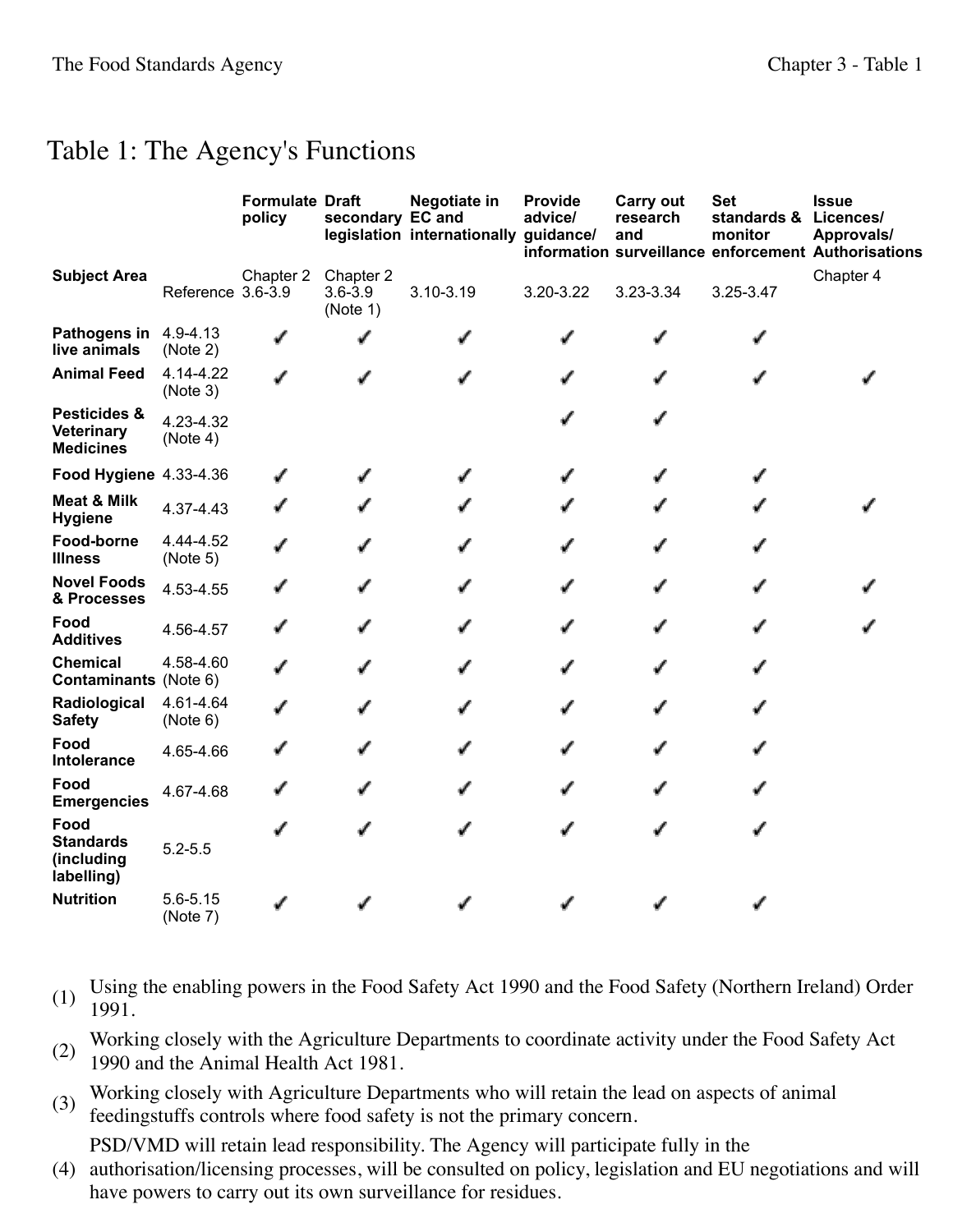(5) Working closely with Health Departments on outbreak management and control policies and with  $(5)$ PHLS eg on aspects of surveillance.

have powers to carry out its own surveillance for residues.

(6) The Agency will be a statutory consultee of the Environment Agency on applications for authorisation of discharges.

Working closely with Health Departments, who will retain responsibility for wider public health issues

(7) including health surveillance of the population and will share responsibility with the Agency for defining the public health education message and for surveillance of the nutritional status of people.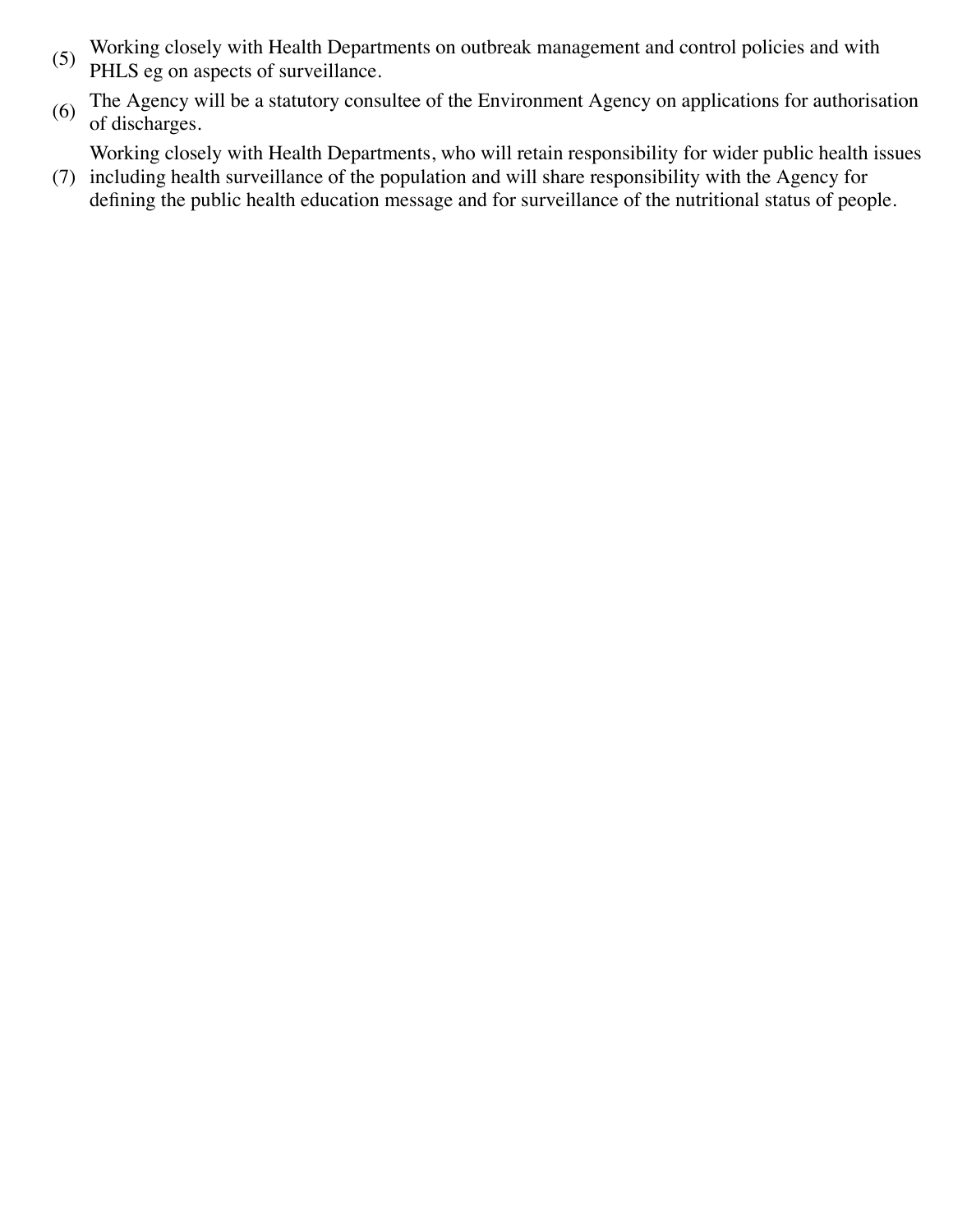## **Research and Surveillance**

3.23 The James Report recommended that the Agency should have responsibility for coordinating all research in the areas of food safety, nutrition and consumer protection. It proposed that the Agency's budget should include all the Government's spend on research and surveillance relating to these areas. The Report also recommended that a member of the Agency's Commission should sit on the Biotechnology and Biological Sciences Research Council (BBSRC) to provide a link with its research programme.

3.24 The consultation responses recognised the value of the Agency acting as a single reference point for research on foodrelated matters. However, a number of respondents were concerned about the proposal that the Agency should take on all basic research in addition to its needs for surveillance, monitoring and applied research. These respondents saw dangers in concentrating too much Research and Development (R&D), and its funding, in one place and advantages in funding of basic research in these areas remaining with the Research Councils (BBSRC and the Medical Research Council (MRC)). Respondents stressed that the Agency's research budget should reflect the scope of its responsibilities and that funding should not be reduced as a result of the creation of the Agency. The responses indicated a high level of interest in publicity for research findings, transparency, peer review of research results and accountability. Some argued that the Agency would require its own technical support, for example for chemical and microbial analysis. Others felt that there was no case for the Agency to own research facilities or conduct its R&D in-house.

3.25 The Government agrees that it is essential for the Agency to base its policies and decisions on the best possible science, achieved through openness, peer review and where possible by competition between research providers.

3.26 The Agency's scientific activities will encompass research commissioned to support policy, surveillance programmes, and the need to respond appropriately to emergencies from time to time. As part of its advice and public information responsibilities, the Agency will need to assess and communicate its long term needs for research, and contribute to strategic discussions about the food science base. It will need to keep abreast of scientific and technological developments relevant to its responsibilities in this country and internationally. It will need to make an appropriate scientific input into EU and international debate, for example, in WHO and Codex and to influence the research programmes in the food area being developed by the European Commission.

3.27 The Government strongly agrees that the Agency should be open and consultative in its approach to research. Research and surveillance play a key role in providing information on the safety, nutritional value and authenticity of food in order to inform and support regulation and enable consumers to make informed choices. The Agency will need to commission research on the nature and magnitude of risks associated with its regulatory work including analysis of costs and benefits.

3.28 The Government agrees with the many comments which stressed the need to maintain the plurality of science funding. Basic and strategic research will continue to be funded by Research Councils and carried out by Research Council Institutes, other Institutes and Universities as at present.

3.29 Some areas of research and development which fall within MAFF's ongoing role of sponsorship of the food industry will continue to be funded by Agriculture Departments, especially programmes concerned with food technology and processing, and LINK programmes involving industry funding. The Agency will clearly need to work closely with MAFF and other research funders to ensure continuity throughout the food chain. Some research programmes currently funded by and through Agriculture and Health Departments are relevant to the responsibilities of both the Agency and the Departments. These borderline programmes will be reviewed, and decisions taken on a case by case basis whether they should become the responsibility of the Agency. The research and development programme of the Public Health Laboratory Service (PHLS) will need to be looked at in this context, though it would not be appropriate for research and development which directly supports the operational work of PHLS to be transferred to the Agency.

3.30 Close coordination between all funders of research in the food area will be essential if the Agency is to be able to draw on the full range of the best available scientific advice, whether or not funded directly by the Agency. This will require the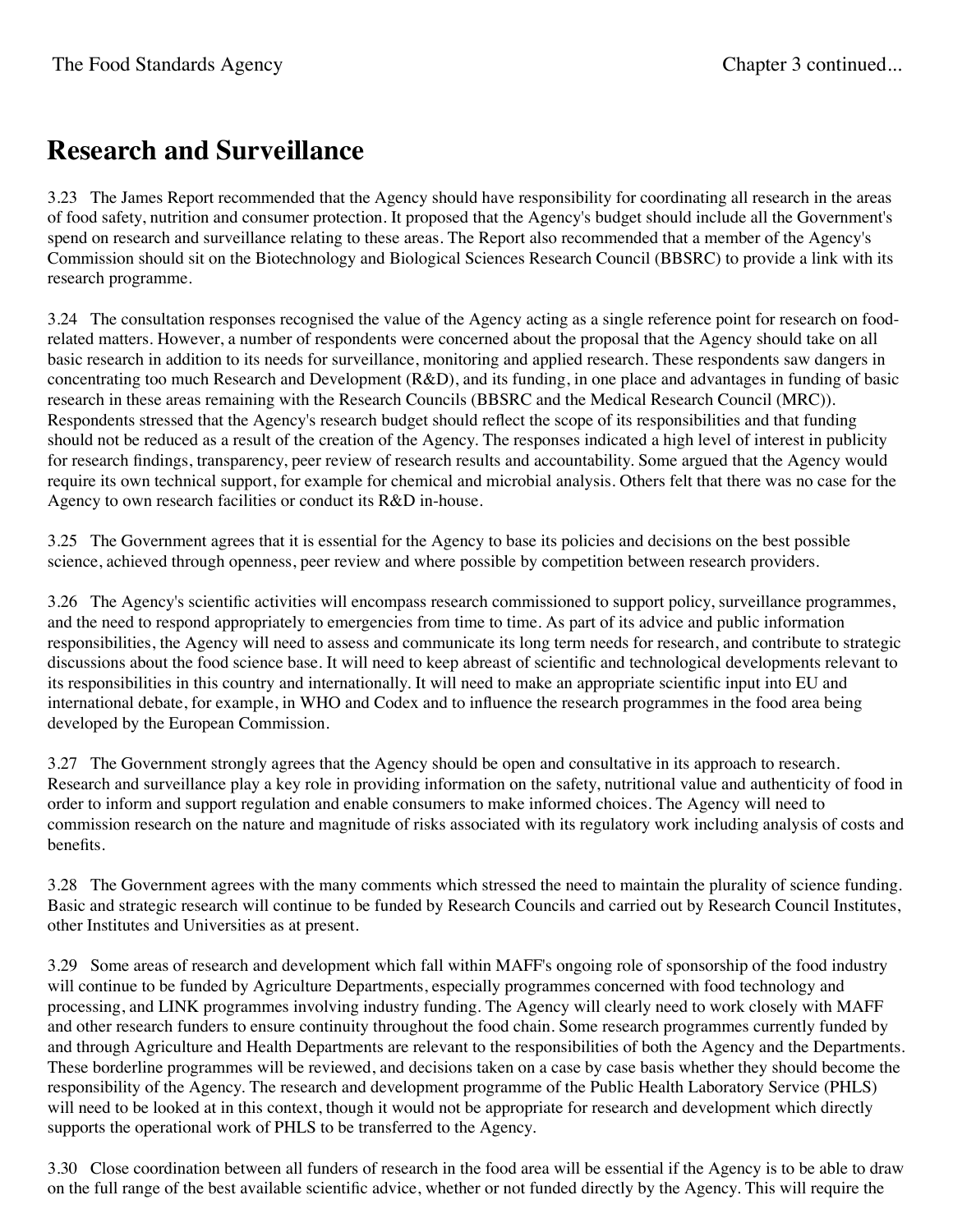fullest possible exchange of information, including details of research projects and results. This will enable the Agency to have access to the full range of relevant research work, prevent overlaps and gaps, and help to secure the best value for money. There are several possible models for coordination. The Government sees merit in establishing R&D Consultative Committees involving the main UK research sponsors covering broad areas such as microbiological safety of food, chemical safety of food, nutrition etc. The Government will consult further with appropriate interests to develop detailed proposals on the role, structure and composition of these committees, (including proposals for consumer representation).

3.31 The Agency may need to develop particularly close relations with the BBSRC. The President of the Board of Trade is responsible for appointments to the BBSRC Council and will consider its membership in the light of the personal experience and expertise which an appointment from the Agency could bring. Research Council appointments are not made to give representation to any particular body.

3.32 The precise amount of research funding to be transferred to the Agency will depend upon commitments to current research programmes, decisions on the borderline programmes referred to in paragraph 3.29 decisions on planned research and work coming to an end at the point the Agency is established. The relevant current research programmes of the Agriculture and Health Departments indicate that total annual research funding of about £25 million is likely to be transferred to the Agency.

3.33 The Agency will be committed to the research contracts which transfer to it. It will of course be for the Agency to determine its own priorities and procedures for future research once it is established. The Government anticipates that it will continue to commission research competitively, and to publish its own research strategy.

3.34 The Government agrees that the Agency should take over responsibility for most of the wide range of surveillance work undertaken by MAFF. Surveys provide valuable information on the safety, authenticity and nutritional value of the UK food supply and form an essential element in the development of policies in these areas. An important component of the surveillance budget is spent on establishing dietary intakes of foods and nutrients by both the general population and also special groups within it. The total expenditure on surveys and related activities is over £6 million.

#### **Food Law Enforcement**

3.35 Professor James noted that the process of local authority food law enforcement had many strengths, and recommended that wherever possible the Agency should seek to ensure the effectiveness of local authority actions rather than take them over. He noted that there was a need to raise standards of food law enforcement and to ensure a consistent approach across the UK. He acknowledged that competition within individual authorities for funding of services contributes to the difficulty of maintaining consistency.

3.36 Professor James recommended as follows:

- The Agency should be responsible for co-ordinating, monitoring and auditing local authority enforcement activities
- It should have statutory powers to require local authorities to carry out certain work
- A local authority liaison unit should be established in the Agency to provide advice, guidance and support to enforcement officers
- The Agency should have reserve powers to take enforcement action, as well as direct enforcement responsibilities in the field of meat and milk hygiene
- The Agency could provide a resource to local authorities by taking over unusually complex litigation where it is unreasonable for an individual authority or groups of authorities to proceed
- The Agency should take over LACOTS' role as the Single Liaison Body for the United Kingdom within the EU
- The structures for assessing the chemical safety of food (the Public Analyst Service) in England and Wales should be reviewed as a matter of priority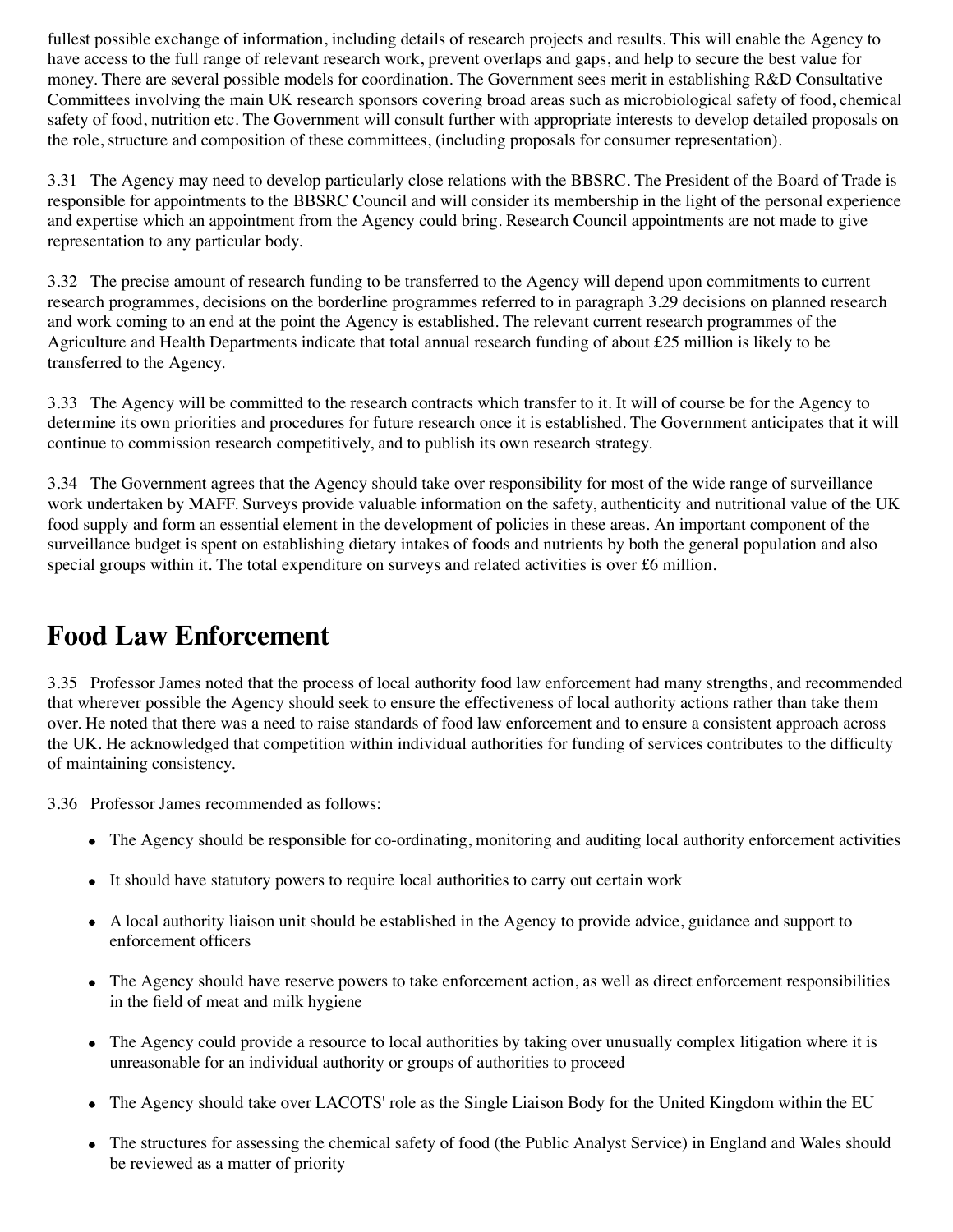A unified Scottish Scientific Service should be established, covering both microbiological and chemical food surveillance in Scotland.

3.37 During the consultation exercise there was widespread support for the recommendation that the Agency should oversee local authority enforcement activities rather than take them over. It was generally accepted that the Agency should set and monitor standards and audit local authorities' enforcement activities. Local authority respondents were concerned that the standards set by the Agency should not be over prescriptive but should allow for flexibility to take account of local circumstances. Many local authority respondents opposed the proposal that the Agency should have reserve statutory powers.

3.38 There was general support for the recommendation that the Agency should have a local authority liaison unit, and a variety of suggestions were made on how such a unit might be constituted and operated. There was no consensus on the future role of LACOTS; some respondents wished to see its role strengthened, while others proposed that its food safety and standards co-ordination work should be transferred to the Agency.

3.39 The recommendation for a review of Public Analyst services in England and Wales was generally welcomed. There was also wide support for the recommendation that food-related scientific services in Scotland should be reviewed and rationalised.

3.40 Many respondents recognised the difficulties over funding for local authority enforcement. Views differed on the desirability of ring-fencing of funding and its allocation through the Agency. (In Northern Ireland the additional funding made available to district councils following the introduction of the Food Safety (Northern Ireland) Order 1991 is already ring-fenced).

3.41 The Government agrees that general food law enforcement benefits from inspectors' local knowledge and that there are therefore good reasons why local authorities should retain their current enforcement responsibilities. However, it accepts Professor James's view that the effectiveness of enforcement could be reinforced by firmer coordination and oversight. It therefore agrees that the Agency needs to be in a position to exercise influence over individual authorities' enforcement activity and that it should have a proactive role in encouraging consistency across the United Kingdom.

3.42 The Government's proposals for the funding of local authority enforcement activity are discussed in Chapter 8 below. The proposals on meat and milk hygiene enforcement are described in Chapter 4 below.

3.43 The Government intends to enter into detailed discussion with local authority representative organisations and other interested parties on how the Agency and the local authorities can work together to improve consistency and, where necessary, to remedy any deficiencies in enforcement activity by individual authorities.

3.44 These discussions will build on the work which has been done by Health and Agriculture Departments, LACOTS, the Scottish Food Coordinating Committee and the Food Liaison Group of the Northern Ireland Chief Environmental Health Officers' Group in providing advice, guidance and support to local authorities, setting general standards for enforcement, and monitoring enforcement activity to encourage consistency. The BSE Regulatory Forum is one example of such work. Areas of activity which might be developed further include

- formalising the Home Authority arrangements (under which the local authority for the main site of a multi-site business determines the acceptability of the company's food safety and standards controls and this determination is accepted by other authorities)
- making participation in these arrangements mandatory for all authorities
- specifying national standards of performance with appropriate indicators which are capable of being audited by the Agency, and publishing the results of such auditing
- better co-ordination of surveillance and monitoring programmes to meet both local and national needs
- developing the present regional liaison arrangements for trading standards work and encouraging local authorities to pool resources for the provision of technical and scientific specialist support
- overseeing the training and qualifications of food inspectors.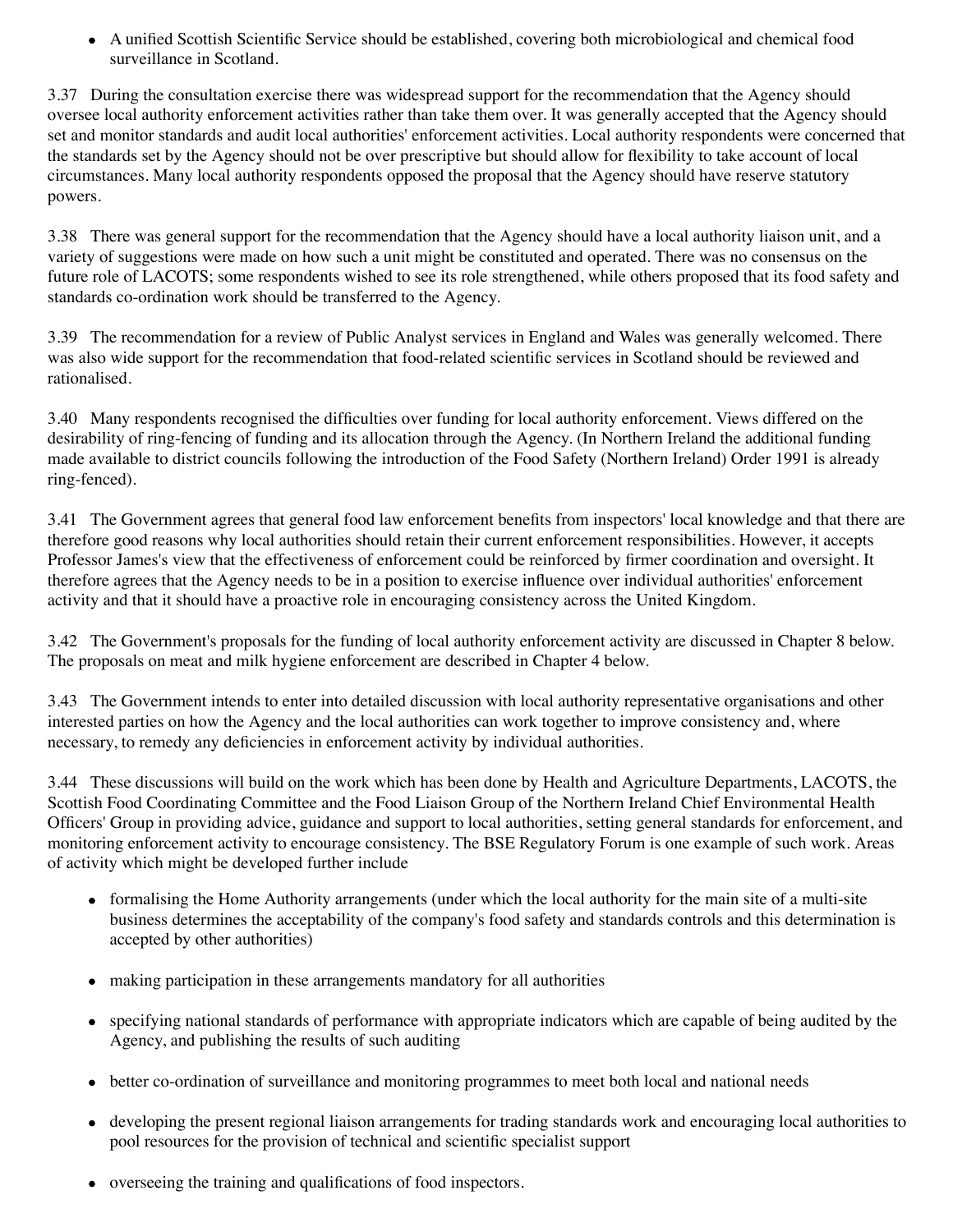3.45 In order to ensure that the Agency is able to exercise real influence over individual local authorities' activities, and where necessary to take action to remedy deficiencies, it will be necessary to consider whether the powers in the Food Safety Act 1990 and the Food Safety (Northern Ireland) Order 1991 are adequate. For example, the Government is considering whether any of the following would be appropriate:

- new mechanisms to ensure that food enforcement authorities comply with the requirements of any guidance issued by the Agency to local authorities
- powers for the Agency to require local authorities to provide statistical returns and information on performance indicators
- powers to issue directions to local authorities
- powers for the Agency to undertake food surveillance and enforcement activity on its own behalf, or to direct another body to act on its behalf, either in partnership with or in place of action by a local authority or local authorities
- powers for the Agency to take over enforcement activity from a local authority, or to reassign such work, when it considers such action to be in the national interest, or that an authority is failing to provide an adequate service
- powers for the Agency to recover from local authorities the cost, in whole or in part, of any work which it has taken over.

3.46 Further discussion with local authority representatives and other interested bodies, including public and consumer interests, will be required before the Government finalises proposals in this area. The discussions will also cover the future role of LACOTS in relation to food safety and standards. Where changes to the legal powers are thought to be desirable, specific proposals will be included in the draft Bill to be published during 1998, after consultation on this White Paper has been completed.

3.47 The Government accepts Professor James's recommendation that the Public Analyst Service in England and Wales, and the provision of scientific services for local authorities in Scotland, should be reviewed. The Minister of Agriculture, Fisheries and Food and the Secretary of State for Wales will initiate a review of the Public Analyst Service in England and Wales early this year, after the relationship of the Agency with local authorities has been clarified in the light of the discussions referred to above. A comprehensive review of the food-related Scientific Services in Scotland will be undertaken by a group representing all the main interests involved with an external chairperson. This review will be conducted in parallel with the review of the Public Analyst Service in England and Wales. It is also envisaged that a review will be carried out in Northern Ireland to ensure that the necessary laboratory services are available for food safety/standards purposes.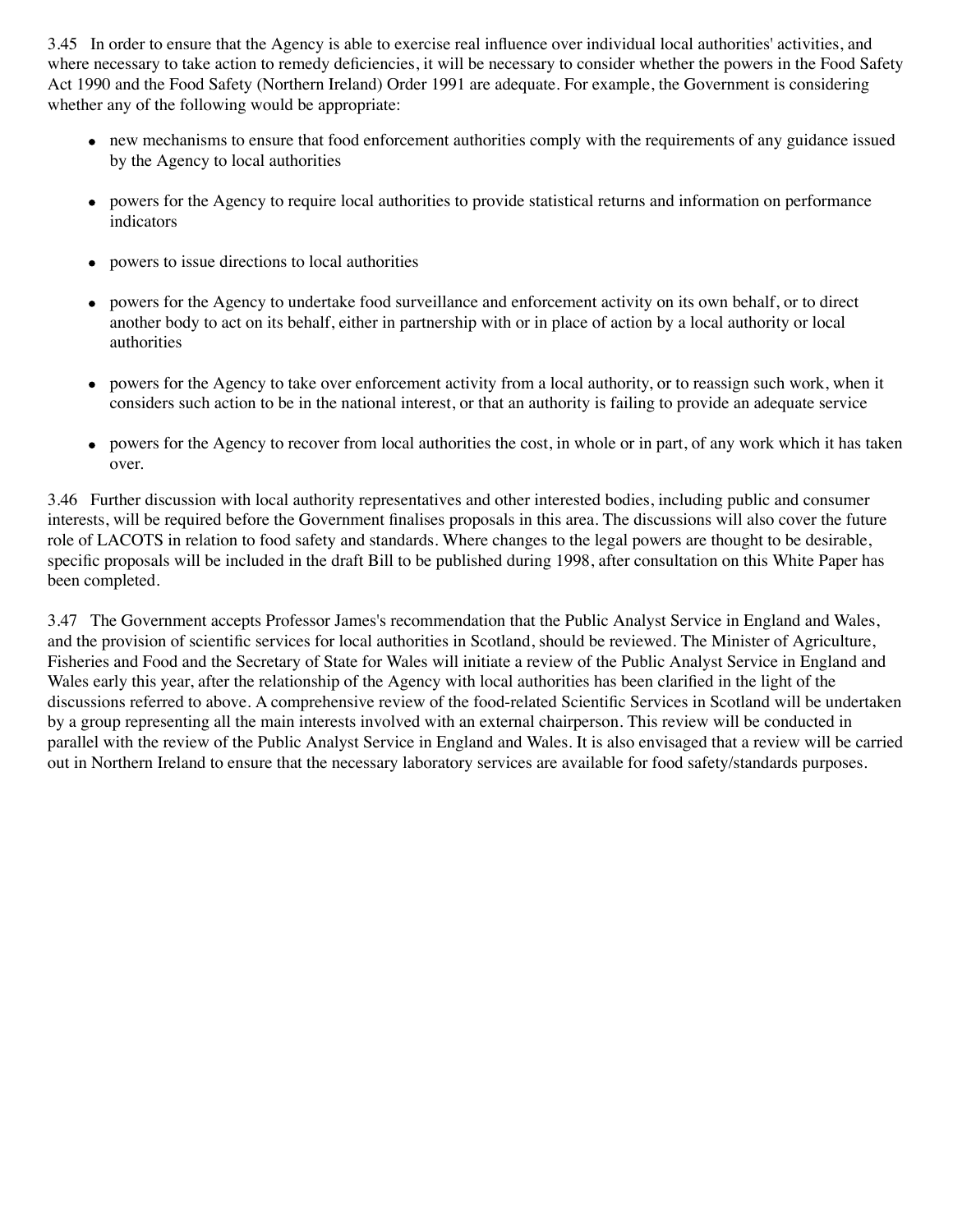# The Agency's Role in Food Safety

4.1 Food safety will be at the heart of the Agency's responsibilities. It will take a strategic view of food safety throughout the food chain and will be in a position to ensure that proper account is taken of the need to protect public health wherever Government action or inaction impinges on the safety of the food supply.

### **The Food Safety Act 1990**

4.2 In Great Britain, the Food Safety Act 1990 prohibits the sale of food which is injurious to health, fails to comply with food safety requirements, is not of the nature, substance or quality demanded or is falsely described. It provides a due diligence defence for a defendant who can demonstrate that he did not cause the offence and had carried out all reasonable checks. The Act also provides for a wide range of regulations to be made in respect of many activities relating to food itself and also to food sources (live animals, growing crops) and contact materials (containers, packaging) so that the interests of consumers are protected and promoted. It provides for emergency control orders. It is proposed that the enabling powers will, after the establishment of the Agency, be used on the basis of the Agency's recommendations and that the subordinate legislation will be drafted by the Agency for Health Ministers.

4.3 Twenty Codes of Practice have been issued under the Food Safety Act to give guidance to food authorities on the execution and enforcement of the Act and Regulations and Orders made under it.

4.4 In Northern Ireland the Food Safety (Northern Ireland) Order 1991 and supporting regulations and codes of practice mirror the Food Safety Act provisions.

## **Food Safety on the Farm**

4.5 It is essential for the Agency to be able to promote food safety throughout the whole of the food chain "from plough to plate". Food safety on the farm is, however, inextricably linked with other aspects of farming practices and policies, and the Government has therefore looked very closely at the existing Departmental responsibilities and legal controls with a view to defining precisely how the Agency's responsibilities should relate to those of other bodies, notably the Agriculture Departments, the Pesticides Safety Directorate (PSD) and the Veterinary Medicines Directorate (VMD). The Government considers that to give the Agency operational responsibility for all aspects of farming practices would risk diverting it from its essential aim of protecting public health. Moreover, it would, in practice, pass on to the Agency the same problems of conflicting objectives which have contributed to the decision to separate responsibility for the promotion of safe food from the Agriculture Ministers' responsibility for promoting the interests of the farming industry.

4.6 The Government's proposals are therefore designed to ensure that the Agency can intervene if it needs to where farming practices impact on the safety of food. It would normally achieve its objectives through participating fully and effectively in the formulation and implementation of Government policy on issues relating to farming practices where these impact on the safety of the human food chain. But, in addition, the Government proposes to ensure that the Agency is in a position to take action itself, should it consider it necessary to do so in the interests of protecting public health, if other mechanisms have failed. This action could take the form of directions to local authorities, exercising its own statutory enforcement powers, or recommending to Health Ministers that new subordinate legislation should be introduced under the Food Safety Act 1990.

4.7 The Government proposes to review the provisions of the Food Safety Act 1990 and to make any amendments necessary to provide the Agency with comprehensive powers to undertake surveillance and/or introduce control measures at all stages of the food chain, including on the farm. These powers would complement the provisions of other legislation in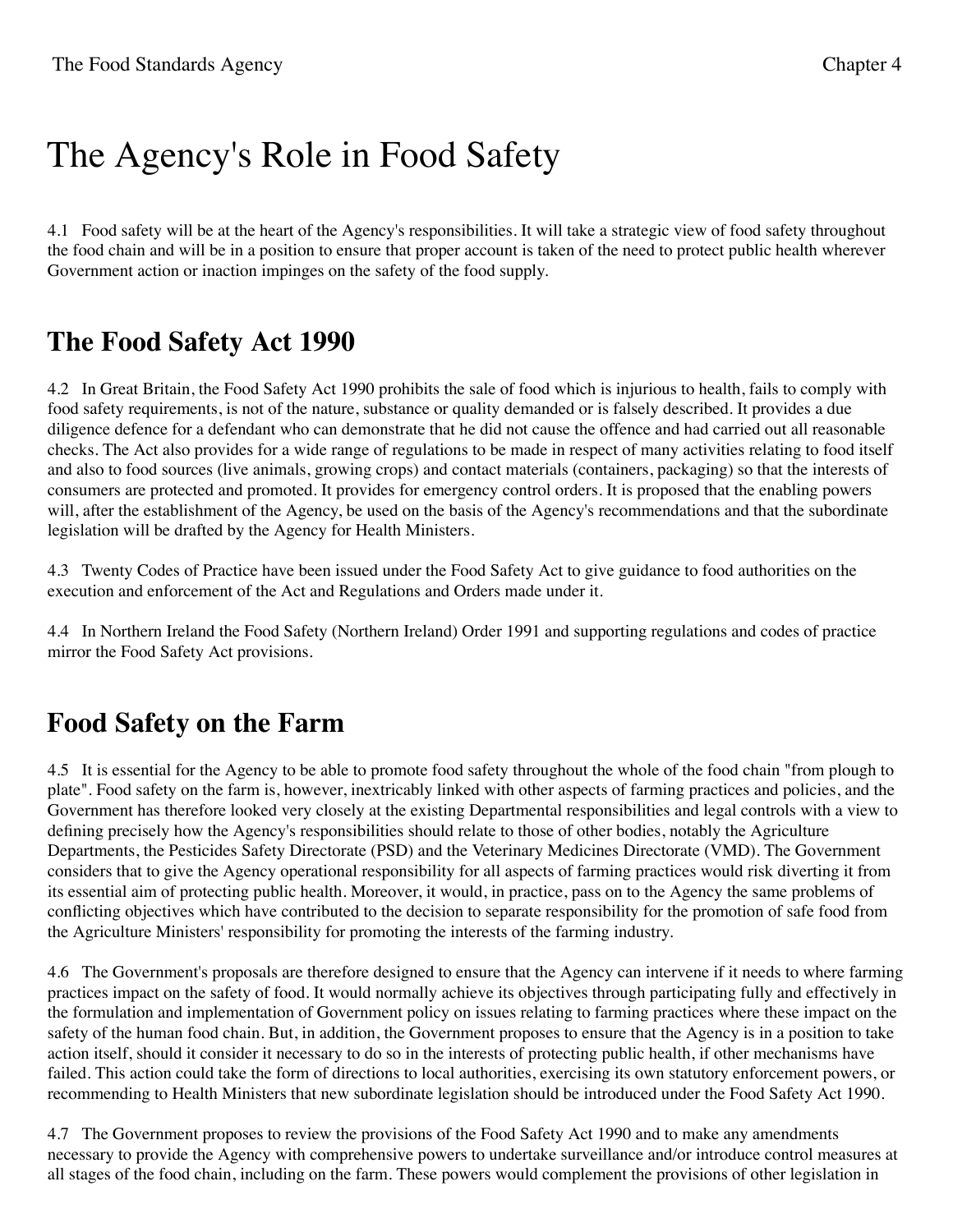this area, in particular the Animal Health Act 1981, the Food and Environment Protection Act 1985 and the Agriculture Act 1970. The Agency will liaise closely with the Government Departments and other bodies with farm-related responsibilities to ensure that there is no unnecessary duplication of on-farm activities such as surveillance.

4.8 These proposals are consistent with Professor James's recommendation that the Agency's remit should cover the whole food chain, "from plough to plate". The Agency will participate in the management of all the food-related surveillance activities undertaken by Government and other bodies and will be able to initiate its own surveillance if it identifies gaps in the overall programme. Mechanisms are proposed to enable the Agency to help to ensure the effectiveness of the public protection policies of the Agriculture Departments and other bodies with responsibilities for on-farm activities. Most importantly, the Agency will be able itself to take action, for example by controlling the entry of food materials from the farm into the human food chain, if it considers that the actions taken by these other bodies do not provide a sufficient level of protection of public health. It will not, however, be distracted from its essential aims by taking on operational responsibility for policy areas where the primary focus is on matters other than public health (for example, environmental, economic or animal health and husbandry issues).

#### **Surveillance and Control of Pathogens in Live Animals**

4.9 Legal powers relevant to the surveillance and control of pathogenic agents in live animals are contained in the Animal Health Act 1981 (as amended), the Food Safety Act 1990 and the Food and Environment Protection Act 1985 (FEPA). In practice, the Animal Health Act powers have generally been used to introduce public or animal health measures relating to live animals on the farm. For example, there are wide-ranging orders dealing with salmonella and BSE which cover public health as well as animal health requirements. The main on-farm use of the Food Safety Act powers has been in relation to the hygiene of on-farm milk production. The FEPA powers are used to make emergency orders in relation to any type of hazard which poses or may pose a risk to human health through food.

4.10 Hitherto policy on the control throughout the food chain of animal pathogens which may cause disease in humans has been fragmented. Creation of the Agency provides an opportunity to remedy this. The Government intends that the Agency should have a major strategic role in developing and implementing a national policy and strategy on the control of foodborne zoonoses throughout the food chain, working in close cooperation with Agriculture and Health Departments, public health professional bodies and the veterinary profession.

4.11 Food safety is frequently only one among a number of objectives for statutory measures dealing with animal disease. Other public health, animal health and welfare considerations and economic considerations may also be involved. The powers available to Agriculture Ministers under the Animal Health Act will therefore normally be the most effective vehicle for introducing statutory measures relating to live animals on the farm (and will be the only vehicle for dealing with zoonotic diseases which are transmitted through non-food routes). Agriculture Departments will work closely with the Agency in developing policy on on-farm surveillance and control of live animals. In order to facilitate close cooperation and to avoid duplication of on-farm activities:

- a joint Agency/Agriculture Departments Committee will be established to coordinate the surveillance programme; other interested bodies, including the PHLS, would participate in this Committee
- the Agency will be required to consult Agriculture Ministers on the option of using the Animal Health Act powers before recommending to Health Ministers that new measures should be introduced under the Food Safety Act. If the Agriculture Departments were unable or unwilling to use the Animal Health Act powers, the Agency could take the matter forward under the Food Safety Act provisions. Agriculture Departments would not be able to prevent the Agency from taking action.

4.12 BSE provides an illustration of how the arrangements will work in practice. The Agency will work closely with the Agriculture Departments on the control measures which are applied on-farm, and would be able to recommend to Health Ministers that supplementary measures should be introduced under the Food Safety Act if it considered that this was necessary to improve the protection offered to the public. The Agency would be free to publish this advice. Operationally the Agency will be responsible for developing and implementing BSE controls on the human food chain from the slaughterhouse onwards, and Agriculture Ministers will be responsible for the eradication of the disease from the national cattle herd, including controls on rendering plants, and for measures aimed at securing the lifting of the EC ban on exports of British beef.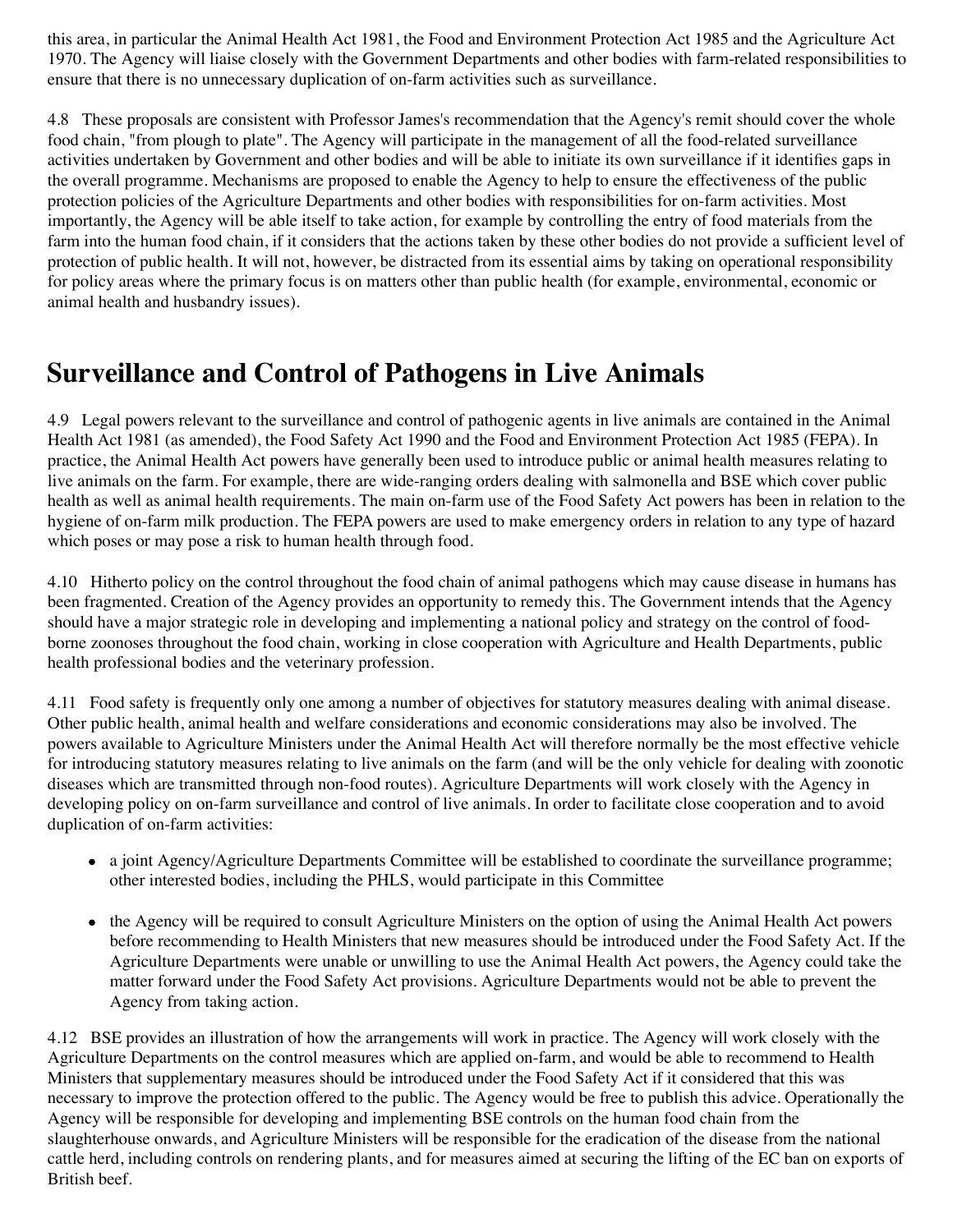4.13 The Spongiform Encephalopathy Advisory Committee (SEAC), which advises Government on all matters relating to BSE and CJD, will advise the Agency in the same way as it currently advises Agriculture and Health Departments on the food safety implications of BSE. The Agency will be consulted on appointments to SEAC and will participate, with MAFF and the Department of Health, in the secretariat.

### **Animal Feedingstuffs**

4.14 Animal feedingstuffs form an important part of the food chain and have implications for the safety and quality of the food which is supplied to the consumer. The Government considers it necessary for the Agency to have powers in relation to animal feedingstuffs in order to exercise effectively its responsibility to safeguard human health across the whole food chain. The composition and safety of animal feeds also has an important impact, however, on animal health and husbandry.

4.15 There is currently a range of legal controls under the Agriculture Act 1970 and the European Communities Act 1972 governing the safety, composition and labelling of animal feedingstuffs. Most of these implement EC Directives. For example, there are controls on additives in feedingstuffs which provide a positive list of substances approved against criteria of safety (for consumers, animals and operators), quality and efficacy; permitted levels of contaminants; rules on the composition and labelling of feedingstuffs, which include a negative list of prohibited ingredients compiled on grounds of protecting human and animal health. There are currently no controls specifically covering the use of genetically modified materials in animal feed, which are considered on a case-by-case basis, though EC proposals are expected shortly.

4.16 Important controls have been put in place under the Animal Health Act 1981 to prohibit the feeding of mammalian protein to ruminants and mammalian meat and bonemeal to any livestock. These are the key controls to prevent the spread of BSE in animals. In addition, there are requirements on the standards to which animal by-products for use in animal feeds must be processed and the microbiological standards which the processed products must meet.

4.17 The Government recognises that animal feedingstuffs is an area where there is both a public health interest and an animal health and husbandry interest. It believes that the creation of the Food Standards Agency offers an opportunity to improve the co-ordination of work on animal feedingstuffs, to ensure that full account is taken of the public health considerations. In 1992, an expert group on animal feedingstuffs chaired by Professor Eric Lamming recommended that an independent advisory committee on animal feedingstuffs should be created to consider those issues relating to animal feed not falling within the remit of other expert advisory committees. This recommendation has not been implemented. The present Government believes that the need for such an advisory committee has now become pressing, particularly in the light of public concerns about the use of genetically modified feed ingredients such as genetically modified maize. It therefore proposes to implement the recommendation of the Lamming Committee to create an independent Advisory Committee on Animal Feedingstuffs.

4.18 This Committee would advise on all matters not covered by existing Advisory Committees affecting the safety, quality and efficacy of animal feeds, including the implications for human health: for example the content of animal feedingstuffs; animal nutrition; the assessment of new animal feeds and feeding practices including genetically modified products; and advice on the line to take on negotiating and implementing EC measures. Its membership would include expertise in microbiology, toxicology, veterinary medicine, biotechnology and human health as well as the interests of consumers, and enforcement authorities. The Committee would be appointed jointly by the Agency and Agriculture Ministers, who would share its secretariat.

4.19 The Government proposes that responsibility for animal feedingstuffs matters should be divided between the Agency and Agriculture Departments. The Agency will take the lead on those issues where there are close links with the arrangements for human food, for example:

- the use of genetically modified ingredients in feedingstuffs
- feed additives
- composition and labelling of feedingstuffs
- contaminants in feedingstuffs.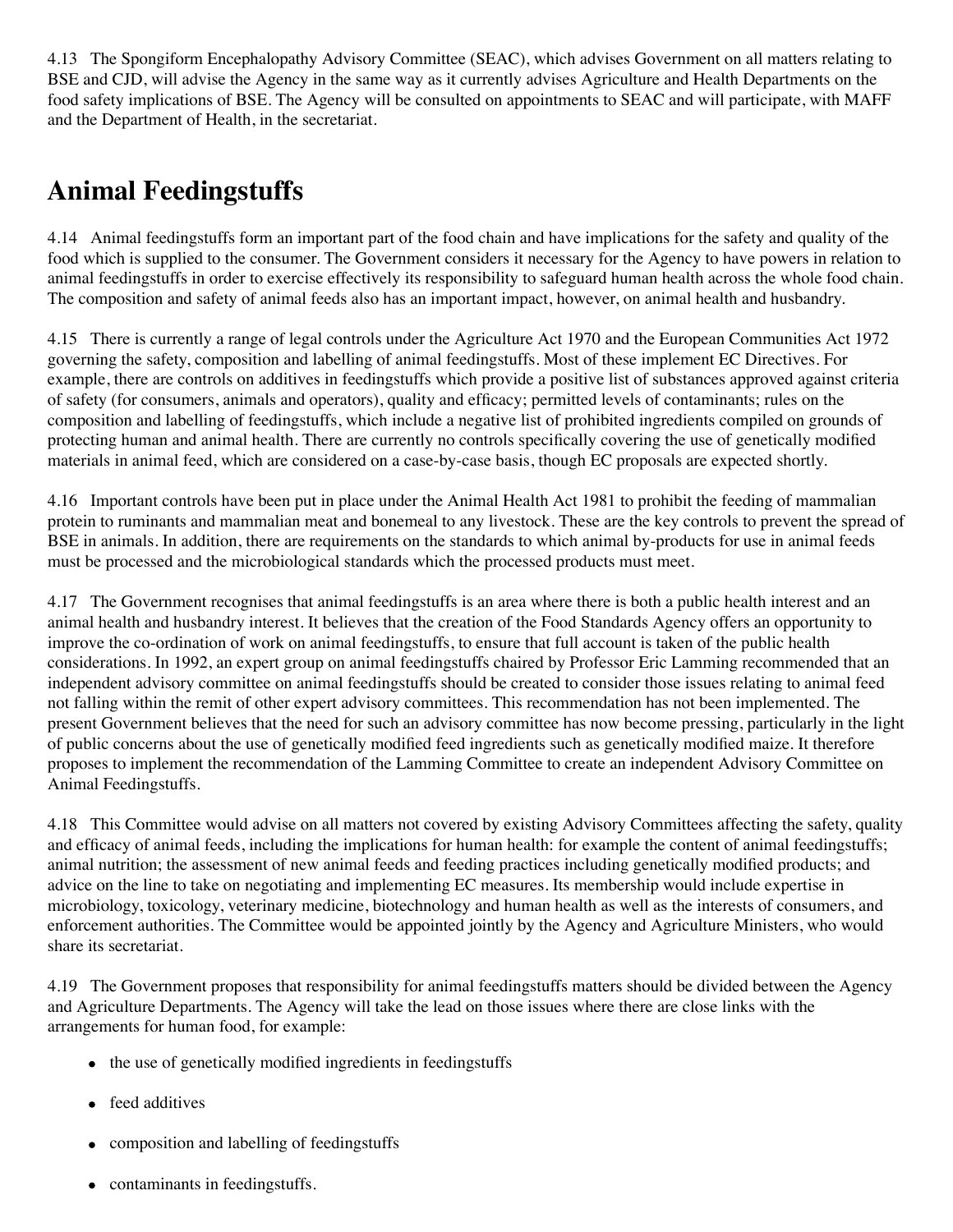4.20 The Agency will also co-ordinate and audit Local Authority enforcement activities in these areas.

4.21 The Agency will, as proposed in paragraph 4.7 above, have powers to initiate surveillance of animal feedingstuffs. Powers already exist under the Food Safety Act 1990 to respond to any emergency affecting food safety, including problems originating in animal feedingstuffs. The Agency will have responsibility for operating these powers.

4.22 The Agency will need to liaise very closely with Agriculture Departments, which would retain operational responsibilities for controls on the use of mammalian protein in feedingstuffs which are key measures preventing the spread of BSE in animals; and the provisions relating to the use of animal by-products in animal feeds and other animal health measures such as rules for the treatment of swill for feeding to pigs which are designed to control classical swine fever. These measures can most efficiently continue to be operated by the State Veterinary Service, working in close liaison with the Agency. If the Agency believes there are significant gaps in the protection provided to human health by the Agriculture Departments' exercise of these responsibilities, it will be able to make public its views and to make use of its own powers under the Food Safety Act to ensure that any necessary work was undertaken.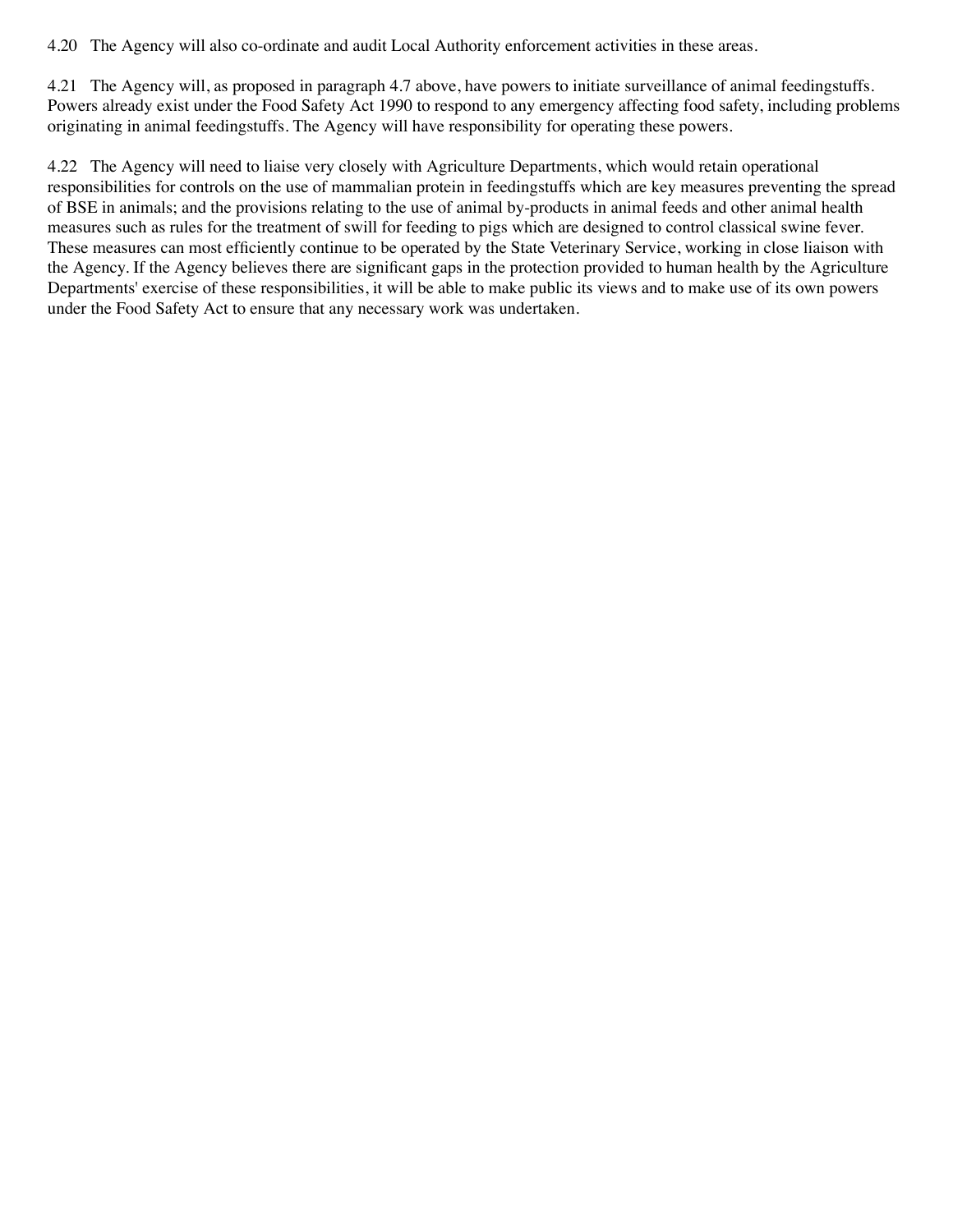#### **Pesticides and veterinary medicines**

4.23 Legal controls on pesticides are laid down in the Control of Pesticides Regulations 1986, the Control of Substances Hazardous to Health Regulations 1994 and the Pesticides (Maximum Residue Levels in Crops, Food and Feedingstuffs) Regulations 1994. European law, designed to harmonise authorisation arrangements for plant protection products, also applies in the area. Responsibility for pesticide approvals in the UK rests with the Ministry of Agriculture, Fisheries and Food, the Department of Health, the Department of the Environment, Transport and the Regions and the Scottish, Welsh and Northern Ireland Offices. Ministers are advised on the use of pesticides, the assessment of applications and the review of existing products by the independent Advisory Committee on Pesticides (ACP). One official from each of the responsible Departments acts as an Assessor to the ACP. Assessors are responsible for "signing off" authorisations; that is granting or refusing agreement to the recommendations of the Committee on behalf of Departmental Ministers. The unanimous agreement of Assessors is needed in order for an application to be granted. The approvals system is administered in Great Britain by the Pesticides Safety Directorate (PSD), an Executive Agency of MAFF, for most pesticides including horticultural, agricultural and amateur garden products, and the Health and Safety Executive (HSE), for other nonagricultural pesticides.

4.24 Arrangements for the authorisation of veterinary medicines are harmonised across the Community under EC law, which also controls manufacture and wholesale dealing, sets maximum residue limits for a range of products and includes requirements for residues surveillance. EC law also provides the basis for the approval of zootechnical feed additives, and will shortly be extended to require the authorisation of the individual products containing them (which is currently carried out in the UK under the Medicines Act 1968). Post-licensing monitoring of suspected adverse reactions (SARs) to veterinary medicines is required both by EC legislation and the Medicines Act 1968. Surveillance of residues and veterinary medicines in meat and other animal products is required under both EC legislation and the Food Safety Act. Responsibility for veterinary medicines matters in the United Kingdom rests with the Minister of Agriculture, Fisheries and Food, the Secretary of State for Health and the other Agriculture and Health Ministers, who jointly form the Licensing Authority. The issue of marketing authorisations, controls on manufacture and distribution of veterinary medicinal products surveillance programmes and policy advice on those matters to the Licensing Authority are delegated to the Veterinary Medicines Directorate (VMD), an Executive Agency of MAFF. Ministers are advised on veterinary medicines applications by the independent Veterinary Products Committee (VPC).

4.25 Professor James's recommendation that responsibility for the food safety evaluation of pesticides and veterinary medicines should transfer to the Agency resulted in a substantial volume of comment in the consultation exercise. Although there was broad agreement that the Agency should have a locus in this area, doubts were expressed about the practicality of implementing his proposals. The food safety evaluation of pesticides and veterinary medicines is part of an integrated process which is designed not only to protect the consumer but to safeguard the user of the product, neighbours and bystanders, the environment and - for veterinary medicines - the target animal as well. Moreover, safety evaluation is linked to efficacy, and the two cannot readily be separated. It was widely felt that an approach which dismantled these arrangements risked weakening the evaluation process as a whole, and that product safety might be compromised as a result.

4.26 There is also a substantial European dimension to the work, particularly for veterinary medicines. It was suggested that those wanting access to UK markets would take alternative routes, either seeking authorisation from VMD's competitors overseas and applying for authorisation here under "mutual recognition" arrangements, or seeking authorisation from the European Agency for the Evaluation of Medicinal Products for a licence valid in all Member States. This would seriously weaken the UK's ability to influence European approvals of veterinary products and therefore the protection of food safety. Although the EC regime for agricultural pesticides is less advanced, similar concerns apply.

4.27 The Government considers that, in view of the above arguments, the objectives of Professor James's recommendations can best be met by introducing an extensive range of mechanisms and safeguards to provide the Agency with a powerful and effective input into the public safety aspects of the work of PSD and VMD and with the powers to veto products should this be necessary for public health reasons. However, the Government believes that to ensure effective evaluation and clearance of pesticides and veterinary medicines the public safety aspects of the work should be kept together with the other aspects of the evaluation process, and that, subject to the arrangements described below, PSD and VMD should continue to be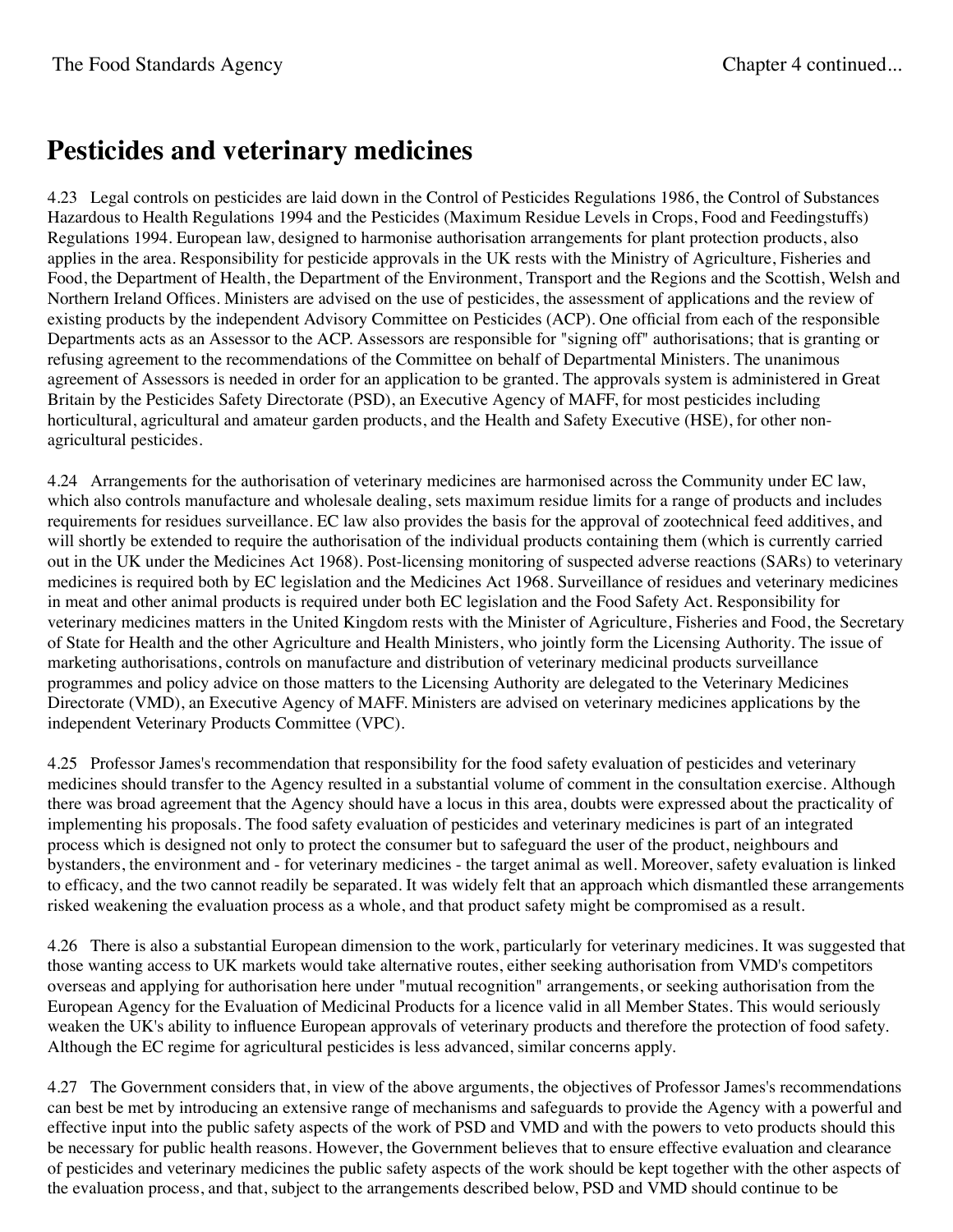Executive Agencies of MAFF and should retain lead operational responsibility for authorisations.

4.28 The Government proposes to introduce the following mechanisms to enable the Agency to ensure that proper account is taken of food safety considerations in the authorisation of pesticides and the licensing of veterinary medicines.

4.29 The Agency will:

- provide assessors/advisors to the Advisory Committee on Pesticides and the Veterinary Products Committee and their subcommittees. These assessors' duty to "sign off" authorisations for pesticides would give the Agency an effective veto. There would be similar but less formal powers in relation to veterinary medicines. As an additional safeguard in the case of veterinary medicines, the Health Ministers, as members of the Licensing Authority, could block an application if they considered on the basis of advice from the Agency that the product posed an unacceptable risk
- nominate a member to the independent ACP and VPC, which formulate advice to Ministers on individual authorisations
- be consulted on membership of the ACP and VPC as a whole
- provide a scientific liaison officer to the ACP and VPC, who would have a scientific input to papers, help set the agenda for meetings and be involved in the briefing process
- have access to information on human Suspected Adverse Reactions (SARs) to veterinary medicines through its representation on the VPC, against the possibility that SARs to residues in food becomes an issue in future
- provide a member of the ownership boards for PSD and VMD to ensure that it is fully represented when advice for Ministers is prepared
- work closely with PSD and VMD on drawing up their surveillance programmes; provide a member of the Working Party on Pesticide Residues and of the Advisory Group on Veterinary Residues and be consulted on the appointment of the Chairpersons of these committees
- have powers under the Food Safety Act to carry out its own surveillance for residues of pesticides and veterinary medicines in food, should it consider it necessary to supplement the PSD/VMD programmes
- provide advice on EU and other international discussions.

4.30 The Government considers that the Agency should have a clear input into policy-making for all areas which affect human health in relation to food. The Agency will:

- be a statutory consultee on the public health implications of PSD's and VMD's policy advice
- provide advice on EU and other international discussions relating to the use of pesticides and veterinary medicines insofar as it relates to food.

4.31 However, as the development of policy on the use of pesticides and veterinary medicines has implications which extend far beyond questions of food safety, the Government proposes that this responsibility should remain with PSD and VMD respectively.

4.32 As in other areas, the Agency would be able to make public any concerns it had about the Government's decisions and actions on pesticides and veterinary medicines. This freedom to publish its views will give it considerable influence in its dealings with PSD and VMD.

## **Food Hygiene**

4.33 The effect of the Food Safety Act's provisions is to put the onus on food businesses to produce safe food. The general provisions of the Food Safety Act are supplemented by specific hygiene requirements which are largely derived from EC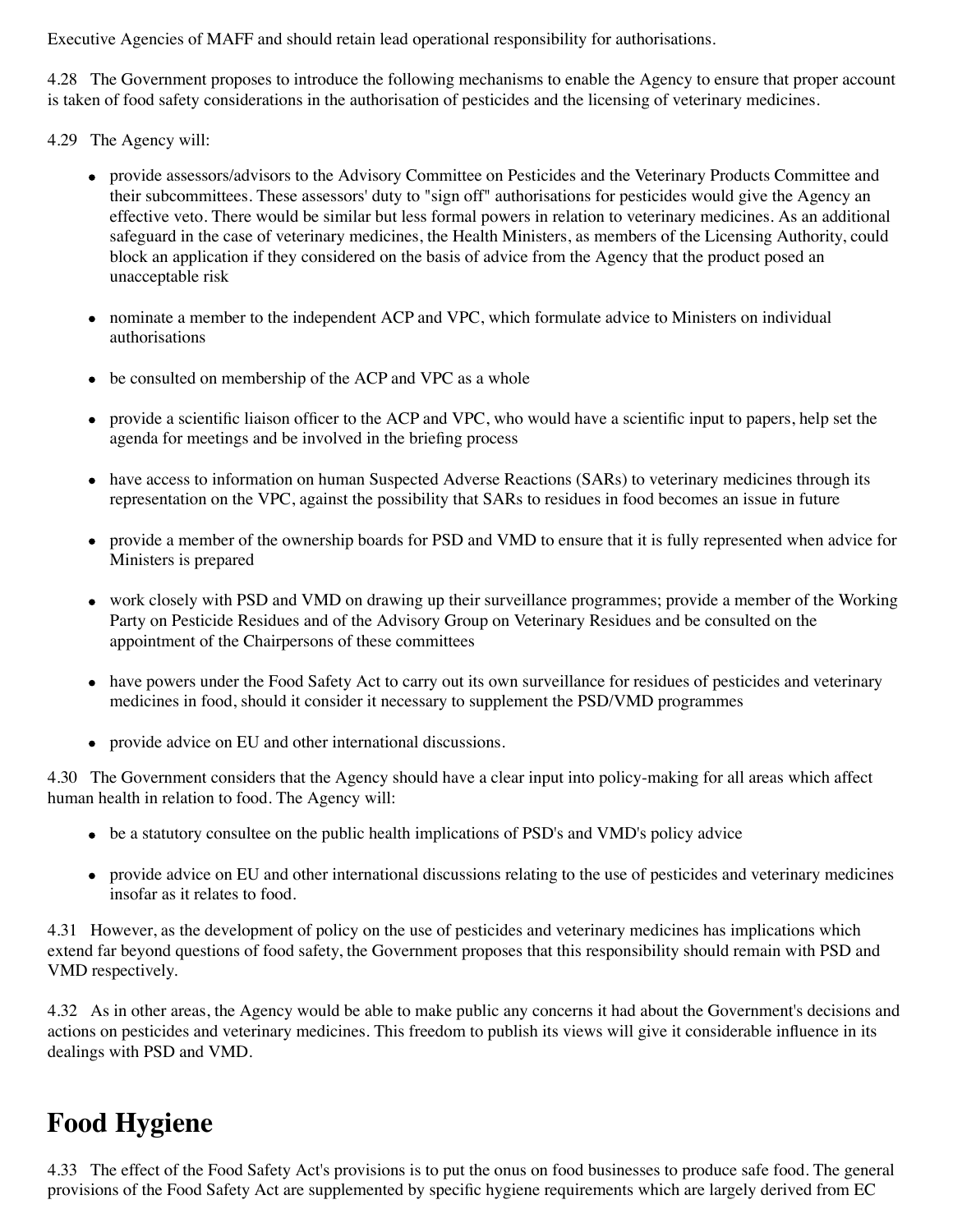legislation. Council Directive 93/43/EEC on the Hygiene of Foodstuffs (the "horizontal" Directive) applies to food caterers and food retailers and to the manufacture, handling etc of products of non-animal origin. In addition there are 14 hygiene Directives (the "vertical" Directives) covering animal products. These Directives generally apply to processors and wholesalers, but not at the retail and catering stages of the distribution chain. The Directives are implemented in national legislation in the UK by means of Regulations made under the Food Safety Act 1990.

4.34 The European Commission is undertaking a major public consultation with a view to consolidating and simplifying the product-specific hygiene legislation. The intention is to extend the hazard analysis approach to food safety controls across the board and to group common provisions, but to retain prescriptive requirements where necessary to address risks specific to individual product types or sectors.

4.35 The Advisory Committee on the Microbiological Safety of Food (ACMSF) was established in 1990 to provide independent expert advice to UK Health and Agriculture Ministers on matters related to the microbiological safety of food, and to inform the policy and decision making processes.

4.36 The Agency will:

- take over Health and Agriculture Departments' responsibility for advising Ministers on all aspects of food hygiene policy and policy on the microbiological safety of food
- initiate any legislative action or other activity which might be required to protect public health, for example in promoting the use of HACCP (Hazard Analysis and Critical Control Points)
- become the UK central competent authority for the EC hygiene Directives (day-to-day responsibility for enforcement would remain with local authorities or the Meat Hygiene Service or the Dairy Hygiene Inspectorate as at present)
- play a proactive role in the development of EC policy and legislation on food hygiene
- represent the UK in international negotiations on food hygiene matters
- commission research and surveillance relating to food hygiene and microbiological safety, and coordinate research and surveillance carried out by other bodies (such as PHLS and MAFF and its Agencies) which has a bearing on food safety
- provide the secretariat of the ACMSF
- provide advice, information and guidance to consumers, industry and enforcement authorities.

## **Meat and Milk Hygiene**

4.37 Meat and milk hygiene legislation, like other food hygiene legislation, is largely based on EC Directives. Fresh meat plants are licensed by the Agriculture Departments. Meat inspection and enforcement of the hygiene legislation (including the specified risk material legislation which lays down requirements designed to prevent the transmission of the BSE agent to humans) in licensed plants are carried out by the Meat Hygiene Service (MHS - an Executive Agency of MAFF) in Great Britain on behalf of the Minister of Agriculture and the Secretaries of State for Scotland and for Wales. Some slaughterhouses fall outside the scope of the licensing requirements; local authorities are responsible for enforcement in these premises. In Northern Ireland responsibility is shared between the Department of Agriculture for Northern Ireland (DANI) and local authorities.

4.38 In England and Wales the Minister of Agriculture and Secretary of State for Wales are responsible for registering and inspecting dairy holdings to ensure compliance with the Dairy Products (Hygiene) Regulations 1995 and for the microbiological testing of milk which is sold untreated. This work is carried out by the Dairy Hygiene Inspectorate of the Farming and Rural Conservation Agency, an Executive Agency of MAFF and the Welsh Office which was set up in 1997 to carry out the non-privatisable functions of ADAS. In Scotland all dairy hygiene work is the responsibility of local authorities, and in Northern Ireland DANI is responsible.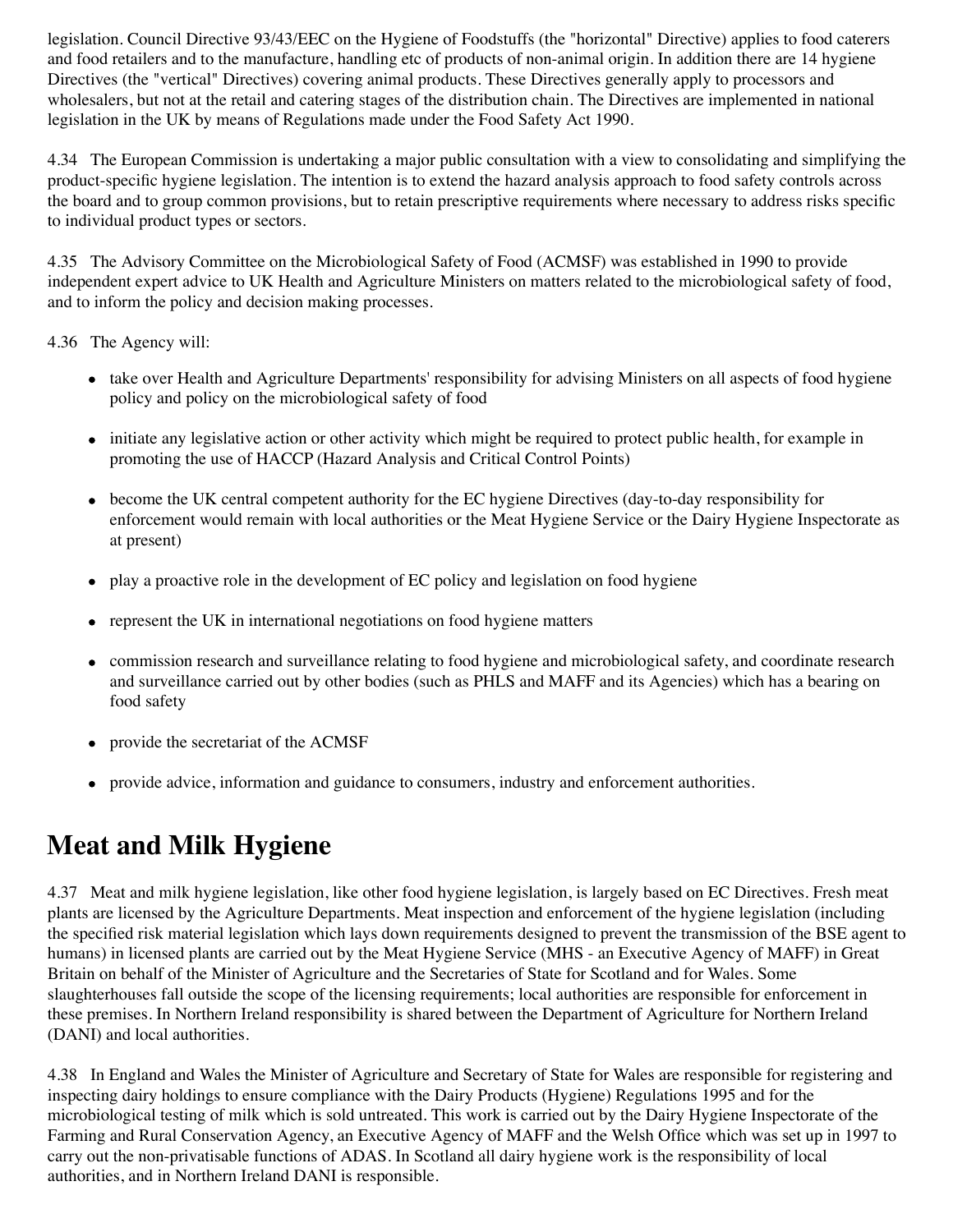4.39 Professor James recommended that the recently established Meat Hygiene Service should not be dismantled, but that the Agency should take over responsibility for the MHS and the dairy hygiene responsibilities of the Minister of Agriculture and Secretary of State for Wales. The Government agrees that the MHS should report in future to the Agency rather than to Agriculture Ministers. It also agrees that the Agency should take over the MAFF/Welsh Office dairy hygiene responsibilities. All dairy hygiene work in Scotland will remain the responsibility of local authorities.

4.40 In addition to the activities listed in 4.36 above, the Agency will:

- take over responsibility for formulating policy and advising on legislation on (i) hygiene standards in all types of meat plants and (ii) meat inspection charges
- take over responsibility for formulating policy and advising on legislation designed to prevent the transmission of the BSE agent through the human food chain. (The relationship between the Agency and the Spongiform Encephalopathy Advisory Committee (SEAC) is discussed in paragraph 4.13)
- take over the Agriculture Ministers' responsibilities for licensing fresh meat plants and for approvals of meat  $\bullet$ products and meat preparations plants which are co-located with fresh meat plants. (Approval of other meat products and meat preparations plants will remain the responsibility of the local authority)
- as "owner" of the MHS, set and publish its performance targets and monitor its performance against these targets. (The Agency's territorial Executives in Scotland and Wales (see Chapter 7) would be responsible for setting targets for and monitoring the MHS's activities in Scotland and Wales)
- maintain and update the Operations Manual of the MHS. The Agency will consult and agree instructions and procedures with MAFF on issues which are relevant to animal health and international trade in animal products (which are the responsibility of the Chief Veterinary Officer (CVO)
- publish a regular BSE Enforcement Bulletin and a Meat Hygiene Enforcement Report
- take over the responsibilities of the Minister of Agriculture and the Secretary of State for Wales for dairy hygiene enforcement work. The Government envisages that, initially at least, the Agency will continue to discharge these responsibilities through the Farming and Rural Conservation Agency
- discharge meat and dairy hygiene responsibilities in Northern Ireland through arrangements with DANI. These arrangements will be set out in an agreement which describes the relationship between the Agency and DANI and provides for the Agency to audit the performance of these responsibilities.

4.41 The State Veterinary Service (SVS) currently audits the enforcement of the specified risk material legislation by visiting all relevant premises on a monthly basis. This audit - which is carried out for both public and animal health purposes - is expected to continue. The Agency and the SVS will need to agree the procedures for the audit. The Agency will have powers to take follow-up action in premises producing food should this be necessary.

4.42 The Chief Veterinary Officer is responsible for ensuring that animal products which are traded on the European Single Market or internationally, comply with the appropriate animal and public health requirements. In order to discharge this responsibility he needs to audit the MHS's functions in relation to the application of the EC health mark to meat, meat products, meat preparations and minced meat produced in accordance with EC Directives, and the veterinary certification which the MHS provides to meet the requirements of importing third countries. It is expected that the Agency's Veterinary Public Health Unit, which will monitor the MHS's performance as described in paragraph 4.40 above, will also carry out any veterinary audit which the CVO requires, in accordance with arrangements to be agreed between the Agency and MAFF.

4.43 Agriculture Departments will remain responsible for legislation relating to the welfare of animals at slaughter. However, to avoid duplication of effort, the Agency through the Meat Hygiene Service will carry out enforcement on behalf of the Agriculture Departments in those premises where the MHS is responsible for enforcement of the hygiene legislation.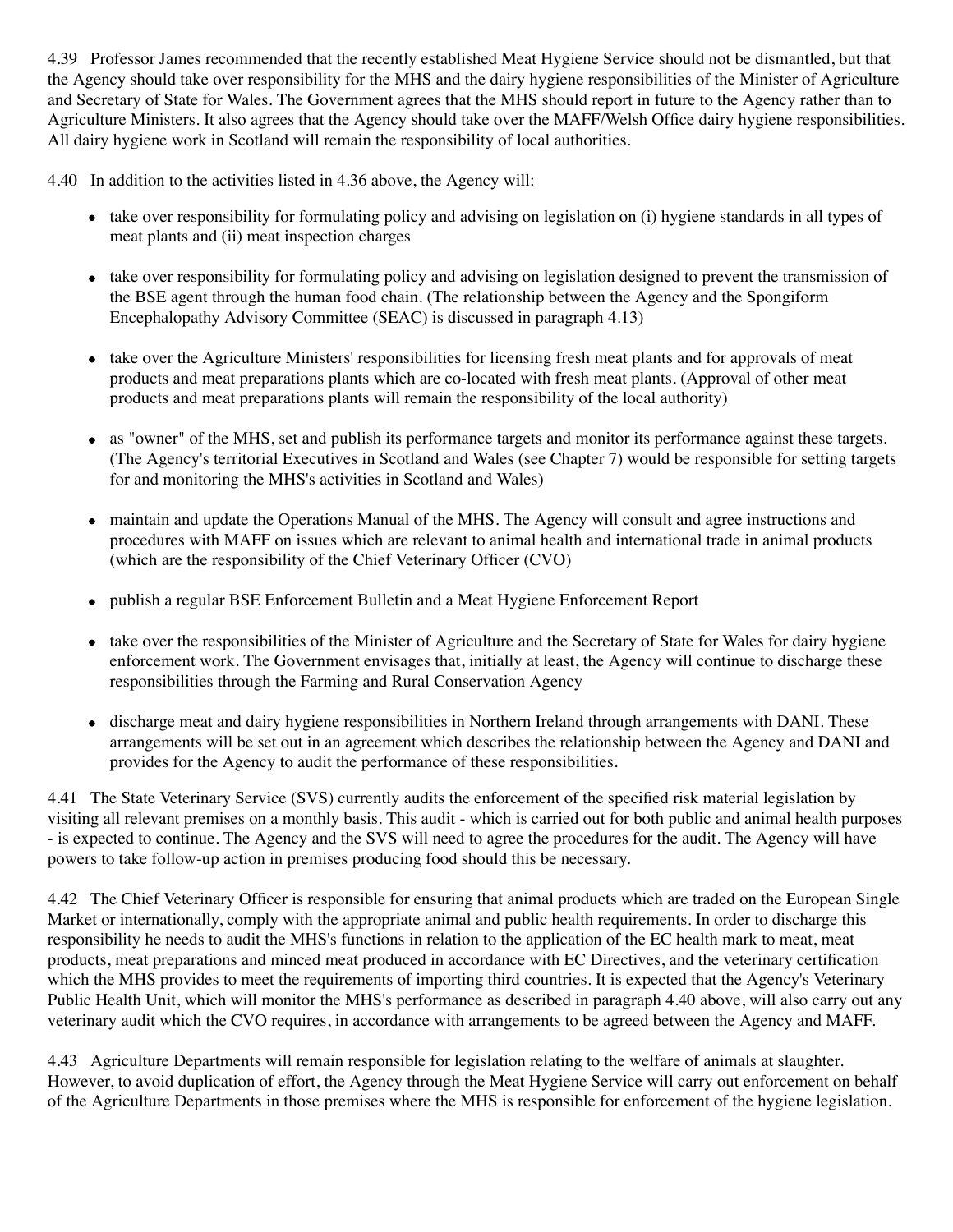#### **Food-borne Illness**

4.44 Professor James recommended that responsibility for dealing with outbreaks of food-borne illness should remain with local authorities and health authorities, assisted by the Public Health Laboratory Service (PHLS), but that the Agency should be conjointly responsible and should have reserve powers of audit and enforcement. He also suggested that the PHLS should report directly to the Agency, from which it would receive funds for its food-related work.

4.45 The Government agrees that local investigations should continue to be managed at local level. Investigations should continue to be led by the relevant health authority's Consultant in Communicable Disease Control (CCDC) (Consultant in Public Health Medicine - CPHM - in Scotland) and the local authority. Much of the work will be carried out by local authority staff. The existing arrangements for outbreak management involve all those with the necessary information and expertise and provide a sound foundation on which to build. The Agency's role generally should be supportive rather than operational, except where an incident requires management beyond the local level or where the responsible authorities at local level fail to manage an incident successfully. Where food is identified as a source of an outbreak, and the scale or severity of the hazard warrants central involvement, the Agency will have responsibility for the management of the Food Hazard Warning System, and for liaison with the Chief Medical Officers in England, Wales, Scotland and Northern Ireland to whom major outbreaks would continue to be reported.

4.46 The legislative basis for these arrangements is the Public Health (Control of Disease) Act 1984 in England and Wales; the Public Health (Scotland) Act 1897; the Food Safety Act 1990 in Great Britain; the Public Health Act (Northern Ireland) 1967 and the Food Safety (Northern Ireland) Order 1991; and their associated regulations. In considering Professor James's recommendations, the Government has identified two areas where the current legislative controls may need to be strengthened. The Government has already announced that it will be consulting on proposals for revising and streamlining legislation on control of communicable diseases, to replace the Public Health (Control of Disease) Act 1984; a review of the corresponding legislation will also be undertaken in Scotland. One issue which this raises is whether the arrangements for statutory notification of diseases should be extended to include reporting by clinical laboratories of certain specified (human) test results. The Government also proposes to strengthen the Food Safety Act surveillance powers to ensure that surveillance can be undertaken across the whole of the food chain without requiring the consent of the businesses which are to be surveyed. The Government intends that the Northern Ireland legislation will continue to remain in step with that in Great Britain. The Agency will play a major role in coordinating surveillance, and will work with those currently engaged in such activities and with the UK Health and Agriculture Departments.

4.47 The Government agrees that it will be particularly important to establish a clear relationship between the Agency and the PHLS and to set this out in a service level agreement. This will recognise that the PHLS provides a unique service combining expertise in the microbiological safety of food and food-borne illness with expertise in epidemiology at both central and local levels in a national organisation, and which must continue to cover both food-borne and other human diseases in an integrated way (some diseases can be transmitted both through food and in other ways - for example person to person). The relationship between the Agency and PHLS will also clearly recognise the strategic role of the Agency in coordinating surveillance activity throughout the food chain. (See paragraphs 4.7 and 4.8 above).

4.48 In view of the integrated nature of PHLS's work, the Government does not propose to route part of the PHLS's core funding through the Agency. It is not possible separately to identify "food" and "non-food" functions within PHLS's national surveillance; and priorities for the PHLS's local work in support of Environmental Health Departments (EHDs) should continue to be set by these EHD customers to reflect local needs. However, the Department of Health's central budget for surveillance and research projects related to food-borne illness, which is used to commission work from PHLS and others, should transfer to the Agency; and the arrangements for funding the surveys which PHLS currently carries out in conjunction with LACOTS should be settled in the light of decisions on the future role of LACOTS (see paragraph 3.46).

4.49 To reinforce the Agency's status as a key customer of the PHLS, the Department of Health will invite it to customer liaison meetings and relevant in-year reviews relating to the food work of the PHLS; and will consult it, as of right, before the annual Ministerial Accountability Review of the PHLS.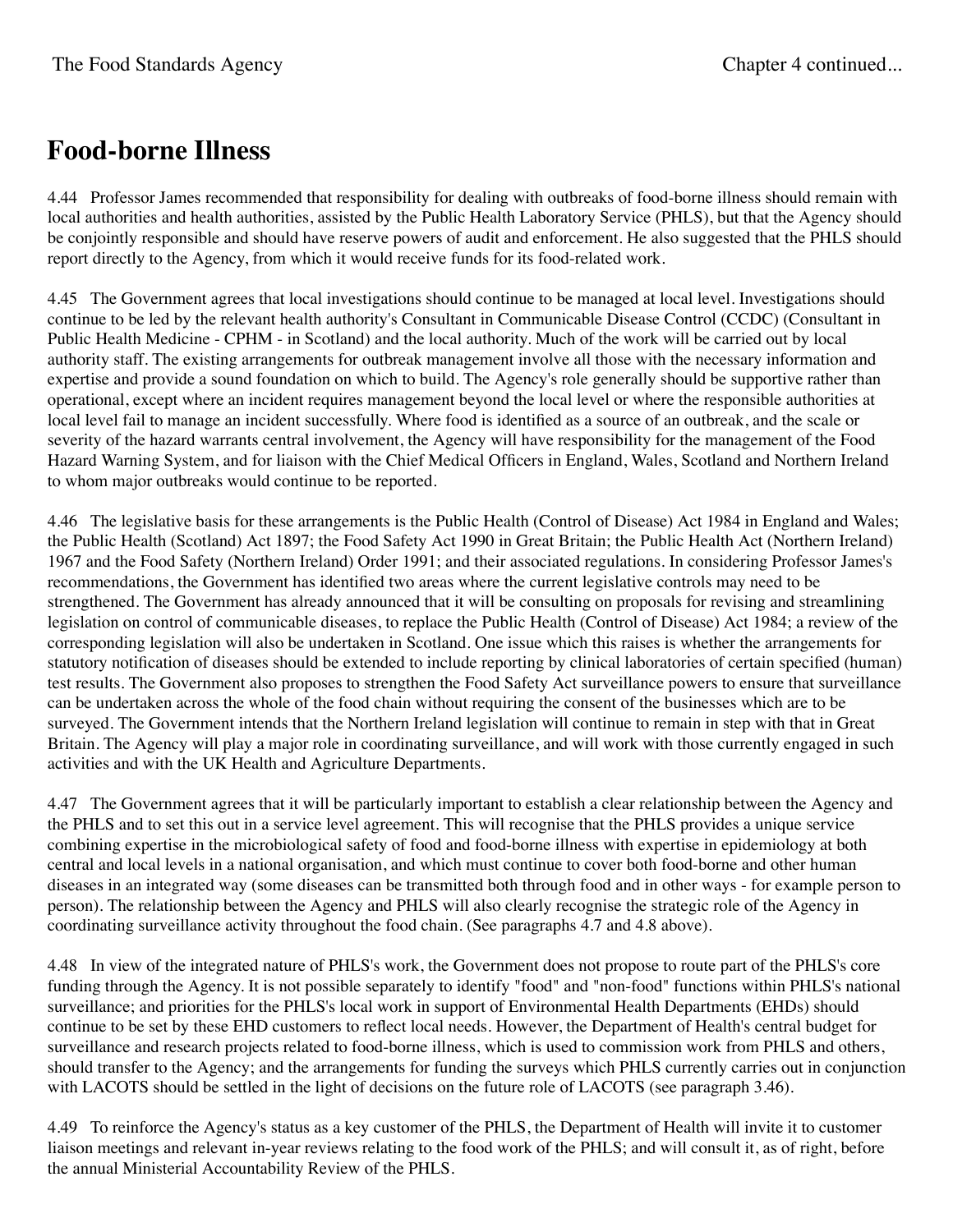## Scotland and Northern Ireland

4.50 Professor James recognised that there was no PHLS in Scotland and acknowledged the role of the Scottish Centre for Infection and Environmental Health (SCIEH) and the network of laboratories that report to it. The Agency will have a similar relationship with SCIEH to that proposed with the PHLS. The Government has already agreed that there will be a review of food-related laboratory services in Scotland; the nature of the contracting and funding arrangements for the comprehensive surveillance system that will be required by the Agency will be determined in the light of that review.

4.51 In Northern Ireland, the Public Health Laboratory (PHL) at Belfast City Hospital provides public health microbiological services covering food, water and environmental aspects. Currently, the regional surveillance function is carried out by the Department of Health and Social Services for Northern Ireland. Considerations similar to those impacting on the PHLS will apply in relation to the PHL in Northern Ireland.

4.52 The Agency will:

- identify and set standards, drawing on appropriate expert advice, for good management of local investigations (eg conduct of enquiries, use of surveillance, and communications with the public) and will audit against these standards
- take a strategic view of human and animal surveillance, in coordination with the Health and Agriculture Departments, PHLS, SCIEH and other Agencies, and of research and development
- coordinate and commission food surveillance programmes
- help local authorities and health authorities (health boards in Scotland) to overcome local boundaries, through supportive intervention where appropriate, in the investigation of food hazards and food-borne outbreaks
- establish a service level agreement with the PHLS in England and Wales
- take over responsibility from the Health Departments for the Food Hazard Warning System and liaise with the relevant Chief Medical Officers in respect of major outbreaks
- be given default powers to allow it to step in where local management of an outbreak is not effective.

#### **Novel foods and processes**

4.53 All novel foods, including genetically modified (GM) foods, are regulated by the EC Novel Foods Regulation (258/97) which replaces the previous voluntary approval system which operated in the UK from the early 1980s. The independent Advisory Committee on Novel Foods and Processes (ACNFP) provides advice on the assessment of novel food applications. Other Advisory Committees may also be asked for advice. In considering the environmental impact of any genetically modified organisms (GMOs) intended for food, advice will be obtained from the Department of the Environment, Transport and the Regions (DETR) and the Advisory Committee on Releases to the Environment (ACRE). Under the Genetically Modified Organisms (Deliberate Release) Regulations 1992 (as amended) the Minister of Agriculture Fisheries and Food in England acts jointly with the Secretary of State for the Environment on matters in which he has an interest and consents are issued on their behalf by DETR. In Scotland or Wales consents are issued on behalf of the Secretary of State for Scotland or Wales as appropriate. Parallel legislation is in place for Northern Ireland.

4.54 The EC Novel Foods Regulation does not cover food irradiation, which is the subject of a draft EC Directive which is currently under consideration by the European Parliament. In the UK food irradiation is controlled by the Food (Control of Irradiation) Regulations 1990. In accordance with these regulations food irradiation facilities must be licensed and inspected.

4.55 The Agency will :

become the UK competent authority for assessing novel food applications in accordance with the requirements of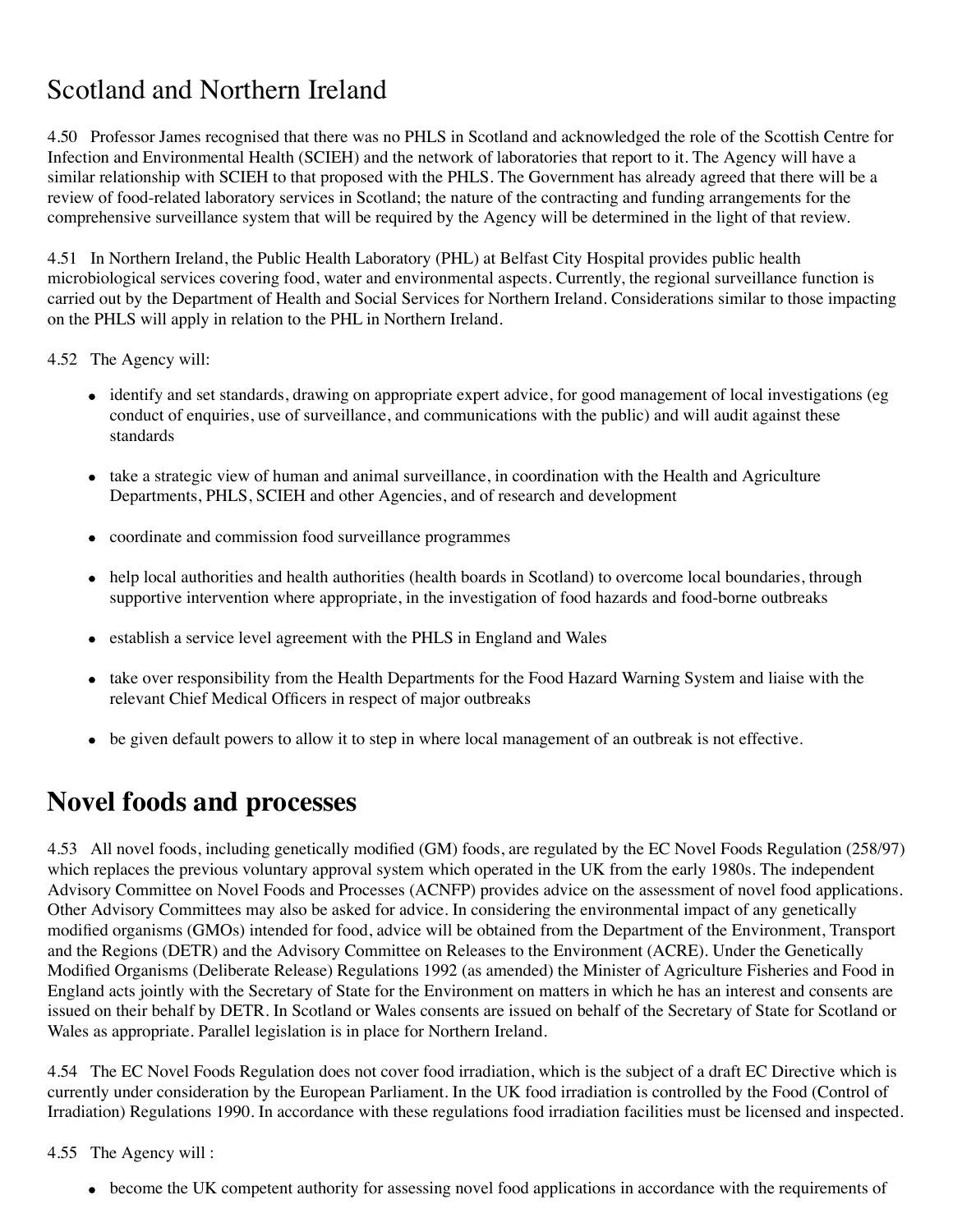the EC Novel Foods Regulation, drawing on advice from ACNFP and other UK and European Advisory Committees as necessary

- be responsible for licensing and inspecting food irradiation facilities under the 1990 Regulations
- take over the Agriculture Ministers' responsibilities for issuing consents under the Deliberate Release Regulations for GMOs intended for food and animal feed
- provide the secretariat to ACNFP  $\bullet$
- develop and implement future policy on the control of novel foods and processes and play a proactive role in the development of EC controls
- play an active role in moves towards international harmonisation of safety assessment procedures for novel foods
- commission research to underpin safety assessment of novel foods
- provide information and advice to consumers, enforcement authorities, Government Departments and industry.

#### **Food Additives**

4.56 All the major classes of food additives are now controlled through EC Directives. The Agency will take over the responsibilities of Agriculture and Health Departments in the UK for all food additives matters, including negotiations in the EU. In particular it will:

- initiate any action, including regulatory action, which might be required to protect public health in the light of new information about the safety or use of food additives
- monitor the use of food additives and take appropriate steps to ensure that the intake of food additives does not exceed recommended levels
- process applications for temporary national authorisation of new food additives, as provided for in EC legislation  $\bullet$
- develop improved methods for assessing the safety of food additives and monitoring intakes
- commission research to support the above activities  $\bullet$
- provide information and advice to consumers, enforcement authorities, Government Departments and industry
- provide the Secretariat to the Food Advisory Committee (whose remit includes, but goes much wider than, food  $\bullet$ additives)

4.57 In exercising these functions the Agency will draw as necessary on the advice of the independent Advisory Committees at both national and European level.

#### **Chemical contaminants in food**

4.58 Detailed regulations control the presence in food of several chemical contaminants including arsenic, lead, tin and aflatoxins. The European Commission is in the process of harmonising controls on contaminants across the EU and the first Commission regulation, which sets maximum limits for nitrate in lettuce and spinach has been adopted. Other proposals, on aflatoxins and the heavy metals - lead and cadmium, are under discussion. Food contact materials and articles, which include food packaging, are controlled by EC Framework Directive 89/109 and a series of specific Directives covering plastics, vinyl chloride, ceramics and regenerated cellulose film. All of these have been implemented in the UK. The basic principle of these Directives is that food contact materials should not transfer their constituent chemicals into food so as to harm health. The Agency will take over the responsibilities of Agriculture and Health Departments in the UK for all matters concerning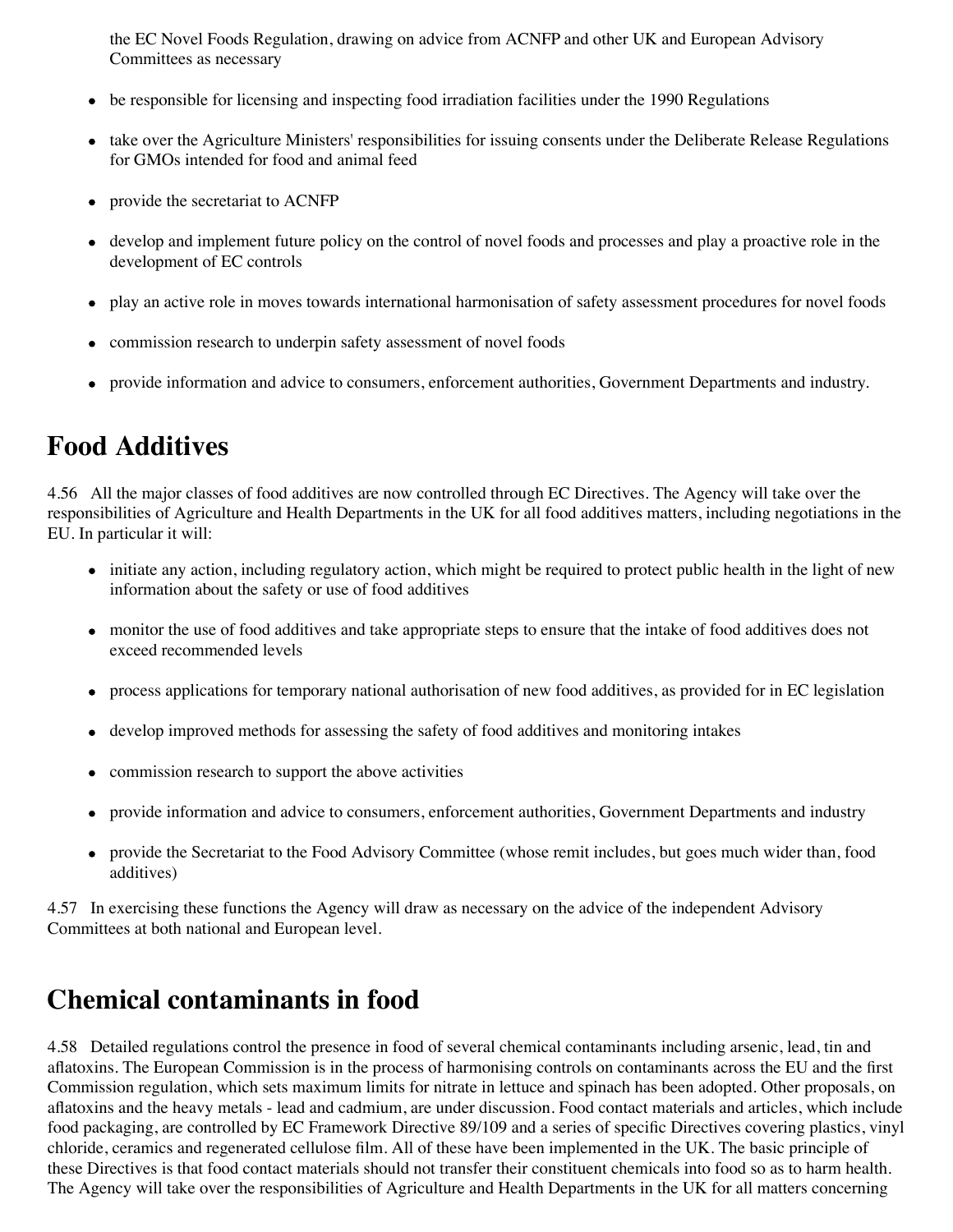chemical contaminants in food (which include natural toxicants, inorganic and organic environmental contaminants and chemicals migrating from materials and articles in contact with food).

4.59 The Agency will:

- plan, carry out and report the results of surveys to establish dietary intakes from food and the extent of contamination by specific chemicals in the food supply
- develop and implement future policy on chemical contaminants in food and play a proactive role in the development of EC controls and in negotiations in other fora (eg Codex)
- commission research to support the safety assessment of food chemical contaminants and inform policy formulation
- provide information and advice to consumers, industry (including primary producers e.g. on natural toxicants), enforcement authorities, and Government Departments
- act as a statutory consultee for Integrated Pollution Control applications to determine whether requested discharges from industrial plants might cause adverse effects on the food chain.

4.60 The Government is considering whether any further powers may be needed to enable the Agency to fulfil its responsibility to protect the safety of the food chain.

## **Radiological safety**

4.61 Discharges of radioactive waste and other sources of radioactivity are controlled under the Radioactive Substances Act 1993. At present the Environment Agency is responsible for authorising discharges in England and Wales; the Minister of Agriculture and the Secretary of State for Wales are statutory consultees and may direct the Environment Agency and call in applications for authorisations for determination. The Minister and the Secretary of State for Wales also have an appellate function. In Scotland, the Scottish Environmental Protection Agency (SEPA) is responsible for authorising discharges and the Secretary of State for Scotland is a statutory consultee. The Secretary of State has a general power to give directions to SEPA and also has power to call in applications for his own determination. Decisions taken by SEPA in this area are also subject to appeal to the Secretary of State. In Northern Ireland the Chief Radiochemical Inspector of the Environment and Heritage Services is responsible for the authorisation of discharges.

4.62 Under the terms of the Radiological Protection Act 1970, the National Radiological Protection Board undertakes research and provides information and advice about the protection of people from radiation hazards. The Agency will be able to call on its advice.

4.63 The Agency will:

- develop and maintain methodology for the assessment of the impact of discharges of radioactive waste and other sources of radioactivity in the food supply
- become the statutory consultee of the Environment Agency and SEPA on the radiological impact of discharges in relation to proposed discharge limits in applications for authorisations
- develop and maintain a surveillance programme for radioactivity in the food chain, and coordinate its surveillance activities with the Environment Agency and others carrying out radiological surveillance
- provide information and advice to consumers, industry, enforcement authorities and Government Departments

4.64 The Secretary of State for Health will acquire the Minister of Agriculture's powers to direct the Environment Agency and call in applications for authorisations for determination. The Government is considering whether any further powers may be needed to enable the Agency to fulfil its responsibility to protect the safety of the food chain.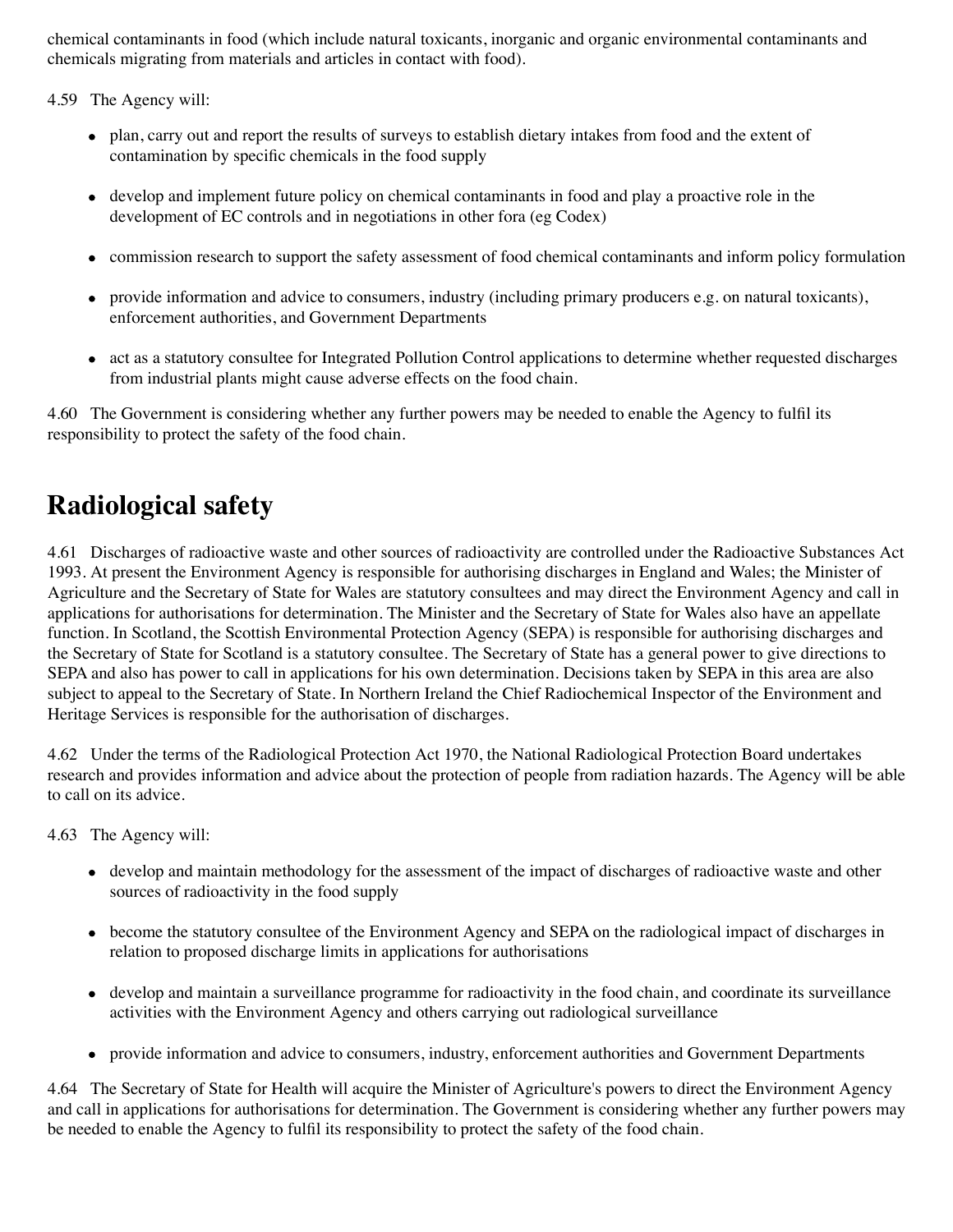### **Food intolerance**

4.65 Food intolerance is a general term used to describe any untoward reaction to food experienced by individuals. It includes reactions resulting from a variety of different mechanisms and includes food allergy (a specific reaction involving the immune system) and behavioural effects which may be caused by food. The main areas of concern from the public health standpoint are food allergies which in some cases can be severe and may even be life threatening.

4.66 The Agency will:

- provide information, guidance and advice to industry, caterers and the public
- develop and negotiate for changes to EC labelling rules to inform the public on possible risks from allergens
- commission research to improve scientific understanding of the problem
- consider the need for surveillance studies to assess the prevalence of allergic reactions to foods, including novel foods.

## **Food Emergencies**

4.67 Food emergencies occur when circumstances exist which are likely to create a hazard to human health through human consumption of contaminated food. In such circumstances it is necessary to evaluate the potential risk to human health and take whatever action is necessary to protect the public. This may include the provision of advice to the public, the food industry and farmers, the use of voluntary agreements with farmers or traders to withhold contaminated produce, or emergency legislation under the Food Safety Act or the Food and Environment Protection Act 1985.

4.68 The Agency will:

- liaise with Government Departments and their executive agencies at a national and local level, with the Scottish Executive and the Welsh Assembly and with local authorities, to ensure a coordinated response
- prepare plans for emergencies and incidents involving the contamination of food or the food chain with toxic chemical or radioactive materials
- organise regular exercises simulating major emergencies and participate in nuclear operators' and overseas emergency exercises
- continue the existing monitoring programme on post-Chernobyl issues
- commission research to enhance its ability to respond effectively to emergencies.

## **Water**

4.69 The Agency will have responsibility for those aspects of water quality which fall within the Food Safety Act, namely the safety, composition and labelling of bottled water, and the safety of all water sold or used by food businesses once it has left the supply. However, broader responsibility for the supply of wholesome water will remain the responsibility of the Secretaries of State for Environment, Transport and the Regions and for Wales, Scotland and Northern Ireland. The Water Industry Act 1991, the Water (Scotland) Act 1980 and the Water and Sewerage Services (Northern Ireland) Order 1973, as amended, set the legal requirements for drinking water which will continue to be enforced by the Drinking Water Inspectorate (DWI) for England and Wales; the Agriculture, Environment and Fisheries Department of the Scottish Office; and the Drinking Water Inspectorate of the Environment and Heritage Service Agency, Northern Ireland. The Agency will wish to establish good relations and exchange information with the DETR and the DWI and the parallel bodies in Scotland and Northern Ireland on matters affecting drinking water.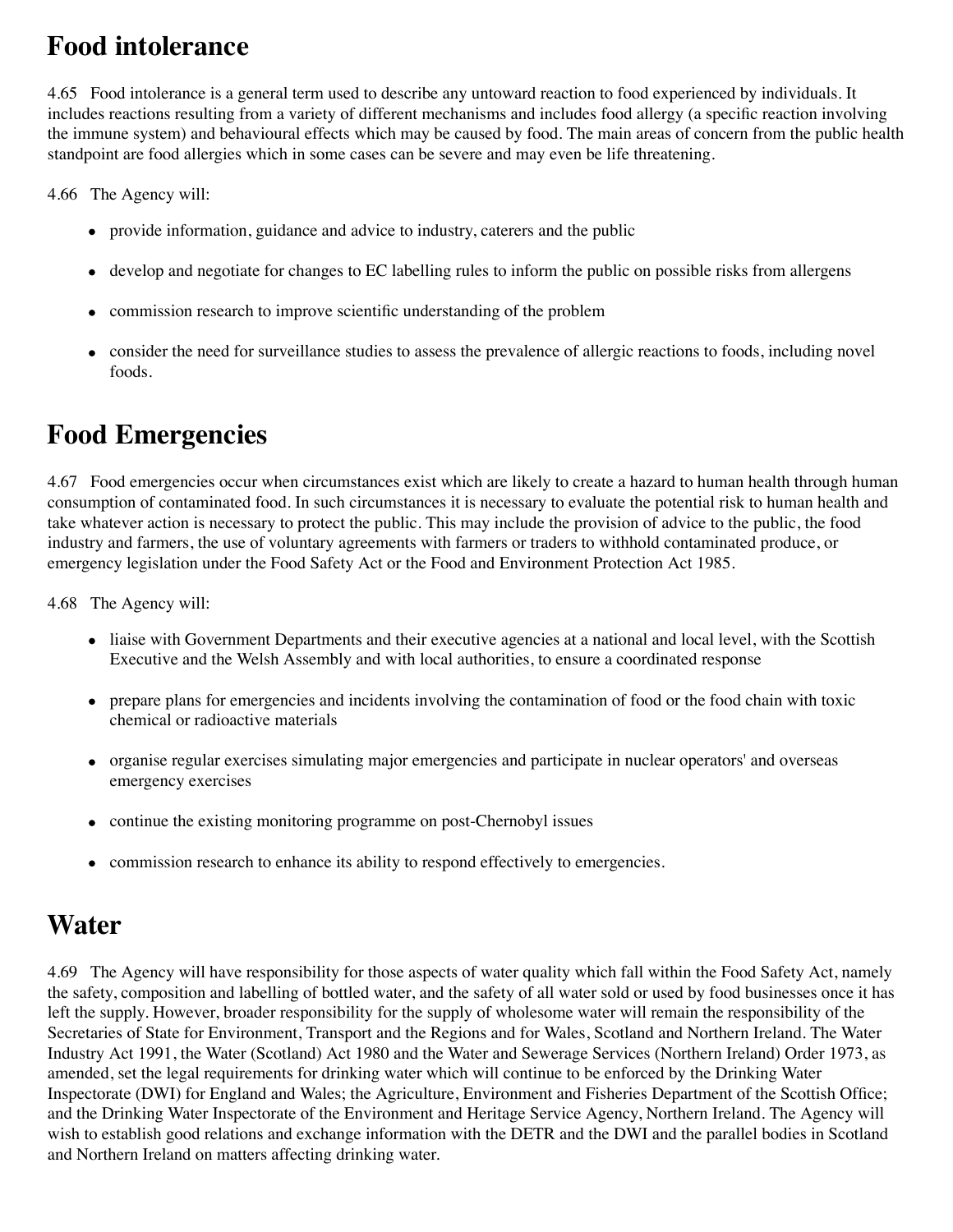## **Other Areas**

4.70 The Government does not consider it appropriate to give the Agency responsibility for subjects such as animal welfare or environmental policy where the primary focus of activity relates to issues other than food safety and standards. It would, however, be open to the Agency, as an independent body, to make public its views on the food safety implications of issues outside its own remit, and so to exercise a significant influence on Government policy in these areas.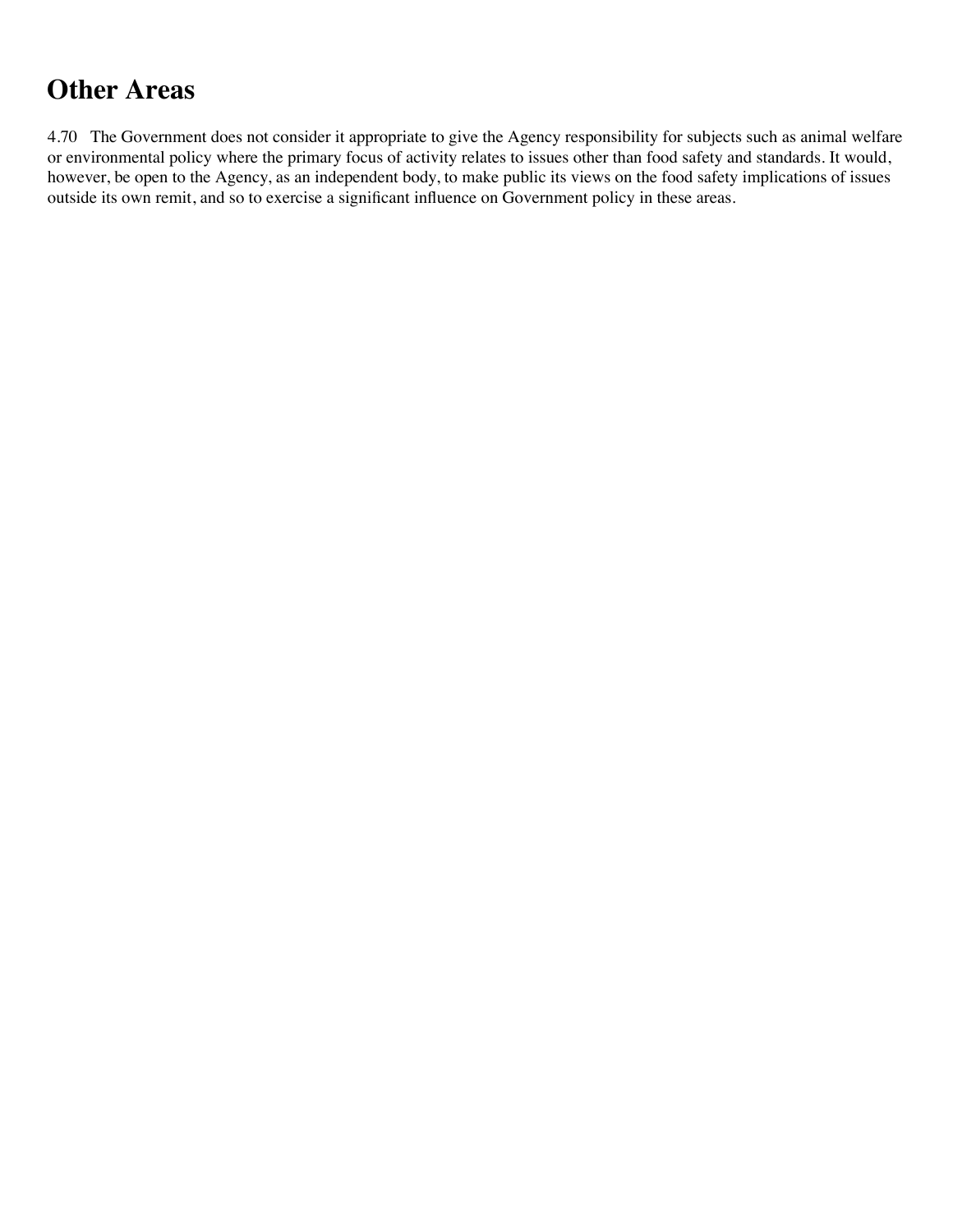5.1 People need to be given clear and authoritative information about food in order to make informed choices about their own diet. The Agency's proposed responsibilities in the areas of food standards and nutrition will enable it to ensure that this information is provided.

## **Food Standards**

5.2 Food standards encompasses compositional standards, labelling requirements and food authenticity. The legal framework on compositional standards and labelling of foodstuffs is now almost entirely derived from EC legislation.

5.3 The proposal that the Agency should take over responsibility for this important area extends its remit beyond food safety to include matters concerned with food quality, consumer protection and choice. Consumers have a right to be properly informed about the content and compositional quality of the food they purchase, and to be confident that they will not be misled as a result of inadequate, inaccurate or fraudulent information given by producers, manufacturers or retailers. The quality of information provided also has implications for the safety of individual consumers: for example individuals who suffer from severe allergies.

5.4 Compliance with standards of composition and labelling is also important to ensure fair conditions of trade in the Single European Market and the world market for food. Consumers and UK industry may be disadvantaged and choice reduced if inconsistent or over-restrictive standards create barriers to trade. The Agency will therefore need to work closely with industry as well as with consumers in taking forward policy development in this area.

5.5 The Agency will:

- be responsible for policy and legislation on compositional standards of foodstuffs
- be responsible for policy and legislation on the labelling of food at retail and catering level, including for example ingredient listing, nutrition labelling and claims
- undertake surveillance programmes on food authenticity to ensure consumers are not misled, in coordination with enforcement authorities
- play a proactive role in developing EC controls on claims relating to nutrition and health
- develop a close working relationship with the Medicines Control Agency on the borderline between food and medicinal products
- establish close working relationships with DTI on general consumer protection matters, weights and measures legislation and other relevant issues
- advise MAFF on labelling and other food standards issues which arise in the context of Common Agricultural Policy (CAP) regimes on individual commodities (for example, definition of alcoholic drinks, water content of frozen poultry meat, marketing standards for eggs etc), or other EC requirements, for example measures relating to food marketing.

## **Nutrition**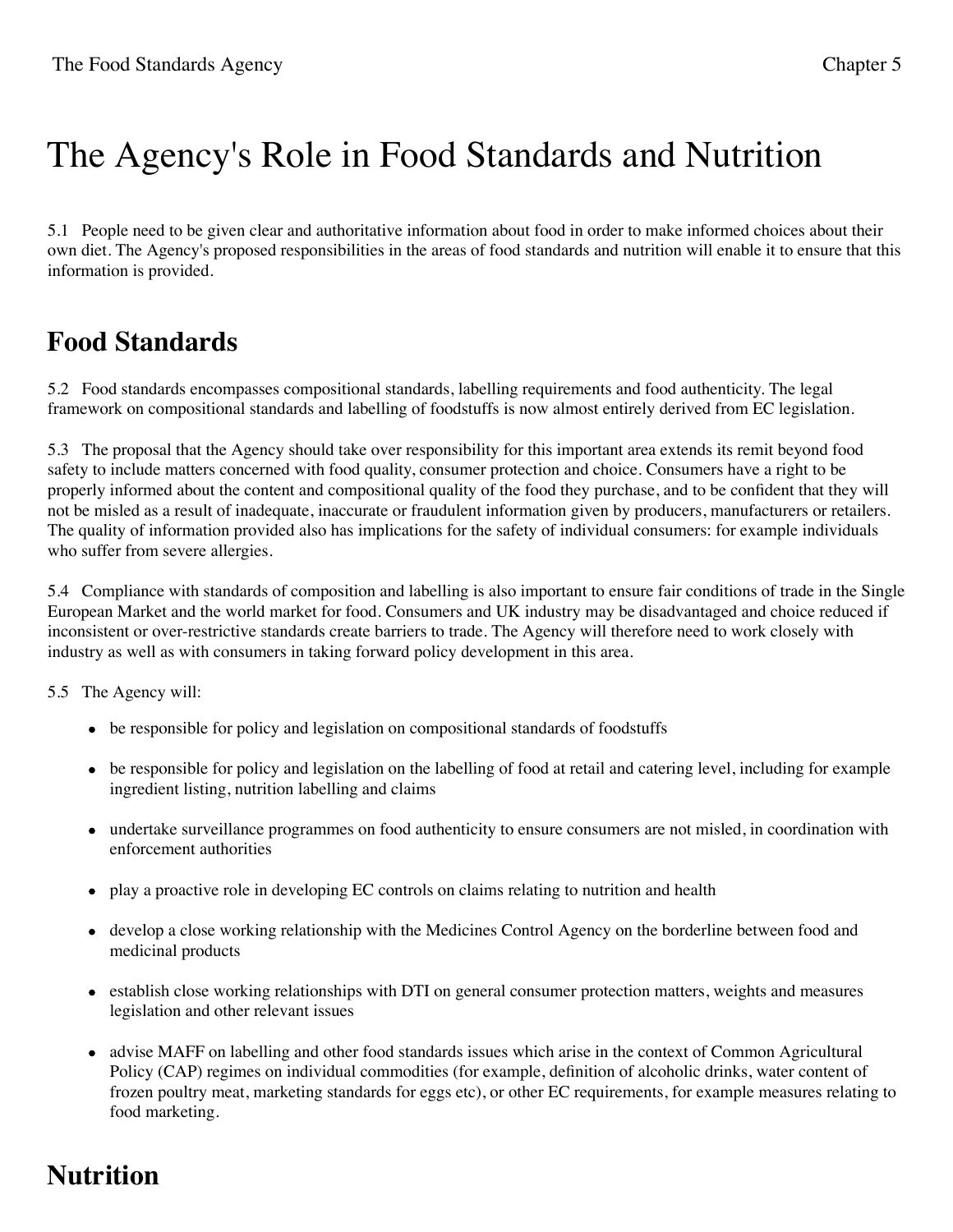5.6 The recommendation in the James Report that the Agency should develop policy, issue guidance and propose legislation on the nutritional quality of diets and their effect on public health provoked considerable comment during the consultation exercise. Responses from consumer organisations, academics and public health organisations and professionals were overwhelmingly in favour of including nutrition in the remit of the Agency. Many respondents from the food and farming industries (but not all) considered that the inclusion of nutrition might detract from the Agency's clarity of purpose and effectiveness in improving microbiological and chemical safety standards.

5.7 "Nutrition" is not a single term. It encompasses a wide range of functions from the nutrient content of food to advice about healthy eating. These elements will be assigned between the Agency and the Health Departments on the basis of the following criteria:

- functions relating to the information which the public needs about food will go to the Agency
- public health functions, such as the links between diet and health, will remain with the Department of Health; and
- the interface between the two will be a shared responsibility.  $\bullet$

5.8 This means that, while the Agency will provide readily intelligible, scientifically-based advice about the nutritional content of foods, it will not tell people what they should eat. Instead it will concentrate its efforts on its core functions of ensuring the safety of what people eat and providing authoritative and unbiased information to help people decide for themselves what they wish to eat. The Health Departments will retain responsibility for wider public health policy, including behavioural and lifestyle issues where nutrition is an important factor.

5.9 The overlapping functions fall in the area covered by the work of the Advisory Committee on Medical Aspects of Food and Nutrition Policy (COMA), which provides advice to Ministers on the risks associated with people's diets. COMA will therefore be serviced jointly by the Agency and Department of Health. This arrangement will ensure that the Agency is fully involved in COMA's work, and will avoid the risk that the Agency and Health Departments might become regarded as separate sources of advice on what constitutes a healthy diet.

5.10 The area of nutrition has been the subject of vigorous debate since the James Report was published and the Government expects that these proposals will attract detailed comments, in particular on the attribution of responsibility proposed in paragraphs 5.11, 5.12 and 5.13 below. In particular the Government expects that there will continue to be debate on whether the responsibility for definition of a balanced, healthy diet should rest with the Agency, with Health Departments or with the Agency and Health Departments jointly, and will welcome further comments on this issue. It will consider the precise attribution of responsibilities further in the light of the response to this White Paper.

5.11 The Government proposes that the Agency will:

- be responsible for monitoring and surveillance of the nutrient content of food and the nutrient content of the diet
- provide authoritative factual information about the nutrient content of individual foods and advice on the diet as a whole
- secure expert scientific advice on the relationship between diet, nutritional status and health to support the definition of a healthy diet and to inform policy from the Committee on Medical Aspects of Food and Nutrition Policy (COMA)
- provide the definition of a balanced diet, based on COMA's scientific advice, for subsequent use in health education material produced by other bodies
- where appropriate, propose legislation relating to nutritional aspects of food, including labelling and claims, dietary supplements sold as food, fortified foods and functional foods
- provide practical guidance in relation to nutritional aspects of the food chain, including production and catering
- commission food and diet research appropriate to the functions of the Agency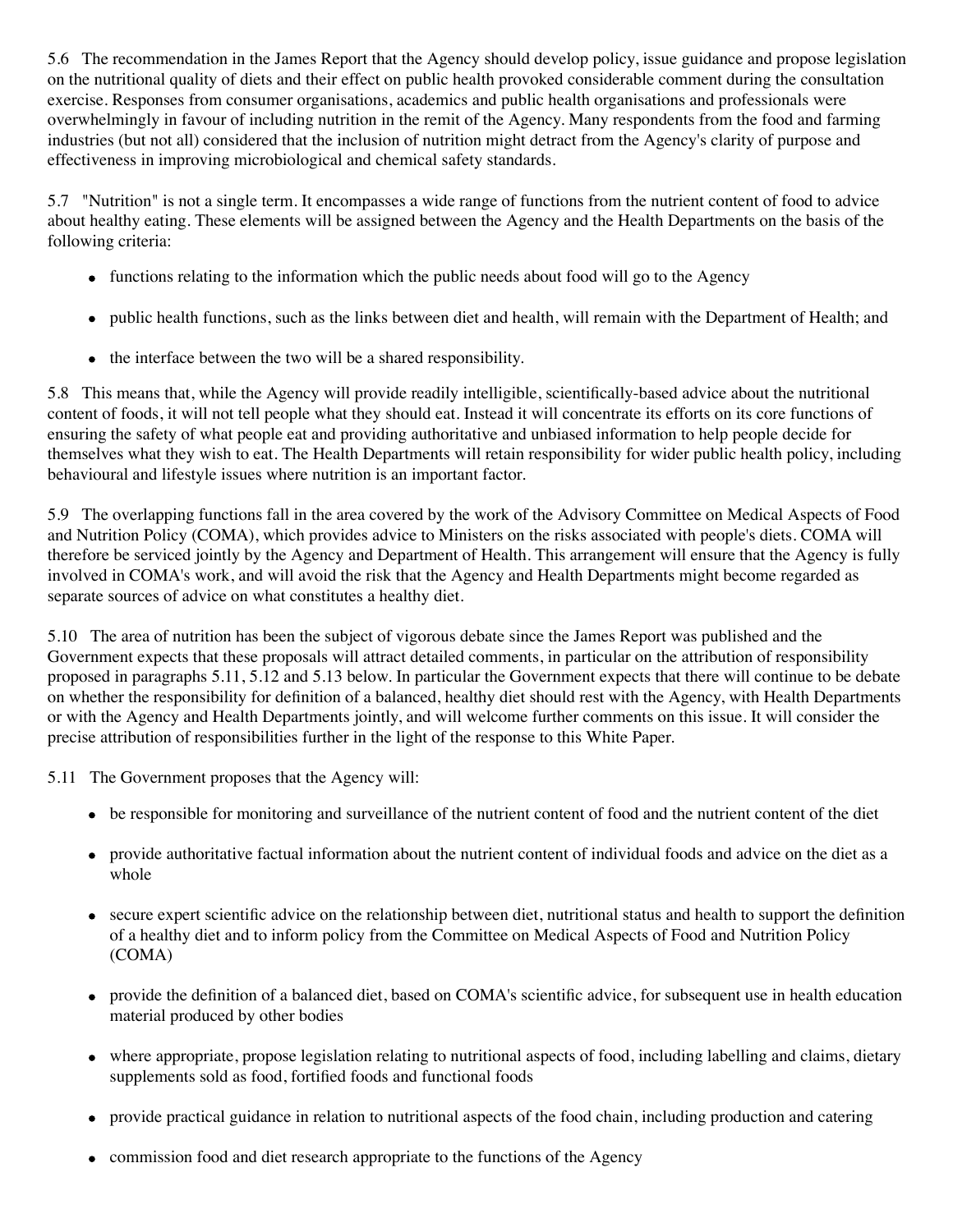- represent the UK in international negotiations on issues relating to nutritional aspects of food
- formulate policy and provide advice to Ministers on these issues.
- 5.12 The Agency will share with Health Departments responsibility for:
	- providing the joint secretariat to the Committee on Medical Aspects of Food and Nutrition Policy (COMA). (COMA will advise Health Departments and the Agency)
	- surveillance of the nutritional status of people
	- defining the health education message on nutritional issues, taking account of both food and wider health issues
	- policy formulation and advice to Ministers on these issues, for example in relation to Our Healthier Nation, and  $\bullet$ public health aspects of food fortification.
- 5.13 Health Departments will retain responsibility for:
	- wider public health policy issues including conditions (such as cardiovascular disease, cancer, osteoporosis or obesity) where nutritional status is one of a number of risk factors
	- consideration of vulnerable groups and inequalities issues
	- health education on wider behavioural issues which may include but go beyond nutrition (such as smoking, drinking, physical activity)
	- all links with the NHS and health professionals, breastfeeding promotion in the NHS, clinical nutrition and dietetics including hospital catering and nutritional therapy
	- dietary supplements which are controlled by the Medicines Act (through the Medicines Control Agency)
	- health surveillance of the population
	- and international negotiations on health matters.

5.14 Bodies such as the Health Education Authority in England would continue to be used to help in delivering the health education message relating to healthy eating. In Scotland this responsibility (which will be devolved) would remain with the Health Education Board for Scotland. The delivery of health education in Wales will eventually be a matter for the Welsh Assembly. In Northern Ireland, the Health Promotion Agency for Northern Ireland will be expected to work with the Agency on delivering the health education message.

5.15 The Government intends that there will be very close liaison and active collaboration between Health Departments and the Agency across the whole spectrum of nutrition and related public health issues. This close collaboration, together with the proposed joint secretariat for COMA, will ensure that a consistent health message is provided to the public. The Agency may also be able to make useful links with Health Departments' oral health work in its public education activities.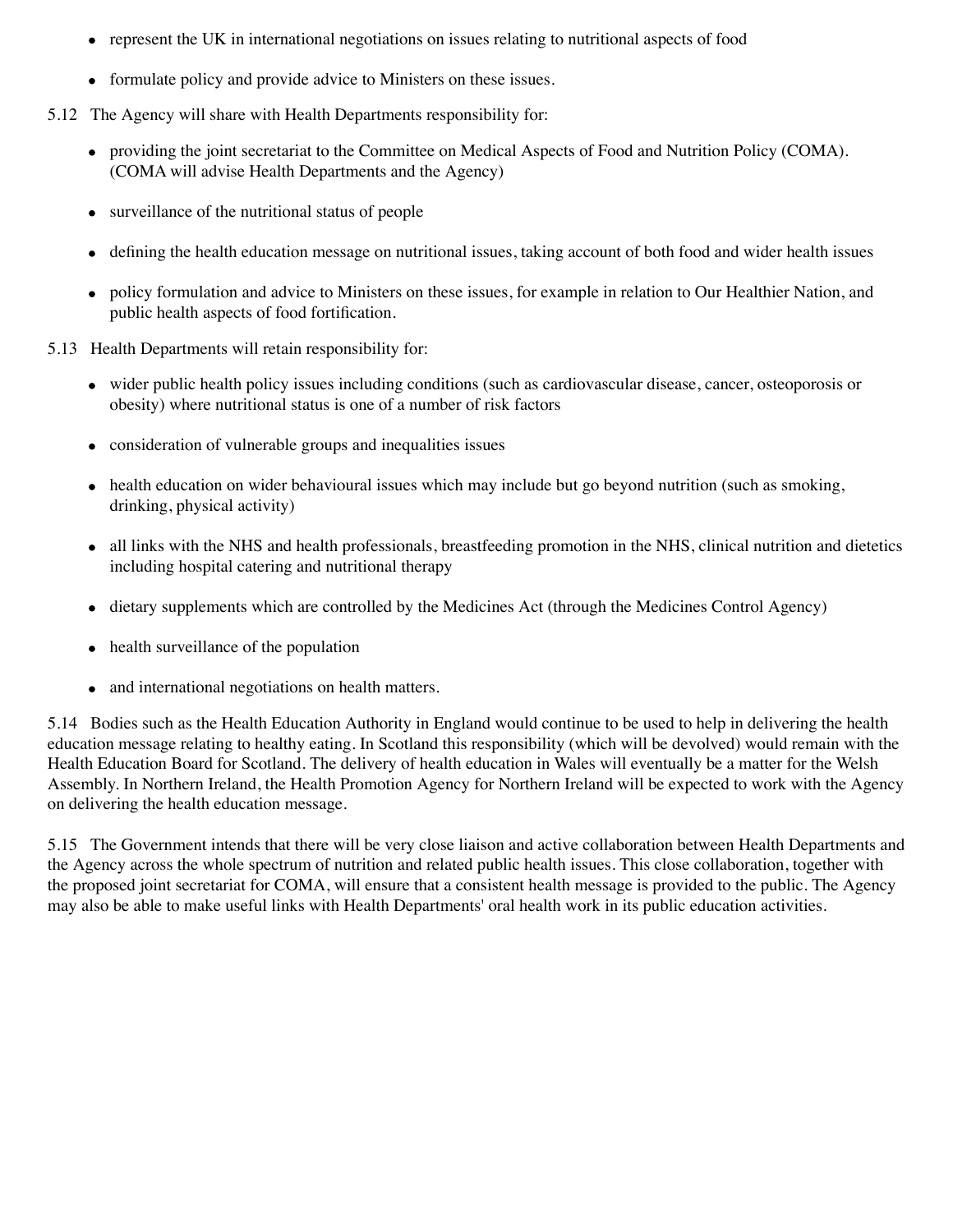# The Structure of the Agency and its Accountability

6.1 Professor James recommended that the Agency should be established as a non-departmental public body (NDPB) with executive powers. He suggested that its structure should be loosely based on the Health and Safety Commission/Health and Safety Executive (HSC/HSE) model, but noted that this would need to be adapted to suit the rather different circumstances of the food safety area. He recommended that the Commission of the Agency should have strengthened operational autonomy, as compared with HSC; that it should not have to seek Ministers' approval of its work plan and that it would have the right to publish its advice, for which it would be accountable. He envisaged that the Commission would consist of around ten members appointed after consultation with consumer and public interest groups, representatives of the food industry, the Leader of the Opposition and the Chair of the relevant Parliamentary Select Committee. Although the Commission should include people with a background in industry, public and consumer interests should be in the majority. The Commission should also include representatives of Scotland, Wales and Northern Ireland.

6.2 Professor James proposed that the Agency should report to Parliament through Health Ministers, with the Secretary of State for Health taking the lead. In order to recognise the substantial and legitimate interest of other Ministers, including the Minister of Agriculture, Fisheries and Food, in the policy area, he suggested that a Ministerial Council, including the Secretaries of State for Scotland, Wales and Northern Ireland, the Agriculture Minister and other interested Ministers, and chaired by the Secretary of State for Health, should be established to provide an appropriate reporting mechanism.

6.3 Responses to the consultation exercise were generally broadly in favour of basing the Agency on the HSC/HSE model. Many responses stressed the need to adapt the model to the complex area of food safety and standards.

6.4 The composition of the Commission attracted particular interest, with clear support from most respondents (other than industry interests) for the proposal that public and consumer interests should be in the majority. Respondents from particular sectors were anxious to see their own interests well represented on the Commission. However, a number of respondents stressed that it was important to appoint Commissioners on the basis of their skills and experience rather than as representatives of particular groups. Some respondents expressed concern that the arrangements for a Ministerial Council might be over-complex or lead to a lack of clarity over management arrangements.

#### **Form and composition of the Agency**

6.5 The Government agrees that the Agency should be a public body with advisory and executive powers and that its structure should be based on the HSC/HSE model, subject to two modifications set out below which reflect the different circumstances of the new Agency. The Government proposes that it will be known as the Food Standards Agency.

### The composition and role of the Agency's Commission

6.6 Members of the Health and Safety Commission are appointed by the Secretary of State after consultation with representatives of employees, employers, local authorities and other relevant bodies. While this approach works well in the Health and Safety at Work area, the Government does not believe that it is appropriate for the Food Standards Agency. The range of interests affected by the Agency is extremely wide, and it would not be feasible for the membership of the Commission to cover all the relevant fields. The Government intends therefore that the Commission should consist of a body of individuals who have a proven track record in relevant fields who together provide a reasonable balance of relevant skills and experience, and a majority of whom come from a wider public interest background without any specific affiliation. The Commissioners will take expert advice from the well-established network of independent Advisory Committees (described in Annex 2, Appendix 2) and will consult widely in order to ensure that their decisions are based on the best possible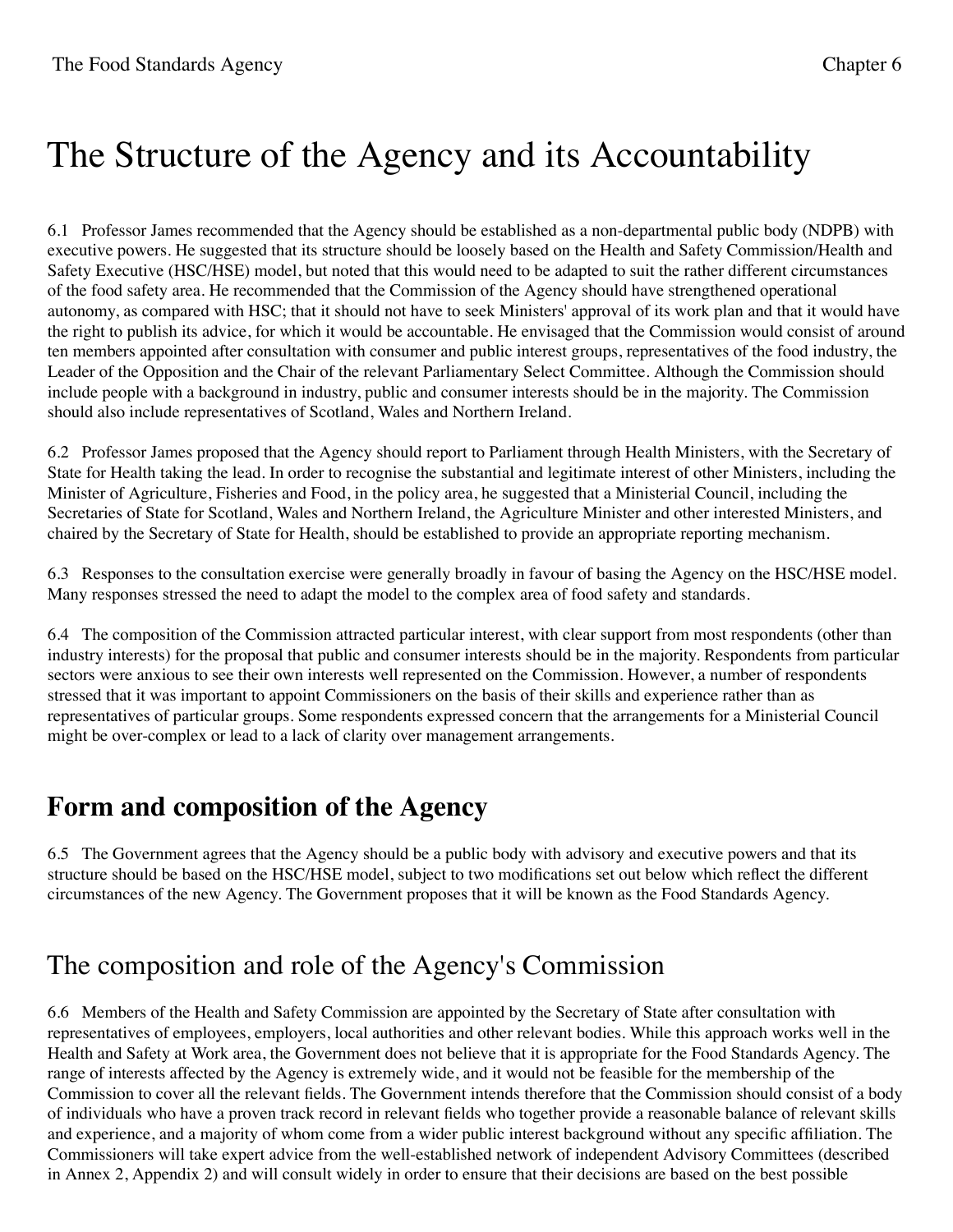scientific advice. Four new Advisory Committees are proposed, to provide advice on the implications for Scotland, Wales and Northern Ireland of the Agency's activities and to advise the Agency and Agriculture Ministers on all matters affecting the safety, quality and efficacy of animal feedingstuffs.

6.7 The Government intends that the Commission should comprise a Chairperson and no more than twelve members. They would be appointed by UK Health Ministers, acting jointly with the Secretary of State for Health taking the lead, and after consultation with Agriculture Ministers. Appointments would be made in accordance with the guidance issued by the Commissioner for Public Appointments (the Nolan principles and Peach rules). The Commission would work collectively to further the aims and objectives of the Agency, which in turn will reflect the Guiding Principles set out in Chapter 2. The Commission would reach its decisions collectively, but individual Commissioners would be expected to take a special interest in particular areas of the Agency's work as well as maintaining a broad overview. In particular, individual Commissioners would have special responsibility for Scottish, Welsh and Northern Ireland interests, in addition to providing skills or experience in an area which is relevant to the Agency's national role (see Chapter 7).

#### The legal structure of the Commission and Executive

6.8 The Health and Safety Commission and Health and Safety Executive are two separate legal entities. Only the HSC can provide advice to Ministers. However, the HSC is precluded by statute from intervening in specific enforcement decisions, though it sets the broad policy and resource framework for the enforcement activities of the Executive. This is because of the representative nature of the Commission, the need to avoid it being involved in enforcement decisions which could occasionally suggest a possible conflict of interest, and to ensure that it focuses on a strategic, policy role.

6.9 The Government does not consider that a formal separation between the Commission and the Executive is appropriate in the circumstances of the Food Standards Agency. The Commission is likely to become directly involved in significant operational matters dealt with by the Agency, and it will be important for the Commission itself to be seen to be accountable for the actions taken by the Agency on this sort of issue.

6.10 In order to ensure that the Commission is clearly responsible for the operations of the Agency the Government intends to establish it as a single legal entity, and to endow the Commission with all of the Agency's policy and executive powers. It would be for the Commission, acting collectively, to determine the extent to which it delegated responsibility for day to day operational matters to the Chief Executive and his/her staff. This arrangement would not give rise to the conflicts of interest which might occur with a model based on the HSC/HSE, because the Agency's Commissioners will not have a formal representative role which could be seen as colouring their approach to the business of the Agency. The Agency's internal structure will need to reflect the nature of its functions, including clear lines of responsibility for enforcement (including licensing) decisions, and clear separation between operational and audit roles. Overall these arrangements will ensure that the staff of the Agency are accountable to the Commission for the discharge of all their functions.

6.11 In particular the Meat Hygiene Service will continue to operate as a separate entity, managed on Next Steps principles, with its own Chief Executive who will report to the Commission. The MHS will continue to be audited by the Veterinary Public Health Unit within the Agency.

#### **Accountability mechanisms**

### Relationship with Ministers

6.12 The Government agrees that the Agency should report to Health Ministers, with the Secretary of State for Health taking the lead. The Agency's role, its relationship with its sponsor Department and the financial arrangements which apply to it will be clearly set out in a Management Statement and Financial Memorandum which will be publicly available. The Agency will be required to produce an Annual Report, Corporate Plan and Business Plan and will be subject to an annual accountability review and a more fundamental quinquennial review. The Agency will be expected to consult with Health Departments over the production of its Annual Report and Business Plans, and to consider any comments which they wished to make on the draft Annual Report, but would not be bound to make any changes in response to such comments. In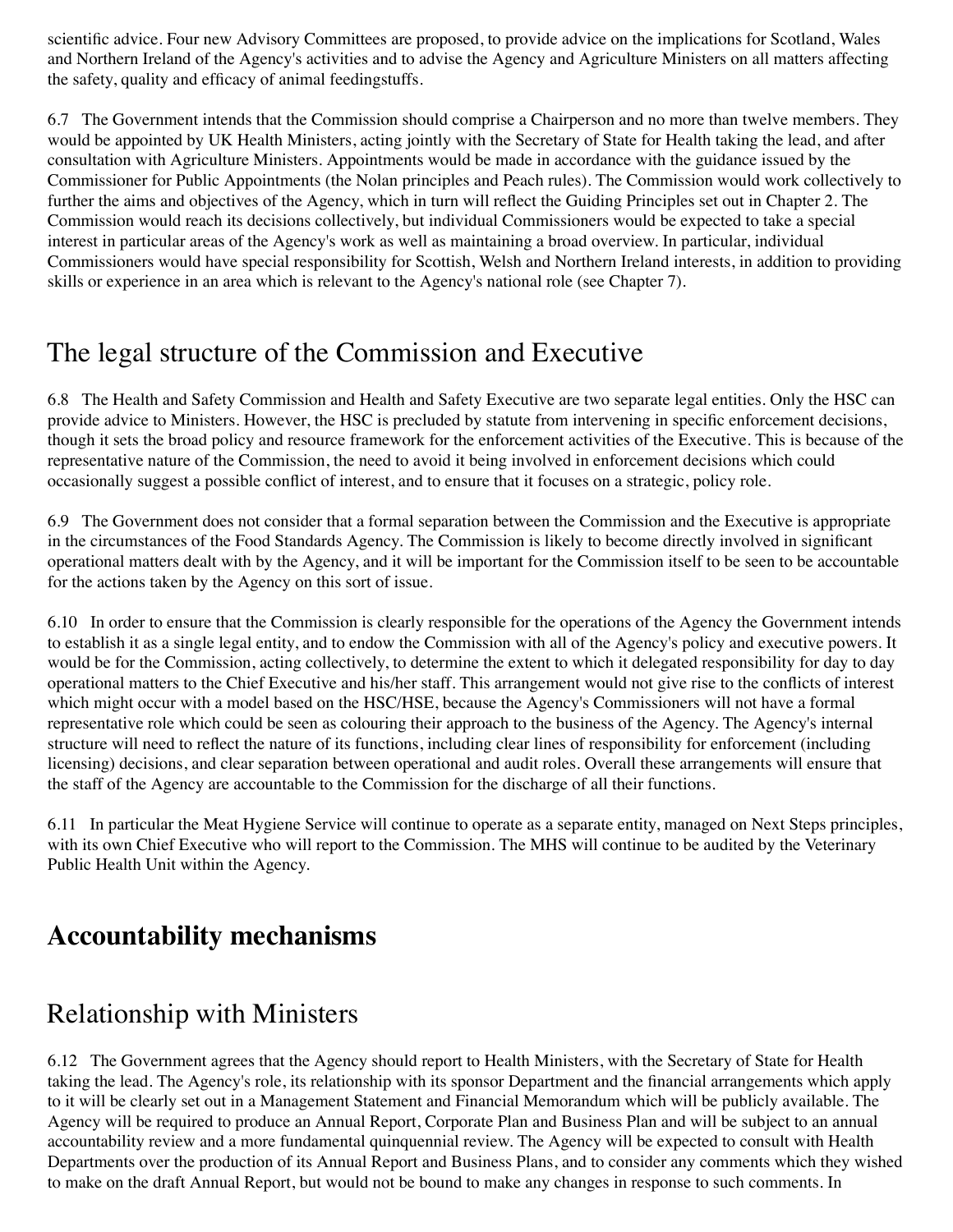accordance with the normal arrangements for ensuring financial accountability, the Corporate and Business Plans would be subject to joint agreement by Health Ministers, who would consult other Ministers as appropriate. In addition the Agency would be required to meet specified performance targets relating to efficiency and quality.

6.13 It is important to ensure that the Agency's advice is taken fully into account in the formulation of policy across the complete range of food-related issues. To facilitate this, staff of the Agency will participate fully in the normal Whitehallwide machinery for coordinating policy. This will ensure that the Agency has a significant input in policy issues in which it has an interest. It will also provide a mechanism whereby the Agency, if it wishes, can seek assistance in ensuring that its work is consistent with its guiding principles (for example that it complies with the United Kingdom's obligations under international law).

6.14 The Ministerial Group on Food Safety, chaired by the Chancellor of the Duchy of Lancaster, which has overseen the preparations for the Agency, has provided an effective means of ensuring that Departments work together in pursuance of a coherent policy. The Government does not consider it necessary to have a separate statutory mechanism for the coordination of policy issues. Similar arrangements to the existing Ministerial Committees will provide the forum for the discussion of any issues which need to be considered collectively by Ministers. These arrangements will be adapted as necessary to reflect the post-devolution cooperation arrangements foreshadowed in the Devolution White Papers.

6.15 The Agency will, as Professor James recommended, be free to make public its advice to Ministers who would then have to explain in public their reasons for any decision not to accept that advice. This freedom will provide a powerful guarantee of the Agency's independence and will enable it to exercise considerable influence. The Government attaches great importance to the Agency's freedom to offer whatever advice it thinks necessary in the public interest, without interference from political or business interests.

6.16 However, as indicated in Chapter 2 above, the Government sees a need to introduce a mechanism to prevent the Agency from acting, or proposing to act, in a way which was inconsistent with its Guiding Principles and which would therefore not be in the wider public interest. The Government proposes that Health Ministers should be given powers of direction over the Agency which could be exercised only if the Agency appears to act outside the terms of its specific legal framework.

#### Parliamentary Accountability

6.17 The Agency's Annual Report would be laid before Parliament, and before the Scottish Parliament, the Welsh Assembly and any devolved assembly in Northern Ireland. The Agency will advise Health Ministers to enable them to respond to Parliamentary Questions about the Agency's work, as and when it is appropriate for them to reply substantively. Health Ministers will present legislation proposed by the Agency to Parliament. The Chairperson of the Commission might be invited to give evidence to Parliamentary Select Committees. The Chief Executive would be the Agency's Accounting Officer. It would be for Parliament itself to consider Professor James's suggestion that a Select Committee on Food should be established to monitor the Agency's activities. The Scottish Parliament and the Welsh Assembly will have powers to hold the Agency to account in the same way as the Westminster Parliament, as would any devolved assembly in Northern Ireland.

### **Location of the Agency**

6.18 Professor James recommended that the headquarters of the Agency should be located in London, in the expectation that it will need to maintain close contact with Ministers and officials around Whitehall. He identified a risk of the Agency becoming marginalised if its headquarters were outside London.

6.19 The Government agrees that the Agency will need to maintain close contact with Whitehall and intends therefore to locate its headquarters in London. The Executives in Scotland, Wales and Northern Ireland will be located in these countries, and the Agency will also have, through the Meat Hygiene Service, a presence in York and a number of regional offices in England, Scotland and Wales.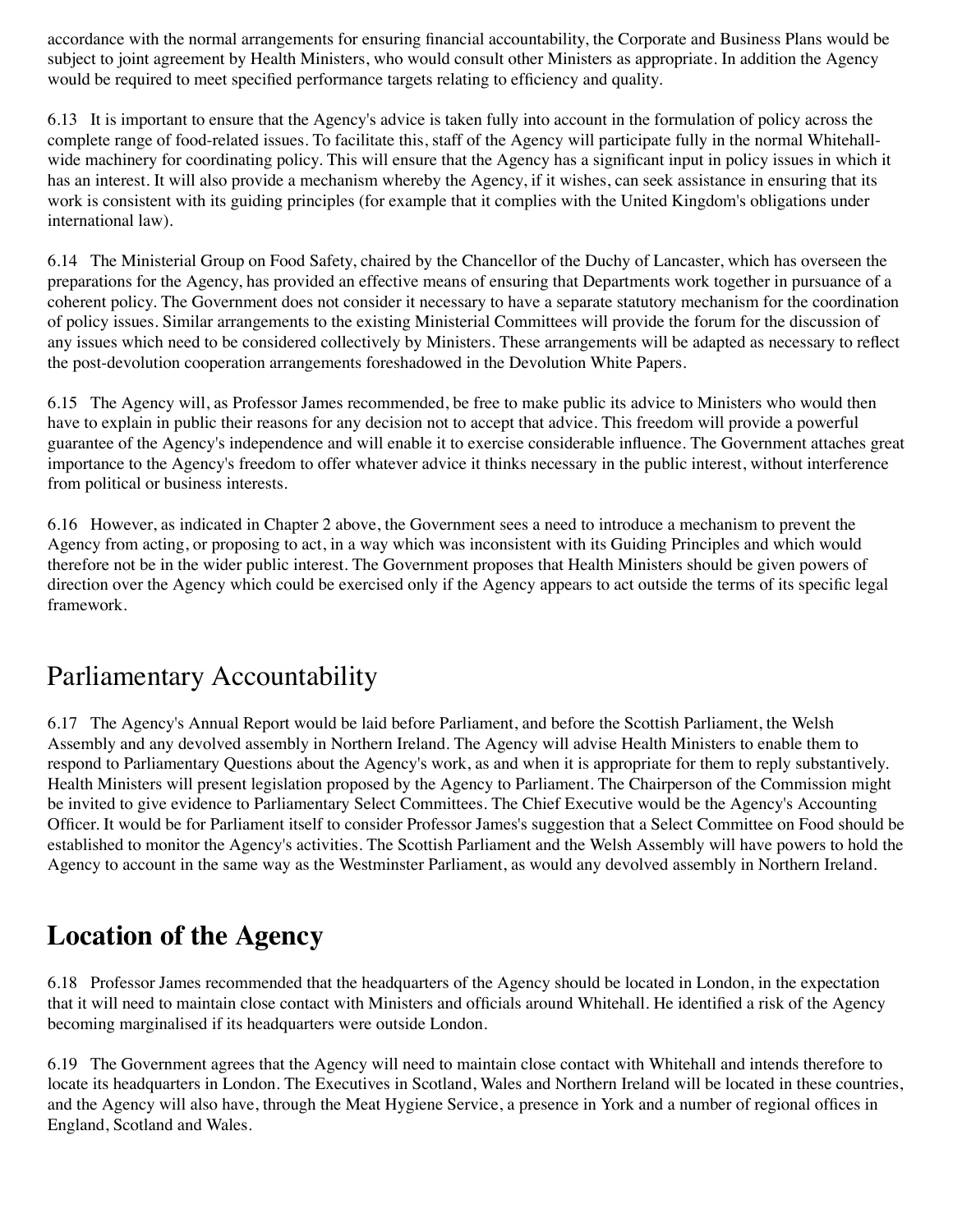# **The Agency's Staff**

6.20 Professor James emphasised that the Agency's staff should be responsible to the Commission, not to Ministers; that while staff could be transferred from Government Departments to the Agency it would be important to effect a culture change by including an appropriate mix of existing expertise and new appointments; and that the Chief Executive should be appointed by the Commission and should be a Crown Office Holder not in a civil service career path.

6.21 The Government agrees that the staff of the Agency should be accountable to the Commission rather than to Ministers. It believes that the changes in policy which have been introduced since the Government took office in May 1997, some of which are described in Chapter 9, are already contributing to the change in culture which Professor James calls for. It agrees however that it will be important for the Agency to continue the process of developing a fully open and transparent culture in which protection of public health is, and is seen as, the essential aim. The Agency will therefore need to supplement the expertise which transfers from Departments by making some new appointments.

6.22 The Government intends that the staff of the Agency should be civil servants. The nature of much of the Agency's work - in particular provision of advice to Ministers, preparation of legislation and representation of the UK in EC and international negotiations - is identical to that of many Government Departments and requires the policy and administrative skills in which civil servants are trained. It will be important for some interchange of staff to take place with Departments, for example of public health doctors and veterinarians, in order to ensure that the Agency's culture and policies percolate into related parts of Government. Such interchange will be easier to achieve if the Agency is staffed by civil servants.

6.23 The Government considers that the Commission will be the key element in securing the Agency's culture of openness and independence. However, the Chief Executive will also have a major part to play. He/she will be appointed on a fixedterm contract by open competition and like the other staff of the Agency will be accountable to the Commission, not to Ministers.

6.24 The Government has considered Professor James's recommendation that the Chief Executive should be a Crown Office Holder. However, it believes that Crown Office Holder status could confuse the Chief Executive's line of accountability to the Commission, which will be responsible for all the activities of the Agency and will determine the extent to which responsibility will be delegated to the Chief Executive. It is the Commission, not the Chief Executive, which will be accountable to Parliament for the Agency's activities, as described in paragraph 6.17. The Government does not therefore intend to designate the Chief Executive as a Crown Office Holder.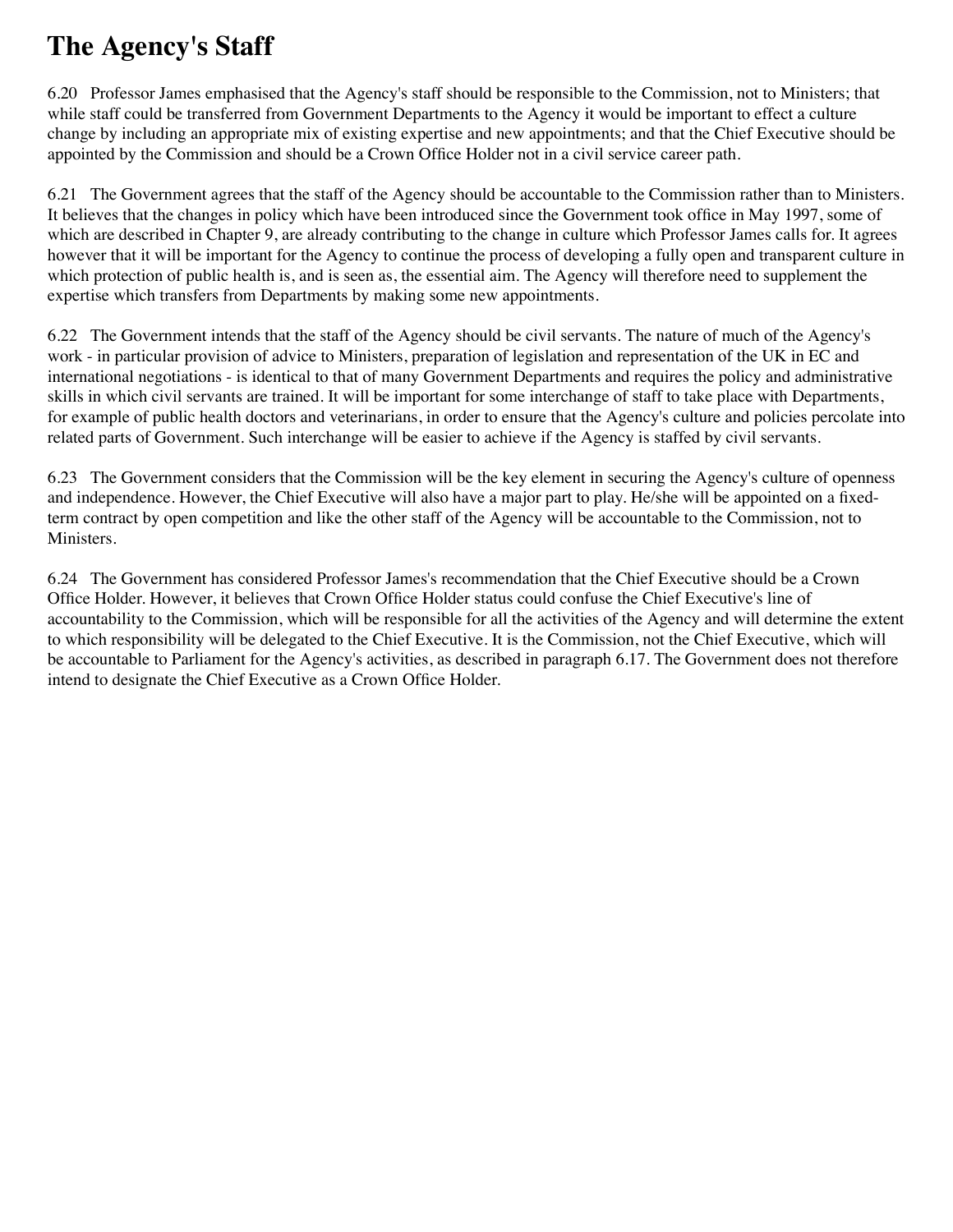# The Agency in Scotland, Wales and Northern Ireland

7.1 Professor James identified the need for the Agency's structure to reflect the constitutional arrangements in the different parts of the United Kingdom and to allow any future elected bodies in Scotland, Wales or Northern Ireland to make their own assessment of policy and legislation which has been developed on a UK basis or in Europe and to initiate work on any particular Scottish, Welsh or Northern Irish issues which may arise. However, he also stressed the importance of consistency of standards, enforcement, policy and advice throughout the United Kingdom, and proposed that Ministers in Westminster and Ministers from any devolved Parliament or Assembly should not be able to legislate in areas within the Agency's remit without consulting the Agency's Commission. He recommended that there should be separate Commissions in Scotland, Wales and Northern Ireland and that the UK Commission should include representatives from Scotland, Wales and Northern Ireland who would also be members of the appropriate Commission. Each of the Commissions would have its own small executive staff who would advise them.

7.2 Responses to the consultation reflected a variety of views on the proposal for separate territorial structures. Broadly speaking, respondents representing interests in Scotland, Wales and Northern Ireland supported the concept of separate structures, noting that different legal systems and other arrangements made these necessary. Respondents representing UK food industry interests or purely English interests (such as English local authorities) generally preferred a single UK body which would allow for proper co-ordination of work, avoid the risk of inconsistency and provide for greater efficiency. Some responses suggested that an additional body for England, to parallel those proposed for Scotland, Wales and Northern Ireland, might be appropriate. There was general recognition of the need for consistency and a widespread acceptance that this could be best achieved by the UK Agency taking a central strategic and co-ordinating role.

7.3 In the context of devolution, it has been agreed that food standards will be devolved to the future Scottish Parliament, and that the Welsh Assembly will inherit powers on food standards from the Secretary of State for Wales, including the power to make secondary legislation. In Northern Ireland, food standards issues, including the development of primary and secondary legislation and codes of practice, are already the responsibility of the Northern Ireland administration.

7.4 Modern methods of food distribution are such that foodstuffs produced in one part of the United Kingdom are frequently sold in another. Consistency in policy and enforcement across the United Kingdom is therefore essential for consumers and for the food industry. The network of Advisory Committees needs to draw upon the full range of expertise available throughout the UK (and sometimes outside it). If food safety and standards policies are to be consistent a single body - the UK Agency - needs to receive the scientific advice and formulate proposals for legislation or other action. The consultation exercise suggests that this is generally accepted to be necessary.

7.5 The Government proposes therefore that the Agency should be established as a UK body, with full participation by Ministers in Scotland, Wales and Northern Ireland and their successors from devolved Parliaments or Assemblies in its accountability mechanisms (as described in Chapter 6) and with appropriate arrangements to reflect the particular needs and interests of those countries. In the case of Scotland, while devolution will mean that the Scottish Parliament will have the power to decide through primary legislation on different arrangements, the Government believes that its proposals will be recognised as effectively combining the advantages of a single UK Agency in this sensitive area with the benefits of full involvement by the devolved Parliament and administration.

7.6 The UK Agency would be responsible for advising the Government on the UK policy framework on food standards and safety matters.

#### 7.7 The Government proposes that:

• the UK Commission should include members who have special responsibility for Scottish, Welsh and Northern Irish interests, in addition to providing skills or experience in areas which are relevant to the Agency's national role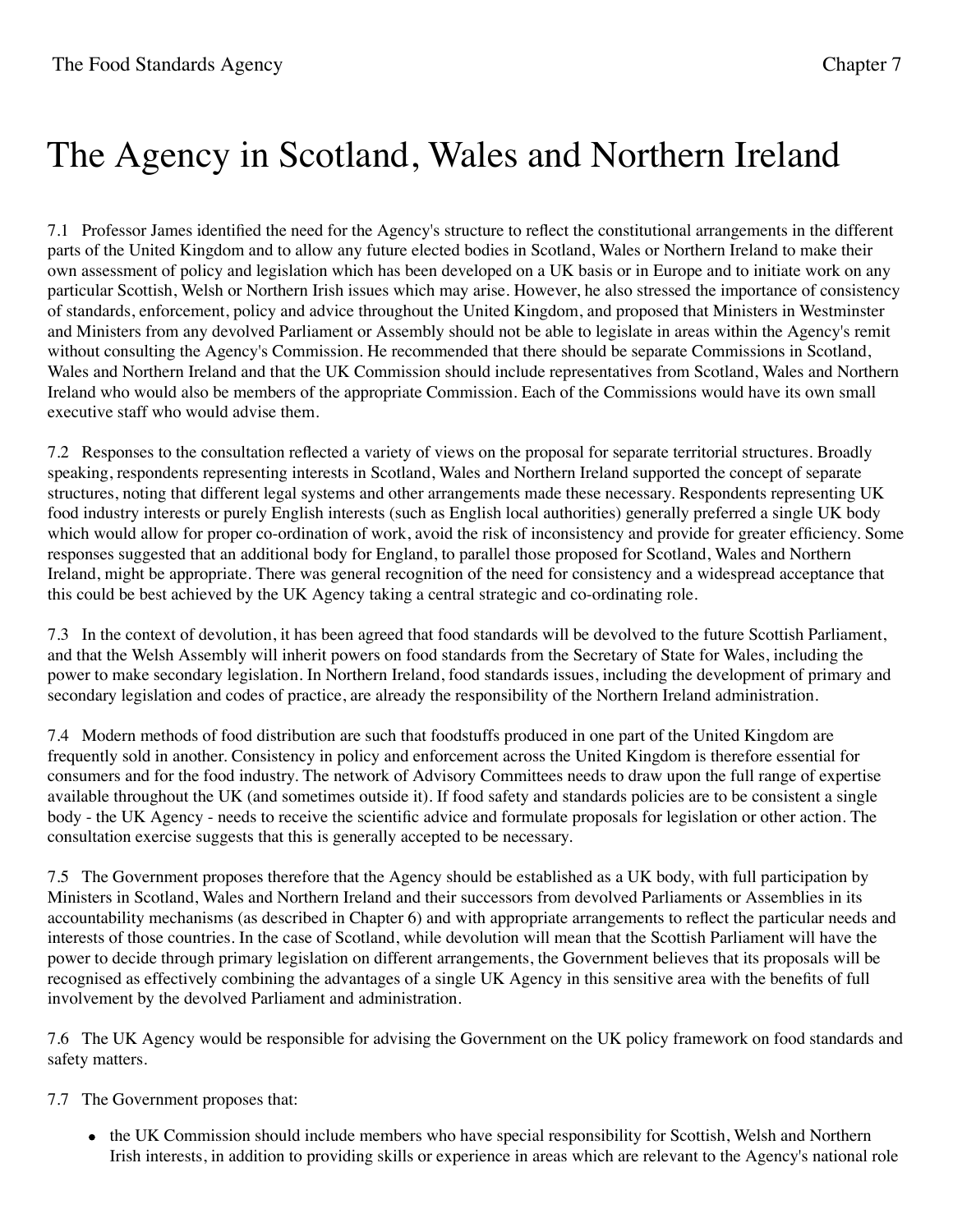- Advisory Committees should be set up in Scotland, Wales and Northern Ireland. These Committees would provide a focus for Scottish, Welsh and Northern Irish interests in food standards and would advise the UK Commission. They would be set up on a statutory basis with a defined remit which would reflect the responsibilities of the UK Agency. Their membership would reflect the range of interests on food safety issues in Scotland, Wales and Northern Ireland. The chairperson of each Committee would be a member of the UK Commission and the Committees' advice would normally be channelled to the UK Commission through the Commissioners with specific responsibility for their interests
- the Advisory Committees would be invited to express a view on all proposals for legislative change, and these views would be reported to Ministers in Scotland, Wales and Northern Ireland when the UK Agency put forward proposals for any such changes. These Ministers, and their successors from any devolved Parliament or Assembly, could also seek advice on any issues relevant to food standards and safety from these Committees. The Committees could also be asked to offer advice on specific Scottish, Welsh or Northern Irish issues which arise in any of the other Advisory Committees
- there would be Food Standards Agency Executives in Scotland, Wales and Northern Ireland which would each be part of the UK FSA Executive. They would each be headed by FSA Directors who would report to the Chief Executive of the UK Agency. The Executives would take over responsibility for the existing food safety and standards functions carried out by the Scottish, Welsh and Northern Ireland Offices; monitor food law enforcement activities and liaise with local authorities and other enforcement bodies; provide the secretariat for their Advisory Committees; and advise Ministers or their successors from any devolved Parliament or Assembly. The work of the FSA Executives in each country would reflect that country's distinctive legislative and administrative arrangements
- in Northern Ireland the FSA Executive would take over NI Departments' current responsibilities for advising the Secretary of State for Northern Ireland on the development of legislation and Codes of Practice for Northern Ireland, based on the preparatory work done by the UK Headquarters. Similar arrangements would apply after Devolution in Scotland and Wales
- in advising Ministers or their successors on the implications for Scotland, Wales or Northern Ireland of the Agency's proposals for legislation, the Executives would take full account of the advice of the appropriate Advisory **Committee**
- these Executives would operate within the overarching policy framework established by the UK Agency
- the different food inspection and enforcement systems in the different parts of the United Kingdom would continue.
- 7.8 Health Ministers or their successors under Devolution after consultation with Agriculture Ministers, would statutorily:
	- appoint the chairman of the UK Commission
	- appoint other Commission members, including those with special responsibility for Scottish, Welsh or Northern Irish interests. The Government envisages that there would be two Commissioners with specific responsibility for Scottish interests and at least one each with specific responsibility for Welsh and Northern Irish interests
	- appoint the first Chief Executive of the UK Agency, and the first Directors of the Executives in Scotland, Wales and Northern Ireland
	- exercise any other statutory functions associated with the Food Standards Agency, including Orders under food safety and standards legislation and terms of reference of the various Food Standards Agency bodies, including the UK Commission, the Scottish, Welsh and Northern Irish Advisory Committees and the scientific Advisory Committees.

7.9 The Secretaries of State for Scotland, Wales and Northern Ireland, or successors under Devolution, would appoint respectively the representatives on the Scottish, Welsh and Northern Ireland FSA Committees who are not members of the UK Commission.

7.10 Following Devolution, any changes to the statutory basis of the Agency would require the agreement of the Scottish Parliament and consultation with the Welsh Assembly and any devolved assembly in Northern Ireland. The Scottish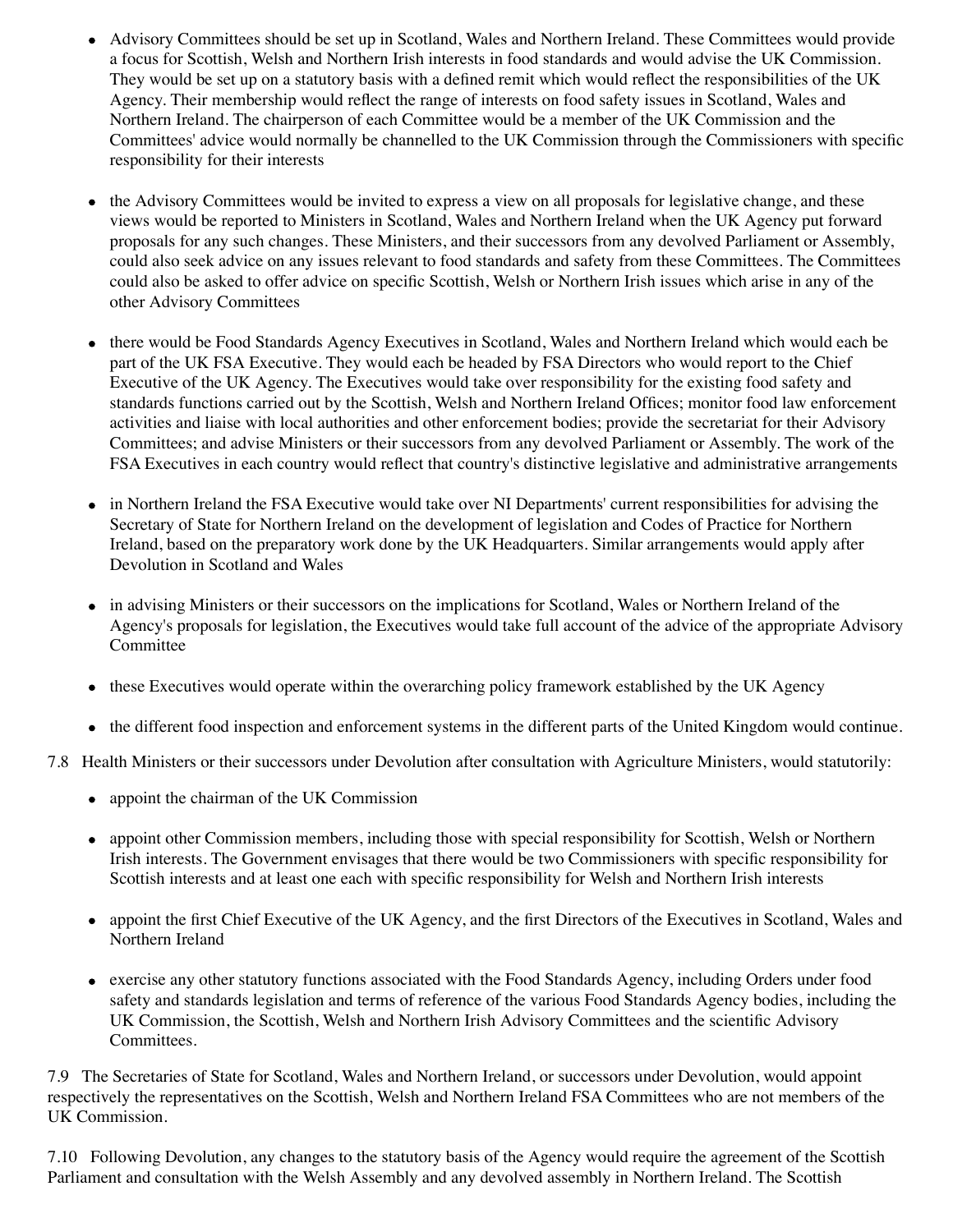Parliament will have the power to carry through primary and secondary legislation in devolved areas, including food standards legislation, and the Welsh Assembly will have the power to carry through secondary legislation. Separate and parallel orders will therefore normally be needed in the Scottish Parliament and the Welsh Assembly. Food standards legislation will continue to be made separately in Northern Ireland.

7.11 In summary, the Government's proposals are designed to ensure that food standards policy continues to be developed and implemented coherently and consistently across the United Kingdom while providing for Scotland, Wales and Northern Ireland each to have:

- identifiable participation in the UK Commission
- its own Food Standards Advisory Committee which would advise the Agency and others, including Ministers, on request on food safety and standards issues within its remit
- FSA Executives which are part of the UK Executive, responsible for operational issues working within the legislative and policy framework established by the UK Agency
- as appropriate to local circumstances, its own distinctive systems for food inspection and enforcement.

7.12 The Government believes that these arrangements provide suitably robust and effective mechanisms to enable the particular interests of Scotland, Wales and Northern Ireland to be taken fully into account in the activities of the UK Agency, and to enable decisions on operational issues in these countries to be taken there, rather than in London.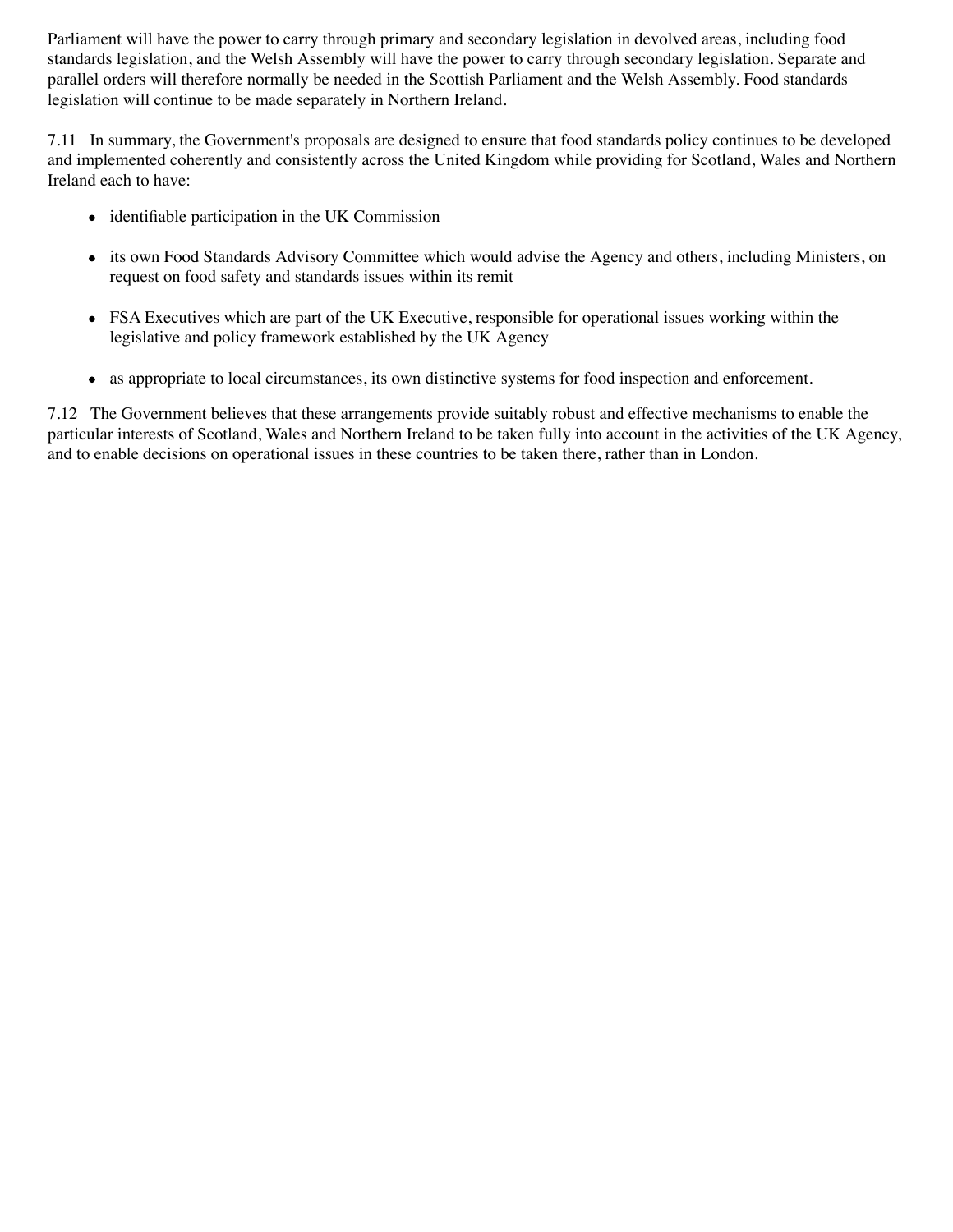# Financing the Agency

### **The financial framework**

8.1 Professor James recommended that funding for the Agency should come from the Department of Health budget by a mechanism which is open to public scrutiny. He stressed that the funding mechanism should ensure the effectiveness of the Agency and suggested that its funding requirement might be stated publicly in the Corporate Plan.

8.2 The Government agrees that the Department of Health should be lead sponsor department and therefore that the Secretary of State for Health should be responsible, through the normal parliamentary supply procedures, for providing grant-in-aid to the Agency. Resources associated with existing activities currently carried out by MAFF will need to be transferred to DH. In addition, the Agency will be financed by other sources, for example charges to the food industry.

8.3 The precise mechanisms for funding the Agency in Scotland, Wales and Northern Ireland are still under consideration. Arrangements will be required to provide financial resources for the functions which will transfer from the Scottish, Welsh and Northern Ireland Offices to the Agency. Procedures will also be required to review future levels of activity and associated funding levels in Scotland, Wales and Northern Ireland. These will need to take into account the interest of the proposed Scottish Parliament and Welsh Assembly.

8.4 The Government agrees that the Agency's Corporate Plan should be published, in addition to its Annual Report and Accounts, so that information about the Agency's finances and strategies is available to Parliament and other interested parties. However, this process should not be allowed to hinder Parliament's role of deciding how resources should be allocated between competing demands across all areas of policy.

### **The costs of the Agency**

8.5 Although final decisions on the exact functions and responsibilities of the Agency will not be taken until after consultation on this White Paper has ended, the core work of the Agency will include the activities of those parts of MAFF and DH which go to make up the Joint Food Safety and Standards Group, together with the Meat Hygiene Service. The Agency will also take on some new activities and develop other areas of work and will therefore require additional resources over time.

8.6 As well as the activities currently carried out by civil servants in Departments, the Agency is likely to take over budgetary responsibility for commissioning a range of activities performed outside its own organisation. The largest items here will be research and surveillance programmes. The principle to be followed will be that where the Agency takes over this sort of responsibility from Departments, the relevant budgetary resources will also be transferred.

8.7 The Agency will have one-off start-up costs. Their level will depend on decisions to be taken in the light of this White Paper. The creation of the Agency will also inevitably lead to new on-going costs. While some of the existing administrative costs (eg office support) may be partially offset by savings within Departments, others - such as the costs associated with the Commission - will not.

8.8 As a result of the proposals outlined elsewhere in this White Paper, the Agency will be expected to take on a number of new activities and the Agency itself will no doubt identify other areas where it wishes to undertake new or expanded activities. For example, over time, costs will arise from:

• the Agency's public information and education roles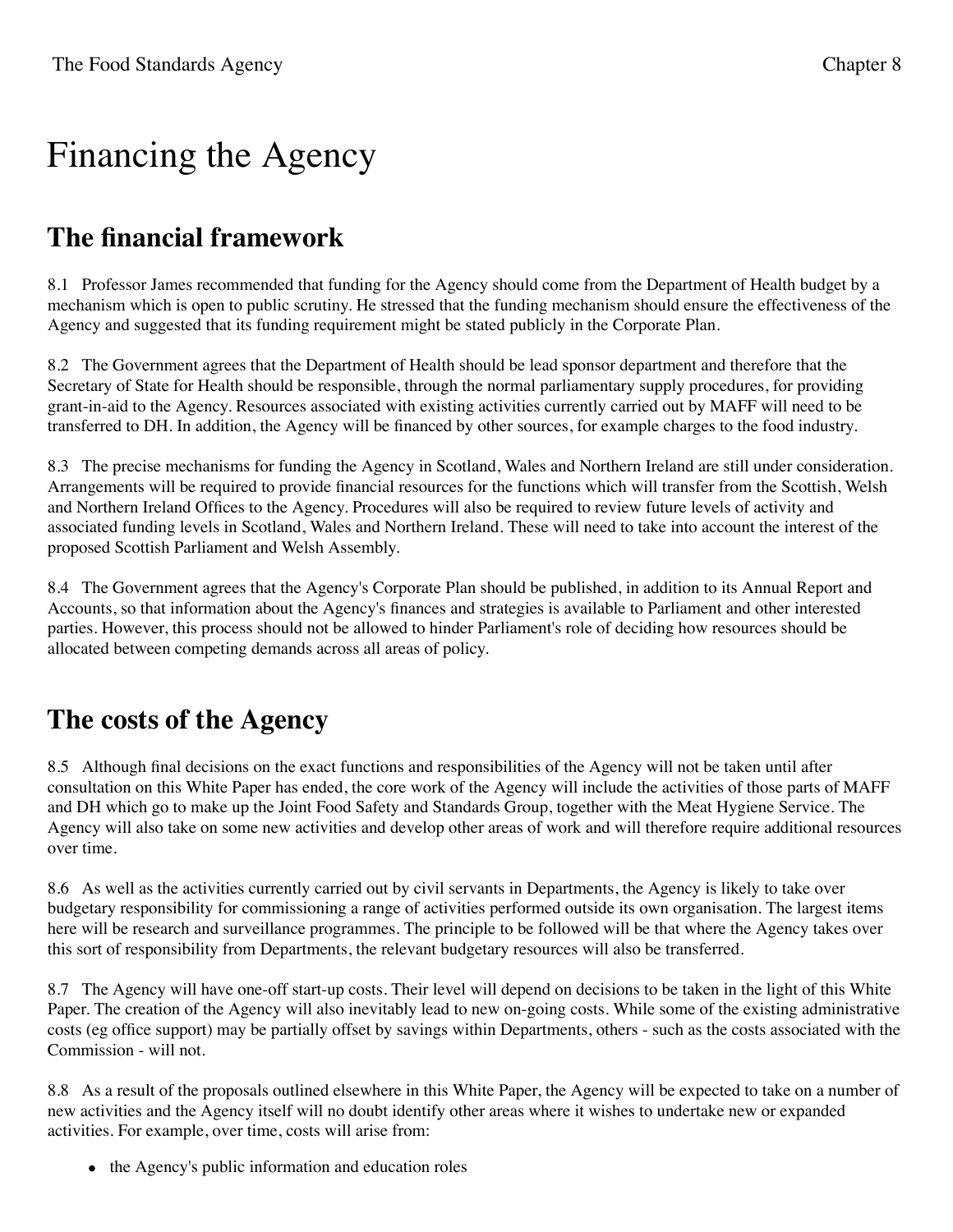- its role in ensuring that public health issues are taken into account by other Government Departments and Agencies with responsibilities relevant to food safety
- its responsibilities for setting standards for enforcement and auditing the work done by local authorities
- any new surveillance activity and/or follow up work which it decides to initiate.

The precise costs involved will depend on the decisions taken following consultation on this White Paper and on how the Agency decides to carry out its responsibilities.

8.9 Taking all of these factors into account and subject to further decisions still to be taken, the Agency's total projected annual expenditure is estimated to be in excess of  $\pounds 100$  million. Of this, about  $\pounds 35$  million is currently recovered through charges to industry, including those made by the MHS. The remaining costs of the existing activities fall to the Agriculture and Health Departments' budgets.

#### **Local authorities' costs**

8.10 In addition, significant resources are committed to food safety and standards work through local government funding. This is not separately recorded, because Environmental Health Departments and Trading Standards Departments have other responsibilities as well as those relating to food. However, current local authority expenditure on food safety and standards enforcement is estimated at £120 million to £150 million per annum.

8.11 There was a degree of support in the responses to the consultation exercise for Professor James's proposals on ringfencing funding for food safety and standards work at local authority level. While the Government recognises the arguments in this direction, it takes a view on this subject against the background of priorities for local government spending as a whole and does not think it appropriate to ring-fence local authority expenditure on enforcement and surveillance.

8.12 However, the Government recognises that the Agency's work to raise standards may lead to a need for greater expenditure at local level. The position will, of course, vary across the UK depending on local circumstances. In Northern Ireland, there is at present some ring-fencing of funding for food safety work.

#### **Meeting the costs**

8.13 The creation of the Agency, with the consequence that additional costs will arise, means that it is necessary to look again at the sources of funding for regulatory and enforcement activity in the area of food standards and safety.

8.14 The food industry's production and distribution processes are designed to ensure that food meets the quality and safety standards required by legislation and their customers. The production costs associated with meeting these standards already fall to industry, as do some of the costs associated with running the regulatory regime, such as the cost of meat hygiene inspections and, in England and Wales, milk hygiene inspections. The EU is moving towards charging for other types of hygiene inspection, for example fisheries products, but the great majority of the central and local government costs are currently borne out of the public purse.

8.15 Against the background of a need for increased spending on the regulatory and enforcement activities carried out at national and local level, the Government believes that the food industry should bear the bulk of the costs of improving food safety and standards. The food industry as a whole will benefit from the improved public confidence in food safety and standards that the Agency is likely to bring. The Government is therefore considering possible mechanisms for passing on a greater part of the costs of food safety work directly to the food industry, recognising that over time the bulk of these costs are likely to be passed on to the consumer.

8.16 A substantial proportion of the current cost of food safety work, particularly in the local authority sector, is accounted for by enforcement inspections and licensing or approval schemes under the Food Safety Act 1990 and the Regulations and Codes of Practice made under that Act. Some of this work is subject to charging, for example for meat inspection, but in many areas the taxpayer currently meets the cost.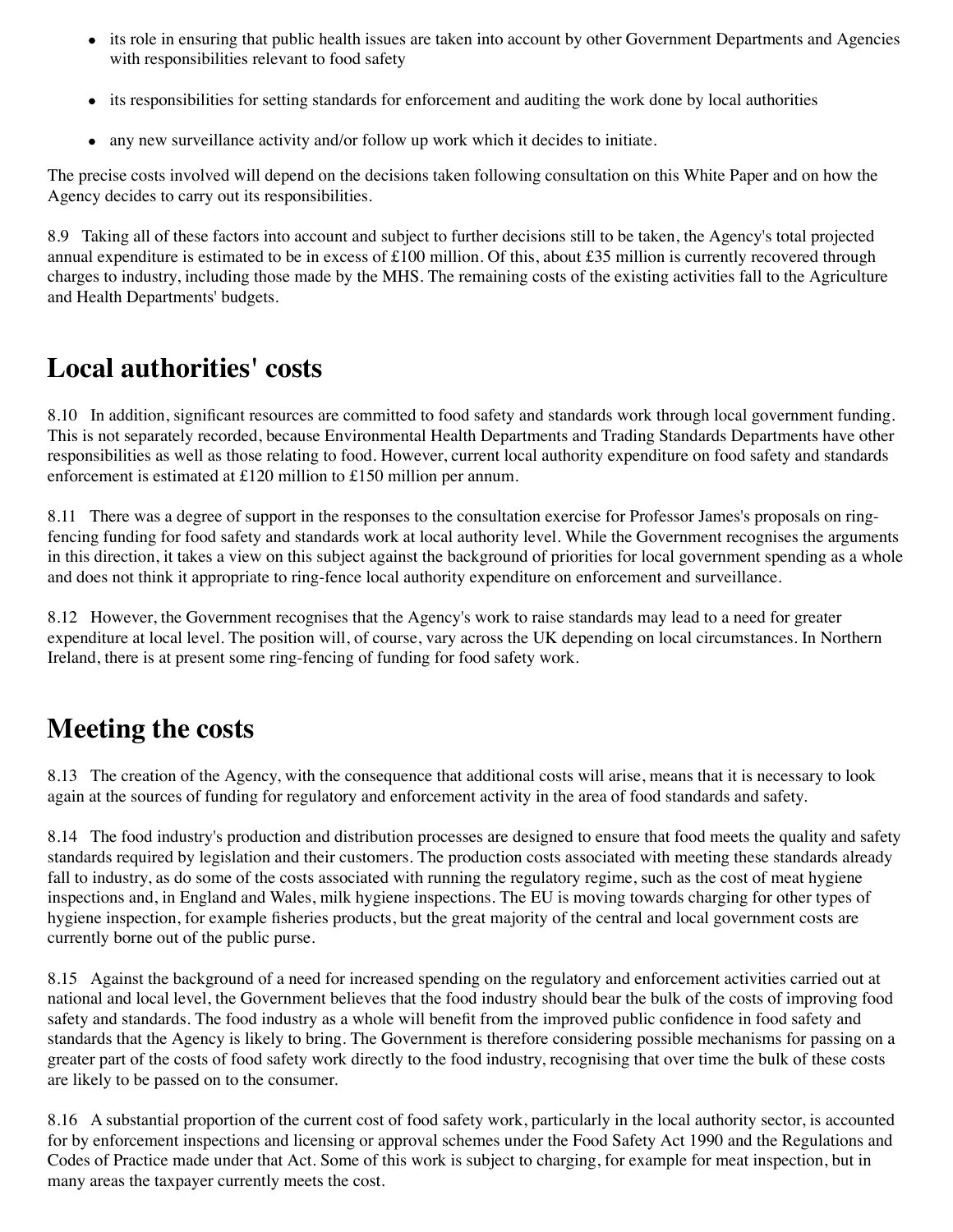8.17 The Government therefore considers that the most appropriate mechanism for shifting the burden of cost away from the taxpayer towards the industry would be to introduce a comprehensive system of registration or licensing with fees. Such a scheme would both extend and consolidate the existing registration, approval and licensing arrangements, provide additional resources to meet the new costs associated with the Agency, and enable local authorities to take action to improve food safety standards. As the main responsibility for enforcement inspections outside the fresh meat sector rests with local authorities, they would be the natural point for registering or licensing businesses and collecting fees. The Government intends to seek the assistance of local authority representatives, as well as representatives of the food industry (including small businesses) and other interested parties in developing its proposals for a scheme.

8.18 The Government firmly intends to shift the burden of cost away from the taxpayer in this way. However, a number of questions will require detailed discussion and consultation before the Government finalises its proposals. These include

- the scope of the scheme
- the extent to which the issue of a licence should be subject to conditions
- the frequency with which licences might be subject to renewal  $\bullet$
- alternatively, the case for a simple fee-based registration scheme
- whether the licence or registration fee should relate to the business premises or to a named individual or company
- the relationship between this scheme and other licensing and approval requirements in UK and EU legislation so as to build on existing arrangements and avoid unnecessary bureaucracy
- the basis on which charges would be calculated, including the need to take into account the size of the business
- $\bullet$  the mechanism for transferring part of the income from the charges to the Agency, while ensuring that sufficient resources are retained by local authorities to cover any additional costs they incurred in operating the scheme.

8.19 The Government expects that the income from the scheme would be used to offset the costs associated with the Agency, including any new surveillance, enforcement or other activity which the Agency initiates to improve food safety standards across the country. Because of the uncertainties discussed in paragraph 8.5 to 8.8 above, it is not possible at this stage to give precise estimates of the amount which would need to be raised. However the potential impact on individual businesses can be tentatively illustrated by the following example. There are around 600,000 food premises in the UK (ranging from manufacturing plants to caterers and retail shops) registered with local authorities. If the scheme were to apply to all of these premises, a flat rate fee of £100 per premises per annum would raise around £60 million. Even after the administrative costs of operating the scheme were taken into account, this would offset a substantial amount of new activity by the Agency.

8.20 The Government intends to formulate detailed proposals in the light of its discussions with all interested parties on these questions, and will publish them for further consultation. While a licensing or registration scheme might be the most appropriate mechanism for shifting the burden of the cost of food safety work away from the taxpayer, the Government would be interested to hear alternative practical suggestions of ways of passing on part of the costs of food safety work to the food industry.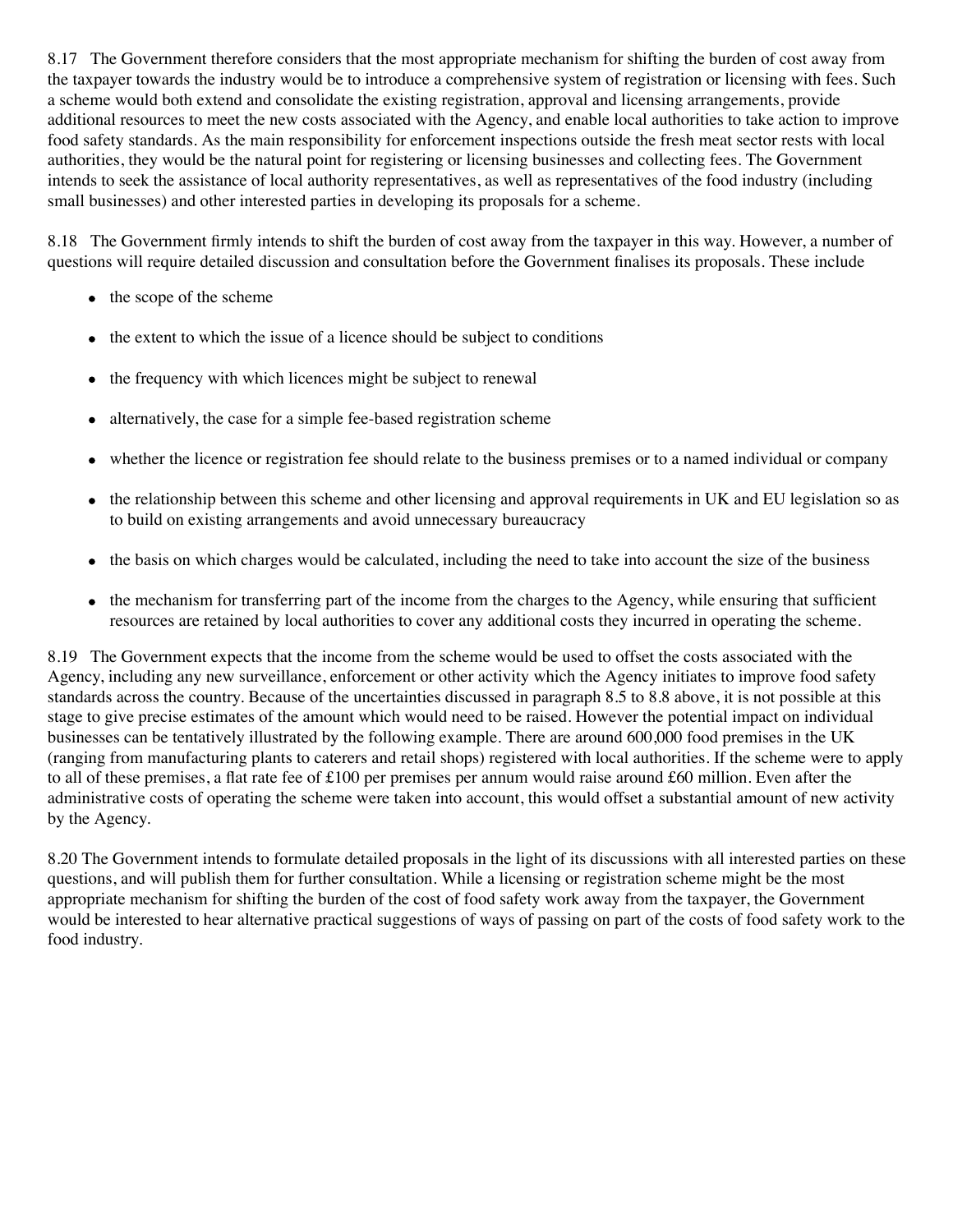# The Way Ahead

9.1 Following the very useful first round of consultation on the James Report, this White Paper forms the second phase of consultation on the proposal to set up a Food Standards Agency. A Bill to establish the Agency, to endow it with the legal powers required for it to fulfil its responsibilities, and to make the changes necessary to the current allocation of responsibilities between Health and Agriculture Ministers, will be drafted in the light of responses to this White Paper and will be published as the third stage of consultation.

9.2 The Bill will be brought before Parliament as soon as Parliamentary time permits; this will not be before the 1998/99 session of Parliament begins. If Parliamentary approval is sought and obtained in the next session of Parliament, the Agency might be launched towards the end of 1999.

9.3 Establishing an Agency with such an important and wide-ranging remit is a complex process. The Government intends to make full use of the time which is required for the preparation and passage of the legislation to continue detailed discussions with representatives of the public, consumer organisations, the enforcement authorities, the scientific community and the food and farming industries. Close cooperation between all those with an interest is essential to achieve a smooth transition and to construct a secure foundation for the new Agency.

9.4 In order to maintain momentum and to achieve a smooth transition, the Government intends to appoint a shadow governing body for the Agency as soon as the Bill has made sufficient progress through Parliament. This shadow governing body would play a major role in the preparations for launching the Agency itself.

9.5 In the meantime the Government has already taken, and will continue to take, steps to strengthen the handling of food issues and to deliver real improvements in the information that is given to the public, the advice that Ministers receive and the decisions that are taken. In particular:

- Ministers in MAFF and DH are determined that the two Departments should work together cohesively and in a mutually supportive way. The Minister for Food Safety, Jeff Rooker, and the Minister for Public Health, Tessa Jowell are therefore working as a team, both in driving forward preparations for the Agency and in overseeing the day-to-day food safety work of their Departments, with the full support of the Minister of Agriculture, Fisheries and Food, Jack Cunningham, and the Secretary of State for Health, Frank Dobson. They are liaising closely with their counterparts in Scotland, Wales and Northern Ireland to ensure a consistent approach across the UK
- On 1 September 1997, a new MAFF and Department of Health Joint Food Safety and Standards Group was set up. This Group has brought together into a cohesive whole those parts of the two Departments that are likely to form the operational core of the new Agency. In Scotland food safety activities are currently brigaded in a single group within the Scottish Office, under the responsibility of the Scottish Health Minister. In Wales, food safety falls within the responsibility of the Welsh Health Minister. In Northern Ireland the Minister with responsibility for health takes the lead on food safety
- The Chief Medical Officer for England has taken on a new high-level co-ordinating role on food and health issues, to ensure that information about matters affecting human health is presented clearly and comprehensively to the public. In this role he will be working closely with the Chief Medical Officers in the other UK Health Departments
- A new joint MAFF/DH Risk Communication Unit is being created. The Chief Medical Officer has particular responsibility for this unit, and an external adviser is being appointed
- The role of the independent Advisory Committees which advise Government on food safety related matters is being further developed and strengthened. Lay membership of these committees is being increased, with lay appointments being made to the Spongiform Encephalopathy Advisory Committee, the Advisory Committee on Pesticides and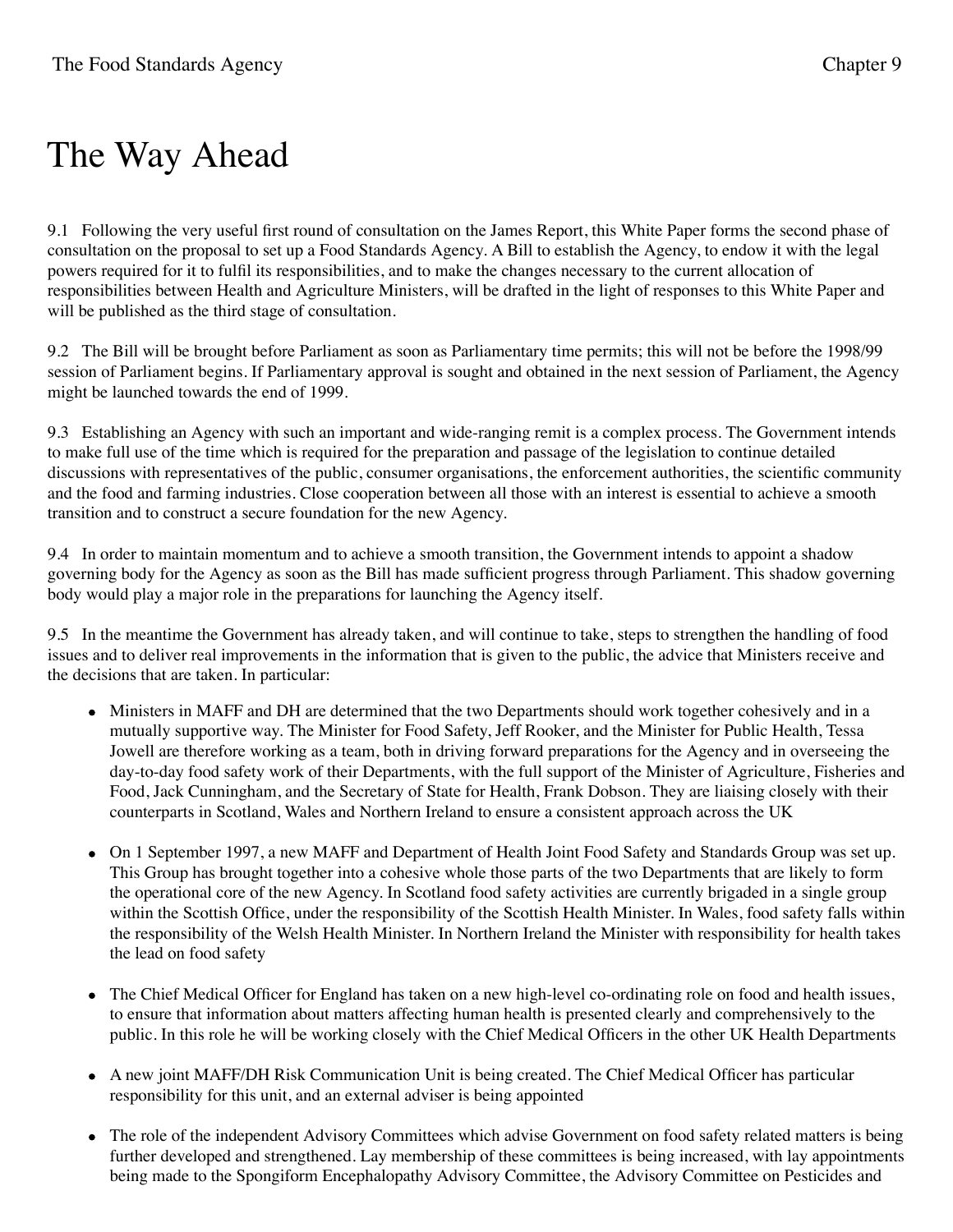the Veterinary Products Committee

- Government has accepted all the recommendations of the Pennington Report on the E.coli outbreak in central Scotland. A number of these have already been implemented, including a substantial funding package for enhanced enforcement in retail premises handling raw and cooked meat
- the emphasis on greater openness is being carried through in policy decisions such as the publication of brand  $\bullet$ names in reports on food surveillance and, from January 1998, Hygiene Assessment System scores for abattoirs and cutting plants.

9.5 The fundamental principles that will govern the Agency are, in effect, already being applied to all the Government's actions and decisions on food safety and standard issues.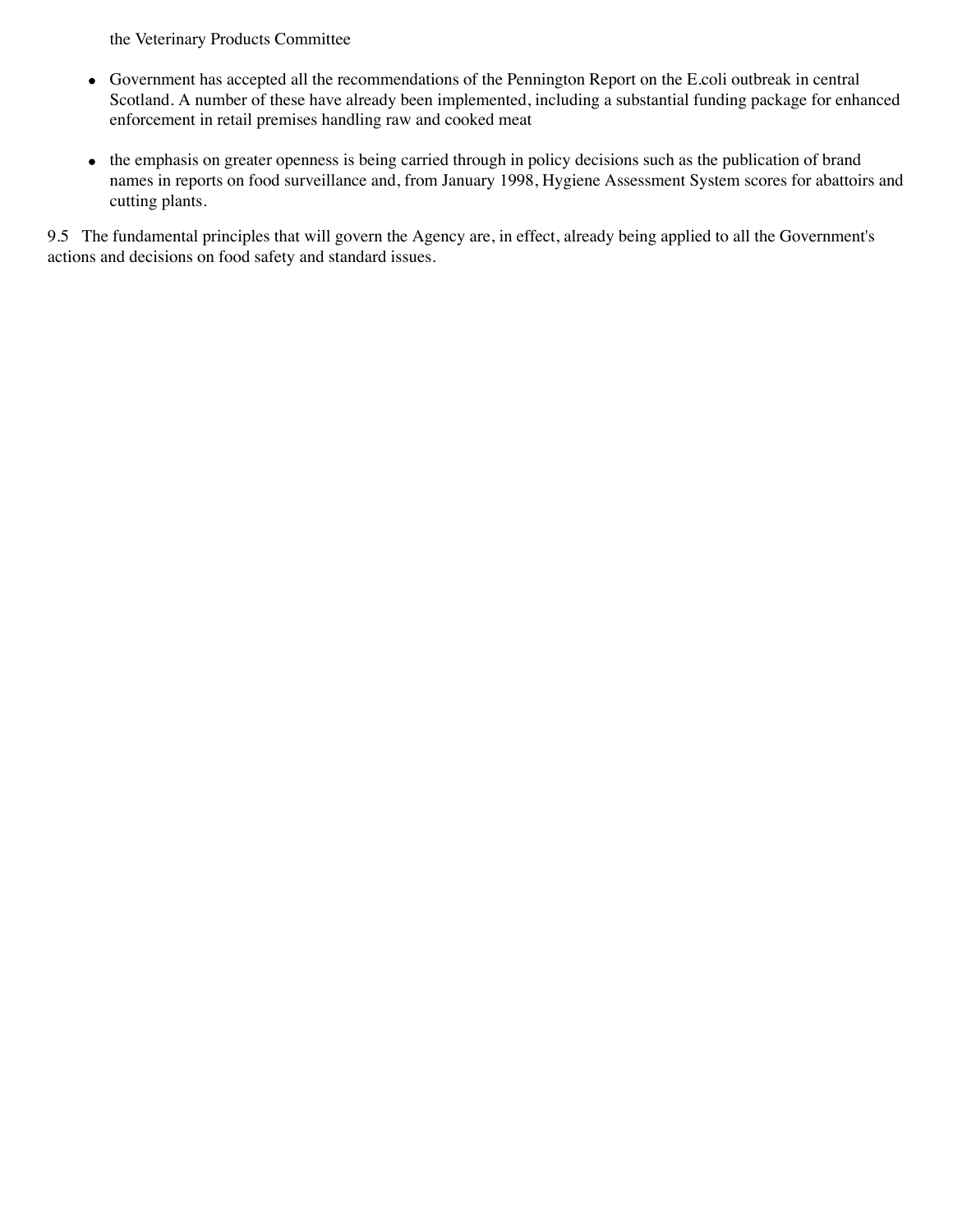# The James Report

1. In March this year, the Prime Minister, while Leader of the Opposition, invited Professor Philip James of the Rowett Research Institute in Aberdeen to make recommendations on the structure and functions of a Food Standards Agency. His report was formally presented to the Prime Minister on 8 May and immediately published for consultation. The Prime Minister gave his firm support to the general thrust of Professor James's proposals and commented:

 "The public has the right to expect the very highest standards of food safety. Confidence in the safety of the food we eat has been severely undermined in recent years, and I am determined to rebuild that trust.

 "I thank Professor James for his detailed and considered report. It provides an excellent foundation upon which the Government can build. It confirms my belief that we will benefit from a powerful Food Standards Agency. We need to create a structure that is open and transparent, and which acts - and is seen to act - in the interests of consumers."

2. This annex summarises the key recommendations in Professor James's report and the main features of the public response to the consultation.

#### **Professor James's key recommendations**

- The Agency should advise Ministers on all matters relating to food safety, food standards, and nutrition and public health; its remit should encompass the complete food chain
- It should be a statutory Non-Departmental Public Body with executive powers, reporting to Parliament through Health Ministers, with the Secretary of State for Health taking the lead
- The Agency should be governed by a Commission which includes representatives from Scotland, Wales and Northern Ireland and in which consumer and public interest nominees are in the majority
- Arrangements should be put in place in Scotland, Wales and Northern Ireland to assess policy and legislation emerging from the UK Agency and the EC from a territorial perspective and to initiate work on particular territorial issues. The Agency's role should include developing policy, proposing and drafting legislation, and public education and information on matters within its remit
- The Agency should be responsible for coordinating, monitoring and auditing local food law enforcement activities
- The Agency should coordinate all the research in the food safety, nutrition and consumer protection area
- Funding for the Agency should come through the Department of Health budget by a mechanism which is open to public scrutiny.

#### **Public response to the report**

3. The public consultation exercise confirmed the widespread interest in, and broad support for, Professor James's recommendations. Well over 600 replies were received, from a very wide range of interests including consumers, public health medicine, local government, veterinary services, scientific research, all sectors of the food production and distribution industries and a significant number of private individuals. Appendix 1 to this Annex lists the respondents to the consultation exercise.

4. Respondents were almost unanimous in agreeing that substantial reform of the existing arrangements was desirable.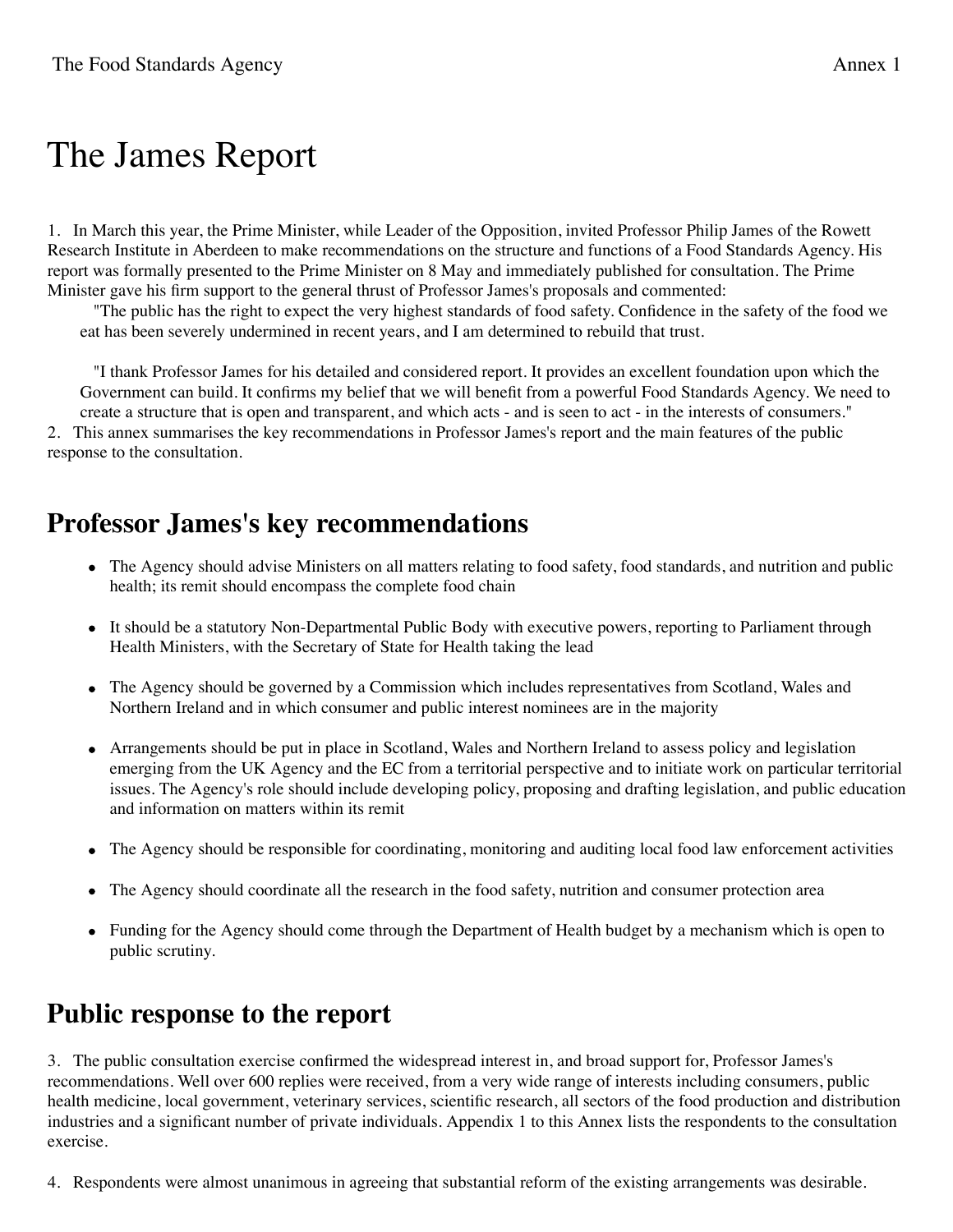While there was wide support for Professor James's analysis of the current problems, many respondents stressed that the problems arose from a loss of confidence in the Government machinery for handling food safety issues, rather than a loss of confidence in British food.

5. Respondents firmly supported Professor James's view that there should be a clearer separation in Government between responsibility for promoting food safety and responsibility for promoting the interests of the food and related industries. There was broad agreement that a statutory Non-Departmental Public Body, operating

on an open and transparent basis, could provide an effective vehicle for improving food safety and standards and thus restoring confidence.

6. Many respondents stressed that the new Agency must remain accountable to Parliament through Ministers. A substantial majority agreed that Health Ministers should take the lead, but a minority recommended that the Agency should report through another Minister, such as a Minister for Food, a Consumer Affairs Minister or a Cabinet Office Minister.

7. There was general agreement that food safety issues (including microbiological, chemical and radiological safety, genetically modified foods and novel foods and processes) should be at the core of the Agency's responsibilities. There was overall agreement with the principle that the Agency should promote food safety throughout the entire food chain. There was considerable debate on whether the Agency's remit should extend beyond food safety to include food standards issues such as compositional and labelling requirements, and nutrition and diet questions. Some respondents argued that the Agency's remit should include all matters related to food production and distribution which are of interest to consumers (including, for example standards of agricultural practice such as animal welfare and the environmental impact of food production). Other respondents felt that the Agency should concentrate exclusively on matters of microbiological and chemical food safety. They felt that a wider remit would dilute the Agency's focus and therefore reduce its effectiveness.

8. Respondents agreed that the Agency should be responsible for providing advice to Ministers and for education and information to the public on food safety matters. However, views differed on whether the Agency should be given wider executive functions, for example in drafting legislation and negotiating in the EU and other international fora.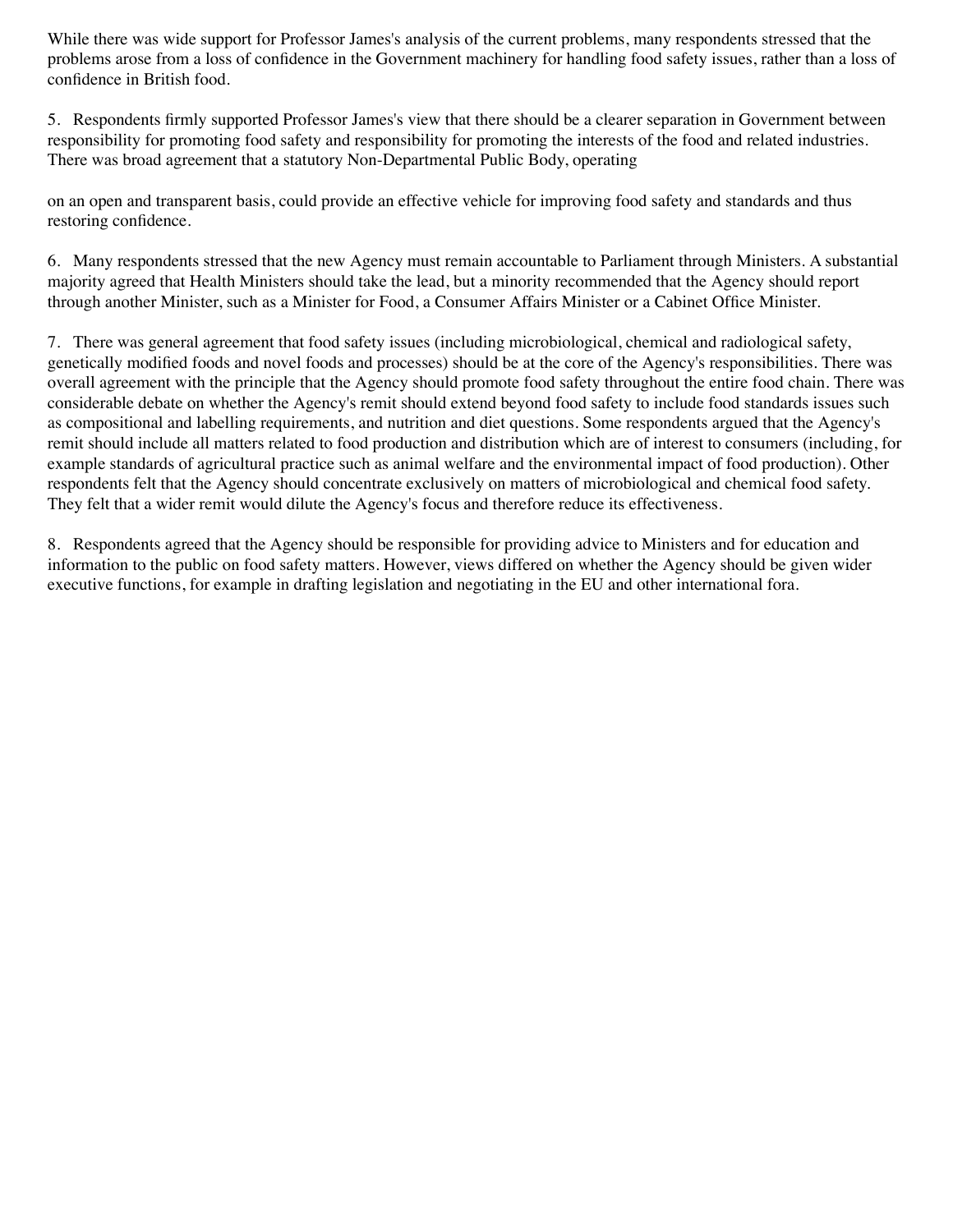# The Existing Arrangements

1. This Annex outlines the current administrative arrangements for handling food safety and standards in the UK, as well as the legislative background to these areas of policy.

## **UK legislation**

2. The Food Safety Act 1990 constitutes the main framework for food legislation in Great Britain. The Government endorses Professor James's observation that it is generally recognised to be an effective tool for promoting food safety. The Act, of which the main provisions came into force on 1 January 1991, comprehensively revises and consolidates a variety of existing controls on food safety. Northern Ireland has equivalent legislation.

3. Other main pieces of primary legislation that relate to food safety and standards and provide Ministers with a wide range of powers and controls on the production, distribution, handling and sale of food, are listed in Appendix 1 to this Annex. This Appendix is intended to be a general guide to the principal legislation relating to food safety and standards, and is not an exhaustive list of all relevant powers.

#### **EC food law**

4. The great majority of secondary legislation concerning food in the UK derives from rules that are agreed in EU negotiations. Close liaison with the European institutions and with other member states of the European Union will clearly constitute an important element of the Agency's work (Chapter 3 considers the EU and international role of the Agency in detail).

5. EC food law has been built up in a new framework since the mid-1980s, when the European Commission decided that efforts to harmonise Member States' national rules on the composition and labelling of food should be redirected towards agreeing new "horizontal" rules that could apply across the board to all or most foods. The main horizontal directives cover food additives, labelling, contaminants, food contact materials, foods for particular nutritional uses, and food law enforcement. While there are a number of food hygiene directives that relate to specific products, for example meat, fish and milk, there is also a horizontal directive on the general hygiene of foodstuffs, covering all products that are not of animal origin and the retailing and catering of all foodstuffs. There are in addition directives and regulations which deal with specific food safety related matters such as irradiation, novel foods and lot marking.

# **Departmental Responsibilities**

6. At present, the Ministry of Agriculture, Fisheries and Food (MAFF) has the lead responsibility for issues concerning food standards, chemical safety of food, food labelling, food technology and meat and milk hygiene. The Department of Health (DH) takes the lead on food hygiene, microbiological food safety and nutrition. The Scottish Office, Welsh Office and the Northern Ireland Department of Health and Social Services have responsibility for food issues within their geographical areas.

7. Lead Departments take primary responsibility for developing policy on issues within their remit, for reporting on those issues to Parliament and for preparing legislation. In practice, Departments and Agencies liaise closely with each other to ensure that policy and legislation are developed coherently.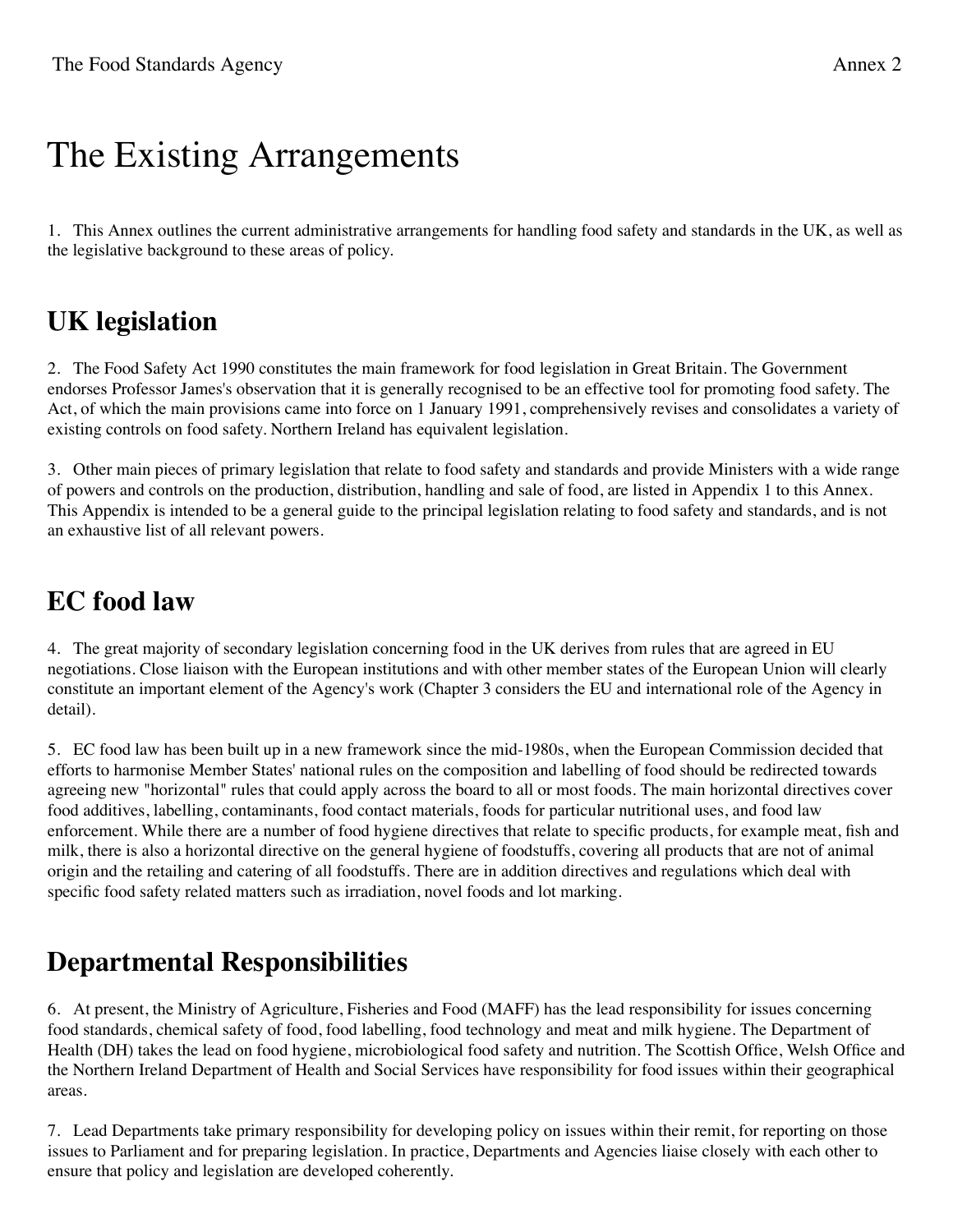8. To assist it in the execution of its policies, MAFF is served by a number of Executive Agencies responsible for discrete areas of work that are relevant to food safety. These are the Veterinary Medicines Directorate, the Pesticides Safety Directorate, the Meat Hygiene Service, the Veterinary Laboratories Agency (which provides veterinary advice based on investigation and surveillance), the Central Science Laboratory( which provides scientific services in support of a wide range of the Ministry's food policies), and the Farming and Rural Conservation Agency (whose Dairy Hygiene Inspectorate enforces the dairy hygiene legislation on farms in England and Wales).

9. Ministers and Departments are supported in their work by a range of Advisory Committees, whose role is to provide independent expert advice on particular areas of work. In addition, MAFF provides the secretariat to the Consumer Panel, a group of independent lay and consumer representatives who meet four times a year to discuss the Government's food policies. Details of the main expert and Advisory Committees dealing with food issues are given in Appendix 2.

### **Enforcement Responsibilities**

10. The great majority of food law enforcement is carried out by local authorities (LAs). The only exceptions to this are enforcement of certain provisions on meat hygiene and inspection, and part of the milk hygiene regulations in England and Wales, which are carried out by Executive Agencies of MAFF (see below). In addition certain enforcement activities in Northern Ireland are undertaken by DANI.

11. Local authorities have a duty to enforce food law made under the Food Safety Act 1990. They are responsible for initiating prosecutions under the Act and for investigating complaints that are passed on by consumers. Local authority inspectorates are free to choose the most appropriate manner of enforcement, working to Central Government guidance published in codes of practice.

12. Enforcement is carried out by Trading Standards Officers (TSOs) and Environmental Health Officers (EHOs). Both have a wide range of duties with some overlap in the food area. TSOs cover legislation on food standards and labelling, including quality, composition, presentation and advertising of food, materials in contact with food, weights and measures, consumer credit, consumer safety, animal movements and animal feedingstuffs. EHOs are responsible for work on food hygiene (including food safety and microbiological contamination) as well as safety at work, housing, pollution and noise. TSO and EHO functions are carried out by separate inspectorates in England, but are combined in a single department in most Welsh local authorities.

13. In Scotland and Northern Ireland, enforcement of all aspects of legislation on food standards and labelling and food safety and hygiene are the responsibility of Environmental Health Departments, in the single tier authorities. Generally, EHOs are responsible for food law enforcement.

14. Surveillance of the microbiological safety of food is carried out in England and Wales by the Public Health Laboratory Service (PHLS) on behalf of local environmental health departments, the Department of Health and the Welsh Office. The PHLS has around fifty local laboratories, all with special facilities for the microbiological examination of food. In addition there are other specialised laboratories providing a range of microbiological services. The PHLS also provides information to physicians in general practice.

15. In Scotland, surveillance of the safety of food is carried out by local authorities, coordinated by the Scottish Food Coordinating Committee. There is no PHLS in Scotland and microbiological food examinations are undertaken by a number of local authority, NHS Trust and independent private laboratories. Specialist laboratory services are provided by reference laboratories and other laboratories funded directly by the Scottish Office.

16. In Northern Ireland, environmental health officers send samples of food taken for microbiological examination to the Public Health Laboratory at Belfast City Hospital. The surveillance is coordinated by the Food Liaison Group of the Northern Ireland Chief Environmental Health Officers' Group.

17. Local authorities are required to appoint Public Analysts who are qualified and equipped to carry out the chemical analysis required for compositional sampling work under the Food Safety Act 1990. There are thirty one Public Analysts' laboratories in the UK, over half of which are based within local authority departments. The remainder are private laboratories appointed as Public Analysts by local authorities.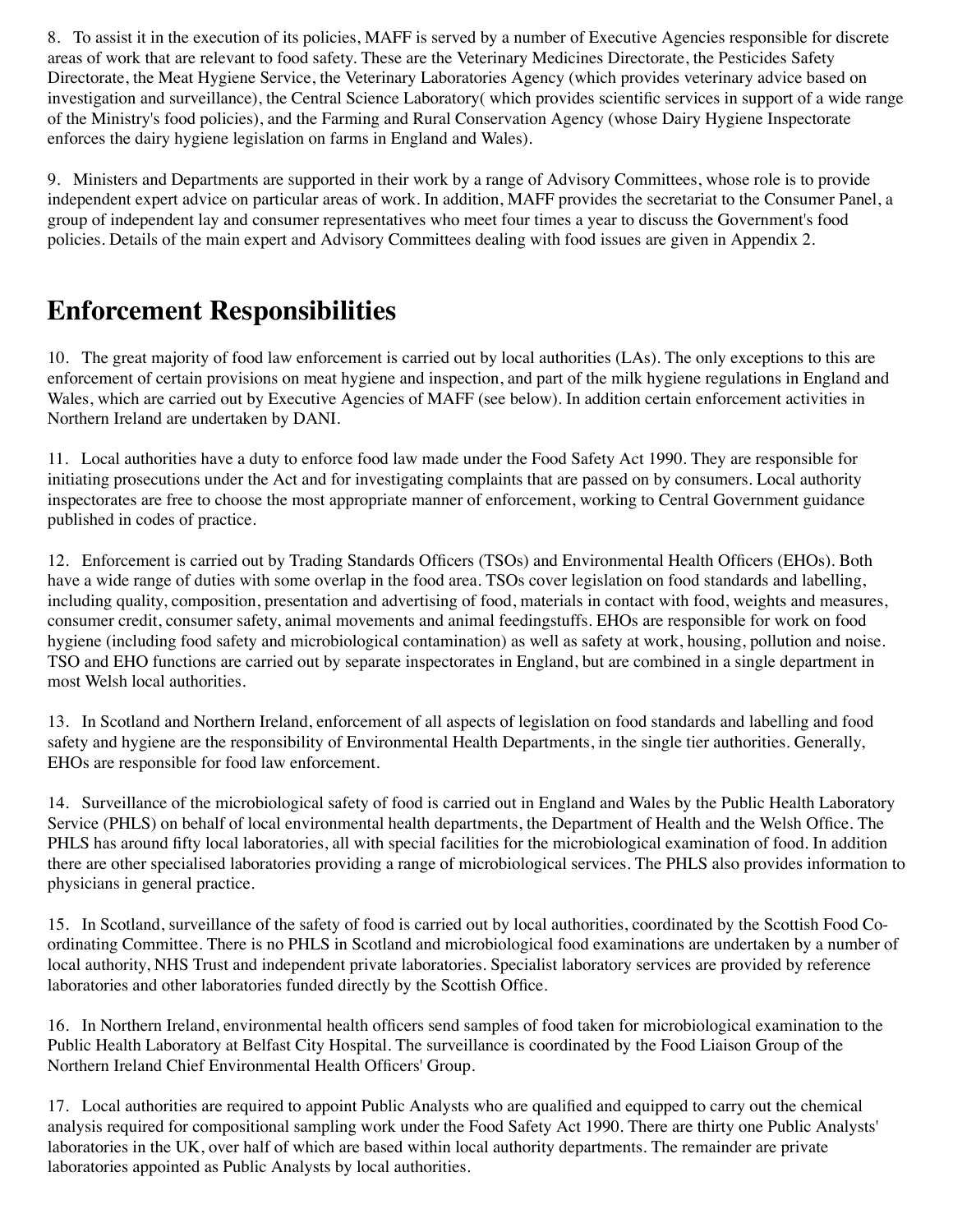18. Port health authorities are responsible for enforcing controls on food imported from countries outside the European Union.

19. In England and Wales local authority enforcement is co-ordinated by the Local Authorities Co-ordinating Body on Food and Trading Standards (LACOTS), which provides advice and guidance to local authorities on enforcement issues. The Scottish Food Co-ordinating Committee (SFCC) carries out a similar role in Scotland, although LACOTS also extends to Scotland and Northern Ireland. Along with the Local Government Association, both offer advice and comment to Central Government on enforcement. In Northern Ireland the district councils outside Belfast have come together to form four groups. Those, together with Belfast, play a co-ordinating role on enforcement.

20. The Meat Hygiene Service (MHS) was established in April 1995 as an Executive Agency of MAFF. It is the central authority responsible for meat hygiene and inspection functions that were formerly exercised by local authorities. The MHS enforces hygiene and welfare laws in licensed slaughterhouses through Official Veterinary Surgeons assisted by Meat Hygiene Inspectors. The service is audited by the Veterinary Public Health Unit of the Joint Food Safety and Standards Group, acting in its own right and on behalf of the Chief Veterinary Officer. The State Veterinary Service carries out a separate audit of compliance with the specified risk material legislation. In Northern Ireland DANI is responsible for meat hygiene and inspection services.

21. Enforcement of milk hygiene standards (up to, but not including, pasteurisation and bottling) at registered (farm) holdings is undertaken by the Dairy Hygiene Inspectorate of the Farming and Rural Conservation Agency (FRCA) on behalf of MAFF and the Welsh Office. Enforcement of other aspects of milk hygiene legislation in approved establishments (including pasteurisation and bottling) is controlled by local authorities, usually Environmental Health Departments. In Scotland, all milk hygiene enforcement is carried out by local authorities. In Northern Ireland the Department of Agriculture fulfils the role of the FRCA in England and Wales.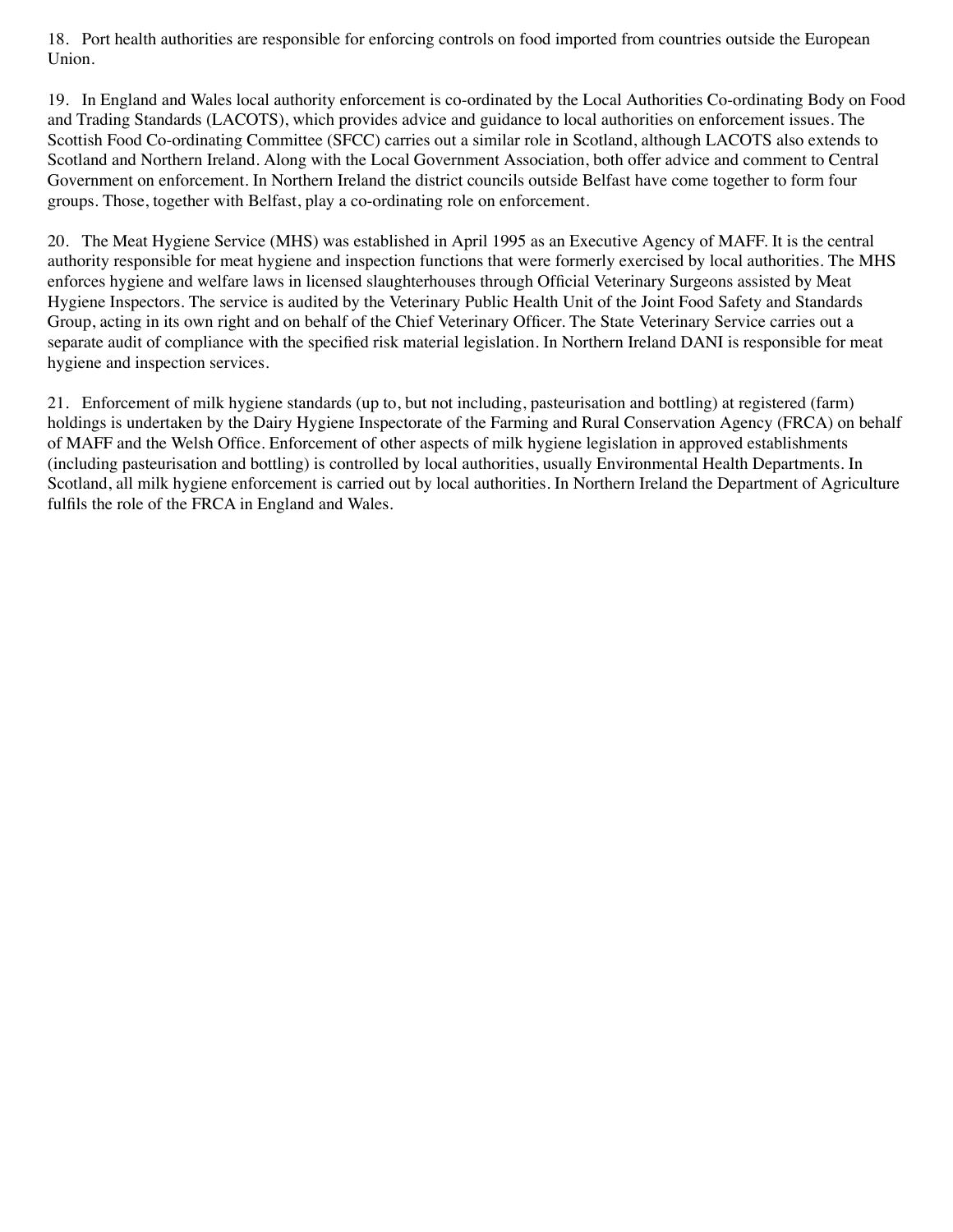# Primary Legislation Affecting Food

### **Food Safety Act 1990**

1. This Act is the main piece of primary food legislation in GB. The Act is principally an enabling piece of legislation but it also provides for offences and defences in law and defines food and the enforcement authorities and their responsibilities. It also provides Ministers with various powers. The main provisions of the Food Safety Act 1990 came into force on 1 January 1991. The Act covers Great Britain and provides the framework for all its food legislation. Northern Ireland has equivalent legislation, the Food Safety (Northern Ireland) Order 1991, which came into force on 21 May 1991.

## **The Food And Environment Protection Act 1985**

2. Part I of the Act empowers Ministers to make emergency orders where they consider that circumstances exist, or may exist, which are likely to create a hazard to human health through the consumption of contaminated food. Such orders prohibit the distribution of affected produce from an area where foodstuffs have, or may have, been contaminated. In practice these powers are used only where there are no other statutory means of dealing with contaminated food (e.g. sector-specific legislation under the Food Safety Act 1990).

3. Part I of the Food and Environment Protection Act was amended by Section 51 of the Food Safety Act 1990. The Act also applies in Scotland, Wales and Northern Ireland.

4. Part III of the Act governs control of pesticides, conferring on Ministers powers to control the importation, sale, supply, storage, use and advertisement of pesticides and to set maximum pesticide residue levels in food, crops and feedingstuffs, to make information on pesticides available to the public, and to enforce these provisions and to establish an Advisory Committee on pesticides.

#### **The Weights And Measures Act 1985**

5. Section 28 of the 1985 Act makes short weight an offence. Orders made under Section 22 require prepacked food to carry on the container an indication of the net quantity of the contents. When sold other than prepacked, food is required either to be sold by quantity or, in certain circumstances, the seller has to make the quantity known to the customer. Orders also limit the quantities in which certain goods (the prescribed quantity goods) may be prepacked when offered for retail sale. Northern Ireland has equivalent legislation, the Weights and Measures (Northern Ireland) Order 1981.

# **The Trade Descriptions Act 1968**

6. This Act makes it an offence for a person acting in the course of a trade or business to make false or misleading statements about goods, or knowingly or recklessly to make false or misleading statements about services, accommodation or facilities. It contains Order-making powers to require that goods bear, or be accompanied by specific information in the course of their supply, and to define terms for the purposes of the Act. The Act prohibits the unauthorised use of devices or emblems signifying Royal approval or award. The Act also applies in Scotland and Northern Ireland.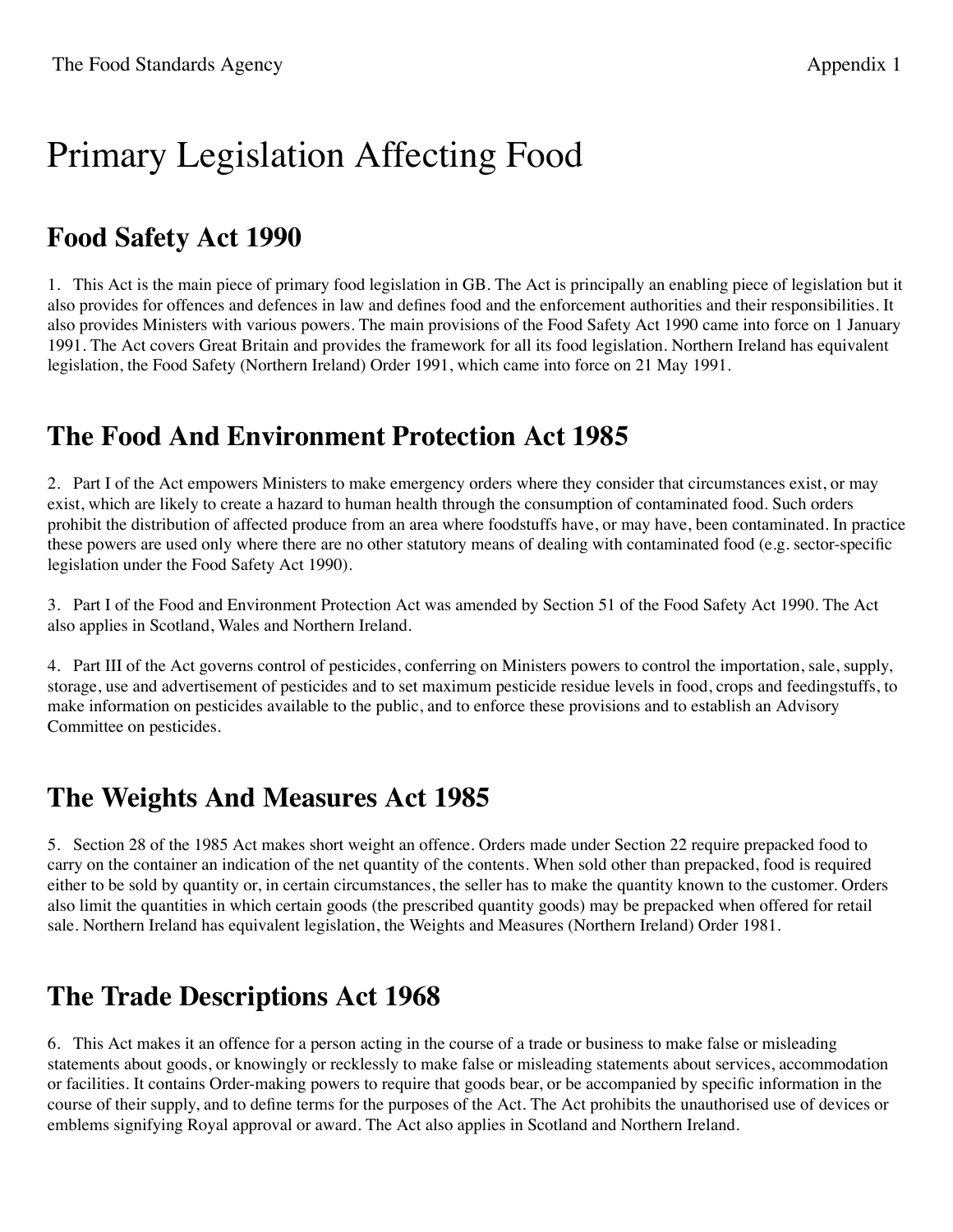### **The Consumer Protection Act 1987**

7. Part I imposes civil liability for damage caused by defective products (including food other than game and agricultural produce which has not been subjected to an industrial process). Part II provides for secondary legislation on consumer safety, e.g. of materials in contact with food.

8. Part III makes it an offence for a consumer to be given a misleading indication, by any means, of the price at which goods are available. Guidance is contained in The Code of Practice for Traders on Price Indications. The Act also contains powers to regulate specific price indications practices. Northern Ireland has equivalent legislation, the Consumer Protection (Northern Ireland) Order 1987.

#### **The Animal Health Act 1981**

9. This Act confers on Ministers powers to control diseases of animals, including power to make Zoonoses Orders to reduce the risk to human health from any disease of, or organism carried in animals, (e.g. brucellosis, salmonella and BSE), to control the use of animal waste and by-products in relation to animal feedingstuffs, and to enable surveillance of live animals on-farm.

#### **The Agriculture Act 1970 (as amended)**

10. Part IV governs fertilisers and animal feedingstuffs and requires that feedingstuffs when sold should be fit for their intended purpose and free from harmful ingredients. A statutory statement is required on the composition of the feed and other information. Regulations made under the above Act cover Great Britain. Northern Ireland has separate but parallel secondary legislation made under the Act.

### **Agriculture And Horticulture Act 1964 (Chapter 28 Part III)**

11. This Act provides for the application and enforcement in Great Britain of European Community Regulations specifying the grading, marketing and labelling requirements for certain fresh fruit and vegetables and makes certain acts or omissions that contravene those rules punishable offences. Northern Ireland has equivalent legislation, the Horticulture Act (Northern Ireland) 1966.

### **International Carriage of Perishable Foodstuffs Act 1976**

12. This Act enables Regulations to be made governing the standards for transport equipment used for the international carriage of perishable foodstuffs.

### **Agricultural Produce (Grading and Marking) Acts 1928-31**

13. This Act enables Regulations concerning the grading and marking of agricultural produce and the cold storage of eggs.

#### **Radioactive Substances Act 1993**

14. This Act controls the disposal of radioactive waste.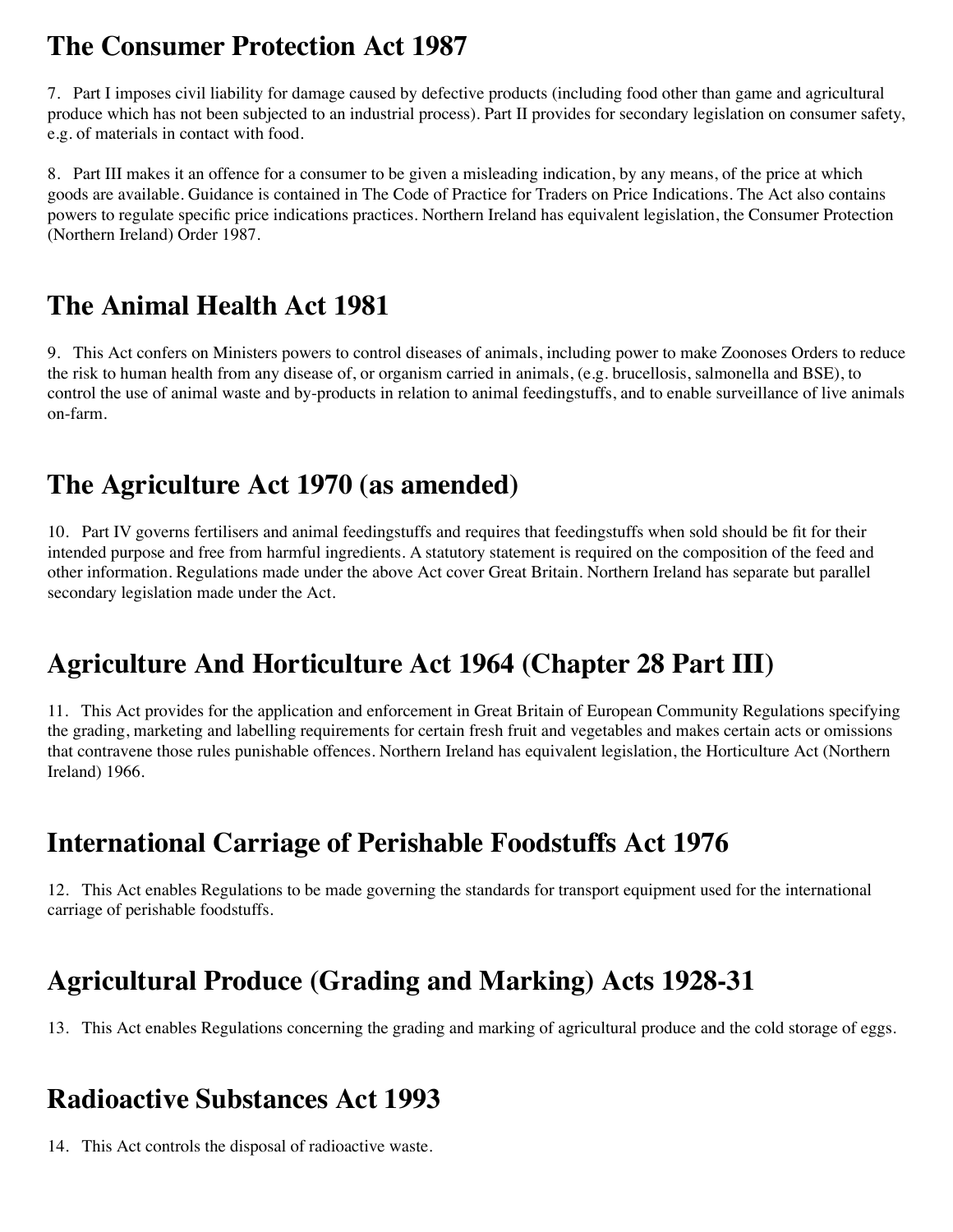#### **Environmental Protection Act 1990**

15. Part VI of the Act aims to prevent or minimise damage to the environment caused by the release of genetically modified organisms, and imposes restrictions on the importation, acquisition, release or marketing of such organisms.

### **The Medicines Act 1968**

16. This Act controls the manufacture and marketing of medicinal products for humans and animals. Enables Regulations to be made implementing European Council Directive 90/167/EEC concerning the preparation, placing on the market and use of medicated animal feedingstuffs. The Act also applies in Scotland and Northern Ireland.

#### **The Prices Act 1974**

17. This Act enables Regulations to be made requiring prices to be displayed on any premises where food and drink is or may be for sale for consumption by the public. The Act also applies in Scotland and Northern Ireland.

#### **Alcoholic Liquor Duties Act 1979**

18. Section 71 prescribes a penalty for misdescribing liquor as spirits or as wine fortified with spirits. In practice, therefore, this Section reinforces Section 15 of the Food Safety Act 1990 as far as these products are concerned. The Act also applies in Scotland and Northern Ireland.

#### **Scotch Whisky Act 1988**

19. The Scotch Whisky Act 1988 makes provision as to the definition of Scotch Whisky and production and sale of whisky. Northern Ireland has equivalent legislation, the Scotch Whisky (Northern Ireland) Order 1988.

### **Public Health (Control of Disease) Act 1984**

20. Regulations made under Part II (Control of Disease) enable local authorities to impose controls to prevent the spread of food poisoning and food-borne infections in persons involved in the food trade.

### **Public Health (Scotland) Acts 1897 to 1907**

21. Sections 58 and 59 prohibit infected persons engaging in any occupation connected with food unless proper precautions have been taken against spreading disease or infection.

# **European Communities Act 1972**

22. Section 2(2) of the European Communities Act makes provision for any designated Minister or Department to make regulations for the purpose of implementing any European Community obligations of the United Kingdom.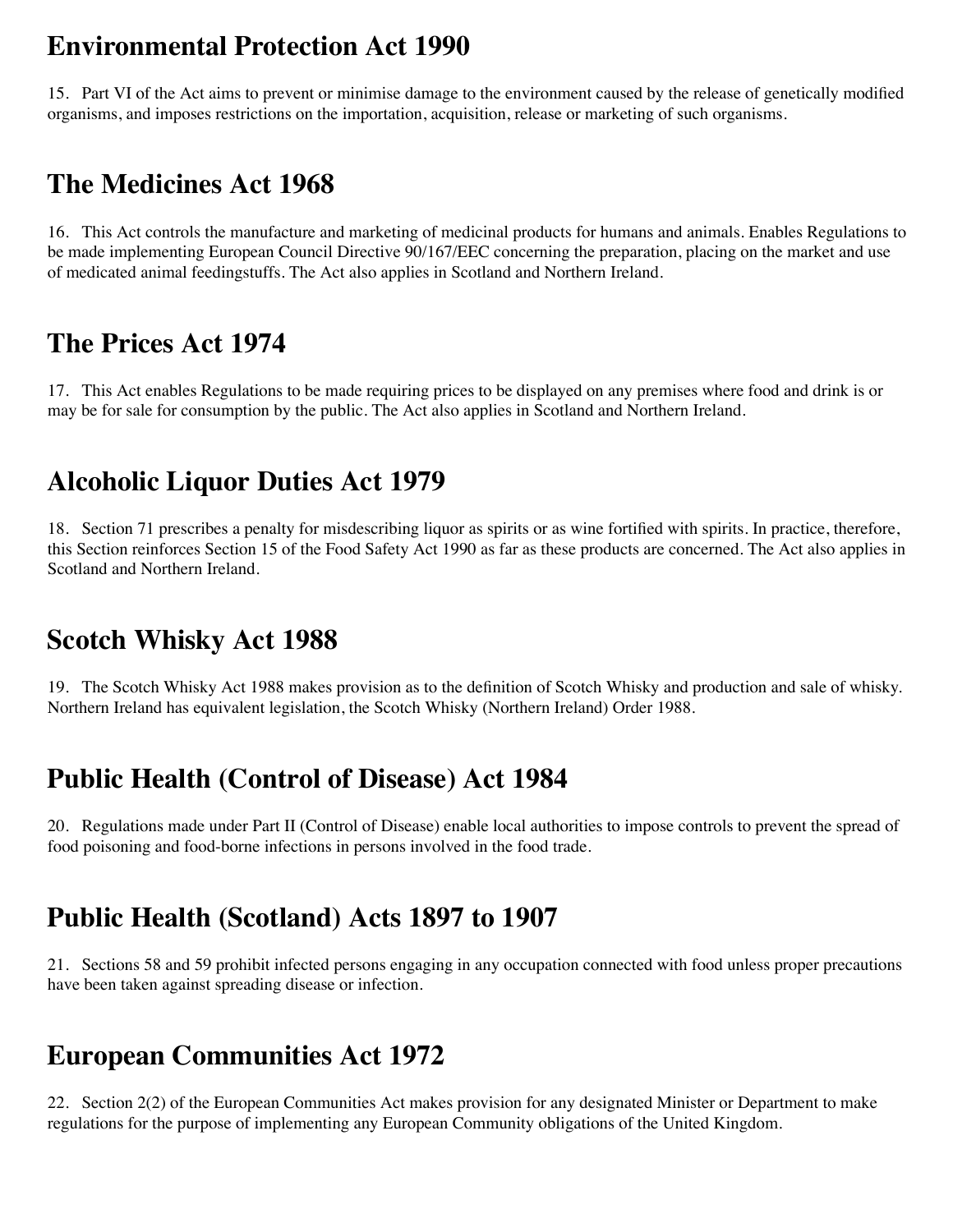# Respondants to Consultation on The James Report

| Organisation                                                      | <b>Name</b>    |
|-------------------------------------------------------------------|----------------|
| Aberdeen City Council                                             | Michie N.      |
| Aberdeenshire Council                                             | McDonald I     |
| Academic Unit of Paediatric Oncology                              | Eden O.        |
| <b>Advertising Association</b>                                    | Bas J.         |
| Advisory Body for Social Services Catering                        | Denton R.      |
| <b>Agricultural Engineers Association</b>                         | Vowles J.      |
| <b>Agricultural Engineers Association</b>                         | Saunders R.    |
| Allerdale Borough Council                                         | Daley P.       |
| Altnagelvin Hospitals Health and Social Services Trust            | McColgan E.    |
| Analytical Services (South Wales)                                 | Lenartowicz P. |
| Anaphylaxis Campaign                                              | Reading D.     |
| Animal Health Distributors Association UK                         | Dawson R.      |
| Animal Medicines Training Regulatory Authority                    | Dawson R.      |
| Argyle & Bute Council                                             | Taylor S.      |
| Argyle and Clyde Health Board                                     | Vinson M.      |
| Aries Services                                                    | Taylor J.      |
| Armagh District Council                                           | Briggs W.      |
| <b>Association of Greater Manchester Authorities</b>              | Fletcher D.    |
| Association of Ind. Crop Consultants                              | Smiley F.      |
| Association of Local Authorities Northern Ireland                 | McKay R.       |
| <b>Association of Port Health Authorities</b>                     | Rotheram P.    |
| <b>Association of Public Analysts</b>                             | Harrison N.    |
| Association of Public Analysts Scotland                           | Grant J.       |
| Association of State Veterinary Officers                          | McVicar C.     |
| Association of Veterinary Surgeons Practising in Northern Ireland | Laughlin K.    |
| Association for Public Health                                     | Reid D.        |
| Association of Community Health Council                           | Harris T.      |
| Association of Medical Microbiologists                            | Tompkins D.    |
| Association of Public Analysts of Scotland                        | Grant J.       |
| <b>Aston University</b>                                           | Jepson M.      |
| <b>Aswestry Borough Council</b>                                   | Jones H.       |
| Automatic Vending Association of Britain                          | Gledhill J.    |
| Aylesbury Vale District Council                                   | Brown S.       |
| Ayrshire and Arran Health Board                                   | Smellie M.     |
| <b>BACFID</b>                                                     | Kendrick C.    |
| <b>Banbridge District Council</b>                                 | Forbes K.      |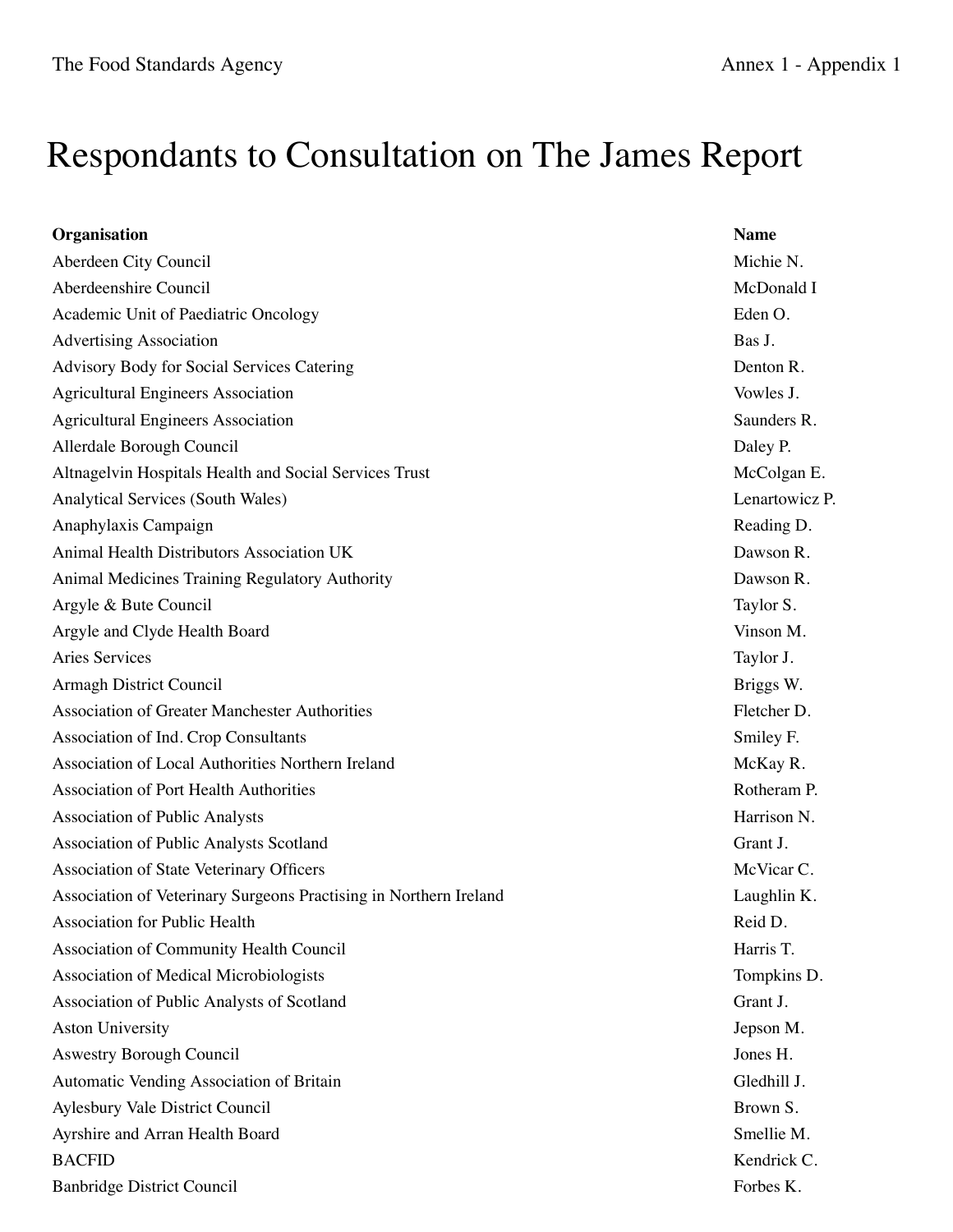Barking and Havering Health Authority **Kangesu E.** All the Second States of the Second States of the Kangesu E. Bedfordshire County Council **Davies C.** Davies C. Belfast City Council **Francey W.** Francey W. Belfast City Hospital Wilson T. Belfast Health and Social Services Trust Black R. Bexley Council Council and the U.S. of the U.S. of the U.S. of the U.S. of the U.S. of the U.S. of the U.S. of the U.S. of the U.S. of the U.S. of the U.S. of the U.S. of the U.S. of the U.S. of the U.S. of the U.S. of the BIBRA/British Toxicological Society Jaggers S. Biotechnology and Biological Sciences Research Council **Baker R.** Baker R. Biscuit, Cake, Chocolate and Confectionery Alliance Newman T. Blackburn with Darwen Borough Council Nathan T. Nathan T. Bolton Metro Environmental Health Services Clegg J. Bournemouth Borough Council **Kitchin J.** Kitchin J. Bournemouth University **Solution** Jones P. Bradford City Metropolitan District Council and Armstrong R. Armstrong R. Brentwood Borough Council and Security Bennett S. Brewers and Licensed Retailers Association Rawlings M BRF International Righelato R. British Agrochemicals Association Leitch D. British Association of Feed Supplement and Additive Manufacturers **Beaumont W.** British Crop Protection Council **Finney J.** Service School Finney J. Finney J. British Dental Assoc. Sole E. British Dietetic Assoc. Cowbrough K. British Egg Industry Council and the state of the state of the Ring M Ring M British Frozen Food Federation **Factual** Farley I. British Goat Society Goodwin R. British Heart Foundation **Pentecost B.** Pentecost B. British Heart Foundation Health Promotion Group **Rayner M.** Rayner M. British Hospitality Association Logie J. British Meat Manufacturers Association Sunley E. Sunley E. British Medical Association **Hartley C. Hartley C. Hartley C. Hartley C. Hartley C. Hartley C. Hartley C. Hartley C. Hartley C. Hartley C. Hartley C. Hartley C. Hartley C. Hartley C. Hartley C.** British Medical Association Lowe M. British Medical Association Scottish Office Cook H. British Nutrition Foundation  $\blacksquare$ British Pest Control Association Strand R. British Pig Association Welsh G. British Ports Association **Exercise 2.1** Whitehead D. British Retail Consortium and the constant of the constant of the constant of the constant of the constant of the constant of the constant of the constant of the constant of the constant of the constant of the constant of British Society for Allergy Environmental and Nutritional Medicine Anthony H. British Veterinary Association **Linklater K.** Bro Taf Health Authority Evans M. Bromley Health Authority **Bhan A.** BSI Quality Assurance Wright N. Buckinghamshire Health Authority **Haworth Exercise 2018** Haworth E Bury Metropolitan Council **Free** W.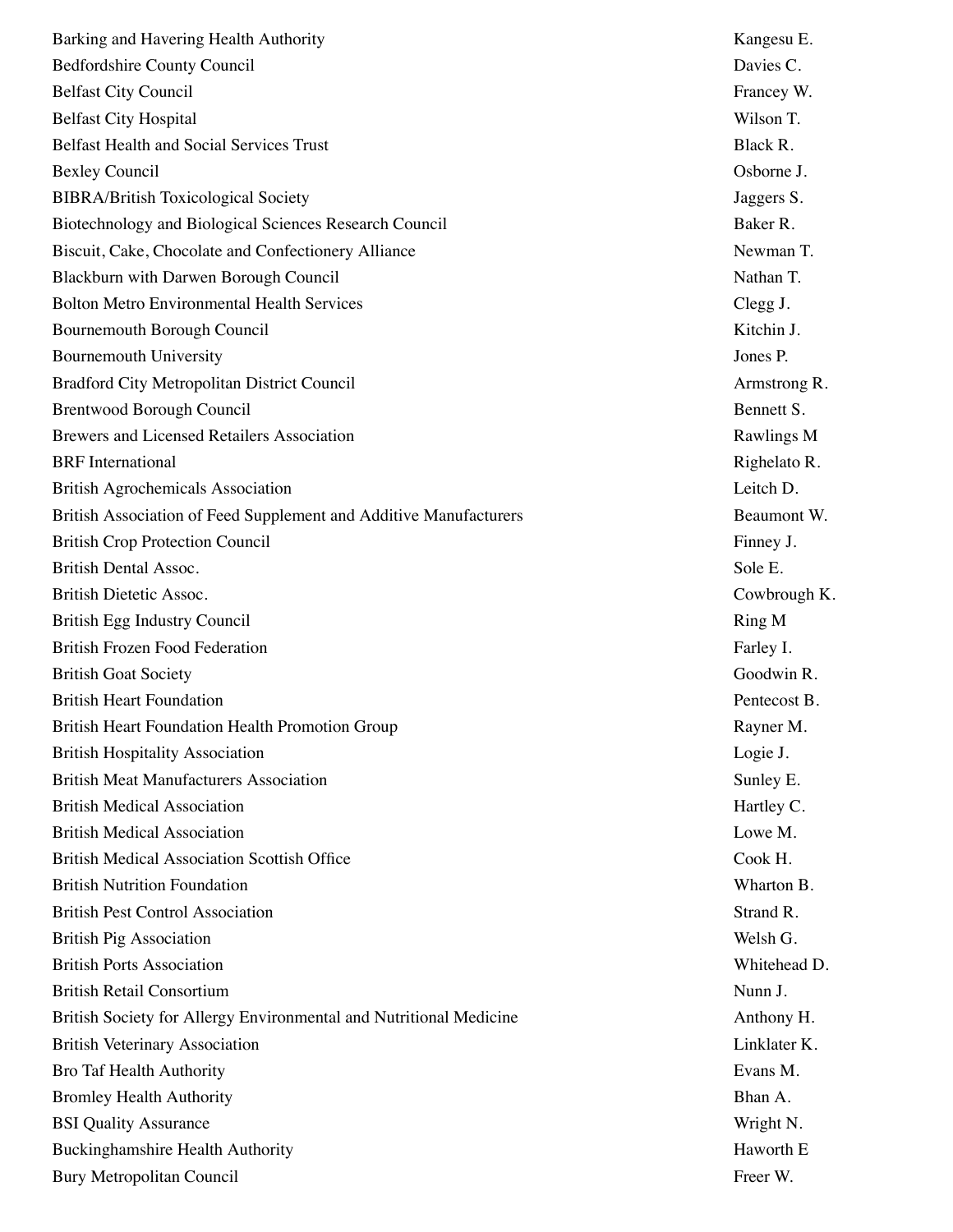Caerphilly County Borough Council Mitchard R. Calderdale and Kirklees Health Authority Barnes G. Calderdale Council Collinge R. Cambridge University McConnell I. Camden & Islington Health Authority Bahl M. Campden and Chorleywood Food Research Association Stringer M Cannington College Fray M. Cardiff Business Partnership **Holland D.** And The Holland D. And The Holland D. And The Holland D. Cardiff County Council **Evans V.** Evans V. Central Scientific Laboratories Barnett M. Central Veterinary Laboratory Bradley R. Centre for Applied Microbiology and Research Gilmour R. Gilmour R. Chartered Institute of Environmental Health Statham D Chartered Institute of Environmental Health Catanzaro T. Chartered Institute of Environmental Health Cooke M. Chelmsford Borough Council Hastings G. Cheshire and Wirral Communicable Disease Unit Hunter P. (1996) 2014 11: 12: 13: 14: Hunter P. Cheshire County Council and Council Manley R. Chesterfield Borough Council and the council Richards F. Chilled Food Association Goodburn K. Church of Scotland Blount G. City and County of Swansea Spence J. Clackmannanshire Council Cunningham W. Co-operative Union Ltd Tilley J. Co-operative Wholesale Society **Humphries C.** All the Society **Humphries C.** All the Society **Humphries C.** All the Society **Humphries C.** All the Society **Humphries C.** All the Society **Humphries C.** All the Society **Hump** Cold Storage and Distribution Federation **Hutchings J.** Hutchings J. Coleraine Borough Council **Montgamery S.** Montgamery S. COMA Panel on Child and Maternal Nutrition COMA Panel on Child and Maternal Nutrition Compassion in World Farming Stevenson P. Compassion in World Farming O'Brien T. Confederation of British Industry Asherson J. Consumers Association Cullum P. Consumers Committee for Great Britain Laurence J. Laurence J. Consumers in Europe Group **Asbury G.** Asbury G. Convention of Scottish Local Authorities Stone T. Conwy Borough Council Squire R. Cookstown Borough Council Crawford N. Copeland Borough Council White B. Cornish Guild of Smallholders Cheeseman J. Corporation of London Strachan J. Corporation of London Butcher D. Cotswold District Council and Council Brennan M. Council for Responsible Nutrition **Hanssen M.** Annual Media and Hanssen M. Annual Media and Hanssen M. Country Landowners Association **Bailey A.** Sailey A.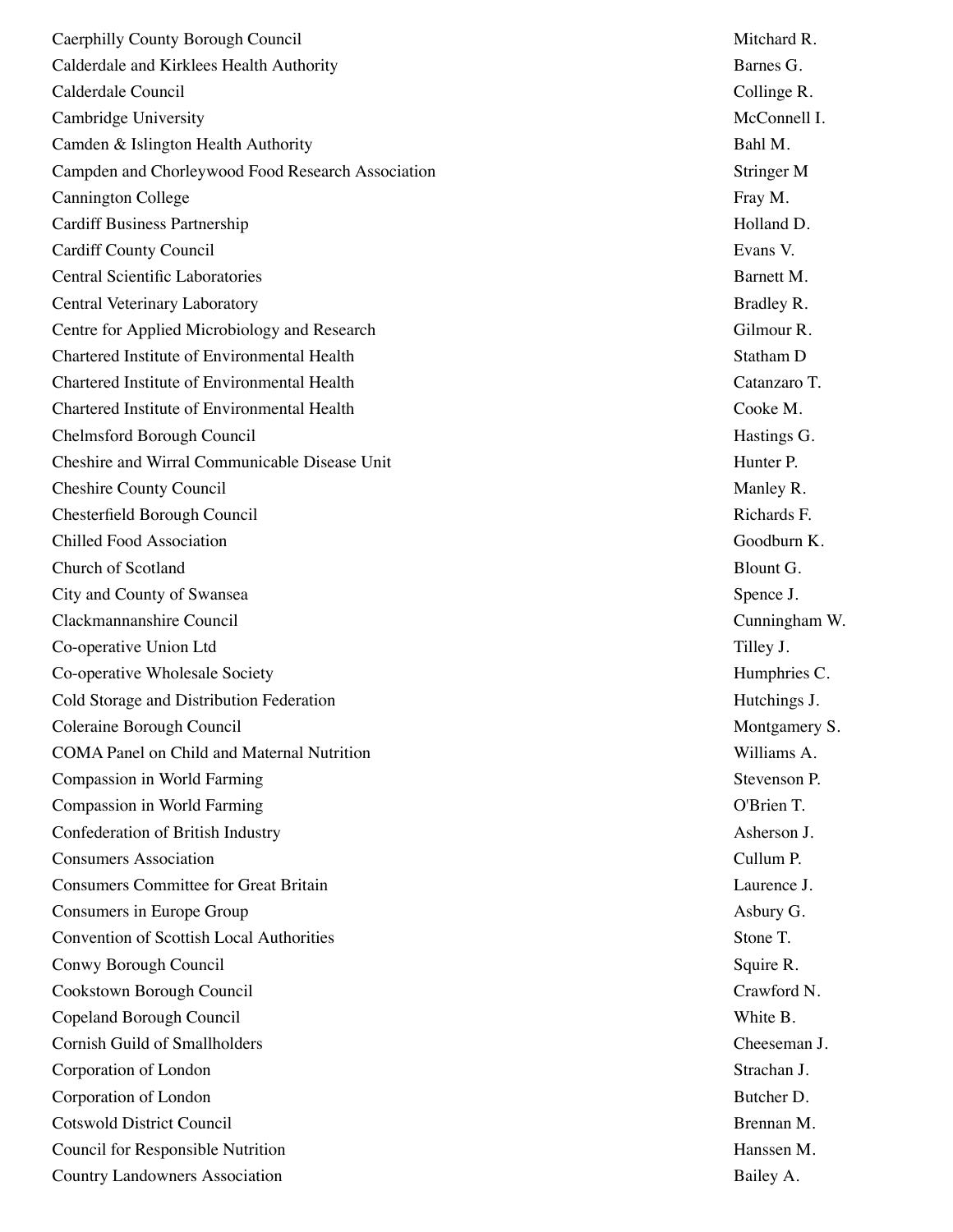Coventry City Council Green M. Craigawon Borough Council Reaney T. Cranfield Unviersity Baker S. Croydon Borough Council Boon D. Cumbria Trading Standards Ashcroft P. Dacorum Borough Council and the Council Ablett M. Dairy Council **Dairy Council** Johnston M. Dairy Industry Federation Wilson C. Darlington Borough Council Pearson B. Daventry District Council and M. Arnold M. Dawnfresh Seafoods Salvesen A. Derby City Council Hopkin A Derry City Council Meehan J. Doncaster Metropolitan Borough Council Sprender R. Sprender R. Sprender R. Dorset County Council and the United States of the United States of the United States of the United States of the United States of the United States of the United States of the United States of the United States of the Uni Dorset Health Authority Crook S. Dorset Health Authority Dawson A. Dow Corning Saunders F. Down District Council McCvory W. Dudley Metropolitan Borough Council Courtis M. Dumfries & Galloway Council Davidson W. Dumfries & Galloway Health Board Breen D. Dundee City Council **Dunn R.** Dundee City Council Gabriel R. Dungannon District Council Burke A. Dunn Nutrition Centre Whitehead R. Dunn Nutrition Centre Cummings J. East Ayrshire Council Stafford W. East Dunbartonshire Council and the council number of the council number of  $\mu$  Nimmo J. Example 2011 Evans D. Evans D. Evans D. Evans D. Evans D. Evans D. Evans D. Evans D. Evans D. Evans D. Evans D. East Midlands Chief Trading Standards Officers Group Hodge R. Hodge R. East Northamptonshire Council Wilcock T. East Refrewshire Council and the council House R. East Riding Health Authority **Peiris V.** Peiris V. Eastbourne Borough Council and the contract of the Baverstock P. Easter Weens Enterprises Curtis J. Eastern Health and Social Services Board Kilbane M. (Kilbane M. Kilbane M. Kilbane M. Kilbane M. Kilbane M. Kilbane M. Kilbane M. Kilbane M. Kilbane M. Kilbane M. Kilbane M. Kilbane M. Kilbane M. Kilbane M. Kilbane M. Kilb Edinburgh Food Consultancy and the set of the set of the set of the Morgan-Jones S. Enfield and Harringey Health Authority Sen S. English National Board for Nursing Midwifery & Health Visiting Thomas M. English Nature Cooke A. Environment Agency (Anglia Region) Barnden A. Essex County Council Wadsley M. European Food Law Assocation of the U.K. Cockbill C.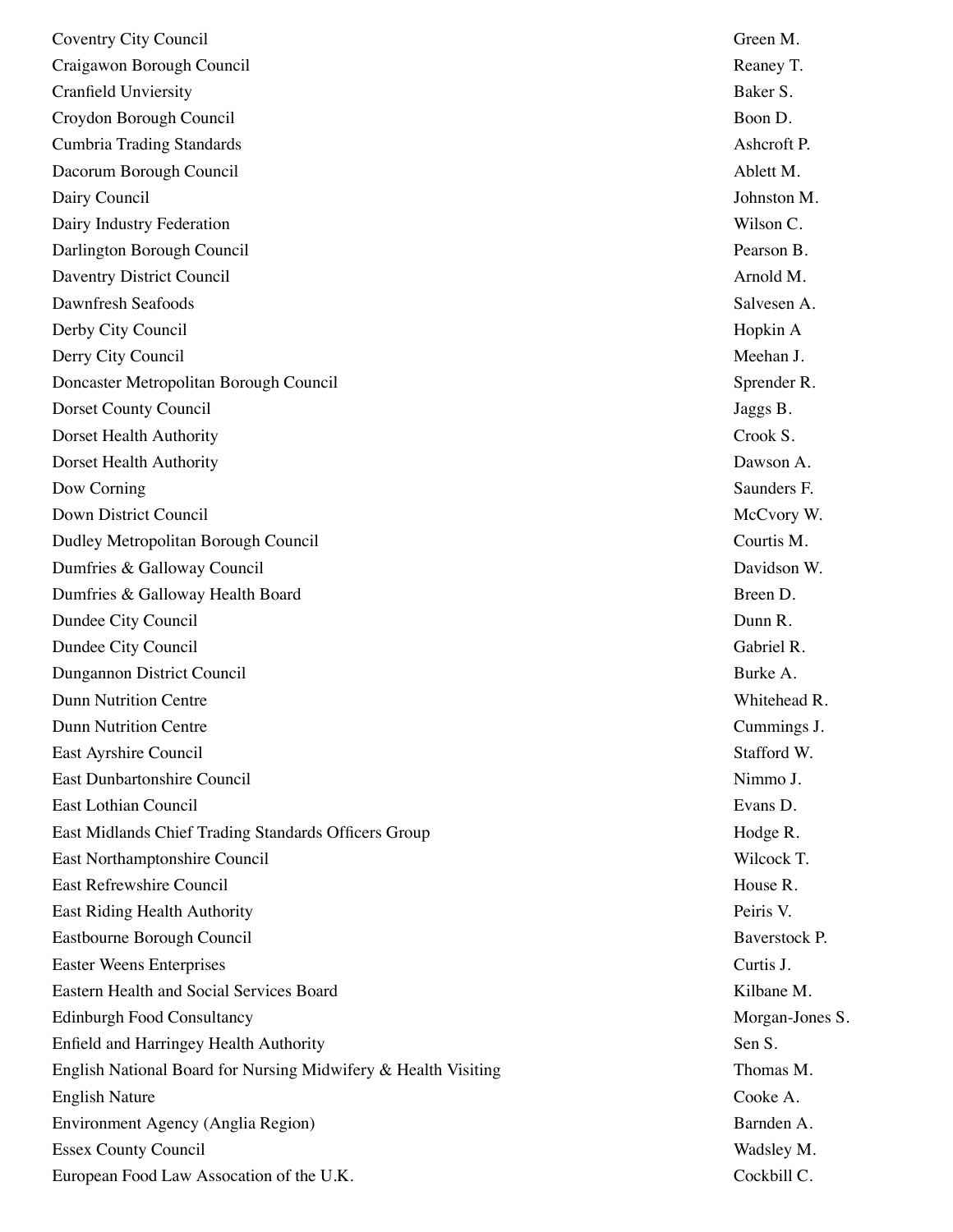Exeter City Council Palfrey R.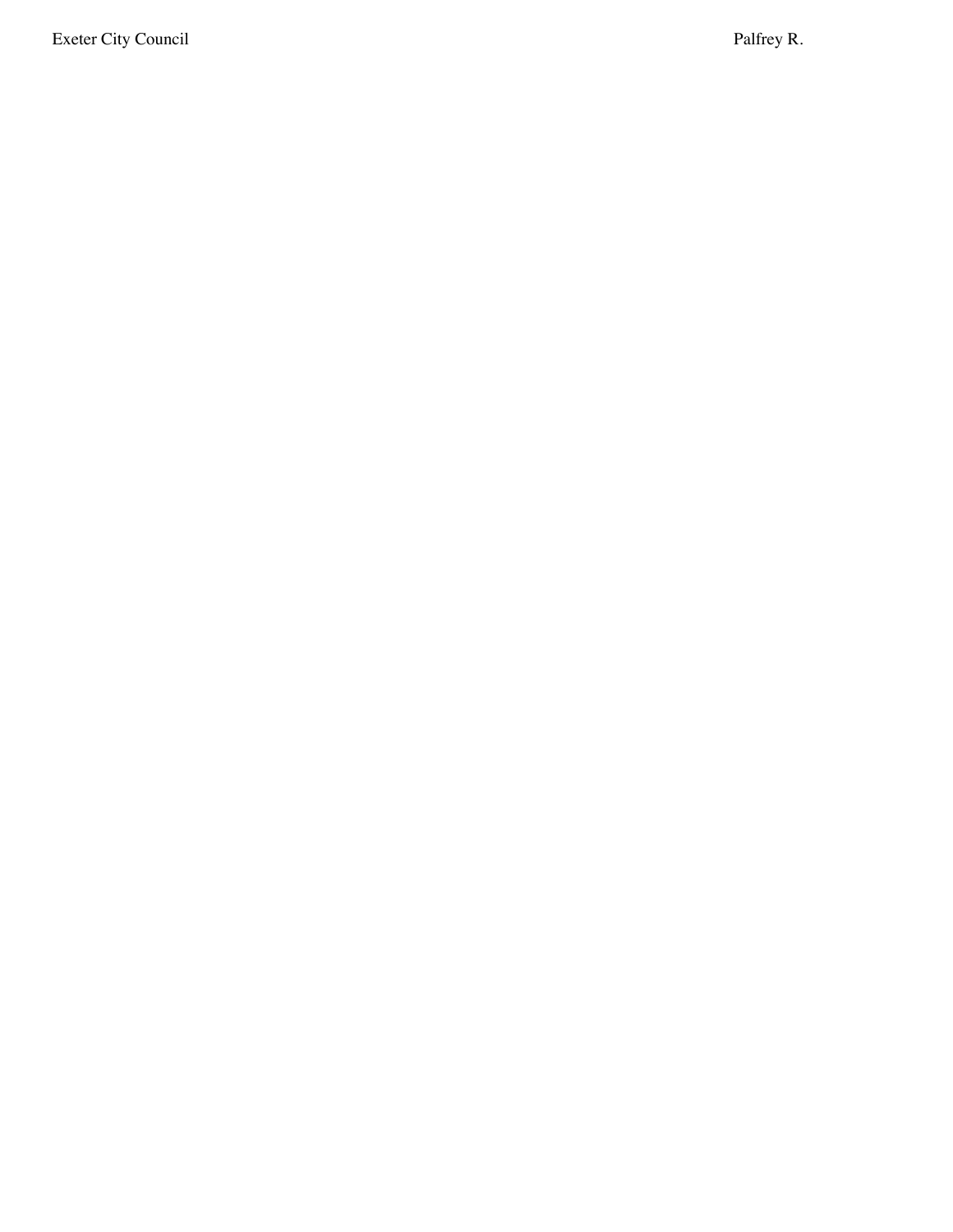# Respondants to Consultation on The James Report

| Organisation                                       | <b>Name</b>  |
|----------------------------------------------------|--------------|
| <b>Falkirk Council</b>                             | McClean I.   |
| Fareham Borough Council                            | Cookson A.   |
| Farm and Food Society                              | Not Stated   |
| Farm Animal Welfare Network                        | Druce C.     |
| Farmers Union of Wales                             | Owen A.      |
| Farming and Livestock Concern                      | Fullerton H. |
| Federation of Agricultural Co-operatives           | Crago T.     |
| <b>Federation of Fresh Meat Wholesalers</b>        | Scott P.     |
| <b>Federation of Small Businesses</b>              | Robertson R. |
| Federation of Wholesale Distributors               | Toft A.      |
| <b>Fertiliser Manufacturers Association</b>        | Salter J.    |
| Fife Council                                       | Barker W.    |
| Finnfeeds International                            | Thompson A.  |
| Flintshire County Council                          | Hebden R.    |
| Food & Drink Federation                            | Mackenzie M. |
| Food Additives Industry Association                | May C.       |
| Food and Agriculture Laboratory Consultative Group | Reed G.      |
| Food Commission                                    | Lobstein T.  |
| Food Control Consultancy                           | Norman M.    |
| Food for Health Network                            | Stockley L.  |
| Food Law Group                                     | Holland B    |
| Food Safety Advisory Centre                        | Young M.     |
| Food Transport Campaign                            | Lowery C.    |
| Formanagh District Council                         | Shaw R.      |
| Fresh Fruit and Vegetable Information Bureau       | Parker R.    |
| <b>Fresh Produce Consortium</b>                    | Henderson D. |
| Friends of the Earth                               | Maynard R.   |
| Gateshead Metropolitan Borough Council             | Robinson H.  |
| Gedling Borough Council                            | Nicholson J. |
| <b>General Consumer Council</b>                    | Miskell S.   |
| <b>Genetics Forum</b>                              | Casey S.     |
| Gin and Vodka Association of Great Britain         | Wilkinson C. |
| <b>Glasgow City Council</b>                        | Kelly B.     |
| Gloucestershire County Council                     | Galland P.   |
| <b>GMB</b> Union                                   | Hunter D.    |
| Good Taste                                         | Hart D.      |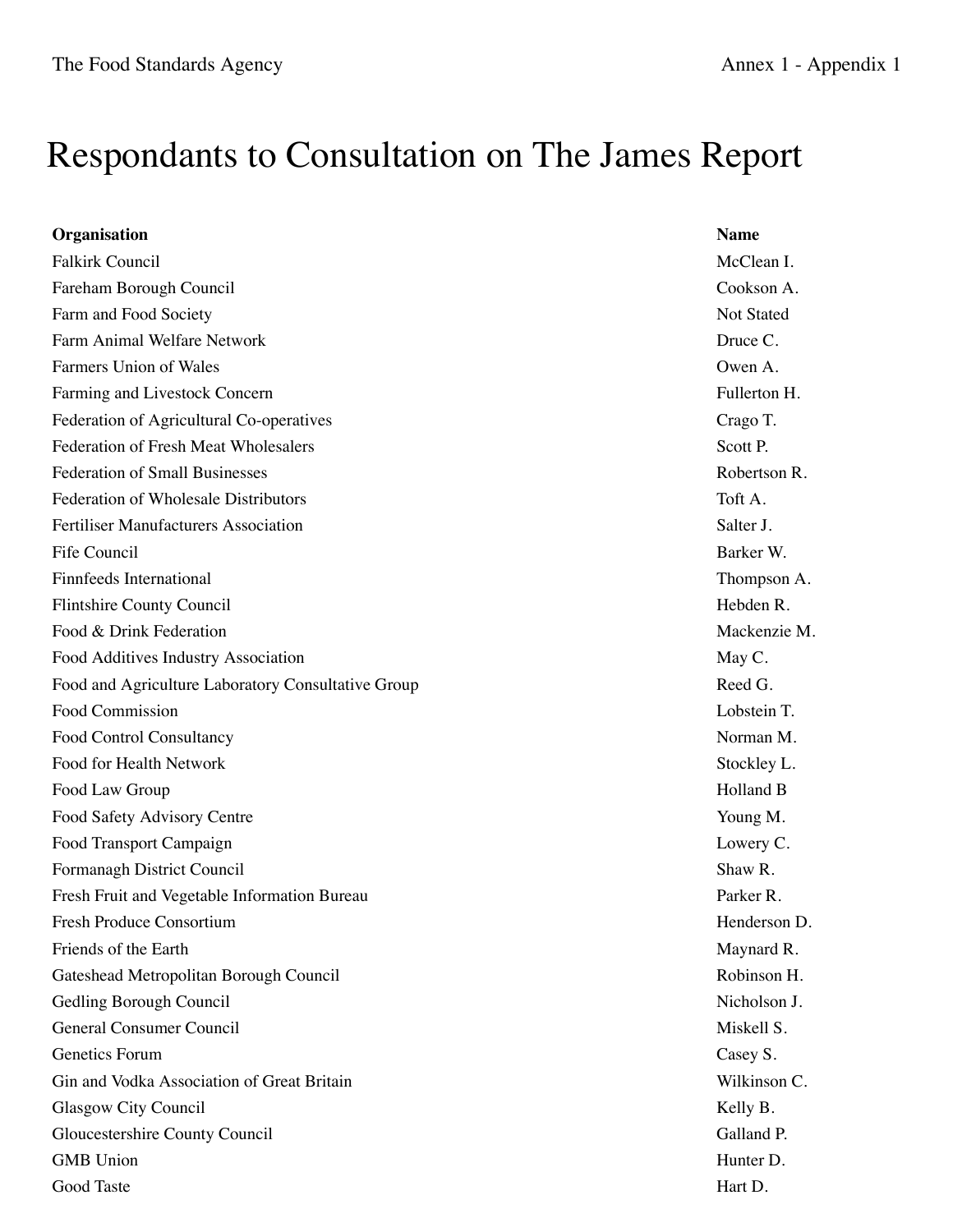Grain & Feed Trade Association **Example 2018** Service Association **Kirby-Johnson P.** And Trade Association **Kirby-Johnson P.** Grampian Health Board Curnow J. Grampian Health Board MacAllan L. Grampian Health Board Patterson J. Greater Glasgow Health Board Brogan R. Greater Glasgow NHS Trust Murphy J. Green Alliance Hill J. Greenpeace Taylor I. Guildford Borough Council **Payne N.** Payne N. Gwent Health Authority Nehaul L. Halal Food Authority Khawaja M. Hannah Research Institute Peaker M. Haringey Council Munslow N. Harrods Sherry. M Harrogate Borough Council Williamson L. Hart District Council Wood N. Health & Safety Commission Gates T. Health Education Board for Scotland Tannahill A. Health Food Manufacturers Association Viner P. Health Promotion Agency Northern Ireland Gaffney B. Health Promotion Service Linney J. Health Promotion Wales Ponton M. Heinz Ltd Ritchie M. Hereford and Worcester County Council and Solution Adams M. Hertfordshire County Council Cull N. Highlands and Islands Enterprise Robertson I. Hillsdown Holdings Greener G. Holstein Frieian Society of GB and NI Brigstocke T. Hotel and Catering International Management Association Morrison R. Morrison R. Hull and Goole Port Health Authority **Kaye R.** Kaye R. Ice Cream Federation **Molloy G.** The Secret of the Molloy G. Imperial College School of Medicine  $O(1)$ Industrial Development Board Fleming L. Industry Council for Packaging and the Environment Bickerstagge J. Institure of Human Nutrition **Institute of Human Nutrition** Jackson A. Institute for Animal Health Bostock C. Institute of Agricultural Medicine and Rehabilitation Gard R. Gard R. Institute of Arable Crops Research James S. Institute of Biology Cowie J. Institute of Food Research Malcom A. Institute of Food Science and Technology Wild H. Institute of Human Nutrition **Margetts B.** Margetts B. Institute of Professionals, Managers and Specialists Ellis V. Institute of Trading Standards Administration Greaty G. Greaty G.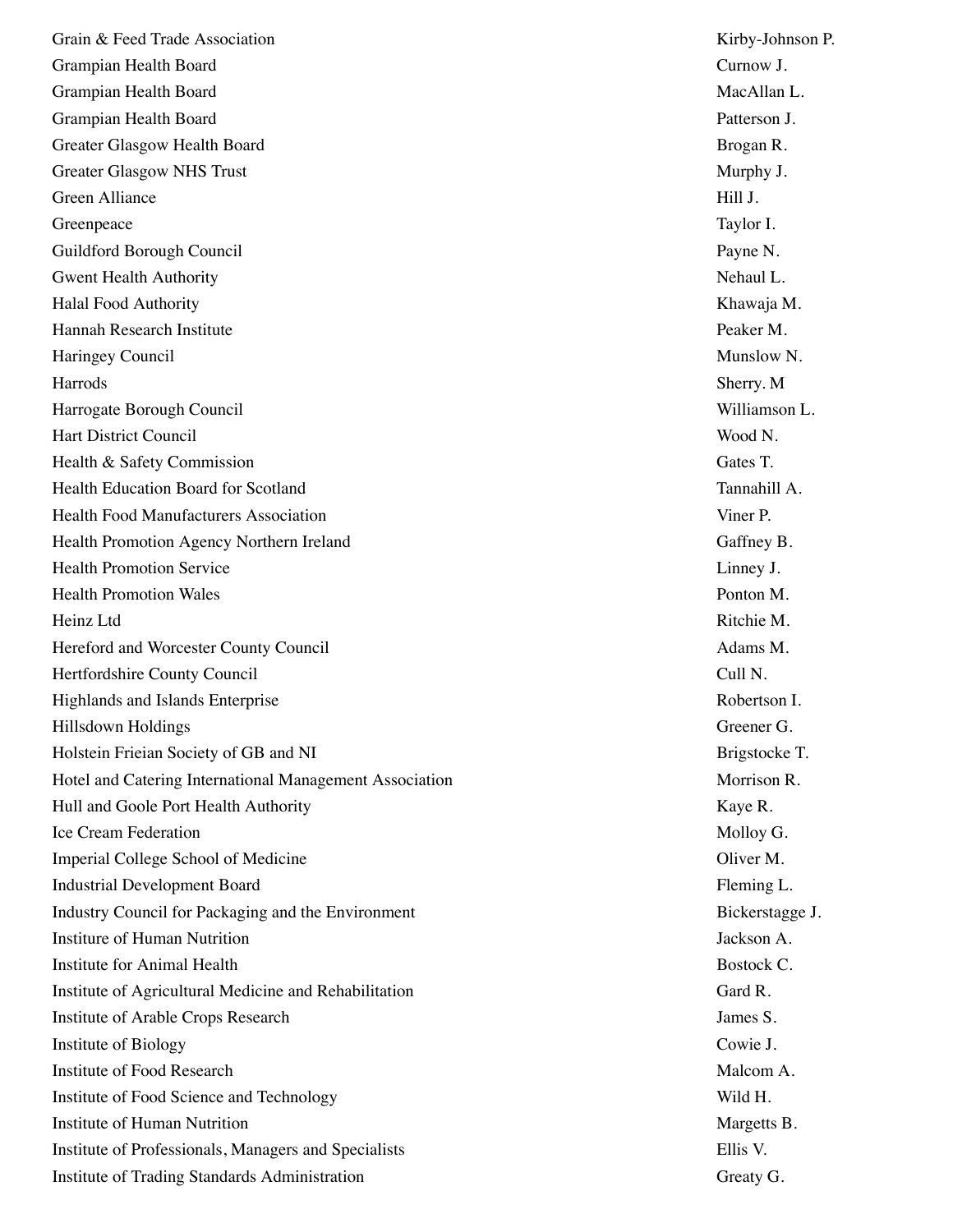Institution of Chemical Engineers Barber A. International Agency for Cancer Research **Riboli E.** All the Riboli E. International Federation of Environmental Health **Halls M.** Halls M. Ipswich Borough Council **Park C.** Park C. Isle of Wight Council Appleby D. Kellogg's UK Fletcher R. Kent Chief Environmental Health Officers Group Hannan M. Kettering Borough Council Smith P. King's College, London Nelson M. Kings Healthcare Peters T. Kingston Upon Hull City Council Deeming J. Kirklees Metorpolitan Council and Souncil Russell J. All and Souncil Russell J. Russell J. Laboratory of the Government Chemist Worswick R. LACOTS Humble J. Lanarkshire Health Board and Ahmed S. Lancashire County Council **Lord D.** Lord D. Lancashire County Council Potts J. Lancaster City Council **Robinson D** Leatherhead Food RA Kierstan M. Leeds City Council and the council and the council method of the matter of the Mepham P. Leeds Health Authority Scott L. Leicester City Council Statham D. Leicestershire Health Authority` Monk P. Lewes District Council and the council council and the council and the council council and the council and the council  $\alpha$ Lichfield District Council Bratt R. Limarady Borough Council and the council Rankin J. Lincoln City Council Hartford R Lisburn Borough Council Woods M. Liverpool Health Authority Regan C. Livestock Auctioneers Association Martin J. Local Government Association/LACOTS Ryan J. Lomond Healthcare NHS Trust Dancer S. London Borough of Barking and Dagenham **Payne R.** Payne R. London Borough of Enfield Steward M. London Borough of Greenwich Scott K. London Borough of Harrow Potts K. London Food Study Group **Ramm S.** All the study Group **Ramm S.** All the study Group **Ramm S.** All the study Group **Ramm S.** All the study Group **Ramm S.** All the study Group **Ramm S.** All the study Group **Ramm S.** All the London School of Hygiene and Tropical Medicine Shetty P. Lothian Anti-Poverty Alliance Scott B. Lothian Health Zealley H. Luton Borough Council Churchill J. Maidstone Borough Council Hatcher K. Malt Distillers Association of Scotland Grigor C. Young Malvern Hills District Council Seabright F. Seabright F.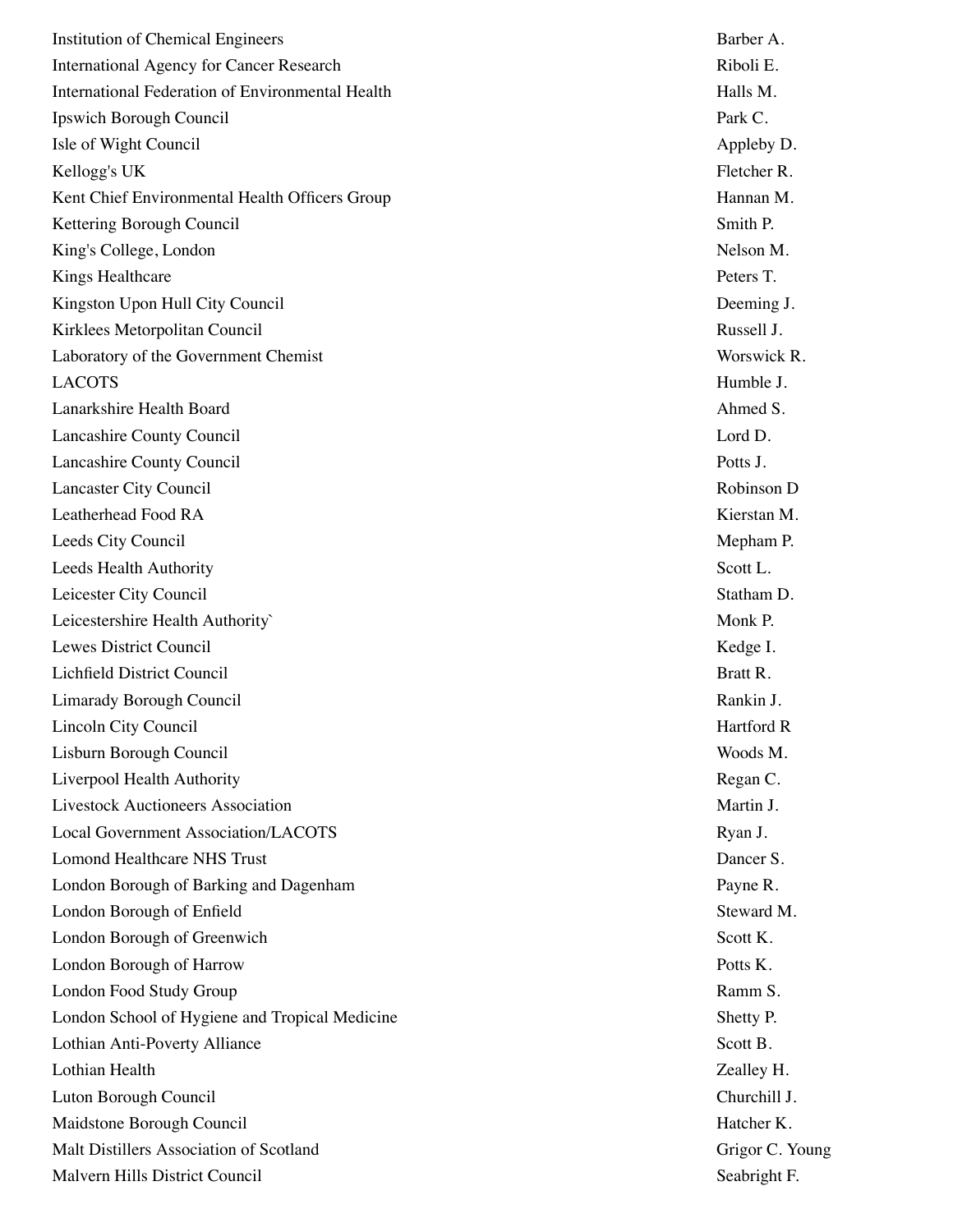Marks & Spencer McCracken P Martello Associates Duncan A. Maryvale Farms Gourlay S. Mater Hospital Wyatt T. McDonalds Restaurants Ltd Foster V Meat and Livestock Commission Maclean C. Meat Hygiene Service **McNeoll** J. Medical Research Council and the search Council and the search of the search of the search of the search of the search of the search of the search of the search of the search of the search of the search of the search of th Medical Research Council **Connect Connect Connect Connect Connect Connect Connect Connect Connect Connect Connect Connect Connect Connect Connect Connect Connect Connect Connect Connect Connect Connect Connect Connect Conn** Medical Research Council and the contract of the contract of the contract of the Radda G. Medicines Commission **Lawson D.** Lawson D. Mid Beds District Council and the set of the set of the set of the Byles C. Middlesborough Borough Council Johnson O. Milk for Schools Spiers S. Milk Quality Forum **Peacock B.** Mole Valley District Council Tiffney J. Moray Council Summers J. Moray Council Connell A. Moy Park Thom I. National Assoc. of Agricultural Contractors **Hartle R.** All the R. All the R. All the R. All the R. All the R. All the R. All the R. All the R. All the R. All the R. All the R. All the R. All the R. All the R. All the R. A National Assoc. of British and Irish Millers Multish And Irish Multish Murray J. National Assoc. of British Market Authorities Zasada K. National Assoc. of Master Bakers Dabner C. National Consumer Council Johnstone J. National Council of Women Nedekind G. National Dairy Council Stacey A. National Dairymen's Association Moxon A. National Farmers Union Gardiner I. National Farmers Union of Scotland Not Stated Not Stated National Federation of Consumer Groups Gale B. (Gale B. Gale B. Gale B. Gale B. Gale B. Gale B. Gale B. Gale B. National Federation of Meat & Food Traders Fuller J. National Federation of Women's Institutes Carey H. Carey H. National Heart Forum Sharp I. National Institute for Biological Standards and Control Stewart R. Stewart R. National Market Traders Federation Burton J. National Office of Animal health Cook R. National Radiological Protection Board Dry F. Neath Port Talbot County Borough Council Bolchover S. Nestle Hams D. New Forest District Council Stopher J. Newcastle and North Tyneside Health Authority Harvey J. Harvey J. Newcastle University Blain P. Newry and Mourne District Council O'Neill H. Norfolk County Council Barnard J.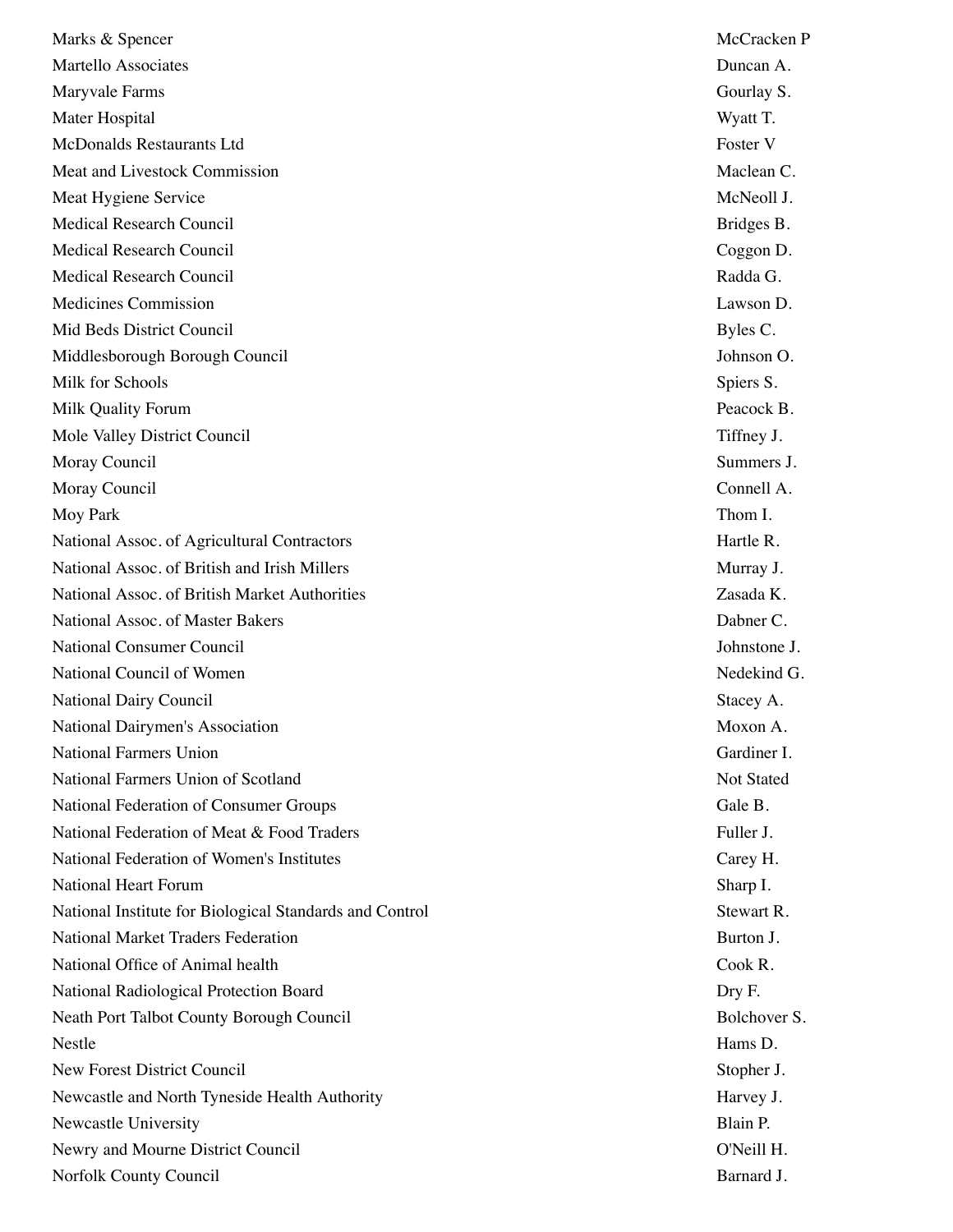North and East Devon Health Authority **Kealy M.** Kealy M. North Ayrshire Council Bale S. North Down Borough Council **North Down Borough Council** Yarr D. North East Derbyshire District Council **Foley P.** Soley P. North East Lincolnshire Council **Oxover Council** Oxby R. North Lanarkshire Council and the council and the council and the council Robertson M. North Lincolnshire Council Clarke P. North Nottingham Health Williams D. North of Ireland Veterinary Association **North Community** O'Brien J. North Tyneside Council Davison S. North Warwickshire Borough Council Staveley P. Staveley P. North Yorkshire County Council Greater G. Council Greater G. Council Greater G. Greaty G. Northamptonshire County Council Wire T. Northern Ireland Forum for Political Dialogue Campbell R. Northern Foods Southgate R. Northern Ireland Chief Environmental Health Officers Group Not Stated Northern Ireland Dairy Association Shillington J. Northern Ireland Food and Drink Association **Bell M.** Bell M. Northern Ireland Meat Exporters Association **Mathers T.** Mathers T. Northern Ireland Public Service Alliance McCusker J. Northern Milk Partnership Smith J. Northumberland Health Authority Singleton S. Norwich City Council and the state of the state of the Morrey B. Norwich Research Park Association Not Stated Norwich University Coll E. Nottingham Health Authority Slack R. Nottingham University **Wartes W.** Wartes W. Nutrition Works Hunt P. Oldham Borough Council and the council brown L. Omagh District Council Harte G. OP Information Network Sigmund E. Oswestry Borough Council Jones H. Oxfordshire County Council Yendale B. Oxfordshire Health Authority Mayon-White R.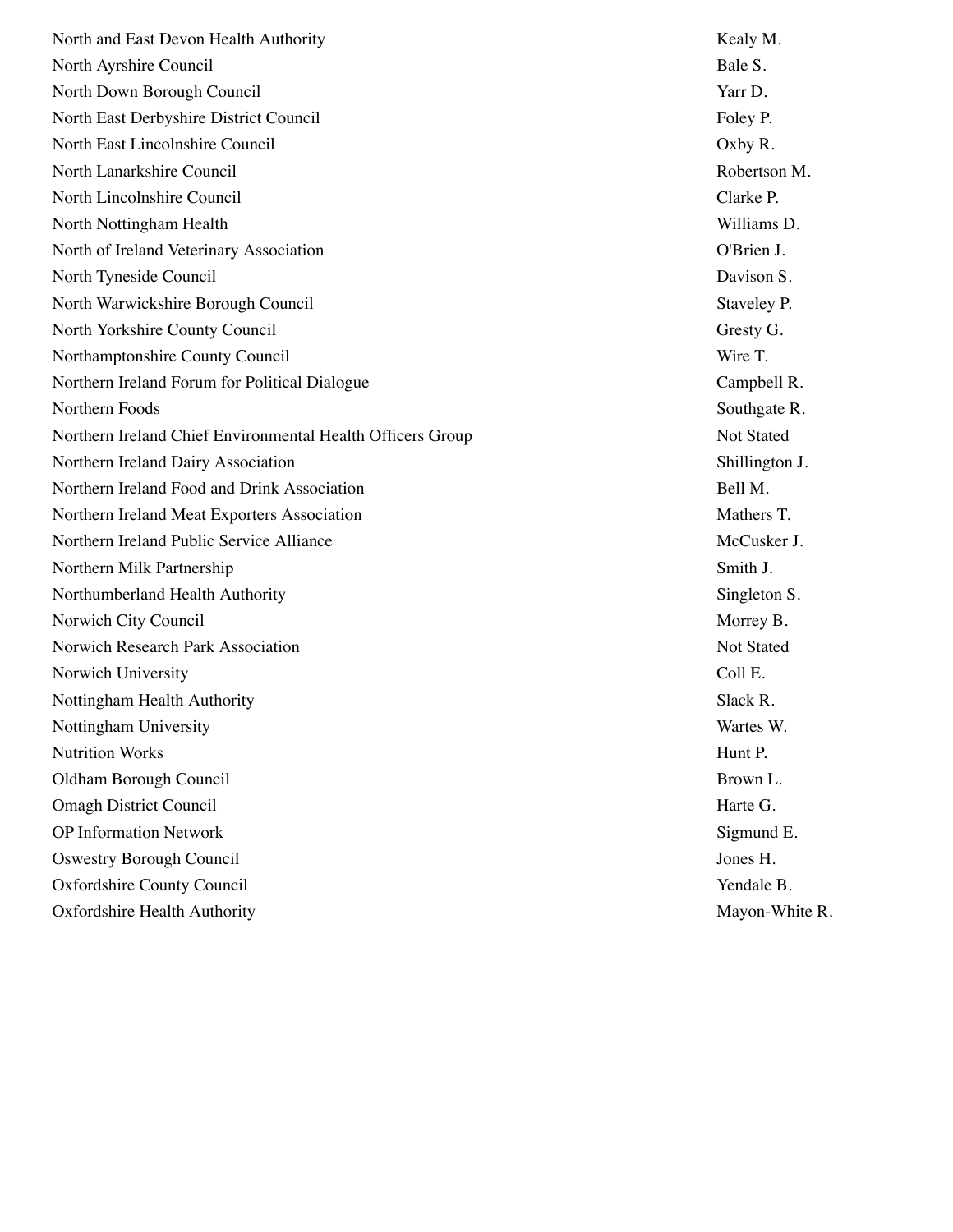# Respondants to Consultation on The James Report

| Organisation                           | <b>Name</b>        |
|----------------------------------------|--------------------|
| Paterson Inst. for Cancer Research     | Dexter T.          |
| Pembrokeshire County Council           | Seal D.            |
| <b>Pentland Management Consultants</b> | Pentland H.        |
| Perfecta Food Ingredients              | Roberts P.         |
| Perth and Kinross Council              | Lewis E.           |
| Perth and Kinross Council              | Milne J.           |
| Pet Food Manufacturers Association     | Francis-Roberts L. |
| <b>Pharmalink Associates</b>           | Wishart D.         |
| PHLS, Nottingham                       | Wale M.            |
| Plymouth City Council                  | Studden M.         |
| <b>Plymouth Hospitals NHS Trust</b>    | Thomas A.          |
| Preston Borough Council                | Garrity K.         |
| Private Individual                     | Atwood B.          |
| Private Individual                     | Barratt R.         |
| Private Individual                     | Beishan J.         |
| Private individual                     | Blake A.           |
| Private individual                     | Brady S.           |
| Private Individual                     | Bremner M.         |
| Private Individual                     | Brogan R.          |
| Private individual                     | Burke D.           |
| Private individual                     | Clayton K.         |
| Private Individual                     | Clegg F.           |
| Private Individual                     | Collins D.         |
| Private individual                     | Collins O.         |
| Private individual                     | Craig D.           |
| Private individual                     | Cuthbertson W.     |
| Private individual                     | Davidson J.        |
| Private individual                     | Davies T.          |
| Private individual                     | Denner W.          |
| Private individual                     | Dibben C.          |
| Private individual                     | Edwards B.         |
| Private individual                     | Fallens J.         |
| Private Individual                     | Fore H.            |
| Private individual                     | Georgala D.        |
| Private individual                     | Hannant G.         |
| Private Individual                     | Hardinge A.        |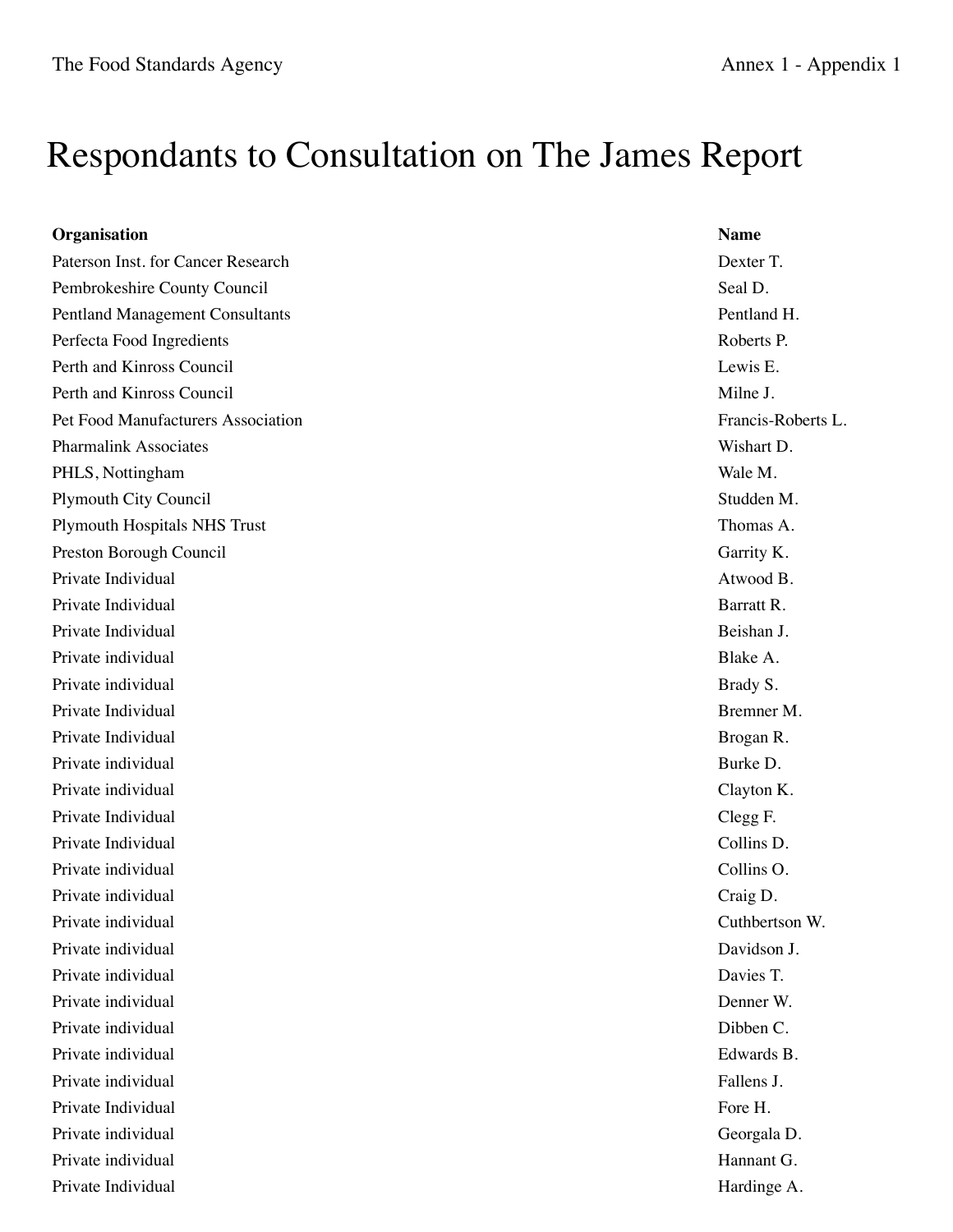Private individual and the extension of the extension of the Hawkins B. Private indidivual expansion of the extension of the extension of the Hiltunen M. Private individual. Huntington P. Private individual and the set of the set of the set of the set of the set of the set of the set of the set of the set of the set of the set of the set of the set of the set of the set of the set of the set of the set of t Private individual and the state of the state of the state of the state of the state of the state of the state of the state of the state of the state of the state of the state of the state of the state of the state of the Private individual and the set of the set of the set of the set of the set of the set of the set of the set of the set of the set of the set of the set of the set of the set of the set of the set of the set of the set of t Private individual and the contract of the contract of the contract of the contract of the contract of the contract of the contract of the contract of the contract of the contract of the contract of the contract of the con Private Individual and the contract of the contract of the contract of the contract of the contract of the contract of the contract of the contract of the contract of the contract of the contract of the contract of the con Private Individual Lawrence M. Private Individual Lewis E. Private individual and the contract of the contract of the contract of the contract of the contract of the contract of the contract of the contract of the contract of the contract of the contract of the contract of the con Private individual Lockley R. Private individual and the contract of the contract of the contract of the Mackay D. Mackay D. Private individual and the contract of the contract of the contract of the Maddocks A. Private individual and the contract of the contract of the contract of the McLennan J. Private individual McWeeny D. Private individual. The contract of the contract of the contract of the contract of the contract of the contract of the contract of the contract of the contract of the contract of the contract of the contract of the contra Private individual and the contract of the contract of the contract of the contract of the Millar J. Private individual and the contract of the contract of the contract of the contract of the contract of the contract of the contract of the contract of the contract of the contract of the contract of the contract of the con Private individual and the contract of the contract of the contract of the Miller T. Private Individual Moseley B. Private individual and the contract of the contract of the contract of the contract of the contract of the contract of the contract of the contract of the contract of the contract of the contract of the contract of the con Private individual and the contract of the contract of the contract of the Parkins B. Private individual **Private** individual **Pigott G.** Private individual **Private** individual **Price H.** Private individual **Ramsay C. Ramsay C. Ramsay C. Ramsay C. Ramsay C. Ramsay C. Ramsay C. Ramsay C. Ramsay C. Ramsay C. Ramsay C. Ramsay C. Ramsay C. Ramsay C. Ramsay C. Ramsay C. Ramsay C.** Private individual and the contract of the contract of the contract of the Ramsden E. Private individual Robertson B. Private individual Robertson M. Private individual Royle M. **Royle M.** Royle M. Private individual Saunders B. Private individual Saunders C. Private Individual and Schofield G. The Schoffeld G. The Schoffeld G. The Schoffeld G. Private individual and the set of the set of the set of the set of the Schweizer M. Private Individual Shaw S. Private individual Simmons N. Private individual Sluce P. Private individual Smart J. Private individual Smith D. Smith D. Private individual Southgate D. Private individual Steek J. Private individual Stiff P. Private individual Strong R. Private individual Tamlit M.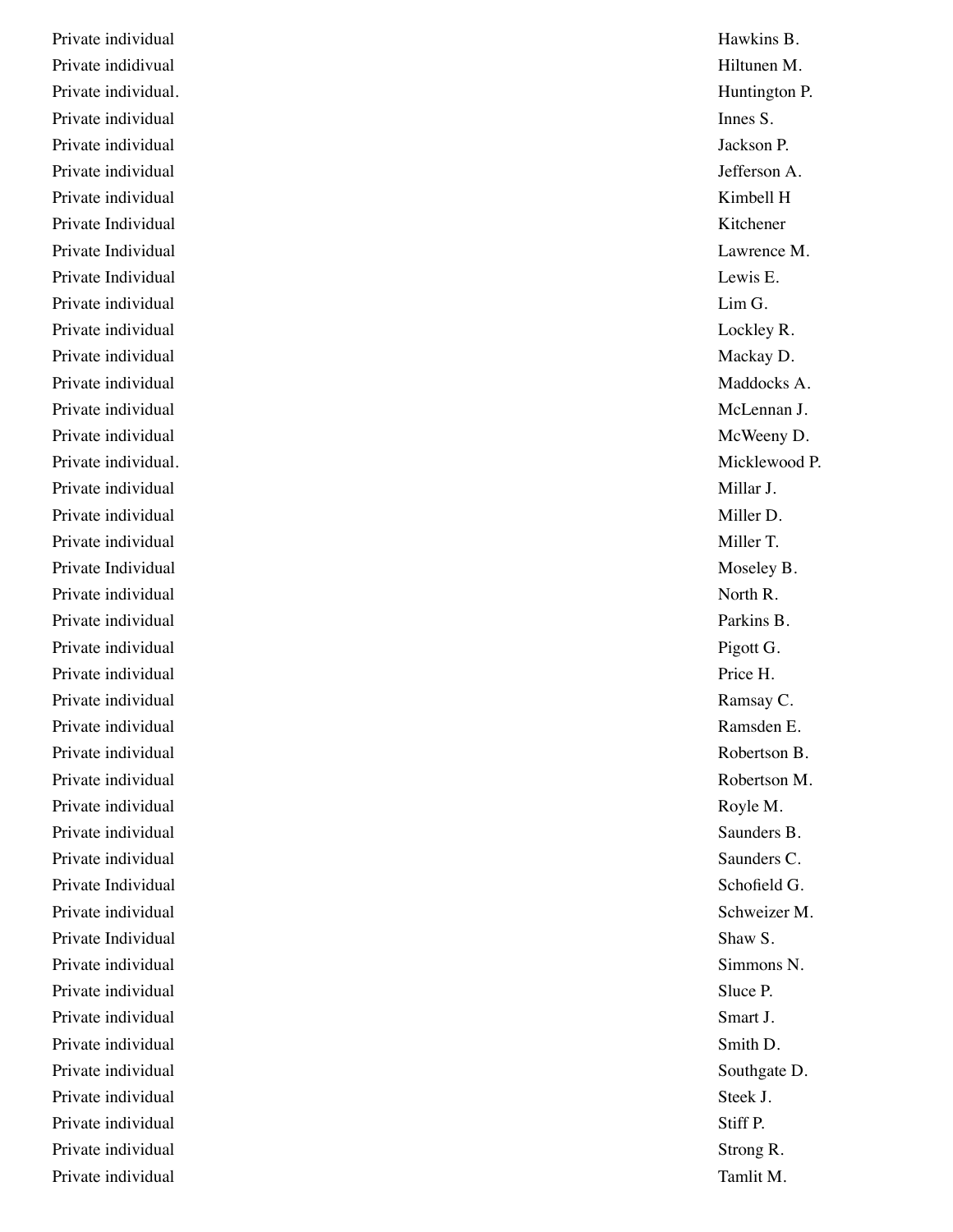Private individual and the contract of the contract of the contract of the contract of the contract of the contract of the contract of the contract of the contract of the contract of the contract of the contract of the con Private individual Tucker M. Private individual Watson D. Private individual Whitaker J. Product Assurance Windibank R. Proprietary Association of Great Britain Smith E. Public Health Laboratory Service Duerden B. Public Health Laboratory Service (Anglia and Oxford) Willcocks L. Public Health Medicine Environmental Group **Haward Haward Haworth E.** All experiences and Haworth E. Queen Mary and Westfield College Dayan A **Oueens University Belfast** Bundy T. Reading Scientific Services Gutteridge C. Reading University Williams R. Redcar and Cleveland Borough Council Thomson D. Thomson D. Reindeer Foods Ltd Cogman D. Renfrewshire Council **Forteath B.** The Council **Forteath B.** The Second Second Second Second Second Second Second Second Second Second Second Second Second Second Second Second Second Second Second Second Second Second Sec Renfrewshire Council and the council state of the state of the Smith C. Rhondda-Cynon-Taff County Borough Council Miles A. River Tees Port Health Authority Milner S. Rochdale Metropolitan Borough Council **Hyndman J.** Hyndman J. Rochford District Council November 2012 12:00 November 2012 12:00 November 2013 12:00 November 2013 12:00 November 2013 Rother District Council and the council may be a set of the council may be a set of the Mayson C. Rotherham Borough Council Stinson G. Royal Alexandra Hospital Williams C. Royal Association of British Dairy Farmers Gilbert P. (Gilbert P. Gilbert P. Gilbert P. Gilbert P. Gilbert P. Gilbert P. (Gilbert P. Gilbert P. Gilbert P. Gilbert P. Gilbert P. Gilbert P. (Gilbert P. Gilbert P. Gilbert P. Royal College of Anaesthetists **Prys-Roberts C.** Prys-Roberts C. Royal College of Nursing Hancock C. Royal College of Obstetricians & Gynaecologists Patel N. Royal College of Paediatrics and Child Health Dodd K. Royal College of Pathologists Roberts C Royal College of Physicians **Harling K.** And College of Physicians **Harling K.** And College of Physicians **Harling K.** And College of Physicians **Harling K.** And College of Physicians **Harling K.** And College of Physicians Royal College of Psychiatrists Kendell R. Royal College of Veterinary Surgeons Hern J. Royal Environmental Health Institute - Scotland Frater J. Royal Highland and Agricultural Society of Scotland Moyes C. Royal Infirmary of Edinburgh Swainson C. Royal Institute of Public Health & Hygiene Smith R. Royal Kingston Borough Council Smart R. Royal Society Collins P. Royal Society of Chemistry Benn S. Royal Society of Health Robert-Sargeant S. Royal Veterinary College Johnston A. Royal Welsh Agricultural Society Walters D. Ruddock and Sherratt **Walker M**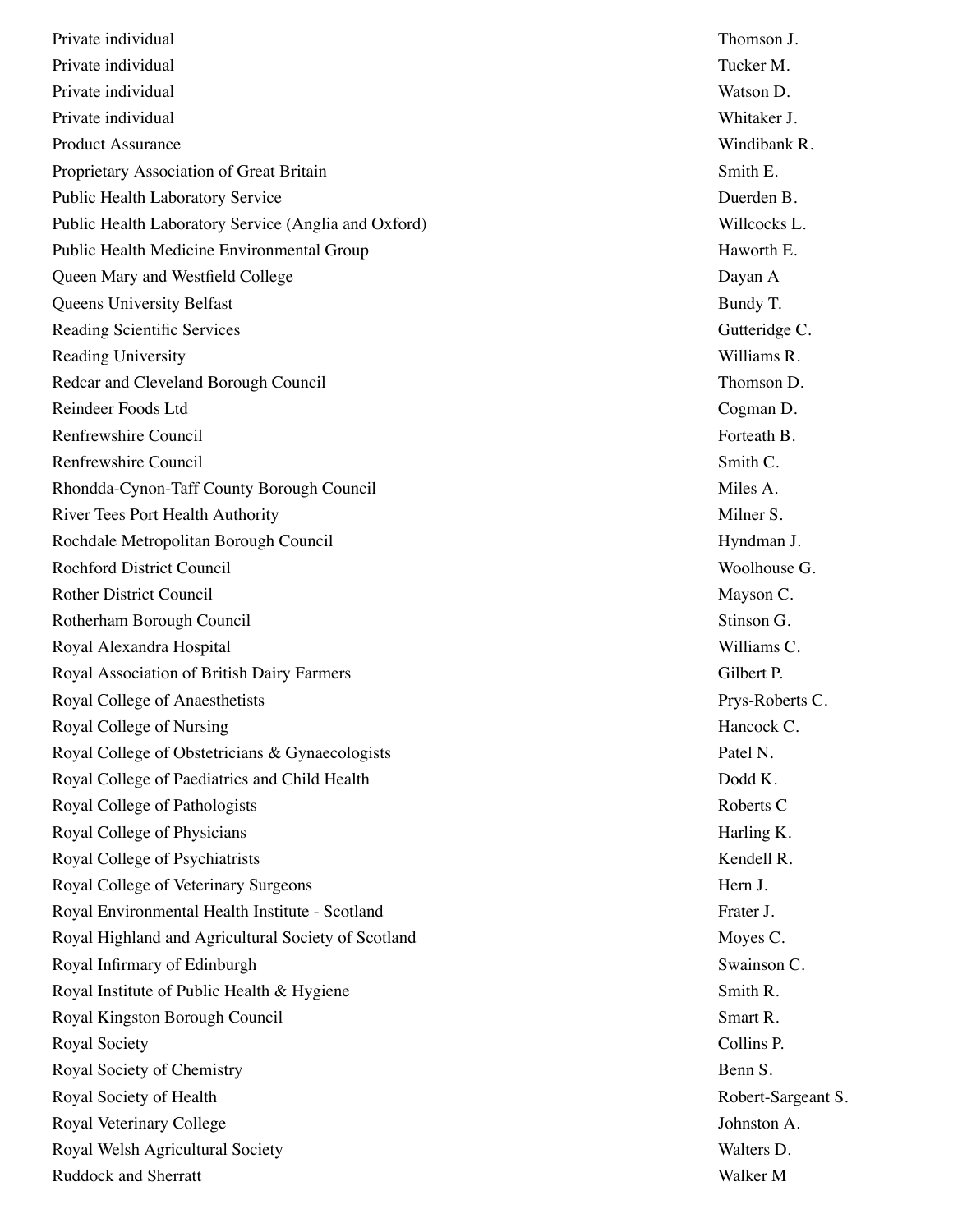Runnymede Borough Council and the settlement of the settlement of the Holmes R. Ryedale District Council **Network** Council **Council Council Council Council Council Council Council Council Council Council Council Council Council Council Council Council Council Council** S.A.F.E. Alliance Hird V. The Bigger Hird V. The Bigger Hird V. The Bigger Hird V. The Bigger Hird V. Safeway Handton B. Safeway Stores plc Combes T. Sainsburys Matthews N. Salford City Council Jassi M. Sandwell Health Authority Blair I. Scientists for Labour Mellon F. Scotch Whisky Association Hedley J. Scottish Agricultural College Thomas P. Scottish Agricultural Organisation Society Brown E. Scottish Centre for Infection and Environmental Health Campbell D Campbell D Scottish Centre for Infection and Environmental Health Reilly W. Scottish Consumer Council **Foster A.** Scottish Consumer Council **Foster A.** Scottish Consumer Council **Foster A.** Scottish Consumer Council **Foster A.** Scottish Consumer Council **Foster A.** Scottish Consumer Council **Foste** Scottish Crop Research Institute Hillman J. Scottish Environment Protection Agency Menton M. Scottish Federation of Meat Traders Associations **Booden R**. **Booden R.** Scottish Fish Merchant's Federation Milne R. Scottish Food Co-ordinating Committee McDonald C. Scottish Grocers Federation **Scottish Grocers** Federation **Jamie R. Jamie R. Jamie R.** Scottish Meat Wholesalers Stevenson J. Scottish Safety Officers Registration Board **Houston C.** Houston C. Seafish Industry Authority **Chaplin P.** Chaplin P. Sheffield City Council **MGrogan G.** The Sheffield City Council **MGrogan G.** The MGrogan G. Sheffield Hallam University Salfield Sheffield Hallam University Salfield Shropshire County Council **Walker D.** Walker D. Slough Borough Council **Francis A.** Francis A. Slough Borough Council Cutting G. Society of Chief Officers of Environmental Health in Scotland Evans D. Evans D. Society of Directors of Public Protection, Wales Lumley J. Lumley J. Society of Environmental Health Cooper S. Society of Food Hygiene Technology Stephens A. Society of Local Authority Chief Executives Cole M. Society of Public Health Gardner P. Soil Association **Holden P.** The Soil Association **Holden P.** The Soil Association **Holden** P. Somerset County Council Scientific Services Stephenson G Somerset County Council Solicitors Dept Whitrutt J. Somerset County Council Trading Standards Whitanst J. South Ayrshire Council Collier B. South Gloucestershire Council **Latimer K.** Latimer K. South Hams District Council and the set of the set of the set of the Bloomer J. Bloomer J. South Humber Health Authority **Hill T.** All the state of the Hill T. South Norfolk Council **Durell T.**  $\blacksquare$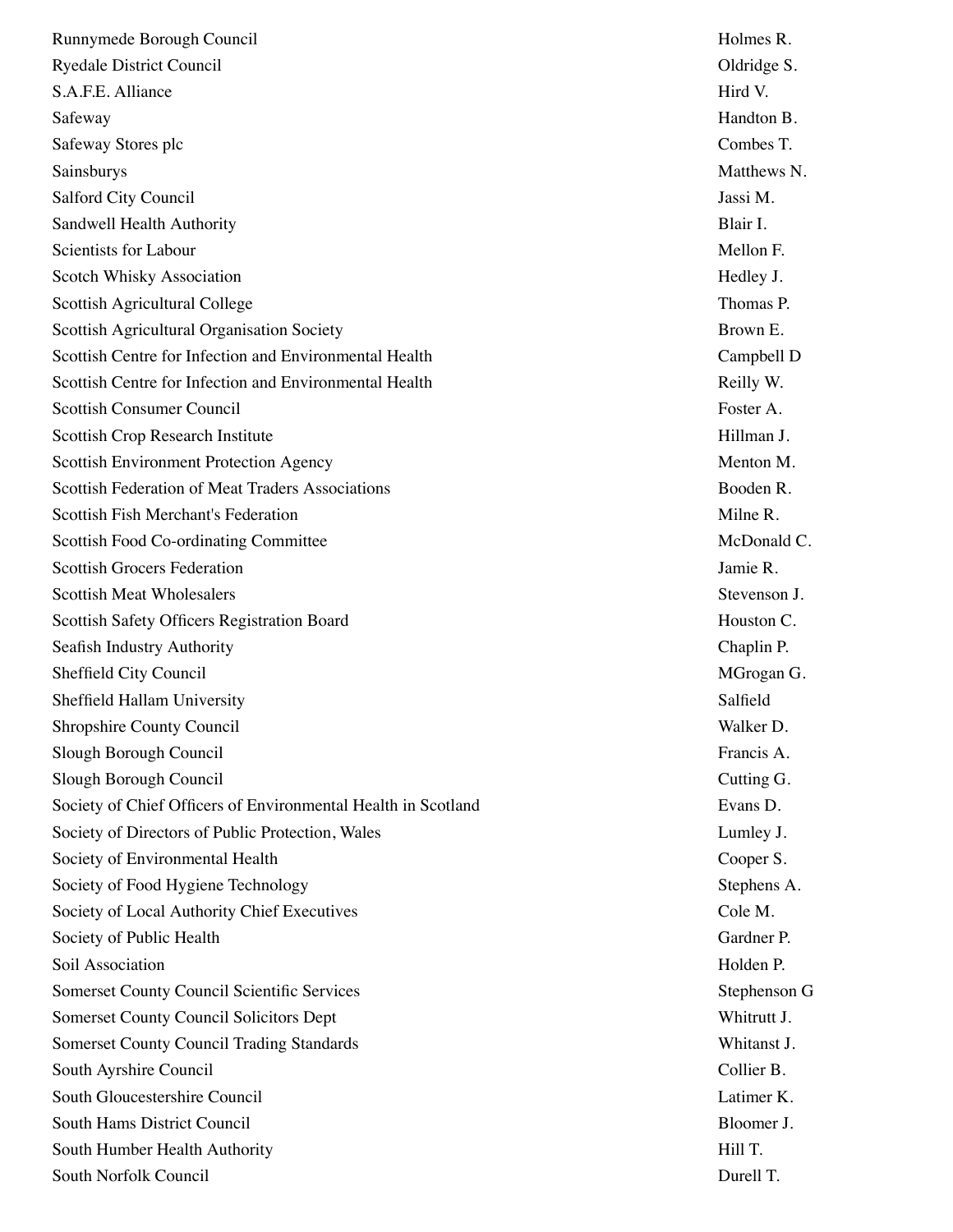South Tyneside Metropolitan Borough Council McQueen F. McQueen F. Southern Derbyshire Health Authority Newlands M. Newlands M. Southern Group Environmental Health Committee Joyce M. Southern Health and Social Services Board **Cunningham B.** Cunningham B. Specialist Cheesemakers Assoc. Cunynghame A. St Ann's Hospital Poole Lay C. St. Bartholomew's & Royal London School of Medicine & Dentistry Berry C St. Helens & Knowsley Health Authority **E.** All the state of the Wiratunga E. Stevenage Borough Council and Stevenage Borough Council Harrington L. Stirling Council Fisher L. Stockton-on-Tees Borough Council Francis D. Stoke on Trent City Council Ward B. Strachan Associates Strachan P. Strathaird Quality Seafoods **Hunter J.** All the strathaird Quality Seafoods **Hunter J.** All the strathaird Quality Seafoods **Hunter J.** All the strathaird Quality Seafoods **Hunter J.** All the strathaird Quality Seafoods **H** Strathclyde University **Strathclyde University** Jackson M. Stroud District Council May K. Sugar Bureau Sutcliffe J. Surrey University O'Brien J. Sutton Environmental Services **Everett T.** Sutton Everett T. Swindon Borough Council Lewis L. Tandridge District Council Thomas P. TAS International Tennant D. Tayside Health Board Barrie L. Tayside Health Board Health Promotion Centre Woodcock A. Teignbridge Environmental Health **Hospital** Hosford B. Tesco Longworth J. Toxoplasmosis Trust **Asbury C.** The contract Asbury C. Transport and General Workers Union Morris B. Tunbridge Wells Borough Council Stock D. Stock D. Tynedale Council Darling I. UK Agricultural Supply Trade Association **Reed J.** Reed J. UK Association of Frozen Food Producers and American States and American Molloy G. UK Egg Producers Assoc. Pulman K. UK Federation of Milk Producer Organisations Jones D. UK Provision Trade Federation Cheney C. Ulster Farmers Union Aston W. Aston W. Ulster University Smith T. Unigate Buckland R. Unilever Walker W. Unilever Schofield G. Unison Sonnet K. United Biscuits **Little M.** United Dairy Farmers **Agnew S.** Agnew S. United Kingdom Register of Organic Food Standards Spedding C.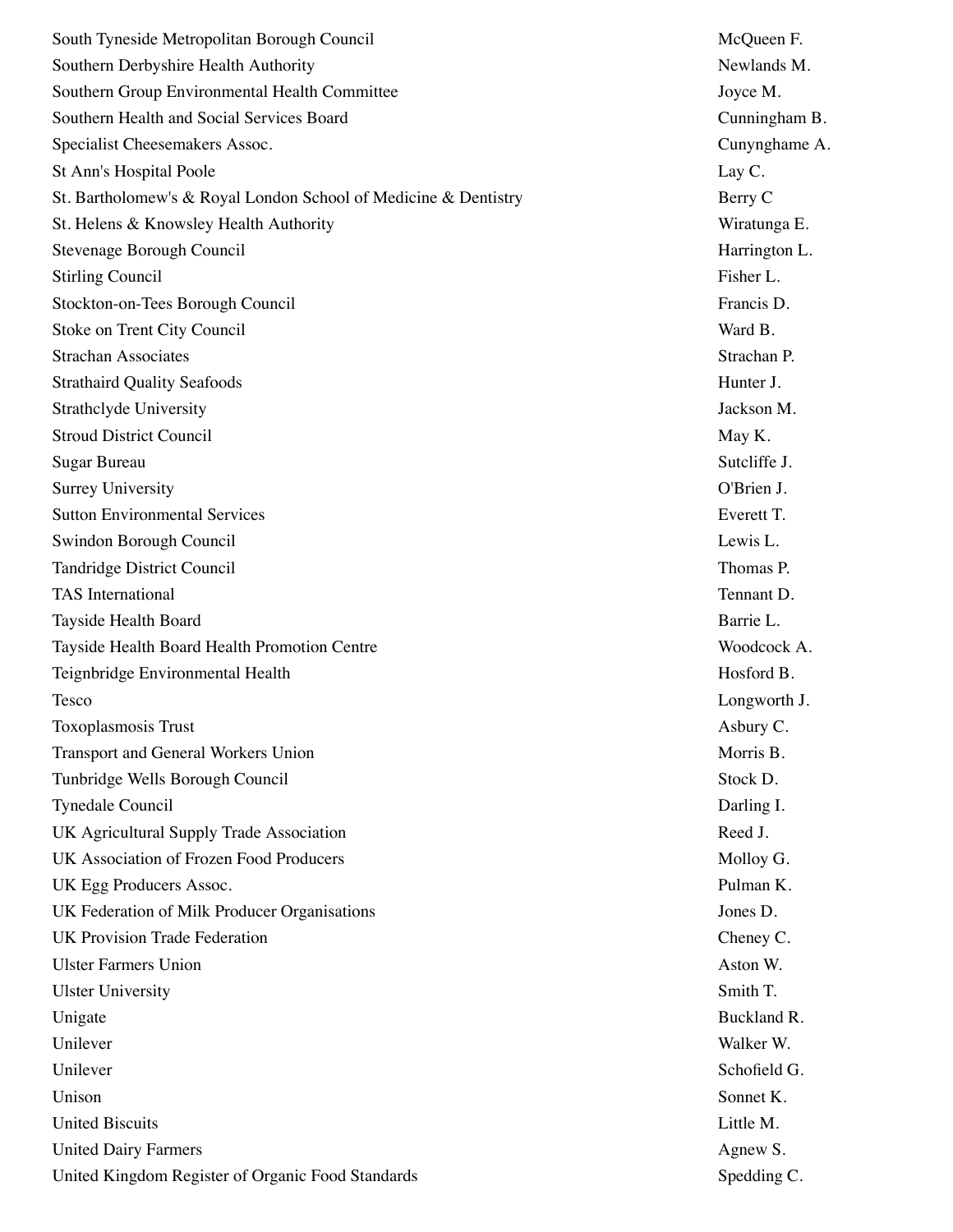University College London Marmot M. University College London - Medical School **Pattison J.** Pattison J. University College London - Medical School Brunner E. University of Aberdeen Pennington T. University of Aberdeen **Little J.** Little J. University of East Anglia O'Riordan T. University of Glasgow Lean M. University of Glasgow Wright N. University of Newcasle **Ritson C.** The Ritson C. University of Sheffield Woods H. University of Surrey Contract of Surrey Contract of Surrey Contract of Surrey Contract of Surrey Contract of Surrey Contract of Surrey Contract of Surrey Contract of Surrey Contract of Surrey Contract of Surrey Contract of University of Wales Institute Cardiff Griffith C. University of Wales Swansea **Parry J.** Parry J. University of York Garnder R. Vale of the White Horse Council Sadler T. Vegetarian Economy and Green Agriculture Long A. Vegetarian Society Fox T. Verner Wheelock Associates Wheelock V. Veterinary Products Committee Aitken I. Veterinary Public Health Association **Huey P.** (1994) 1996 Wandsworth Council and the council and the council and the council and the council and the council and  $\alpha$ Warwickshire County Council **Hunter N** Accounts **Hunter N** Accounts **Hunter N** Accounts **Hunter N** Wellsprings Confectionery Ltd.  $\Box$ Welsh Collaboration for Health and Environment **Hall R**. Welsh Consumer Council and the consumer Council Brookes B. Welsh Food Alliance Smith D. Wessex Institute for Health Research & Development Margetts B. West Devon Borough Council **Payne N.** West Glasgow Hospitals University Trust Bryson A. West Kent Health Authority **Heat** Authority Hean Ang. L. West Lothian Council **Campbell A** Campbell A West Pennine Health Authority **Lighton L.** Lighton L. West Surrey Health Authority Simpson J. West Wiltshire District Council and the state of the state of the Bardwell D. West Yorkshire Trading Standards Service Wood M. Western General Hospitals Trust Hanson M. Western Health and Social Services Board Smithson R. Westminster Council and the council Kemp P. Whitbread Miller T. Winchester City Council Boardman D. Woking Borough Council Smith B. Wolfson Institute of Preventitive Medicine Ward N. Women's Environment Network Steinbrecher R. Women's Farming Union **Kerdall S.** The Momen's Farming Union **Kerdall S.** The Momen's Farming Union **Kerdall S.** The Momen's Farming Union **Kerdall S.** The Momen's Farming Union **Kerdall S.** The Moment of the Moment of the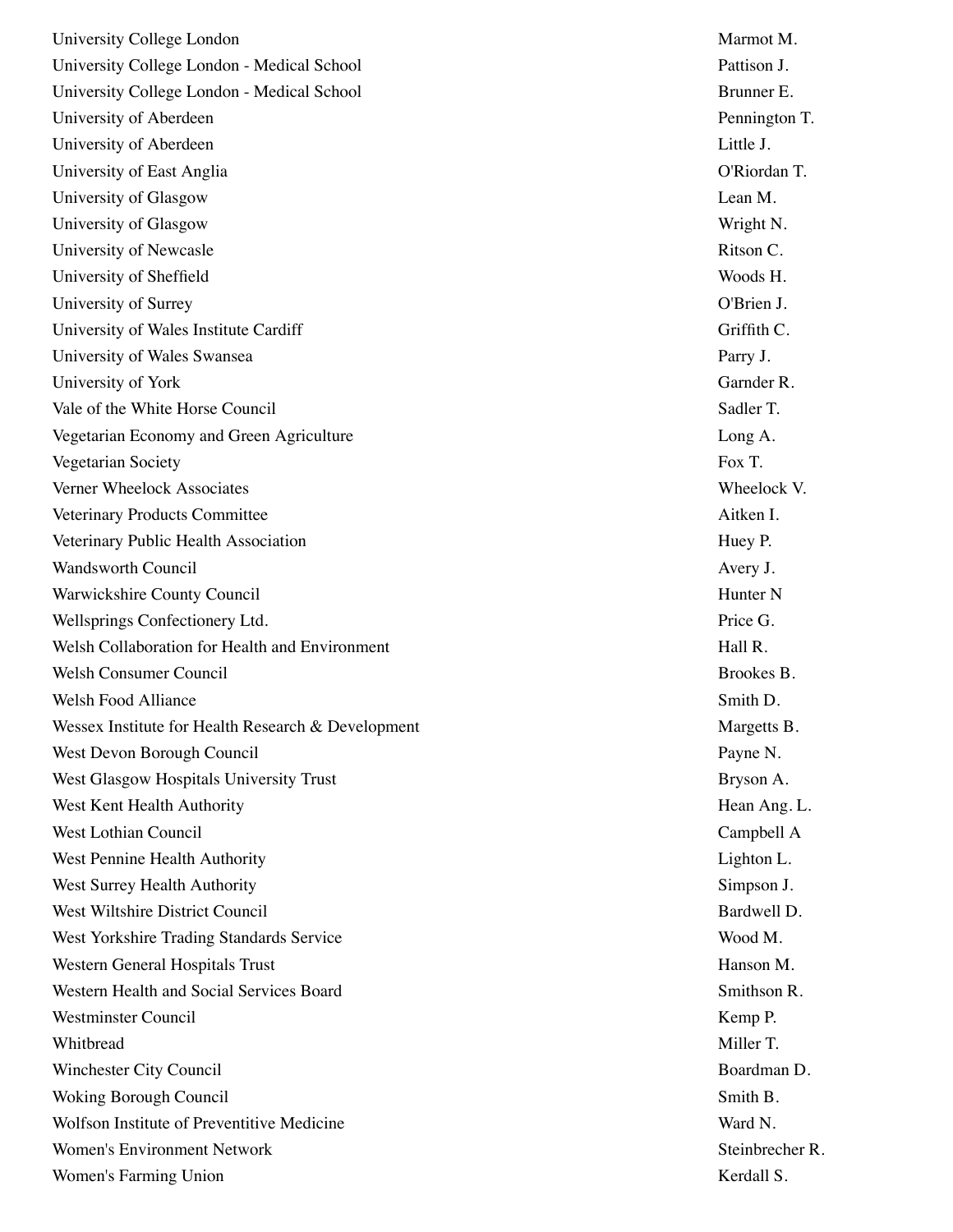Women's Farming Union Stroude M. Women's Farming Union Collingham R. Women's National Commission Davis P. Worcester Community Services Deptartment Fidoe R. Worcestershire Health Authority **Tweddall A.** Worthing Borough Council Bowen D. York City Council Haswell R.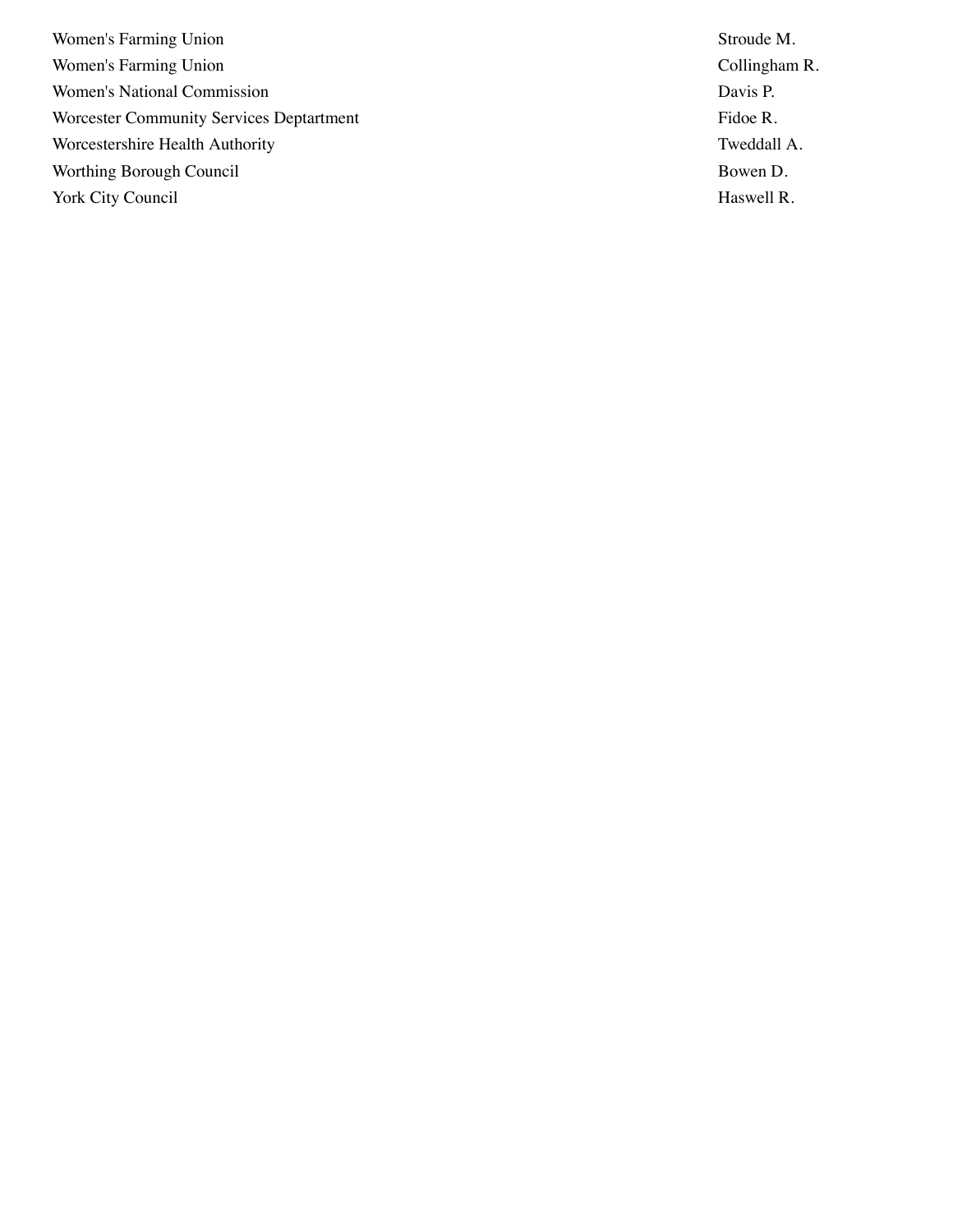## Advisory Committees

#### **Role and Structure**

1. Advisory Committees exist to provide advice to Ministers and to other Advisory Committees on matters where an independent expert opinion is required. Some of the Committees are set up on a statutory basis. Others are non-statutory. All of the Committees publish reports.

2. Committee Members are appointed for their expertise in a particular field. Many of the Committees which advise Health and Agriculture Ministers have a mainly scientific membership because of the nature of the issues to be considered by them. However, most of the Committees already have at least one 'lay member' to put forward the point of view of the consumer. Those which do not are currently in the process of appointing lay members.

3. Advisory Committees may also seek the advice of one another on an ad hoc basis. For example, the Advisory Committee on Novel Foods and Processes may seek the advice of the Committee on Toxicity of Chemicals in Foods, Consumer Products and the Environment (COT) on specific toxicological issues. Cross-membership of Committees also exists in a great many cases. This helps to keep committees up-to-date with the thinking and opinions of other committees.

4. There are also a number of Working Parties which advise Health and Agriculture Ministers and the Joint Food Safety and Standards Group on its surveillance programmes.

5. A list of the principal Advisory Committees which advise Health and Agriculture Ministers on food and food-related issues and their remits follows.

## **Advisory Committee on the Microbiological Safety of Food (ACMSF)**

Non-statutory.

ACMSF is a broadly based committee which advises Ministers on the risks to humans of micro-organisms which are used or occur in food, and on the exercise of powers in the Food Safety Act 1990 relating to the microbiological safety of food. It is responsible for advising on the Government's microbiological food surveillance programme and its findings, and undertakes investigations into specific areas of microbiological interest/risk. When the ACMSF publishes a report containing advice to Government and others, the Government's response is published simultaneously.

### **Advisory Committee on Novel Foods and Processes (ACNFP)** Non-statutory.

ACNFP advises Ministers on any matters relating to the irradiation of food, and the manufacture of novel foods including genetically modified foods and foods produced by novel processes. It takes advice from specialist committees where relevant. It considers specific applications from the food industry made under the EC Regulations on novel foods and novel food ingredients and advises Ministers on whether they should be cleared, and publishes specific reports when clearances are given for individual novel foods and processes, as well as an annual report.

## **Advisory Committee on Pesticides (ACP)** Statutory.

The ACP was put on a legal basis by Schedule 5 of the Food and Environmental Protection Act 1985. The Act states that the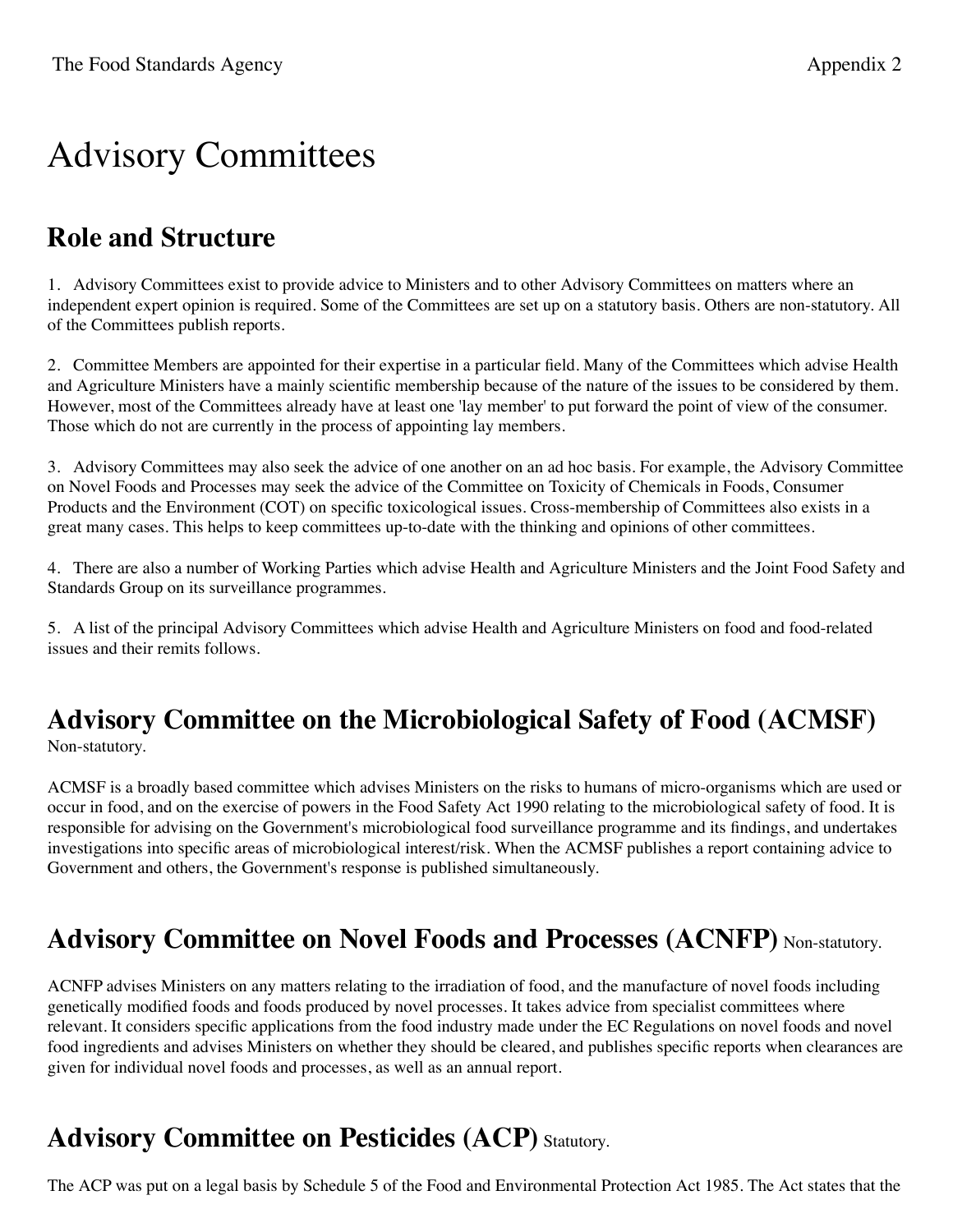Ministers shall consult the ACP as to regulations which they contemplate making, as to approvals which they contemplate giving, revoking or suspending and as to conditions to which they contemplate making approvals subject. ACP publishes evaluation documents of new active ingredients and reviewed products, as well as an annual report.

## **Committee on Medical Aspects of Food and Nutrition Policy (COMA)**

Non-statutory.

COMA considers and advises Ministers on the medical and scientific aspects of nutrition and developments in the agricultural and food industries. It reports to the CMO as well as being chaired by him and publishes annual and specific reports. COMA has two study panels to advise on Maternal and Child Nutrition and Novel Foods. It also convenes expert Working Groups to report on specific issues (e.g. cardiovascular disease, cancer). These are disbanded after they report.

## **Committee on Medical Aspects of Radiation in The Environment (COMARE)** Non-statutory.

COMARE's terms of reference are to "assess and advise Government on the health effects of natural and man-made radiation in the environment and to assess the adequacy of the available data and the need for further research". It publishes specific reports on issues on which it is asked to advise.

## **Committee on Toxicity of Chemicals in Food, Consumer Products and The Environment (COT)** Non-statutory.

COT is a specialist committee, with a significant proportion of its work on toxicity relating to food safety issues. It reports to the CMO and through him to Ministers. It gives advice on additions in food once a 'case of need' has been established by the FAC. It also advises the ACNFP on Toxicological Safety. It publishes an annual report and specific reports.

The Committee on Carcinogenicity (COC) and The Committee on Mutagenicity (COM) are equivalent committees which advise on these specific aspects of toxicology. Food-related topics represent a smaller proportion of their work.

### **Consumer Panel Non-statutory.**

The Consumer Panel comprises individuals nominated in a personal capacity by leading consumer organisations. Their role is to represent the views of ordinary consumers to Ministers on food issues of concern to consumers, and to advise on the transparency of food policies and on the transmission of advice and information on food safety, diet and nutrition. It publishes all agendas, minutes and discussion papers, plus an annual report.

## **Food Advisory Committee (FAC)** Non-statutory.

FAC is a broadly based committee which advises Ministers on matters relating to the labelling, composition and chemical safety of food. Its task is to review and prepare reports on all matters within its remit. It takes advice from relevant expert committees (e.g. food chemical toxicology from COT) and its membership includes the chairman of COT. It has recently taken on responsibility for the oversight of the food surveillance programme. It publishes an annual report and reports on specific investigations.

### **Spongiform Encephalopathy Advisory Committee (SEAC)** Non-statutory.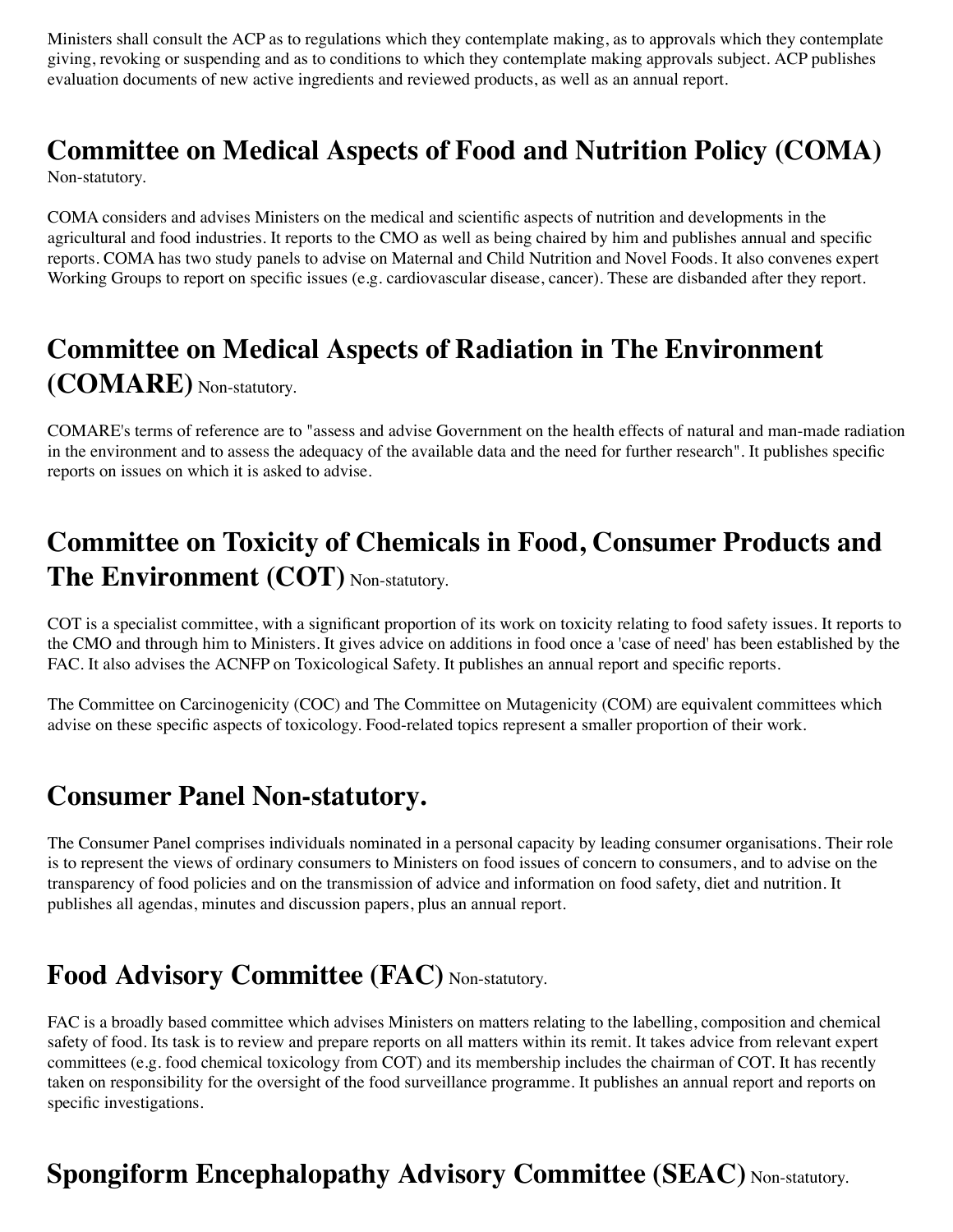SEAC advises Government on all matters relating to BSE and CJD. It considers the implications of research findings for public and animal health, and recommends possible action and further research. Its advice to Government on specific issues is published.

### **Veterinary Products Committee (VPC)** statutory

The VPC was created under Section 4 of the Medicines Act 1968. Its remit is to give advice to the Licensing Authority (Agriculture and Health Ministers) with respect to safety, quality and efficacy in relation to the veterinary use of any substance or article to which the Medicines Act applies, and to promote the collection of information relating to suspected adverse reactions. It publishes an Annual Report and a specific report following each monthly meeting.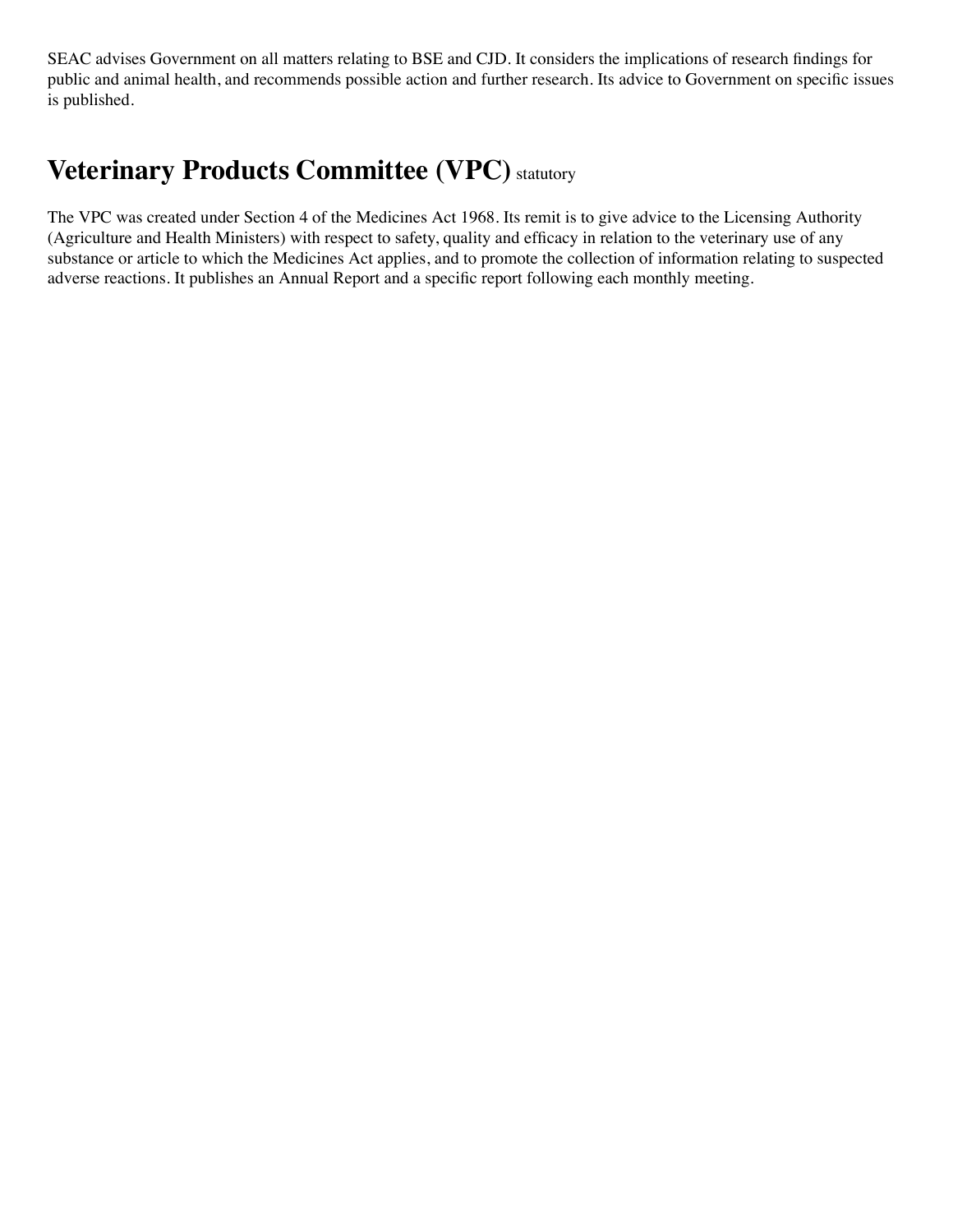# **Glossary**

| <b>ACMSF</b>                    | Advisory Committee on the Microbiological Safety of Food.                                                                                                                                                                                                                                                                                                                                                                                                                                                                                                                                                                                                                                                                                                                                                                       |
|---------------------------------|---------------------------------------------------------------------------------------------------------------------------------------------------------------------------------------------------------------------------------------------------------------------------------------------------------------------------------------------------------------------------------------------------------------------------------------------------------------------------------------------------------------------------------------------------------------------------------------------------------------------------------------------------------------------------------------------------------------------------------------------------------------------------------------------------------------------------------|
| <b>ACNFP</b>                    | Advisory Committee on Novel Foods and Processes.                                                                                                                                                                                                                                                                                                                                                                                                                                                                                                                                                                                                                                                                                                                                                                                |
| <b>ACP</b>                      | Advisory Committee on Pesticides.                                                                                                                                                                                                                                                                                                                                                                                                                                                                                                                                                                                                                                                                                                                                                                                               |
| <b>ADAS</b>                     | Formerly an Executive Agency of MAFF and the Welsh Office, ADAS (previously<br>known as the Agricultural Development Advisory Service) was privatised on 1 April<br>1997. It provides technical, strategic and business consultancy to all land based<br>industries, especially food production, processing and retailing, land management,<br>waste disposal and energy. The Farming and Rural Conservation Agency (FRCA)<br>now carries out those functions of ADAS which were not considered suitable for<br>privatisation.                                                                                                                                                                                                                                                                                                  |
| <b>Advisory Committees</b>      | See Annex 2, Appendix 2.                                                                                                                                                                                                                                                                                                                                                                                                                                                                                                                                                                                                                                                                                                                                                                                                        |
| <b>Aflatoxins</b>               | A group of mycotoxins produced by moulds which grow in improperly stored nuts,<br>grains, dried fruits and certain other foods.                                                                                                                                                                                                                                                                                                                                                                                                                                                                                                                                                                                                                                                                                                 |
| <b>BBSRC</b>                    | Biotechnology and Biological Sciences Research Council.                                                                                                                                                                                                                                                                                                                                                                                                                                                                                                                                                                                                                                                                                                                                                                         |
| <b>Better Regulation Guide</b>  | Produced by the Better Regulation Unit, Cabinet Office in 1997. This guide describes<br>good practice at all stages of regulating including guidance, using a worked example,<br>on the preparation of Regulatory Appraisals.                                                                                                                                                                                                                                                                                                                                                                                                                                                                                                                                                                                                   |
| <b>BSE</b>                      | Bovine Spongiform Encephalopathy is a neurological disorder affecting adult cattle.<br>It is a subacute transmissible spongiform encephalopathy and is believed to be the<br>bovine equivalent of scrapie disease in sheep, that has occurred as the result of the<br>exposure of cattle to animal feeds containing the scrapie agent.                                                                                                                                                                                                                                                                                                                                                                                                                                                                                          |
| <b>CAP</b>                      | Common Agricultural Policy. British agriculture policy has been integrated within<br>the CAP since the UK joined the European Community in 1973. Its objectives are as<br>follows:                                                                                                                                                                                                                                                                                                                                                                                                                                                                                                                                                                                                                                              |
|                                 | a) ensuring the rational development of agricultural production thus ensuring a fair<br>standard of living for the agricultural population<br>b) to stabilise markets<br>c) to guarantee a secure supply of food<br>d) to assure reasonable retail prices to consumers.                                                                                                                                                                                                                                                                                                                                                                                                                                                                                                                                                         |
| <b>CCDC</b>                     | Consultant in Communicable Disease Control.                                                                                                                                                                                                                                                                                                                                                                                                                                                                                                                                                                                                                                                                                                                                                                                     |
| <b>Chief Medical Officer</b>    | The Chief Medical Officer is the professional head of the Medical Civil Service and<br>the Department of Health medical staff. He is also the Chief Medical Officer for the<br>Government, the Department of Education and Employment, MAFF, the Home<br>Office and the Department of Social Security. He also provides medical advice to<br>other Government Departments including DoE, DTI and FCO. Territorial<br>Departments each have their own CMO whose role is to advise their respective<br>Secretary of State and other territorial ministers. They oversee the work of policy<br>units in their respective Health Departments. Responsibilities include preparing and<br>publishing an annual report on the health of the population. There is also an<br>important liaison role between the Chief Medical Officers. |
| <b>Chief Veterinary Officer</b> | The Chief Veterinary Officer (CVO) is the professional head of the Veterinary<br>Service and principal adviser to MAFF and other Whitehall Departments and their<br>Ministers on veterinary matters. The CVO plays an important role in representing the<br>United Kingdom in a wide range of international fora on issues related to the                                                                                                                                                                                                                                                                                                                                                                                                                                                                                       |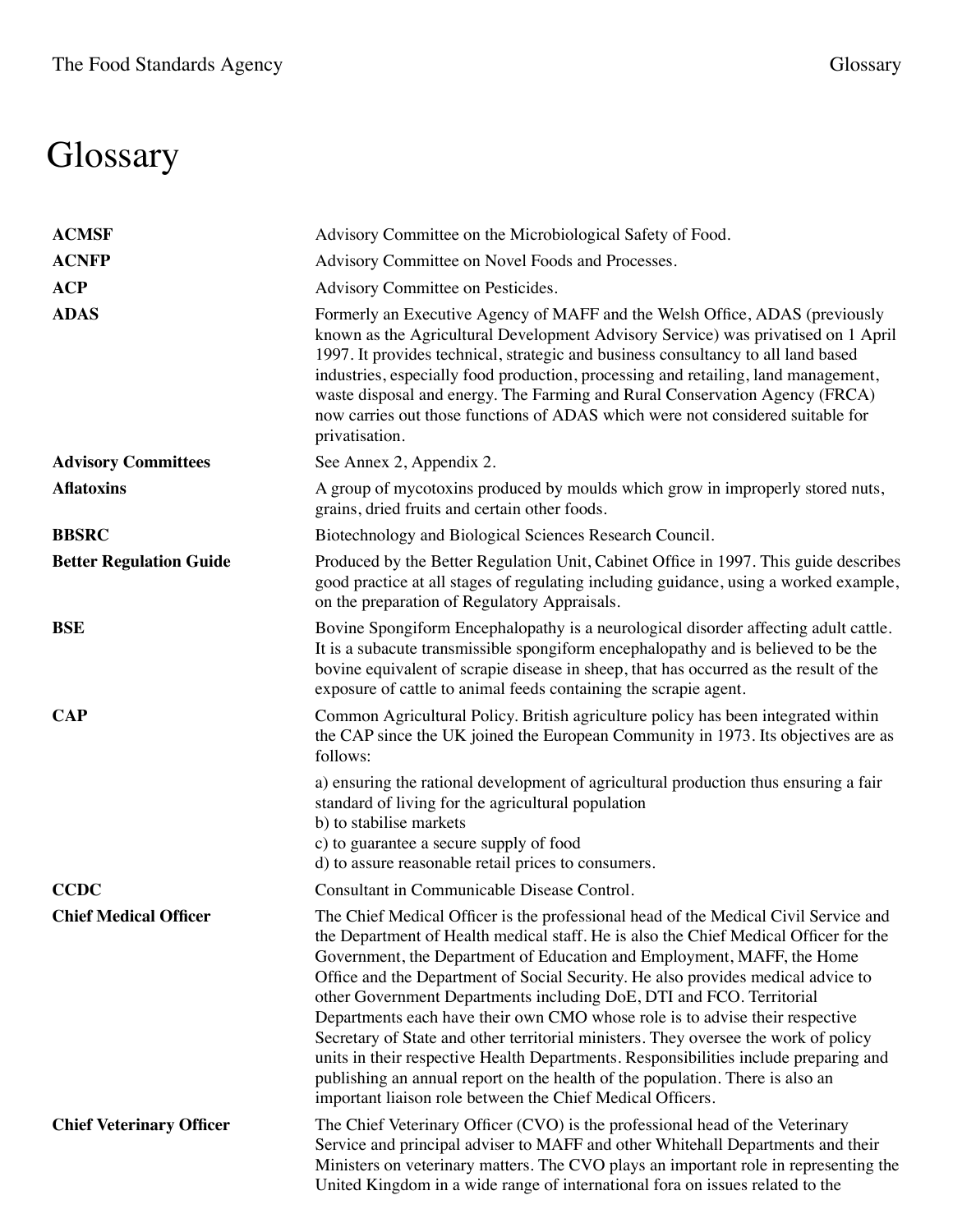|                                                       | protection of public and animal health, the promotion of animal welfare and the<br>facilitation of trade in animals and animal products. The CVO as head of the State<br>Veterinary Service also has responsibility for ensuring that Government policy in<br>these areas is fully implemented.                                                                                                                                                                                                                                                                                                                                                                                                     |
|-------------------------------------------------------|-----------------------------------------------------------------------------------------------------------------------------------------------------------------------------------------------------------------------------------------------------------------------------------------------------------------------------------------------------------------------------------------------------------------------------------------------------------------------------------------------------------------------------------------------------------------------------------------------------------------------------------------------------------------------------------------------------|
| <b>Codex Alimentarius</b>                             | Latin for 'food code' It is a code of food standards for all nations, developed by an<br>international commission established in 1962 when the FAO and the WHO<br>recognised the need for international standards to guide the world's growing food<br>industry and to protect the health of consumers. The standards contain "requirements<br>for food aimed at ensuring the consumer a sound, wholesome food product free from<br>adulteration and correctly labelled and presented".                                                                                                                                                                                                             |
| <b>COMA</b>                                           | Committee on Medical Aspects of Food and Nutrition Policy                                                                                                                                                                                                                                                                                                                                                                                                                                                                                                                                                                                                                                           |
| <b>Commissioner for Public</b><br><b>Appointments</b> | Appointed by the Head of State to monitor, regulate and provide advice on<br>Government Departments' procedures for Ministerial appointments to public bodies.                                                                                                                                                                                                                                                                                                                                                                                                                                                                                                                                      |
| <b>Communicable disease</b>                           | A disease, the causative organisms of which are capable of being passed from a<br>person, animal or the environment (which would include food and water) to a<br>susceptible individual.                                                                                                                                                                                                                                                                                                                                                                                                                                                                                                            |
| <b>Competent authority</b>                            | A body or institution which has the authority to enforce Commission legislation.                                                                                                                                                                                                                                                                                                                                                                                                                                                                                                                                                                                                                    |
| <b>Compositional requirements</b>                     | The minimum legal requirements for manufactured foods.                                                                                                                                                                                                                                                                                                                                                                                                                                                                                                                                                                                                                                              |
| <b>Council of Ministers</b>                           | The Council is the only EU institution which directly represents the fifteen Member<br>Governments, each Government holding a seat. The Council is the Communities'<br>principal decision making body, acting on proposals from the European Commission.                                                                                                                                                                                                                                                                                                                                                                                                                                            |
| <b>Crown Office Holder</b>                            | A person appointed to a civil office under the Crown, either by the Crown itself, or<br>on behalf of the Crown by a Minister of the Crown, or in some cases by some non-<br>ministerial office holders.                                                                                                                                                                                                                                                                                                                                                                                                                                                                                             |
| <b>Deliberate Release</b>                             | The intentional introduction into the environment of a genetically modified organism.                                                                                                                                                                                                                                                                                                                                                                                                                                                                                                                                                                                                               |
| <b>DETR</b>                                           | Department of the Environment, Transport and the Regions.                                                                                                                                                                                                                                                                                                                                                                                                                                                                                                                                                                                                                                           |
| DH                                                    | Department of Health.                                                                                                                                                                                                                                                                                                                                                                                                                                                                                                                                                                                                                                                                               |
| Dietary supplements sold as food                      | These are products which are generally sold in capsule, pill, powder or tablet form,<br>which are intended to supplement the diet and which are not subject to licensing<br>under medicines regulation.                                                                                                                                                                                                                                                                                                                                                                                                                                                                                             |
| Directives (horizontal and<br>vertical)               | Instruments of EC legislation. Vertical Directives regulate a specific commodity or<br>industrial sector. Horizontal Directives regulate more than one commodity or<br>industrial sector.                                                                                                                                                                                                                                                                                                                                                                                                                                                                                                           |
| <b>Directorate General</b>                            | An administrative Department of the European Commission. There are currently 24<br>Directorate Generals.                                                                                                                                                                                                                                                                                                                                                                                                                                                                                                                                                                                            |
| <b>DTI</b>                                            | Department of Trade and Industry.                                                                                                                                                                                                                                                                                                                                                                                                                                                                                                                                                                                                                                                                   |
| Due diligence defence                                 | Section 21 of the Food Safety Act 1990 introduced a due diligence defence into food<br>law in GB. The provision can apply differently in different circumstances. Sub-<br>section 1 applies generally. It provides a defence that the person charged took all<br>reasonable precautions and exercised all due diligence to avoid the commission of<br>the offence by himself or by a person under his control. This defence is available to<br>manufacturers and to importers of the food as well as to retailers.                                                                                                                                                                                  |
| <b>DWI</b>                                            | Drinking Water Inspectorate - reports to the Secretary of State for the Environment,<br>Transport and the Regions and the Secretary of State for Wales. Main tasks are to<br>carry out technical audits of water companies; advise the Secretary of State on the<br>steps required to enforce obligations under the relevant legislation; investigate<br>accidents which affect water quality adversely; advise on the prosecution of water<br>companies if water has been supplied which is unfit for human consumption and to<br>provide technical and scientific advice to Ministers and officials on drinking water<br>policy issues including water quality, research and consumer complaints. |
| EC                                                    | European Community.                                                                                                                                                                                                                                                                                                                                                                                                                                                                                                                                                                                                                                                                                 |
| <b>Enabling powers</b>                                | Provisions in primary legislation conferring powers, usually on a Minister or                                                                                                                                                                                                                                                                                                                                                                                                                                                                                                                                                                                                                       |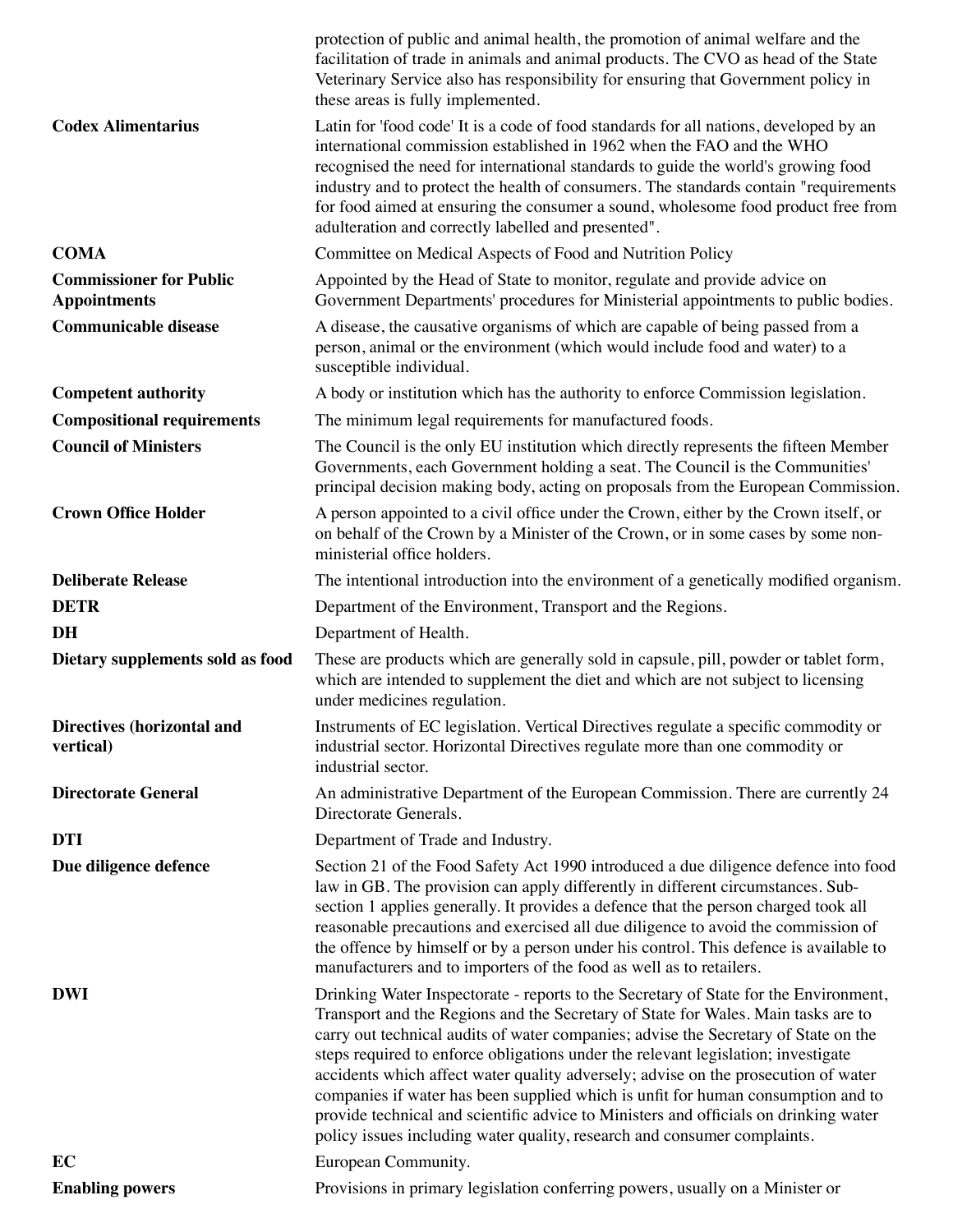|                                                       | Ministers, to make secondary legislation.                                                                                                                                                                                                                                                                                                                                                                                                           |
|-------------------------------------------------------|-----------------------------------------------------------------------------------------------------------------------------------------------------------------------------------------------------------------------------------------------------------------------------------------------------------------------------------------------------------------------------------------------------------------------------------------------------|
| EU                                                    | European Union.                                                                                                                                                                                                                                                                                                                                                                                                                                     |
| <b>EU</b> competence                                  | Whereby the EU .has legal authority to act.                                                                                                                                                                                                                                                                                                                                                                                                         |
| <b>Executive Agency</b>                               | An executive agency is a Government Department, or semi-autonomous unit within a<br>Department, which carries out executive functions within a policy and resources<br>framework set by Ministers.                                                                                                                                                                                                                                                  |
| <b>FAO</b>                                            | Food and Agriculture Organisation, a branch of the United Nations.                                                                                                                                                                                                                                                                                                                                                                                  |
| <b>FRCA</b>                                           | Farming and Rural Conservation Agency. Provides services to the Government on<br>the design, development and implementation of policies on the integration of farming<br>and conservation, rural land use and diversification in the rural economy.                                                                                                                                                                                                 |
| <b>Food Hazard Warning System</b>                     | A system operated by the Department of Health to alert local enforcement<br>authorities, and where necessary, the EU to any foodborne risk to public health.                                                                                                                                                                                                                                                                                        |
| <b>Fortified foods</b>                                | Foods to which nutrients have been deliberately added.                                                                                                                                                                                                                                                                                                                                                                                              |
| <b>FSA</b>                                            | Food Standards Agency.                                                                                                                                                                                                                                                                                                                                                                                                                              |
| <b>Functional foods</b>                               | Foods which claim to have special properties valuable to health, but which do not<br>have a medicinal product licence.                                                                                                                                                                                                                                                                                                                              |
| <b>GMO</b>                                            | Genetically Modified Organism. An organism in which the genetic material has been<br>altered in a way that does not occur naturally by mating and/or natural<br>recombination.                                                                                                                                                                                                                                                                      |
| <b>Grant-in-aid</b>                                   | This is a payment to a body to assist it in furthering its objectives.                                                                                                                                                                                                                                                                                                                                                                              |
| <b>HSC/HSE</b>                                        | Health and Safety Commission and Executive. Statutory bodies created under the<br>Health and Safety at Work etc. Act 1974. Report primarily to the Secretary of State<br>for the Environment, Transport and the Regions, but also report to other Secretaries<br>of State for certain functions. Responsible for ensuring that risks to peoples' health<br>and safety from work activities are properly controlled.                                 |
|                                                       |                                                                                                                                                                                                                                                                                                                                                                                                                                                     |
| <b>Hygiene Assessment System</b><br>(HAS)             | A risk-based method of assessing hygiene standards in licensed slaughterhouses and<br>cutting plants; generates the HAS score.                                                                                                                                                                                                                                                                                                                      |
| <b>Integrated Pollution Prevention</b><br>and Control | EC Directive 96/91 on Integrated Pollution Prevention and Control lays down<br>measures designed to prevent, or where that is not practicable reduce, emissions to<br>air, water and land from a range of the potentially most polluting industrial activities<br>in order to achieve a high level of protection for the environment as a whole. The<br>requirements of the directive must be transposed into UK legislation by 31 October<br>1999. |
| <b>Irradiation</b>                                    | Food irradiation is exposure to ionising radiation resulting in a reduction in the levels<br>of bacteria. It can also be used to kill pathogenic organisms, reduce spoilage and<br>delay ripening and sprouting in food.                                                                                                                                                                                                                            |
| <b>LACOTS</b>                                         | Local Authorities Co-ordinating Body on Food and Trading Standards is a local<br>authority funded body created to promote good law and best practice in trading<br>standards and food safety. LACOTS is the Single Liaison Body for the United<br>Kingdom.                                                                                                                                                                                          |
| <b>Legislation (primary and</b><br>secondary)         | Primary legislation is laws enacted by Parliament, known as statutes or Acts of<br>Parliament. In general, statutes contain major policy and legal provisions and often<br>contain enabling powers for Ministers to make secondary legislation.                                                                                                                                                                                                     |
|                                                       | Secondary legislation is instruments made under powers conferred by, or under<br>statute, the commonest forms of which are regulations and orders.                                                                                                                                                                                                                                                                                                  |
| <b>LINK</b> programmes                                | The LINK initiative promotes partnership between industry and the research base<br>with the aim of stimulating innovation and wealth creation. LINK research, which is<br>pre-competitive, covers a wide range of technology and generic product areas.<br>MAFF supports several programmes of food research under the LINK scheme.                                                                                                                 |
| <b>MAFF</b>                                           | Ministry of Agriculture, Fisheries and Food.                                                                                                                                                                                                                                                                                                                                                                                                        |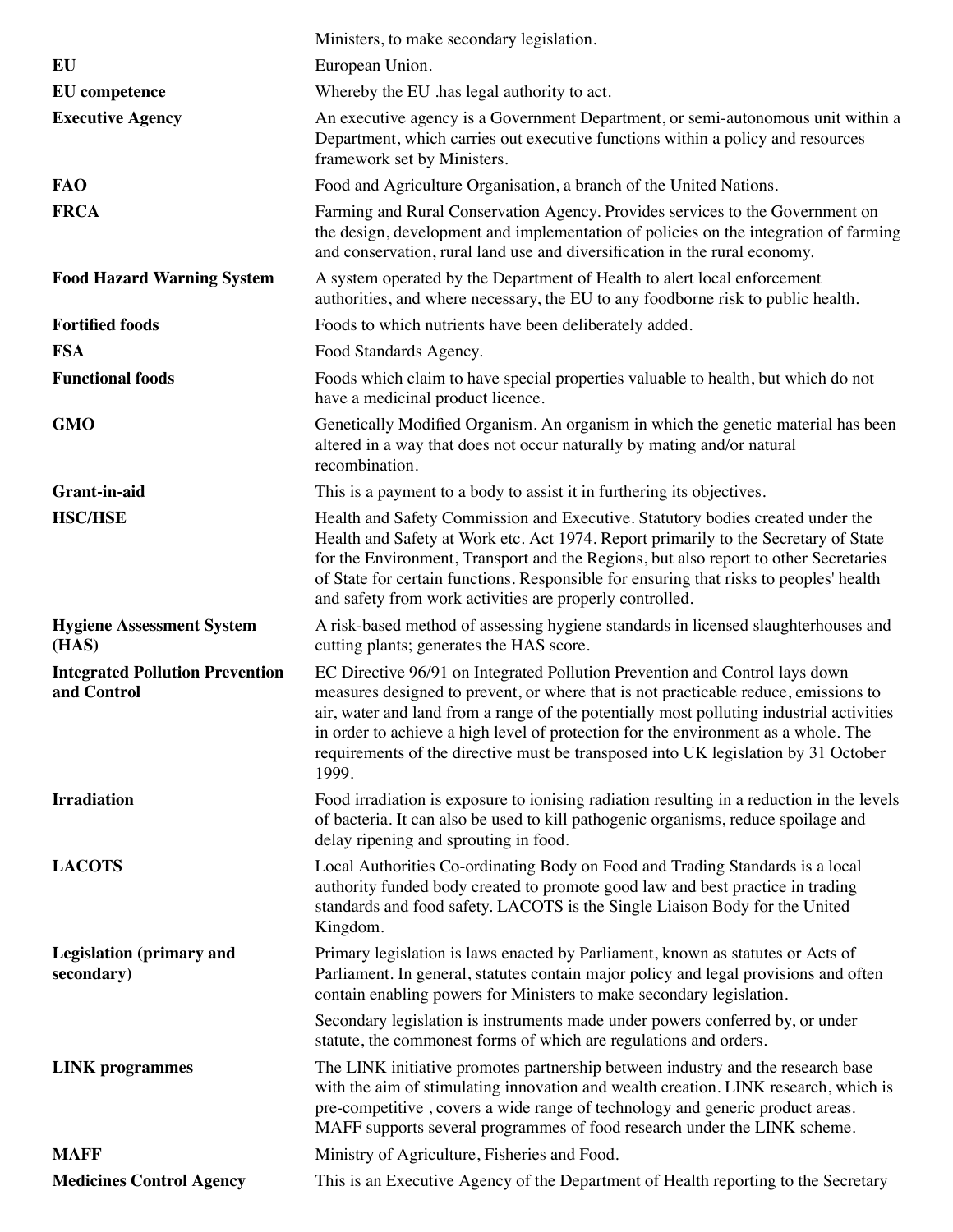|                                                  | of State. It deals with the implementation of the Medicines Acts 1968 and 1971 and<br>the Biological Standards Act 1975. It also covers policy matters relating to the safety,<br>quality and efficacy of medicines and international aspects of medicines control.                                                                                                                                                                                                                  |
|--------------------------------------------------|--------------------------------------------------------------------------------------------------------------------------------------------------------------------------------------------------------------------------------------------------------------------------------------------------------------------------------------------------------------------------------------------------------------------------------------------------------------------------------------|
| <b>MRC</b>                                       | The Medical Research Council (MRC) is a research organisation which aims to<br>improve health by promoting research into all areas of medical and related science. It<br>supports medical research through its research establishments, grants to individual<br>scientists and support for post-graduate students.                                                                                                                                                                   |
| <b>Mutual recognition arrangements</b>           | Mutual recognition is a procedure under which a pharmaceutical company, having<br>obtained a marketing authorisation for its veterinary medicinal product in one<br>member state, can apply to one or more of the other member states to recognise that<br>approval and grant identical authorisations.                                                                                                                                                                              |
| <b>Natural toxicants</b>                         | These are poisonous substances which occur naturally in a wide variety of foods.<br>Consuming normal amounts of foods containing these substances causes no harm.                                                                                                                                                                                                                                                                                                                    |
| <b>NDPB</b>                                      | A Non-Departmental Public Body is an organisation which has a role in the<br>processes of national government, but is not a government department or part of one,<br>and accordingly operates to a greater or lesser extent at arm's length from Ministers.                                                                                                                                                                                                                          |
| <b>Next Steps</b>                                | The Next Steps initiative was launched in 1988 to improve management in<br>government by promoting general principles of good management, including<br>accountability, delegation and openness.                                                                                                                                                                                                                                                                                      |
| <b>Nolan principles</b>                          | Are the general principles of conduct which underpin public life. These are<br>selflessness, integrity, objectivity, accountability, openness, honesty and leadership.                                                                                                                                                                                                                                                                                                               |
| <b>Novel Foods and processes</b>                 | A novel food is one which has not previously been used for human consumption to a<br>significant degree in the EU.                                                                                                                                                                                                                                                                                                                                                                   |
| <b>Office of Science and Technology</b><br>(OST) | Part of the Department of Trade and Industry; the OST's aim is to develop and co-<br>ordinate, transdepartmentally, Government policy on science, engineering and<br>technology.                                                                                                                                                                                                                                                                                                     |
| <b>Our Healthier Nation</b>                      | The Government's new health strategy for England. A Green Paper for consultation is<br>to be published this winter, leading to a White Paper for summer 1998.                                                                                                                                                                                                                                                                                                                        |
| <b>Parliamentary Select Committee</b>            | A cross-party committee of MPs "selected" for a particular task, generally one of<br>inquiry, investigation and scrutiny. Amongst the most common Parliamentary Select<br>Committees are the departmentally-related Select Committees which examine the<br>expenditure, administration and policy of government departments and associated<br>public bodies.                                                                                                                         |
| Pathogen                                         | Any micro-organism that causes a disease.                                                                                                                                                                                                                                                                                                                                                                                                                                            |
| <b>Peach rules</b>                               | Govern Ministerial appointments to executive NDPB's and NHS bodies issued by the<br>Commissioner for Public Appointments (Sir Len Peach). The rules are set out in<br>detail in the Commissioner's "Code of Practice for Public Appointments<br>Procedures".                                                                                                                                                                                                                         |
| Peer review                                      | The process used by the scientific community to assess a scientific paper, report,<br>project, or proposal by seeking comments on it from independent assessors ('peers')<br>working in the same field.                                                                                                                                                                                                                                                                              |
| <b>Pennington Report</b>                         | The report of the Pennington Group on "the circumstances leading to the 1996<br>outbreak of infection with E.coli 0157 in Central Scotland, the implications for food<br>safety and the lessons to be learned".                                                                                                                                                                                                                                                                      |
| <b>PHLS</b>                                      | The Public Health Laboratory Service - provides clinical diagnostic microbiology<br>services to NHS Trusts, general practitioners and other customers, as well as food<br>and environmental microbiology for public health customers, including health and<br>local authorities. Its laboratories also assist health and local authorities in the<br>investigation of outbreaks of infection, and contribute to the surveillance of<br>communicable disease, locally and nationally. |
| <b>PSD</b>                                       | Pesticides Safety Directorate, an Executive Agency of MAFF. The Directorate<br>monitors and licenses all pesticides for safety and effectiveness, and operates strict<br>follow-up controls over their supply and use.                                                                                                                                                                                                                                                               |